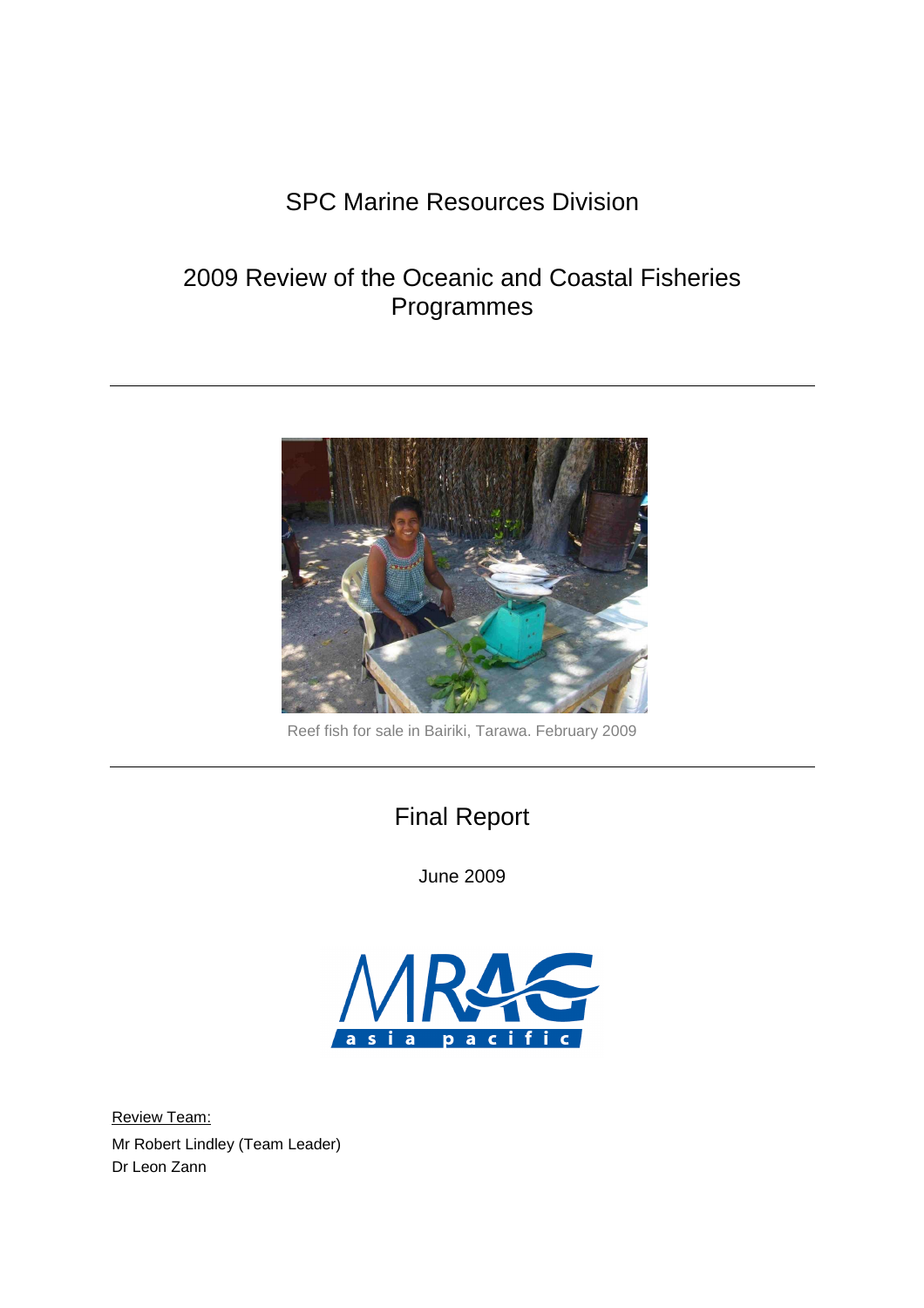## **Acknowledgments**

MRAG Asia Pacific Pty Ltd would like to acknowledge the help provided by the staff of the Coastal and Oceanic Fisheries Programmes, as well as the other Divisions and Sections of SPC who contributed to the review. Additional thanks go to the Heads of Fisheries interviewed in Nouméa in February 2009 and other fisheries officers interviewed during subsequent country visits. Their assistance and support was much appreciated.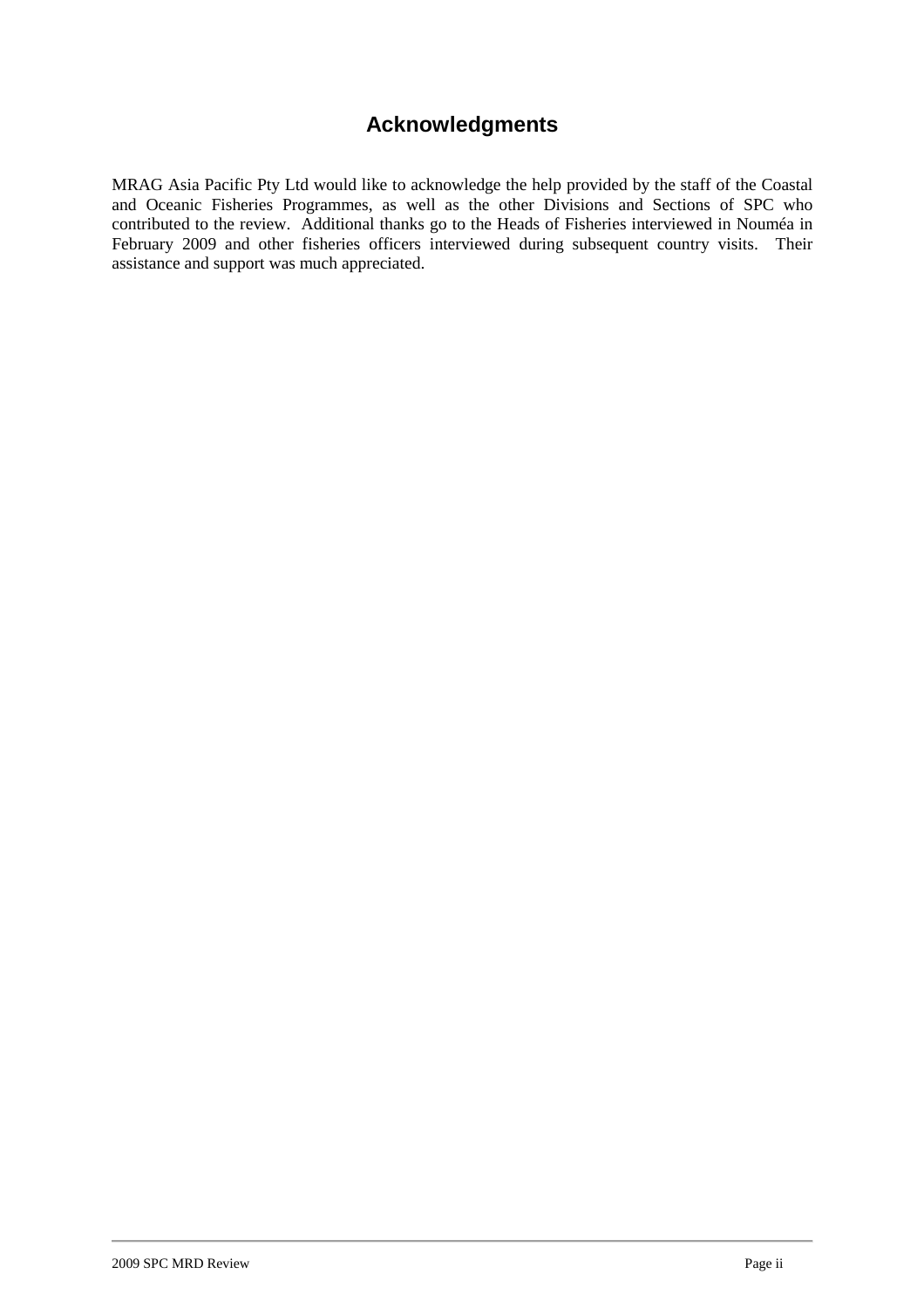## **Table of Contents**

| 1.    |                                                                                                             |  |  |  |
|-------|-------------------------------------------------------------------------------------------------------------|--|--|--|
| 1.1   |                                                                                                             |  |  |  |
| 1.2   |                                                                                                             |  |  |  |
| 1.3   |                                                                                                             |  |  |  |
|       |                                                                                                             |  |  |  |
| 1.4   |                                                                                                             |  |  |  |
| 1.5   |                                                                                                             |  |  |  |
| 2.    |                                                                                                             |  |  |  |
| 2.1   | THE PRIORITY NEEDS FOR RESEARCH AND TECHNICAL ASSISTANCE IN THE MARINE RESOURCES SECTOR 9                   |  |  |  |
| 2.1.1 |                                                                                                             |  |  |  |
| 2.1.2 |                                                                                                             |  |  |  |
| 2.1.3 |                                                                                                             |  |  |  |
| 2.1.4 |                                                                                                             |  |  |  |
| 2.1.5 |                                                                                                             |  |  |  |
| 2.1.6 |                                                                                                             |  |  |  |
| 2.2   | COMPARISON OF CURRENT PROGRAMME PRIORITIES AND SPP AGAINST REVIEW FINDINGS 11                               |  |  |  |
| 2.3   | SPC LEADERSHIP IN THE KEY ISSUES AND CHALLENGES FACING OCEANIC, COASTAL AND FRESHWATER FISHERIES  12        |  |  |  |
| 2.4   |                                                                                                             |  |  |  |
| 2.5   |                                                                                                             |  |  |  |
| 2.6   | ACTIVITIES THAT MUST BE INTEGRATED FULLY INTO THE DIVISION, NOTABLY THE CRISP INITIATIVE  13                |  |  |  |
| 2.7   |                                                                                                             |  |  |  |
| 3.    |                                                                                                             |  |  |  |
|       |                                                                                                             |  |  |  |
| 3.1   |                                                                                                             |  |  |  |
| 3.1.1 |                                                                                                             |  |  |  |
| 3.1.2 |                                                                                                             |  |  |  |
| 3.1.3 | The effectiveness of Programmes in achieving objectives and key performance indicators  15                  |  |  |  |
|       | 3.1.3.1                                                                                                     |  |  |  |
|       | 3.1.3.2                                                                                                     |  |  |  |
|       | 3.1.3.3                                                                                                     |  |  |  |
|       | 3.1.3.4                                                                                                     |  |  |  |
|       | 3.1.3.5                                                                                                     |  |  |  |
|       | 3.1.3.6<br>3.1.3.7                                                                                          |  |  |  |
|       | 3.1.3.8                                                                                                     |  |  |  |
| 3.2   |                                                                                                             |  |  |  |
| 3.2.1 |                                                                                                             |  |  |  |
| 3.2.2 |                                                                                                             |  |  |  |
| 3.2.3 | The effectiveness of Programmes in achieving objectives and key performance indicators  26                  |  |  |  |
|       | 3.2.3.1                                                                                                     |  |  |  |
|       | 3.2.3.2                                                                                                     |  |  |  |
|       | 3.2.3.3                                                                                                     |  |  |  |
|       | 3.2.3.4                                                                                                     |  |  |  |
| 3.3   |                                                                                                             |  |  |  |
| 3.3.1 |                                                                                                             |  |  |  |
|       | The extent that the objectives of the Programmes respond to the expressed needs of the PICTs  30<br>3.3.1.1 |  |  |  |
|       | Are MRD activities adequately co-ordinated with other technical partner agencies? 31<br>3.3.1.2             |  |  |  |
|       | 3.3.1.3                                                                                                     |  |  |  |
| 3.3.2 | HRD and the approaches used by the MRD to develop national capacity 32                                      |  |  |  |
| 3.3.3 | The extent to which the MRD plans for, and achieves, sustainable outcomes 35                                |  |  |  |
|       | 3.3.3.1                                                                                                     |  |  |  |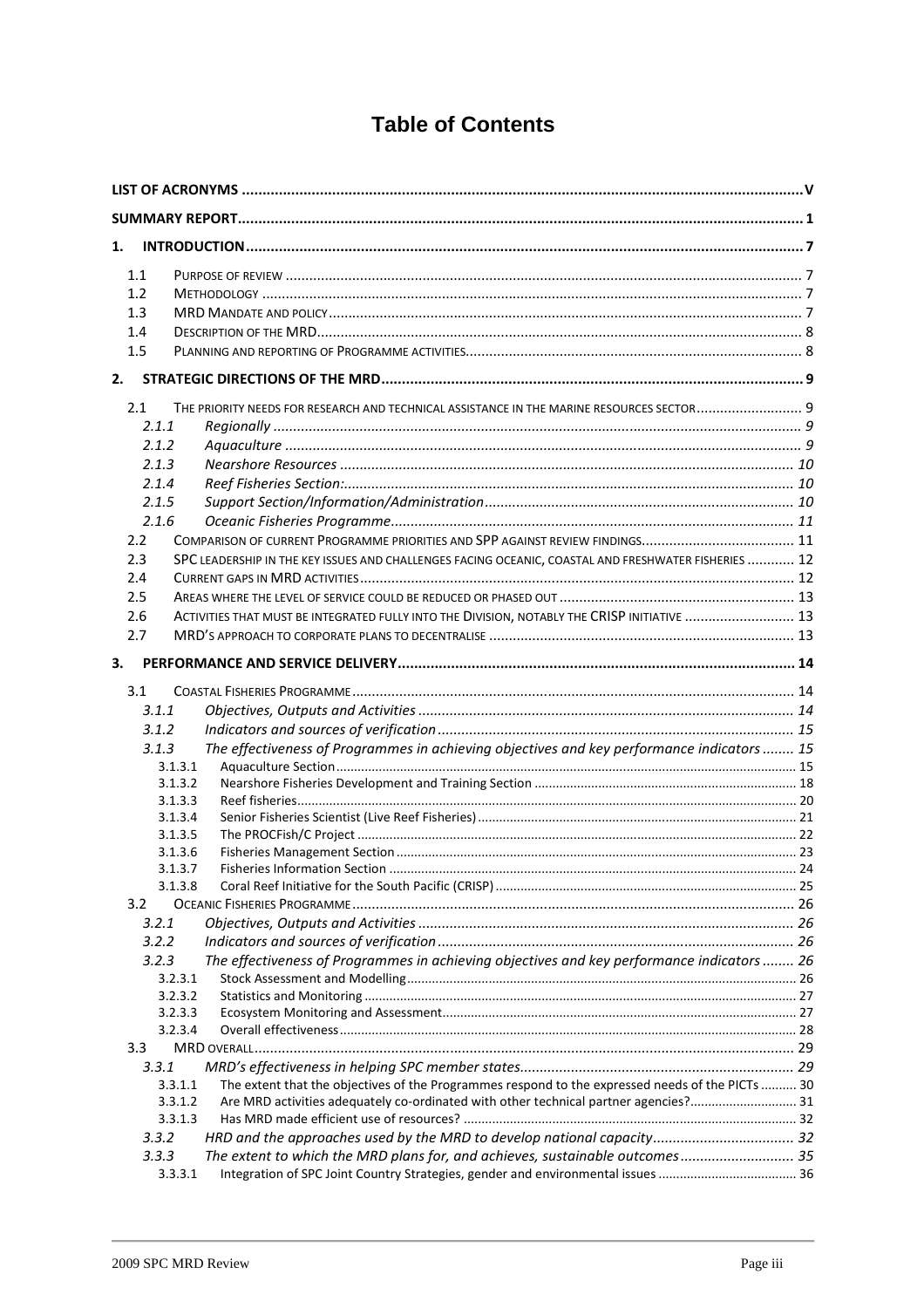|    | 3.3.4 |                                                                                          |  |
|----|-------|------------------------------------------------------------------------------------------|--|
| 4. |       |                                                                                          |  |
|    | 4.1   |                                                                                          |  |
|    | 4.2   | CROSSCUTTING ACTIVITIES AND STRATEGIES TO BETTER INTEGRATE WITH OTHER SPC PROGRAMMES  39 |  |
|    | 4.3   |                                                                                          |  |
| 5. |       |                                                                                          |  |
|    |       |                                                                                          |  |
|    |       |                                                                                          |  |
|    |       |                                                                                          |  |
|    |       |                                                                                          |  |
|    |       |                                                                                          |  |
|    |       |                                                                                          |  |
|    |       |                                                                                          |  |
|    |       | APPENDIX 8: EXECUTIVE SUMMARY OF THE 2003 REVIEW OF THE COASTAL FISHERIES PROGRAMME  61  |  |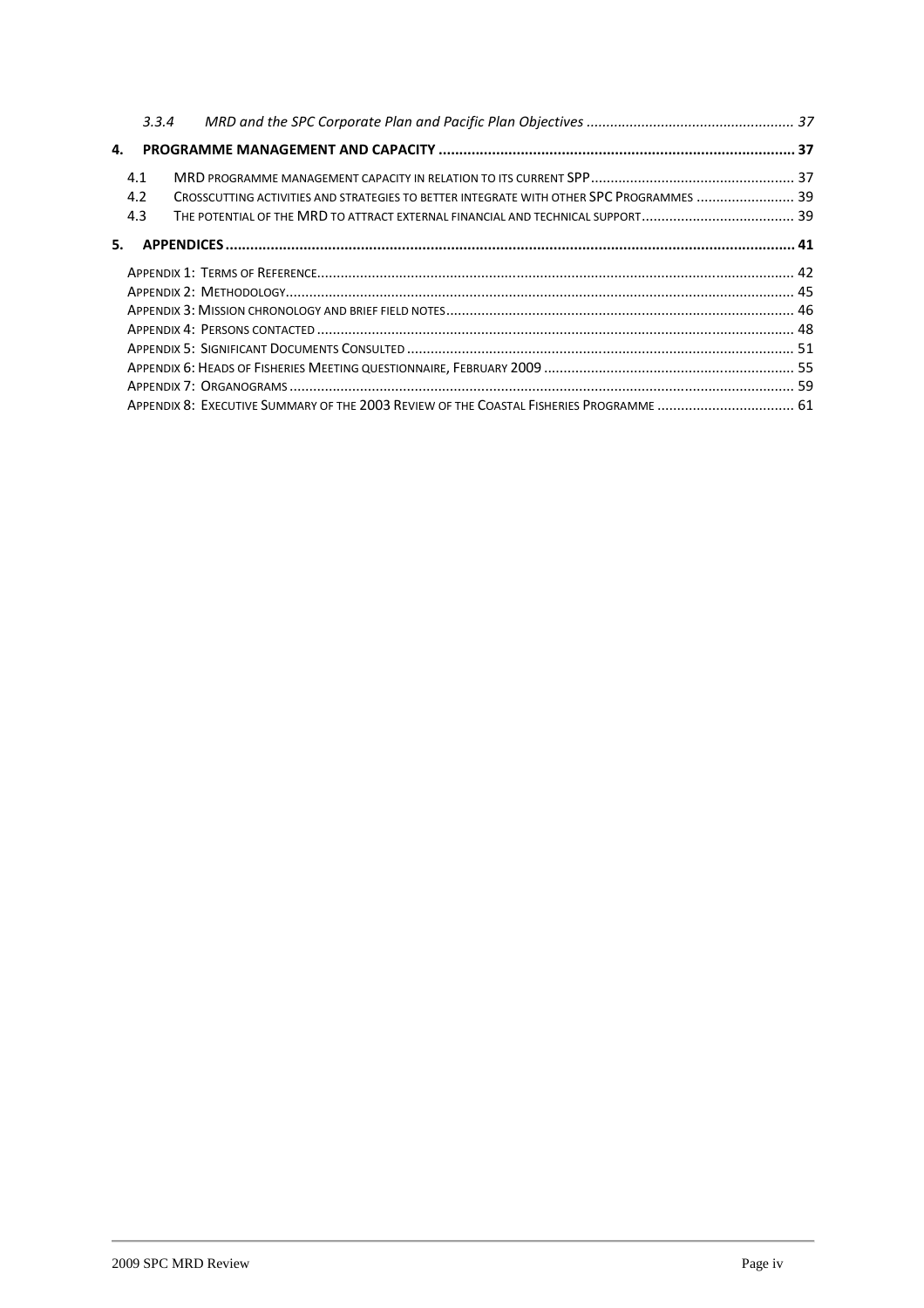# **List of Acronyms**

| <b>ACIAR</b>    | Australian Centre for International Agricultural Research                  |  |  |  |  |  |  |
|-----------------|----------------------------------------------------------------------------|--|--|--|--|--|--|
| <b>CFP</b>      | <b>Coastal Fisheries Programme</b>                                         |  |  |  |  |  |  |
| <b>CRGA</b>     | Committee of Representatives of Governments and Administrations            |  |  |  |  |  |  |
| <b>CRISP</b>    | Coral Reef Initiatives for the Pacific                                     |  |  |  |  |  |  |
| <b>CROP</b>     | Council of Regional Organisations in the Pacific                           |  |  |  |  |  |  |
| <b>EAFM</b>     | <b>Ecosystem Approach to Fisheries Management</b>                          |  |  |  |  |  |  |
| <b>EDF</b>      | <b>European Development Funds</b>                                          |  |  |  |  |  |  |
| EU              | European Union                                                             |  |  |  |  |  |  |
| FAD             | <b>Fish Aggregating Device</b>                                             |  |  |  |  |  |  |
| <b>FAO</b>      | Food and Agriculture Organization (of the UN)                              |  |  |  |  |  |  |
| <b>FSM</b>      | <b>Federated States of Micronesia</b>                                      |  |  |  |  |  |  |
| <b>GEF</b>      | The Global Environment Facility                                            |  |  |  |  |  |  |
| HoF             | <b>Heads of Fisheries</b>                                                  |  |  |  |  |  |  |
| <b>KPI</b>      | Key Performance Indicator                                                  |  |  |  |  |  |  |
| <b>IRD</b>      | Institut de Recherche pour le Développement                                |  |  |  |  |  |  |
| <b>MRAG</b>     | Marine Resources Assessment Group                                          |  |  |  |  |  |  |
| <b>MRD</b>      | <b>Marine Resources Division</b>                                           |  |  |  |  |  |  |
| <b>NACA</b>     | Network of Aquaculture Centers in Asia-Pacific                             |  |  |  |  |  |  |
| <b>OCT</b>      | Overseas Countries and Territories. Each OCT has a different type of       |  |  |  |  |  |  |
|                 | constitutional link with either Denmark, France, Netherlands or the United |  |  |  |  |  |  |
|                 | Kingdom.                                                                   |  |  |  |  |  |  |
| <b>OFP</b>      | Oceanic Fisheries Programme                                                |  |  |  |  |  |  |
| <b>OIE</b>      | World organisation for animal health                                       |  |  |  |  |  |  |
| OOPP            | <b>Objective Orientated Project Planning</b>                               |  |  |  |  |  |  |
| <b>PIC</b>      | Pacific Island Country                                                     |  |  |  |  |  |  |
| <b>PICT</b>     | Pacific Island Counties and Territories                                    |  |  |  |  |  |  |
| <b>PIOFM</b>    | Pacific Islands Oceanic Fisheries Management                               |  |  |  |  |  |  |
| <b>PNA</b>      | Parties to the Nauru Agreement                                             |  |  |  |  |  |  |
| PROCFish/C/O    | Pacific ACP and French Pacific OCT Regional Oceanic and Coastal            |  |  |  |  |  |  |
|                 | Fisheries Development Programme. Coastal/Oceanic                           |  |  |  |  |  |  |
| <b>PTTP</b>     | Pacific Tuna Tagging Programme                                             |  |  |  |  |  |  |
| SciCoFish       | Scientific Support for the Management of Coastal and Oceanic               |  |  |  |  |  |  |
|                 | Fisheries in the Pacific Islands Region                                    |  |  |  |  |  |  |
| <b>SMACFish</b> | Sustainable Management of Aquaculture and Coastal fisheries in the         |  |  |  |  |  |  |
|                 | Pacific region for food security and small-scale livelihoods               |  |  |  |  |  |  |
| SOPAC           | South Pacific Applied Geoscience Commission                                |  |  |  |  |  |  |
| <b>SPC</b>      | Secretariat of the Pacific Community (formerly South Pacific               |  |  |  |  |  |  |
|                 | Commission)                                                                |  |  |  |  |  |  |
| <b>SPREP</b>    | Couth Pacific Regional Environment Programme                               |  |  |  |  |  |  |
| <b>TNC</b>      | The Nature Conservancy                                                     |  |  |  |  |  |  |
| <b>USP</b>      | University of the South Pacific                                            |  |  |  |  |  |  |
| <b>WAS</b>      | World Aquaculture Society                                                  |  |  |  |  |  |  |
| <b>WCPFC</b>    | Western and Central Pacific Fisheries Commission                           |  |  |  |  |  |  |
| <b>WWF</b>      | World Wildlife Fund                                                        |  |  |  |  |  |  |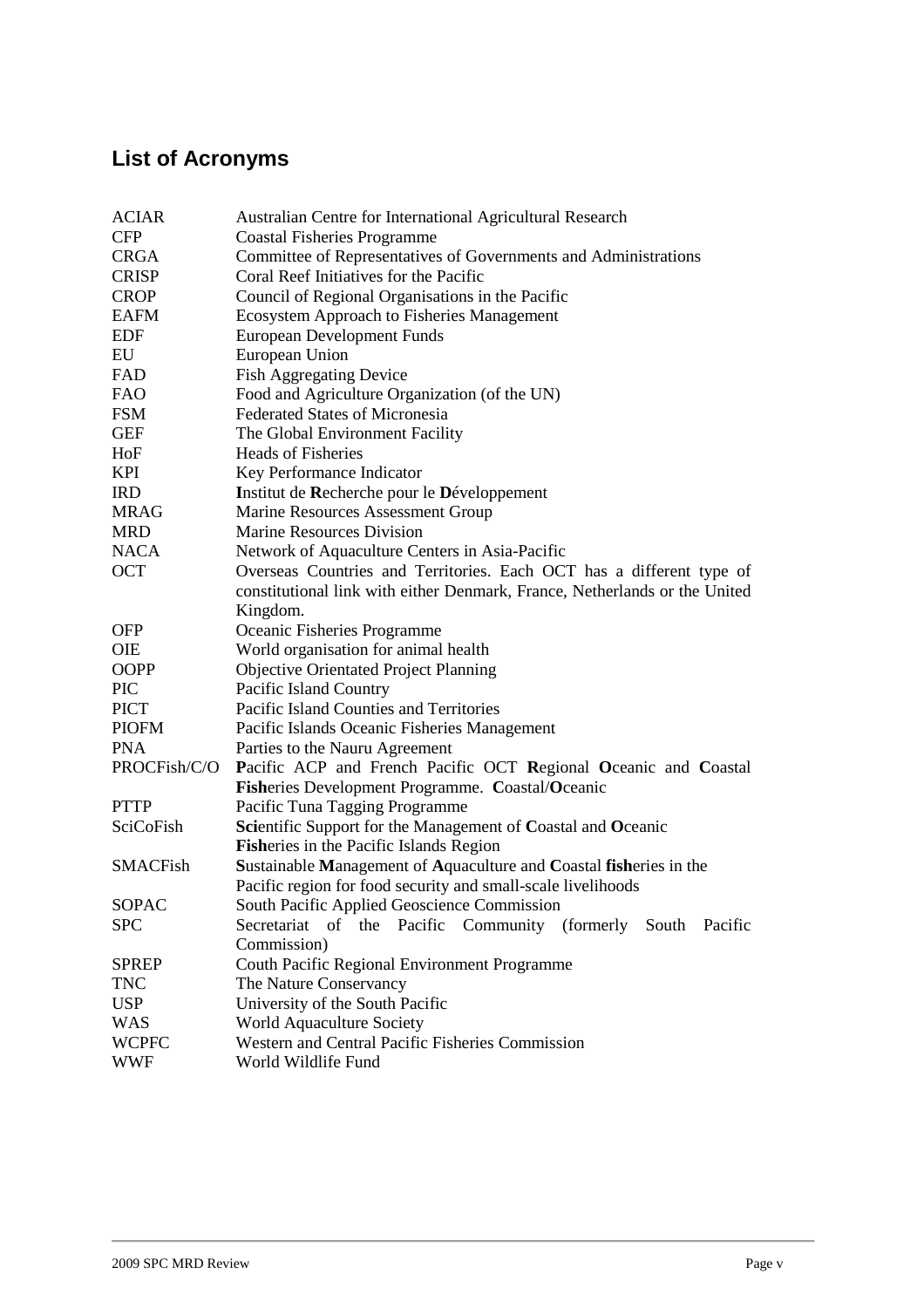## **Summary Report**

1. The purpose of this review is to assess the performance of the Marine Resources Division (MRD) of the SPC over the last four years. Additionally the review is intended to (a) help SPC to develop more effective Programmes and Strategic Programme Plans to allow Pacific Island Countries and Territories (PICTs) to maximise the sustainable contributions of fisheries and aquaculture to economic growth, food security and livelihoods and (b) assess and recommend changes to MRD functions, management, staffing, methods of service delivery and structure to support the revised Programmes.

2. This summary sets out the main recommendations and observations of the Review. The recommendations (numbered here but not in the main text) are boxed and highlighted in pink. Observations are boxed and highlighted in light green. The recommendations in the summary are not in the same order as they appear in the main text but are cross referenced to where they appear in the text.

3. The review is generally very positive and notes the high level of satisfaction with the MRD and its activities demonstrated at the HOF meeting in early 2009, and reported from interviews during country visits. The recommendations concentrate on management changes within MRD which will be necessary if the Programmes are to remain effective and to attract adequate funding in the future. The SPC is already moving forward on many of these recommendations and some of them, such as the increased use of Joint Country Strategy Papers for management purposes, are already showing positive results.

4. Current funding constraints are acknowledged and regretted. With the expansion of activities being undertaken by both OFP and CFP in response to recent changes in strategy (such as the inclusion of programmes covering food security, global climate change and the environmental approach to fisheries management), it will be necessary to secure continued and increasing long term funding commitments if the needs of the PICTs are to be adequately addressed.

5. The Marine Resources Division is divided into two Core Programmes, each with a Programme Manager and each reporting separately to the Committee of Representatives of Governments and Administrations and the biennial Heads of Fisheries meetings. A new Director of MRD has recently been appointed. He takes over at a time of rapid change in the MRD, which is responding to a series of challenges, changes in programme emphasis, and some uncertainties over funding.

6. The management of MRD will need to be more proactive in future. In particular, the CFP has suffered some "mission drift" although it has managed to maintain enough cohesiveness to address the current SPP satisfactorily. Nevertheless, it must change considerably to face the challenges ahead. By contrast, the OFP has remained very focused on its objectives.

### **Planning and Management in MRD**

7. SPC has changed its strategy in recent years to accommodate emerging challenges such as food security and global climate change. MRD must become more objective and outcome orientated, not programme and project orientated as it is now, to be able to respond adequately to these new challenges.

8. **RECOMMENDATION 1:** That MRD adopt a structure that is far more objective-orientated. A suitable model may be the SPC Land Resources Division, based in Suva. In this model, the Sections are all subordinate and service the objectives of the LRD. With modifications this model should prove suitable for MRD. (Para 337)

9. The LRD model is a flatter organizational structure than that presently used by MRD, and is based around seven thematic areas, with support from three support sections. It also places great emphasis on communication with, and ownership of the programmes by, the stakeholders. By contrast, MRD is a smaller organisation and will only have one support section, and possibly four thematic areas.

10. The MRD Strategic Plan gives overall indicators for each of the outputs and these are incorporated into the workplan(s). However, despite the plethora of project reports it is very difficult to relate the overall objectives through the indicators to the actual activities of the MRD. Therefore it is very difficult to measure "success" in some of the MRD's activities.

11. **RECOMMENDATION 2:** That the MRD employs a more strongly Objective Orientated Project Planning approach to the preparation of the 2010-2013 SPP. (Para 143)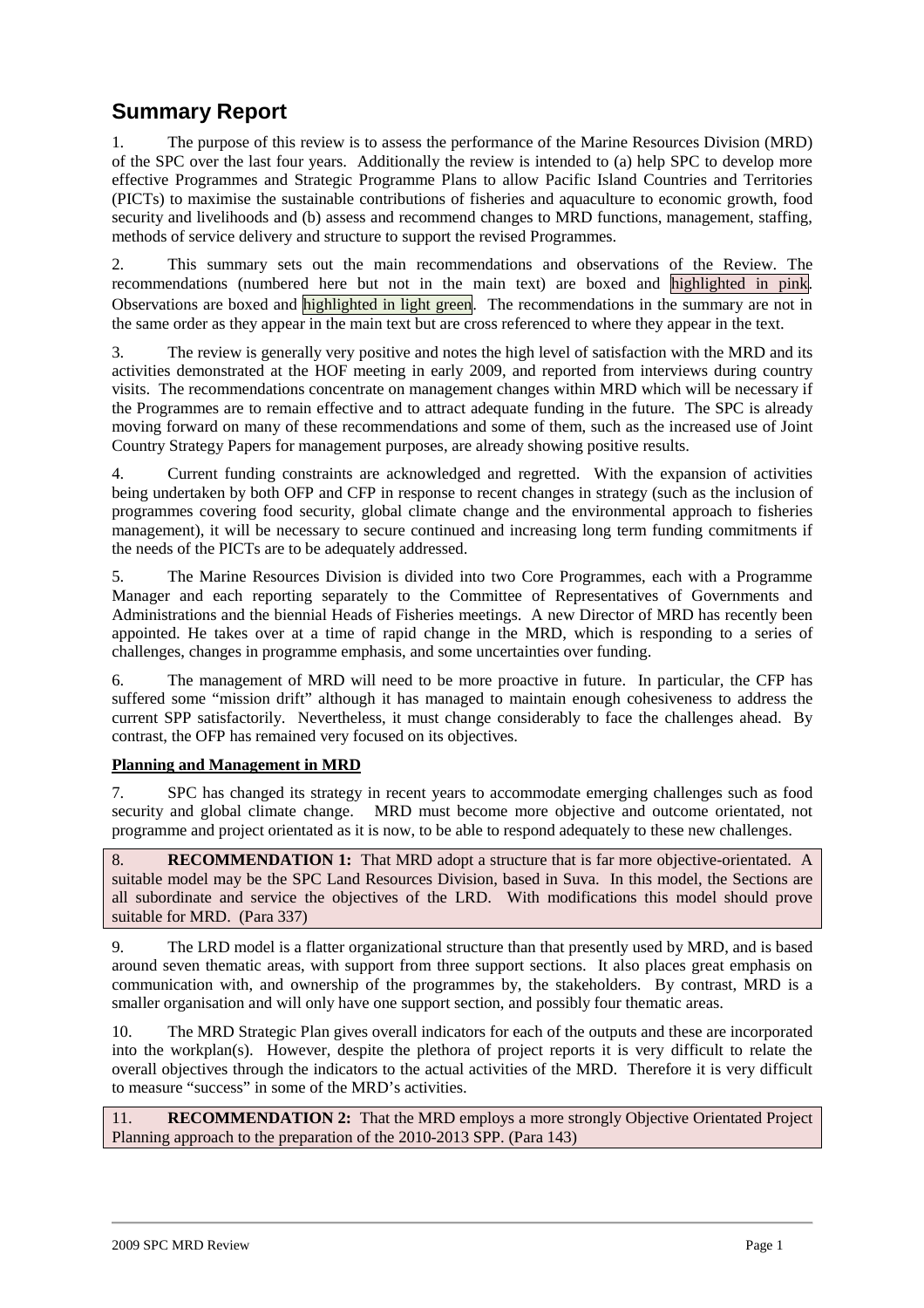12. It would be appropriate if the current close linkages between the Fisheries Management Section and the Reef Fisheries Section were more formalized. This could be done by incorporating the two into a single broader Section.

13. **RECOMMENDATION 3:** That the Fisheries Management Section be merged with the Reef Fish Section into a single broader Section (called, for example, the "Coastal Fisheries Science and Management Section"). (Para 184)

14. A realignment of the support functions within the CFP is necessary. We believe there is merit in establishing a formal Support Section within the MRD. This section should include the training section, currently under Nearshore Development, to look after all the training of all the Sections of the Division as well as other staff as required such as an economist. The existing Information Section, with its staff compliment restored, would form the core of the support section and provide publication and information support to all the Sections, as well as covering publicity.

15. **RECOMMEDATION 4**: That in establishing a new structure to allow the Division to become more objective orientated, a formal Support Section be established to provide a range of services to the technical sections of the MRD. (Para 361)

16. Sustainability of programme outcomes depends on the target group's ability to ensure the benefits of the activities undertaken continue after the project, programme or activity is completed. To that extent, the recipients, administrations, individuals and communities will need to claim a much greater degree of ownership over the CFP's initiatives.

17. This review notes that it is important to create a greater sense of ownership by the member countries in MRD's activities, and that the tools exist in the planning process, the JCSPs, Regional Offices and in the Information Section to make sure it happens. (Para 317)

18. Joint country strategies (JCS) are an important innovation by SPC, offering a valuable opportunity to examine the specific needs and capacity to absorb of each PICT, away from the all encompassing forums of the HoF and other international meetings. Greater use should be made of JCSPs as a tool to focus the initiatives of MRD, and in particular CFP, more closely in the individual PICTs. The SEEPF is already prioritising the JCSPs.

19. **RECOMMENDATION 5:** That the Joint Country Strategy Papers are used far more actively by the MRD to guide interventions in individual countries. (Para 321)

20. CFP project funding seems to be somewhat under-planned, with little post-project succession planning and rather an ad-hoc approach generally. Part of the reason for this is that the SPP period is only four years. A much longer planning horizon should be adopted to enable MRD to predict needs further ahead. The upcoming Future of Fisheries Study will be useful in this regard.

21. **RECOMMENDATION 6:** A longer planning horizon should be adopted for the MRD. This will assist funding agencies' planning, as well as helping ensure that future funding is secured for essential project activities that will eventuate from the adoption of the Apia Policy, the Aquaculture Management Plan and the Regional Bio-security Project. Twenty year and 10 year outline plans could be prepared and consolidated regularly in the current three year SPPs. (Para 357)

22. Both the OFP and CFP produce a Strategic Programme Plan to guide their activities (the most recent being 2006-9).

23. It would be of benefit if the two Programmes (Oceanic and Coastal) could be included in one SPP, since the very broad objectives of both Programmes are the same. This would present a more coherent picture of the overarching aims of the Division. The SPP would "diverge" lower down as the subobjectives, activities and indicators were detailed. (Para 88)

24. The Aquaculture Section has made an effort to ensure project and programmes are applicable to each country. The section has been more proactive in this area than others in CFP and the remaining Sections should be encouraged to adopt a similar approach.

25. **RECOMMENDATION 7:** The country by country approach to implementing projects and programmes should be encouraged, particularly within the CFP. It reduces costs and concentrates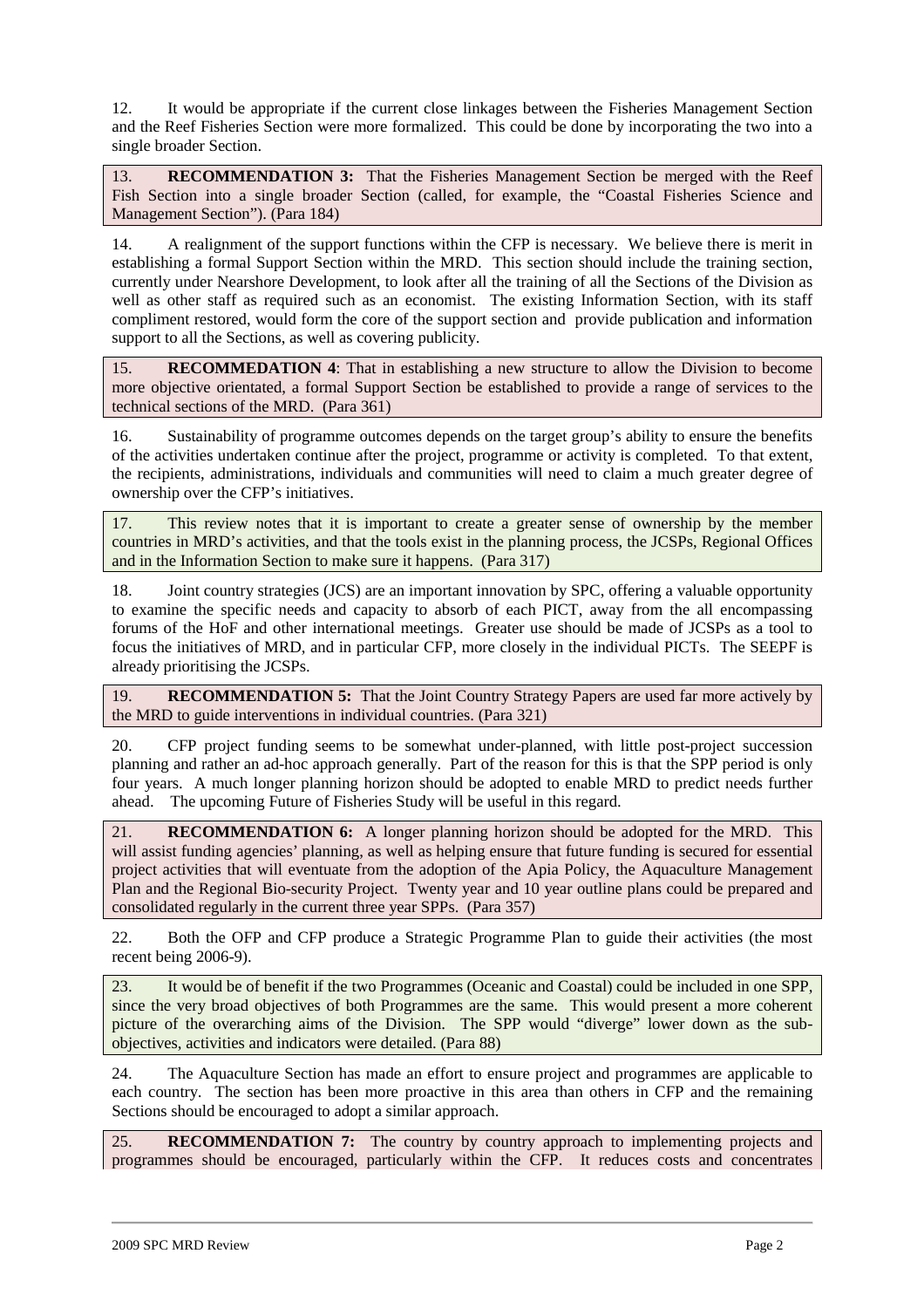resources on countries and areas where there is greatest likelihood of success. Recognition should be given to the fact that the "one size fits all" regional approach is frequently wasteful of resources. (Para 160)

26. The best way to apply the country by country approach is with the cooperation of the countries involved, and the mechanism for this lies in better, more focused preparation of the Joint Country Strategy Papers. Similarly there is wastage in MRD implementing programmes and projects in countries that do not have the capacity to absorb and benefit from the services provided. SPC is emphasizing the JCSPs far more than previously and it is already beginning to show results in better planning.

27. **RECOMMENDATION 8:** That MRD, through the JCSPs, assess the capacity of the country fisheries departments and divisions to absorb and benefit from its services. Should the capacity of the division or department be lacking, MRD should modify the implementation schedule and scope of involvement to reflect the capabilities of the recipient country. (Para 304)

28. A possible model for capacity building exists in the SPC. The LRD has had quite a good experience with funding staff positions in national agriculture departments through projects. The incoming Director of MRD may consider establishing a similar scheme by including it in upcoming projects where appropriate. (Para 301)

29. During the review process, the RMP in Fiji was noted to have a very comprehensive database that guides its Programmes and records all of its activities. It is an extremely useful management tool for the RMP.

30. The incoming director of MRD may consider it appropriate to look at the RMP's database system and assess whether the MRD should adopt something similar. We note however that current funding constraints may preclude the immediate adoption of such a system. (Para 263)

31. There was considerable concern expressed during consultations that very many people are attending very many meetings and conferences and this has a serious opportunity cost.

32. It will be up to the incoming Director to ensure that in future all travel to meetings, symposia and the like by staff is fully justified against tangible benefits to the PICTs. (Para 147)

#### **Recommendations specific to Programmes and Sections**

#### **Coastal Fisheries Programme**

#### **Aquaculture Section**

33. A concern expressed several times during the review process was that the outputs in establishing environmentally and economically sustainable enterprises in aquaculture have not translated into commercial successes. The reviewers recognise that commercial aquaculture must be based on sound economic principles.

34. **RECOMMENDATION 9:** This review recommends that the CFP seek funds to undertake an external and objective study of Pacific island aquaculture so as to identify the most rewarding strategies for the Aquaculture section to focus on in the future. This should be based on a rigorous economic evaluation, carried out by an experienced economist. (Para 152)

35. The study would not be a review of the Aquaculture Section per se. Rather, the intention is to better plan future activities, and address, inter alia, issues such as entry points and things to avoid, the role of subsidies in aquaculture and the role of government and the private sector.

36. There has been a suggestion that one of the two Aquaculture Officers move to Fiji given its position as one of the most suitable countries in the region for aquaculture. Applying this reasoning, the Director MRD may also like to consider moving the whole Aquaculture section to Fiji, after an assessment of its ramifications, though it is not a priority.

37. In addition, it was suggested to the Review Team that the Aquaculture Section be incorporated into the Land Resources Division of SPC, based in Suva, however this seems premature. (Para 157 & 158)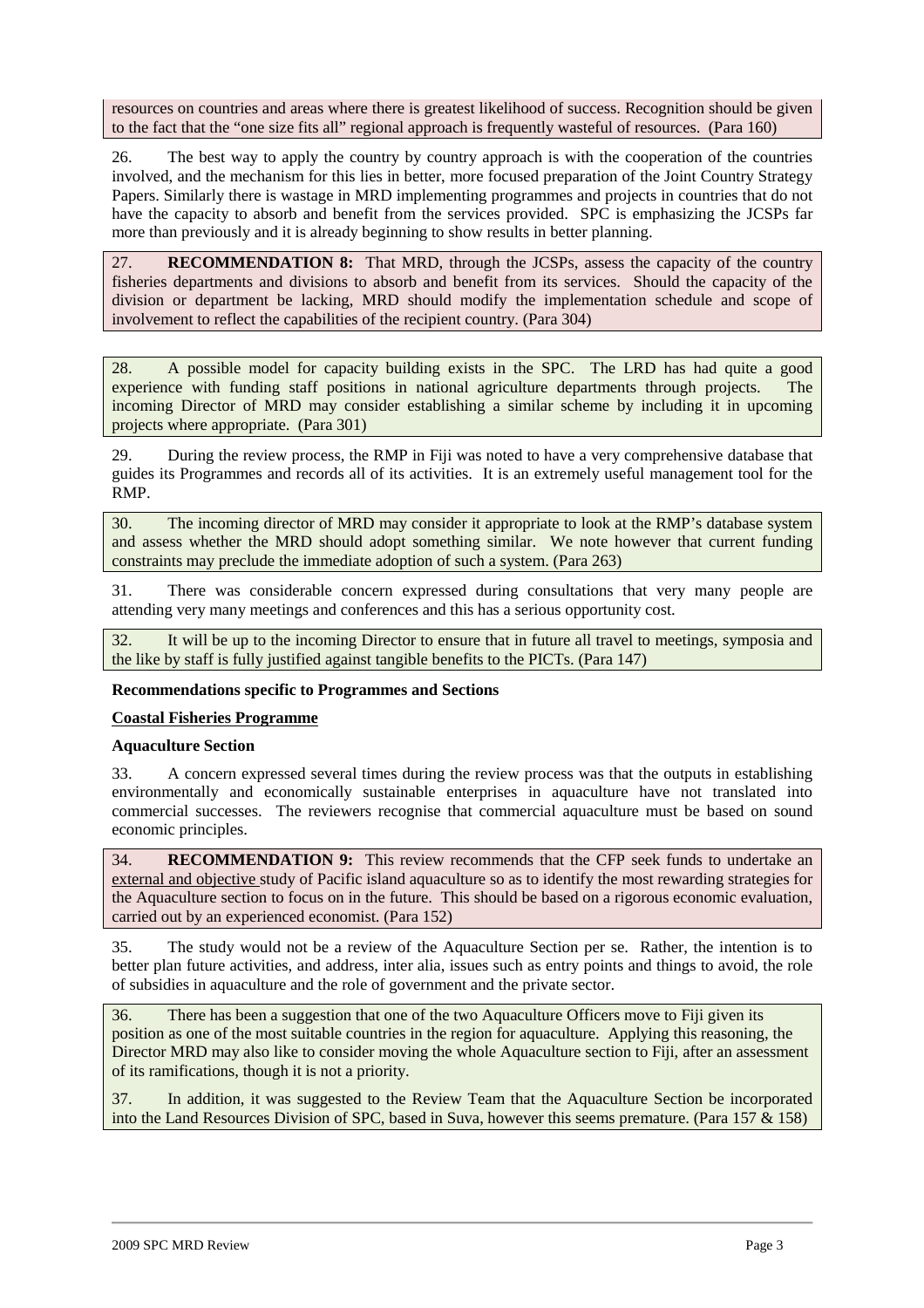#### **Nearshore Fisheries Development and Training Section**

38. The Nearshore Fisheries Development and Training Section has two Programme funded Development Officers and an Adviser, all based in Nouméa. It seems appropriate that instead of retaining one of the full time development officers in Nouméa, the funding could be more appropriately diverted to hiring in occasional expertise when needed in areas currently not covered by in house expertise.

39. One Programme-funded Fisheries Development Officer based in Nouméa should suffice to address the Section's needs. External expertise could be bought in to satisfy additional requirements as needed, and other, more flexible ways of providing staff to the section should be explored, particularly during the present short term funding problems being experienced by the Division. (Para 172)

40. The Fisheries Training Officer currently works in the Nearshore Development and Training Section. The review considers that the MRD should have one Training Officer, who is responsible for administering, organizing and coordination all training in the MRD.

41. **RECOMMENDATION 10:** That the Training Officer currently in the Nearshore Fisheries and Training Section be transferred to the proposed Support Section and take on the administrative and coordination responsibilities for training for all the Sections of MRD. (Para 175)

#### **Reef Fisheries Section**

42. The PROCFish/C project is finishing in mid 2009. There is a great danger that if funding cannot be found to retain at least one professional position, (and preferably two positions) post-project then the project history, including the databases, will gradually degrade. If that occurs, it will be very difficult to recover should the ACP EDF 10 projects currently being proposed not eventuate till late 2010 or early 2011.

43. **RECOMMENDATION 11:** That the MRD seek to retain two scientific positions (and one support position) to maintain the initiative and history of the PROCFish project. In seeking funding, MRD should highlight the importance to the CFP of maintaining continuity in the provision of coastal fisheries management and scientific services, which will otherwise be adversely affected by the delay in implementing the two planned EDF funded scientific projects. (Para 204)

#### **Information Section**

44. The ability of PICT Government Departments and Divisions to effectively disseminate information provided to them by the Information Section amongst their own staff, the private sector and civil society (NGOs) is in many cases very weak.

45. **RECOMMENDATION 12:** That, when funds permit, the CFP Information Section undertake a brief study (in a suitable country) to assess their success in distributing materials and information to its intended audience. There may be lessons to be learned from the RMP. (Para 224)

#### **The CRISP Project**

46. In 2008, the CRISP Project was attached to the CFP. There is no doubt that CRISP will not integrate well with CFP. If it is pushed into a forced marriage there would have to be significant changes and serious and undesirable upheavals to both CRISP and CFP will eventuate. It would also divert management resources away from more important activities.

47. **RECOMMENDATION 13:** That MRD continues to accommodate CRISP, but does not try to fully integrate its activities into its own. (Para 236).

48. If funding for a new CRISP project becomes available, the project should, from its inception, adopt the planning, administrative and financial systems, objectives, discipline, work practices and ethos of the SPC, with no exceptions.

#### **Oceanic Fisheries Programme**

49. OFP is a world-leader in oceanic fisheries science. A detailed analysis of the cost/benefits of oceanic fisheries science and monitoring would be useful to place realistic dollar valuations on OFP's advice.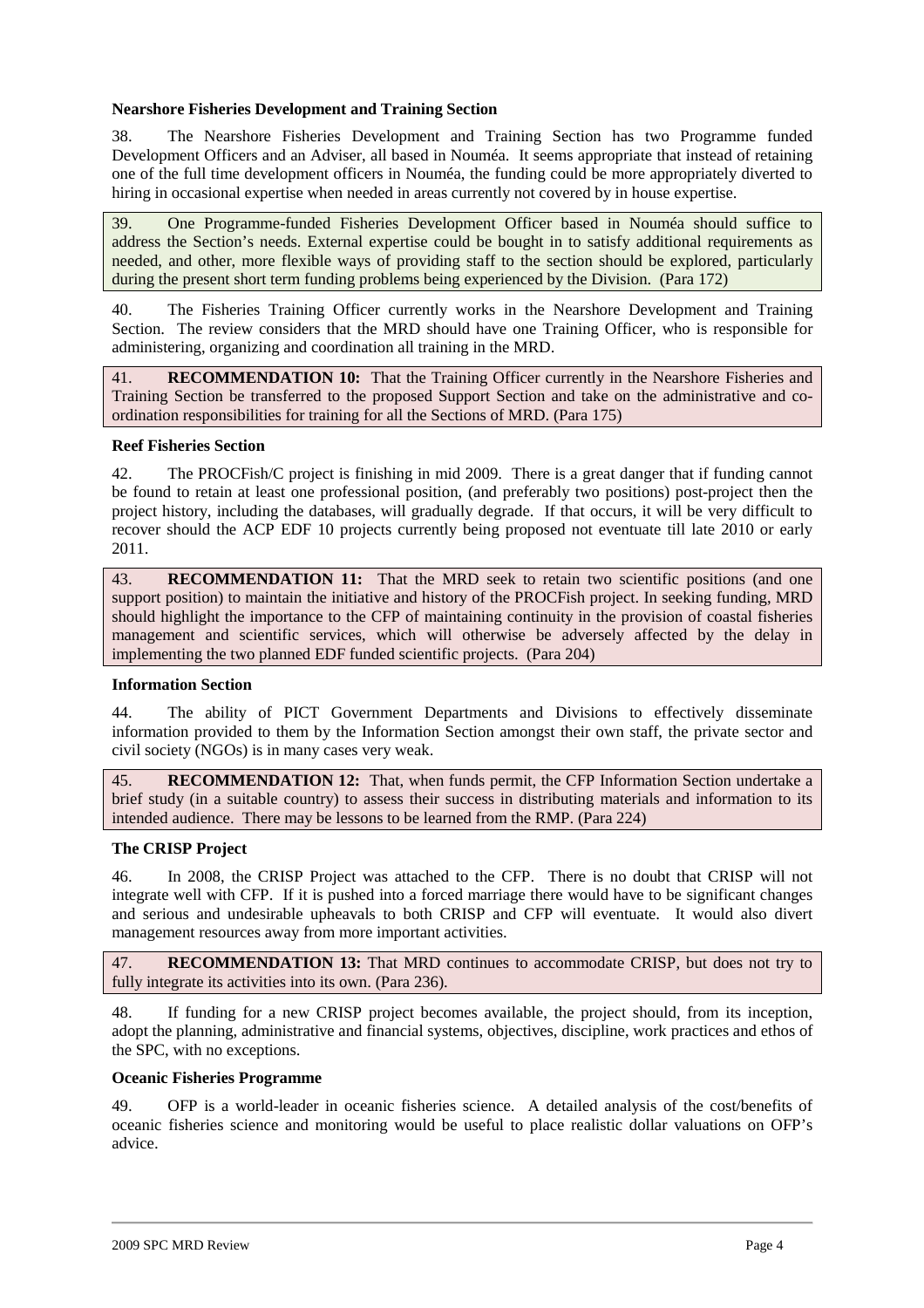50. MRAG (2008) recommended greater external scientific peer review of OFP advice and technical reports be undertaken. Peer review could be extended to OFP's other advice and technical reports to PICTs, such as the National Tuna Fishery Status Reports, a number of which are produced every year.

51. **RECOMMENDATION 14:** That OFP's scientific advice and technical reports be subject to greater external scientific peer review. (Para 252)

52. We note that the WCPFC already externally review the reports and information provided to them by the OFP.

53. This review has noted a less than ideal awareness amongst PICT fisheries managers and decision makers about the use and limitations of fisheries models and statistics. While this is being addressed through the regular stock assessment workshops, the limitations need to be more widely known amongst decision makers, and the OFP might consider it appropriate to examine further avenues to do this. (Para 254)

54. There is a perception that OFP may serve 'too many masters', and there are potential conflicts of interest among SPC, WCPFC, FFA, PICT national fisheries, and foreign fishing nations regarding advice and confidential fisheries data.

55. **RECOMMENDATION 15:** That the issue of potential conflicts of interest amongst SPC/WCPFC/FFA/PICT national fisheries agencies are considered by SPC senior management, and if necessary, be addressed by a small reference group representing all interests. (Para 277)

56. OFP mainly uses short-term, training workshops for capacity development within PICT Fisheries Departments. The Statistics and Monitoring Section undertake a major training programme with FFA in observers and port sampling. While this has been highly regarded, concern has been expressed about the increasing demand on OFP's limited resources.

57. Given the limited SPC/FFA resources to meet current training demand, alternative approaches being developed by OFP to meeting regional needs are supported. Notwithstanding, OFP should ensure that standards are maintained in externally serviced courses. (Para 293)

#### **Staff and Staffing in CFP**

58. Due to the changes in objectives and the way of doing work in the Division, the skills mix needed to deliver services to the PICTs is also changing. CFP needs a tightly focused, but well rounded (skills wise) cadre of staff.

59. **RECOMMENDATION 16:** That the CFP alter the skills composition of its staff to meet the changing needs of PICTs. All staff TORs should be updated, and effort made through the existing process of triennial staff reviews and other processes to ensure persons with appropriate skills are appointed to each position. (Para 341)

60. There has been a lack of economic oversight in the CFP's activities for many years and this has been commented upon in previous reviews.

61. **RECOMMENDATION 17:** That an economist is available to all sections of the CFP so that projects and programmes receive appropriate economic oversight. This could be achieved in a number of ways including recruiting an economist to sit in the proposed Support Section, ensuring that one of the senior staff (possibly the Programme Manager) has a background in economics or hiring in short term expertise as required. (Para 363)

62. Senior CFP staff have commented that they are already stretched and it will be impossible, with fewer Programme staff, to maintain services, particularly the very important provision of advice on an adhoc basis.

63. To maintain a reasonable service to the PICTs in the long term, each Section of the CFP should be staffed with no fewer than one adviser and one officer as professional Programme funded staff. Generally, other professional staff in the development sections would be project funded. The reviewers understand current funding problems preclude doing this immediately. (Para 368).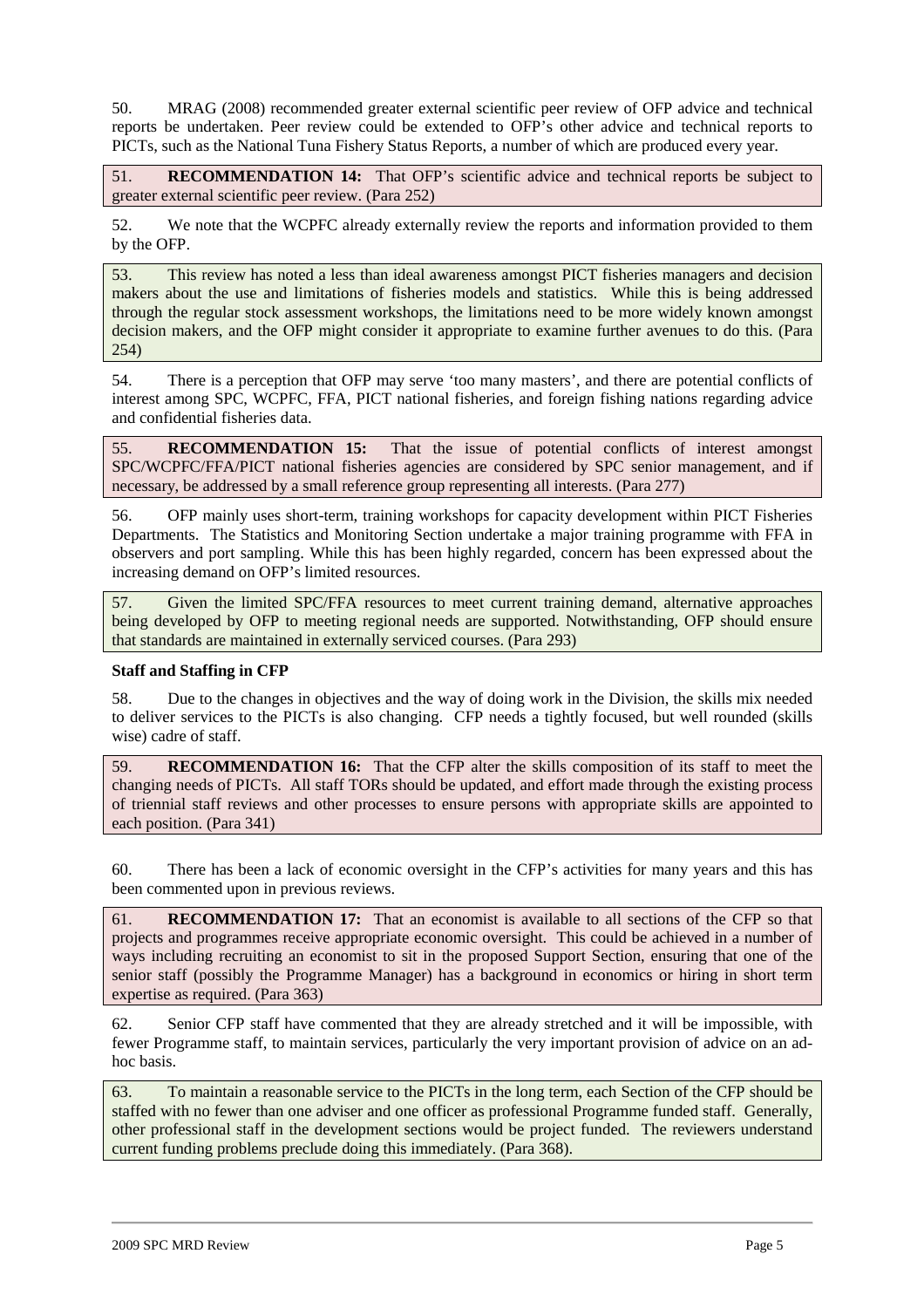#### **Decentralisation**

64. While it is Corporate Policy to decentralize, the immediate placement of fisheries officers in the four existing or planned Regional Offices will be difficult, even though a commitment has been made to place someone in Pohnpei.

65. **RECOMMENDATION 18:** That MRD in Nouméa first deal with its priority issues (e.g. adopting the new structure, adapting to funding constraints) before beginning to emphasize the policy of decentralisation. Only once these issues have been addressed to the satisfaction of the Director of MRD and the SPC Secretariat should MRD operationalise the decentralisation policy, including placing staff in the Regional Offices. This may be 1 to 2 years away. (Para 134)

#### **Recommendations for the SPC**

66. During the review it was revealed that SPC Sections within a few seconds walking distance of each other at the Nouméa HQ rarely support each other's activities. This is not all MRD's responsibility given other Sections have as much responsibility to address cross cutting issues as MRD.

67. **RECOMMENDATION 19:** That communication, coordination and collaboration within MRD and SPC generally should be improved. MRD through the new Director will, in time, address CFP and OFP issues, but SPC management will need to address the larger corporate imperative of cross cutting cooperation between Divisions and their Sections through their regular executive meetings. (Para 347)

68. Long-term capacity building in oceanic fisheries in PICTs was a major priority of the Vava'u Declaration. This will require a strategic approach by SPC, FFA, USP and long-term commitments in human and financial resources by each country and development agencies.

69. **RECOMMENATION 20:** That the SPC, in coordination with other CROP agencies, assess ways of better developing capacity in PICTs. For oceanic fisheries, this would involve methods of building of regional capacity in oceanic fisheries science and management, particularly the use and interpretation of the results of stock assessments. For coastal fisheries this would involve enhancing capacity in management and technical issues, as well as administrative matters and good governance. (Note: This is a recommendation for SPC, not MRD directly). (Para 309)

70. The reviewers have been asked to suggest another name for the MRD.

71. **F**isheries **R**esources **D**ivision **(FRD)** covers the activities and fits well with the other divisional names in SPC. **S**mall **S**cale **F**isheries and **A**quaculture **D**ivision (**SSFAD**) has also been suggested but the reviewers prefer **F**isheries, **A**quaculture and **M**arine **E**cosystems Division **(FAME)** which covers the expanding role of the MRD and also has a beguiling appeal. (Para 371)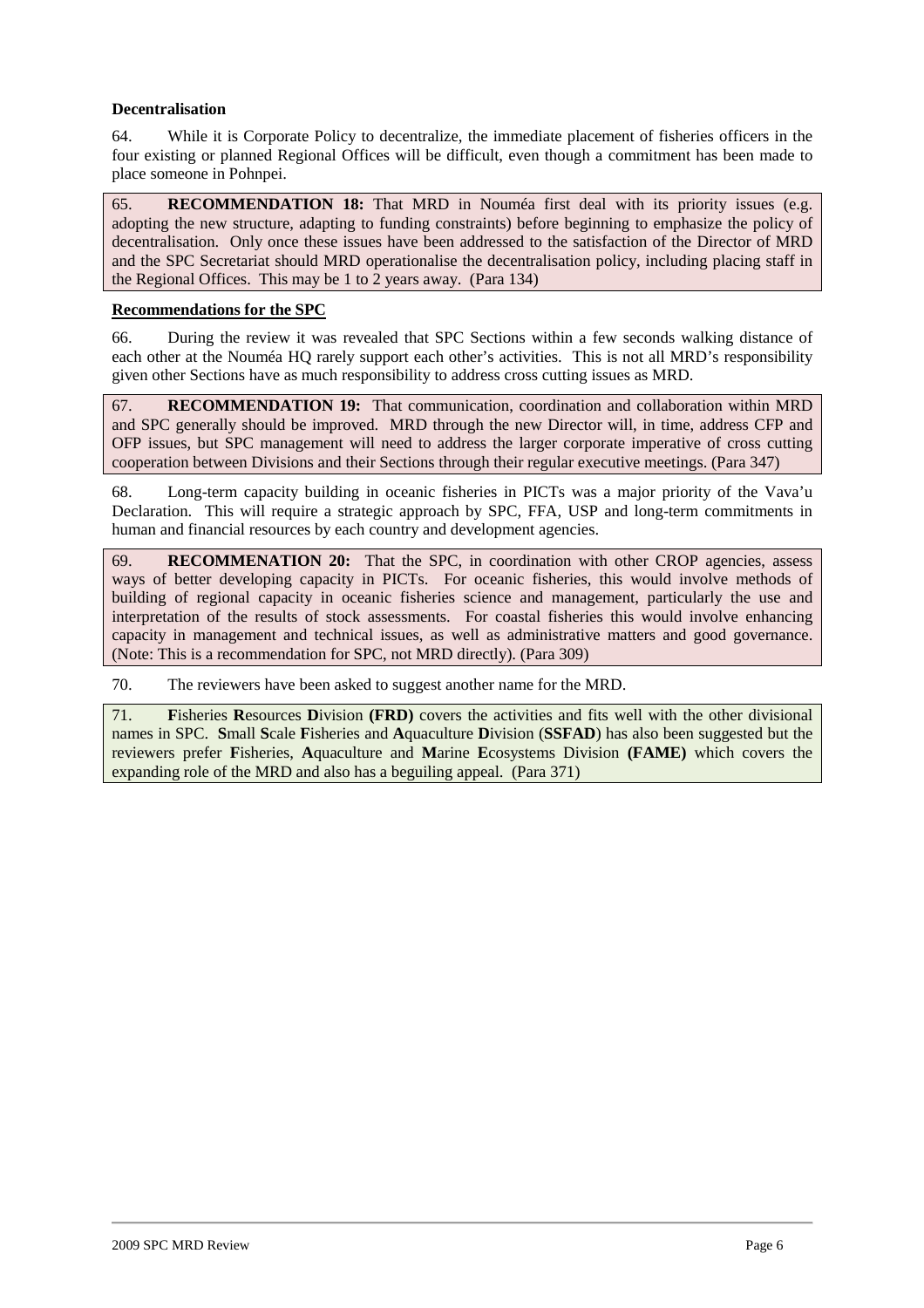## **1. Introduction**

## **1.1 Purpose of review**

72. The purpose of this review is to assess the performance of the Marine Resources Division (MRD) of the SPC over the last four years. Additionally, the review is intended to:

- assist in developing more effective Programmes and Strategic Programme Plans to allow Pacific Island Countries and Territories (PICTs) to maximise the sustainable contributions of fisheries and aquaculture to economic growth, food security and livelihoods; and
- assess and recommend changes to MRD functions, management, staffing, methods of service delivery and structure to support the revised Programmes.

The terms of reference for the review are included at Appendix 1. The results of the review are also intended to assist in guiding the MRD's activities over the next five years (to 2014).

73. In addition, the reviewers were advised in consultation with senior SPC staff to:

- i. concentrate on strategy commonplace recommendations were not needed;
- ii. look particularly the capacity needs of member countries;
- iii. note the non-coordination of finance within MRD and SPC;
- iv. put more emphasis on CFP since this was perceived to have more problems;
- v. suggest a new name for MRD in the light of changing emphasis of activities.

74. The report contains recommendations, boxed and highlighted in pink and also observations (not necessarily at the strategic level) which the reviewers wish to bring to the attention of the SPC or other readers boxed and highlighted in light green.

### **1.2 Methodology**

75. The review was carried out by MRAG Asia Pacific Pty Ltd. Two reviewers, Mr. Robert Lindley (Team Leader and concentrating on Coastal Fisheries) and Dr Leon Zann (concentrating on Oceanic Fisheries) attended the Heads of Fisheries (HoF) meeting in Nouméa (9-13 Feb 2008). The Team Leader then travelled to Fiji, Kiribati, the Federated States of Micronesia, PNG, Solomon Islands and the Cook Islands. A variety of methods for collecting information were used, including a tick box survey at the Heads of Fisheries meeting, face to face interviews and e-mail and telephone interviews. A range of literature was also reviewed. An outline of the methodology is given in Appendix 2 and brief field notes and a mission chronology are provided in Appendix 3. A list of persons contacted is given in Appendix 4. A list of significant documents consulted is given in Appendix 5 and the results of the HoF meeting tick box survey are given in Appendix 6. Hyperlinks are shown in blue and underlined. Paragraph and section cross references can be followed (CTL/Return) electronically.

### **1.3 MRD Mandate and policy**

76. The MRD gets its mandate from a variety of sources, including HoF meetings held every two years and decisions made at other levels such as the SPC's governing bodies (the Governing Council through the Conference of the Pacific Community and the Committee of Representatives of Governments and Administrations, or CRGA) as enunciated in the SPC Corporate Plan 2007 – 2012.

77. The SPC represents its 26 member countries and territories and although not all of the SPC members are part of the Pacific Forum group of countries, the Forum Secretariat is a major source of policy. Of particular importance to fisheries is the Pacific Plan (2005) which identifies "*development and implementation of national regional conservation and management measures for the sustainable utilisation of fisheries resources*" as one regional priority for sustainable development in 2006-9. The Pacific Forum has also, in its two most recent meetings, issued declarations on Fisheries Resources and Climate Change - the Vava'u Declaration (2007) and Niue Declaration (2008) respectively. These declarations have committed the Forum and its members to a series of activities which have profound influence on the future strategies of the MRD, and which are slowly being incorporated into its activities through the biannual HoF meetings and the planning process.

78. As a strategic response to the Vava'u Declaration, SPC has been instrumental in the development of The Pacific Islands Regional Coastal Fisheries Management Policy and Strategic Actions. This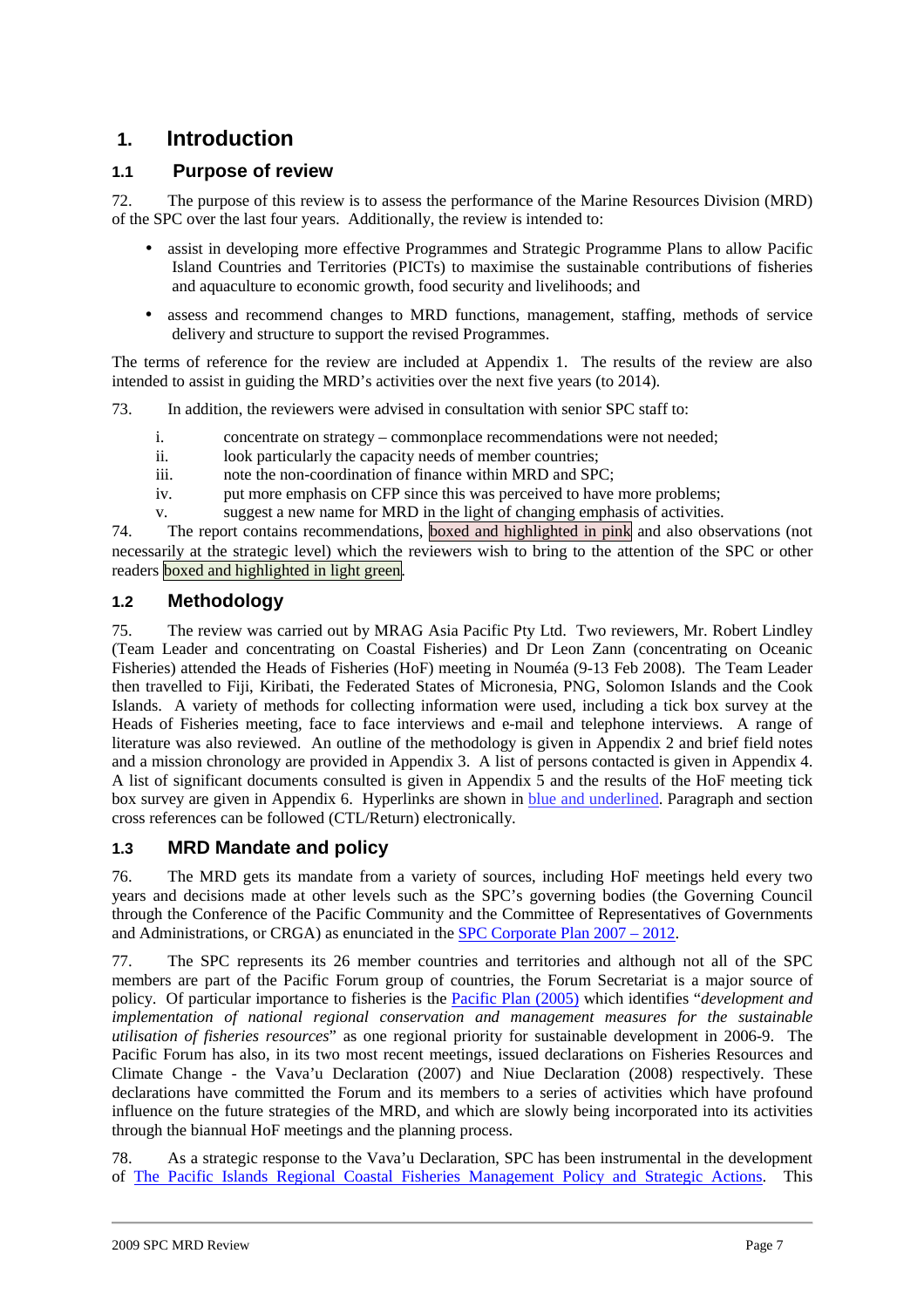document, commonly referred to as the "Apia Policy", was endorsed by the HoF and the Forum Fisheries Committee in Samoa in February 2008 and in Palau in May 2008 respectively. The Apia Policy is a valuable document since it provides a strategy for coastal fisheries in the region that has been endorsed by the heads of fisheries of all SPC members.

79. The Pacific Islands Framework on Climate Change (a SPREP initiative) is intended to promote links across specific sectors dealing with climate change related issues, including coastal zone management and marine ecosystems. The activities of MRD should incorporate the outcomes of the Framework and this process is informed by a major study being coordinated by the SEPPF.

80. The activities of MRD are also influenced by the adoption of the Precautionary Approach to Fisheries Management and the Ecosystem Approach to Fisheries Management (EAFM) as a sine qua non to any fisheries Programme. The latter is much misunderstood regionally and often poorly elucidated, though attempts to clarify the topic by MRD are being made.

81. The MRD OFP and CFP are complying with the strategies and decisions in their various guises. Nobody has suggested otherwise during this review process.

82. Nevertheless, the review notes that MRD operates within a dynamic environment of constantly evolving regional objectives. The relatively recent emergence of EAFM, climate change and food security as key regional priorities are useful examples, with the latter two yet to be fully assimilated into the Division's psyche, documentation and activities. Given the evolving nature of regional needs and objectives, MRD must be sufficiently adaptable to include any new and emerging challenges in the next SPP.

## **1.4 Description of the MRD**

83. A very comprehensive outline description of MRD is given by the Programme Director in a paper presented to the HoF in 2009<sup>1</sup>. This includes staffing, finance, and an overview of current issues. Additional information is available in a  $\overline{\text{paper}}^2$  prepared by SPC in 2008.

84. The MRD is split into two Programmes: the Oceanic Fisheries Programme (OFP) and the Coastal Fisheries Programme (CFP). The OFP and CFP are very different in their approaches (by nature of their focus species, method of operation and financing) and there is currently little cross over in activities. Nevertheless, the OFP does cooperate with the CFP sections, particularly the Nearshore Development and Training Section, on provision of data and in data analysis.

85. The Director MRD heads the Division. Under the Director are Programme Managers for both Programmes (Oceanic and Coastal). Under these, each of the five CFP Sections is headed by an Adviser, while each of three OFP Sections is headed by a Senior or Principal Scientist. The basic structure is thus very simple and understandable. It appears to work acceptably for the present. The SPC staff list gives the names, position, sex and nationality of all staff.

86. The MRD also previously contained the Regional Maritime Programme (located in Fiji and focusing on shipping, ports, etc) though this was made separate in 2008. The MRD has recently had another section - the Coral Reef Initiative for the South Pacific (CRISP) - added to its Programme. The SPC until recently also hosted the Worldfish office which has now moved to Solomon Islands.

### **1.5 Planning and reporting of Programme activities**

87. Both the OFP and CFP produce a Strategic Programme Plan (SPP) to guide their activities (the most recent being 2006-9). These plans include objectives for each of the Programmes and the outputs that are to be expected from Programme activities. These are modified and endorsed at the HoF meeting held every two years. The HoF meeting in 2006 produced a series of recommendations for the 2006-9 Programmes, most of which were incorporated. The most recent HoF meeting, in February 2009, produced further recommendations for relatively minor changes to the Programmes for the next SPP period.

<sup>&</sup>lt;sup>1</sup> SPC MRD (2009) Director's Overview of the SPC Marine Resources Division February 2009

 $2^{2}$  SPC (2008) (Draft) Future of coastal fisheries over the next 10-12 years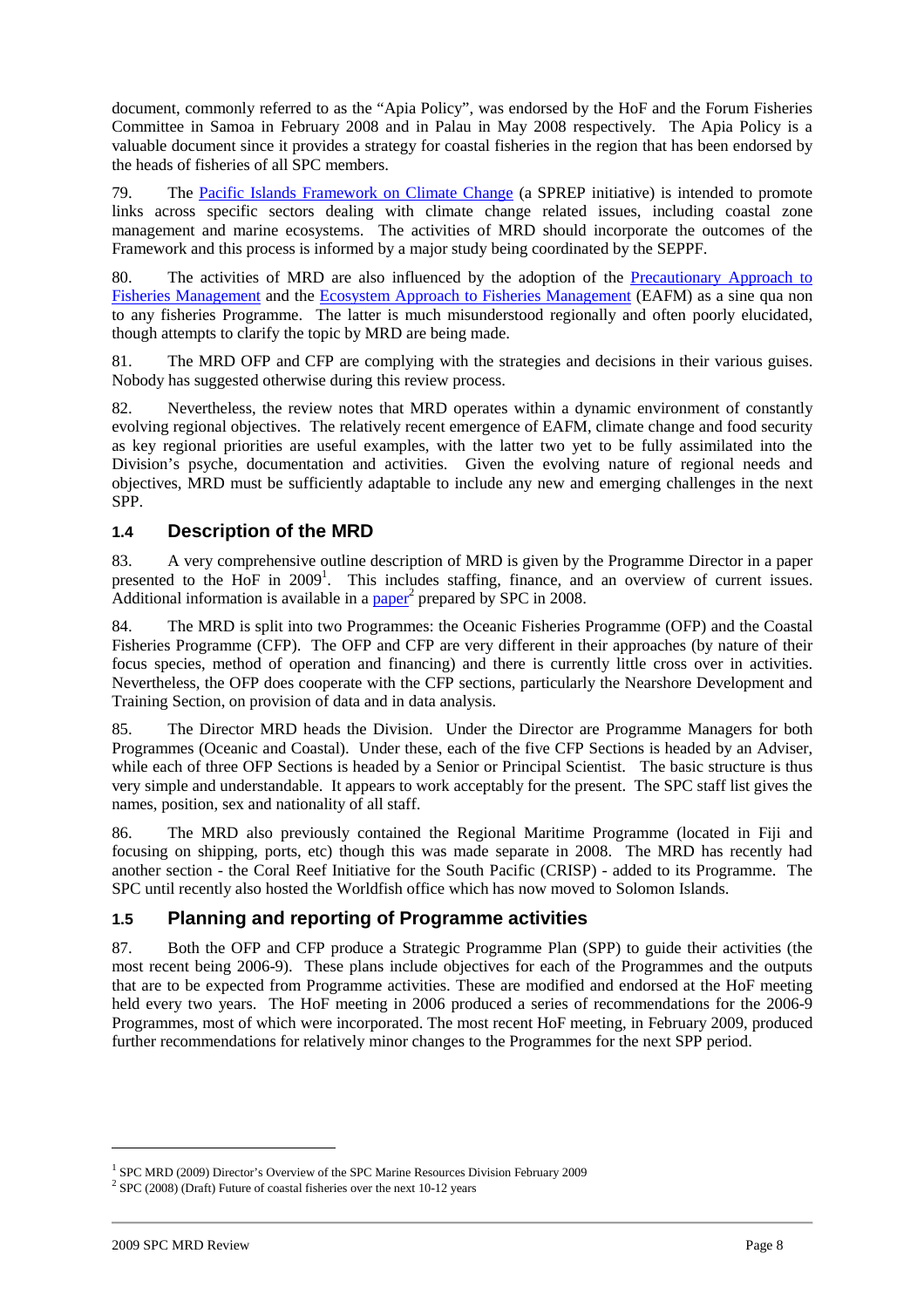88. It would be of benefit if the two Programmes (OFP and CFP) could both be included in one SPP, since the very broad objectives of the two Programmes are the same. This would present a more coherent picture of the overarching aims of the Division. The SPP would "diverge" lower down as the subobjectives, activities and indicators were detailed.

89. Each year both Programmes produce a report of activities against the workplan for that year, as well as a workplan for the coming year. These are produced early in the year and guide the activities until the next workplan is produced. The contents of these reports are provided to the CRGA and the HoF

90. Project based activities are reviewed as required by the donors, usually at least mid-term. The amount of feedback from donors on these reviews is sometimes very disappointing.

91. Reporting is generally excellent from both Programmes, in that it is timely, regular, very detailed and well documented. All the reports are available from SPC, most on the website, unless confidential for some reason.

## **2. Strategic Directions of the MRD**

## **2.1 The priority needs for research and technical assistance in the marine resources sector**

92. The priority activities for the MRD are those laid down by the member counties through the HoF and other decision making forums. Current priority areas are sustainable fisheries development, EAFM, sustainable development/livelihoods, adapting to the effects of climate change and food security. It follows that the needs for research and technical assistance of the MRD should focus on these activities.

## **2.1.1 Regionally**

93. While the HoF provides the opportunity for PICTs to identify their research and assistance needs, this review<sup>3</sup> has noted that country requests are often ad hoc in nature, and there is a general lack of strategic direction in PICT Fisheries Departments. Unfortunately, while SPC may offer good support in oceanic and coastal fisheries, many Fisheries Departments are too small or ineffective to take advantage of it.

94. As noted above strategic, long-term capacity building in fisheries science and management should be prioritised in PICTs. In particular the special needs of the small, isolated PICTs should be specifically recognised and addressed by SPC, other CROP agencies, and the WCPFC. This should be one of the priorities of the planned Future of Pacific Fisheries review.

## **2.1.2 Aquaculture**

- 95. Future priority areas for the Aquaculture Section include:
	- i. the need for a sound legislative basis for aquaculture throughout the region, ideally incorporated in a regional framework so that the various countries rules, regulations and legislation are complementary and not contradictory;
	- ii. the continuing need to address bio-security in the region not only in aquaculture but in the aquarium trade (in cooperation with SPREP);
	- iii. the need to ensure it retains the necessary technical skills to support aquaculture enterprises prioritised for livelihoods and/or food security (particularly fresh water aquaculture for food security) either through the Programme-funded staff or through the use of external regionally based consultants;
	- iv. the need to address with urgency the requirements of the PICTs regarding the aquarium industry and OIE, CITES and the like; and
	- v. capacity building amongst PICTs so that the potential expansion of aquaculture, particularly for food security, can be realised.

 $3$  The review interacted with a large number of HOFs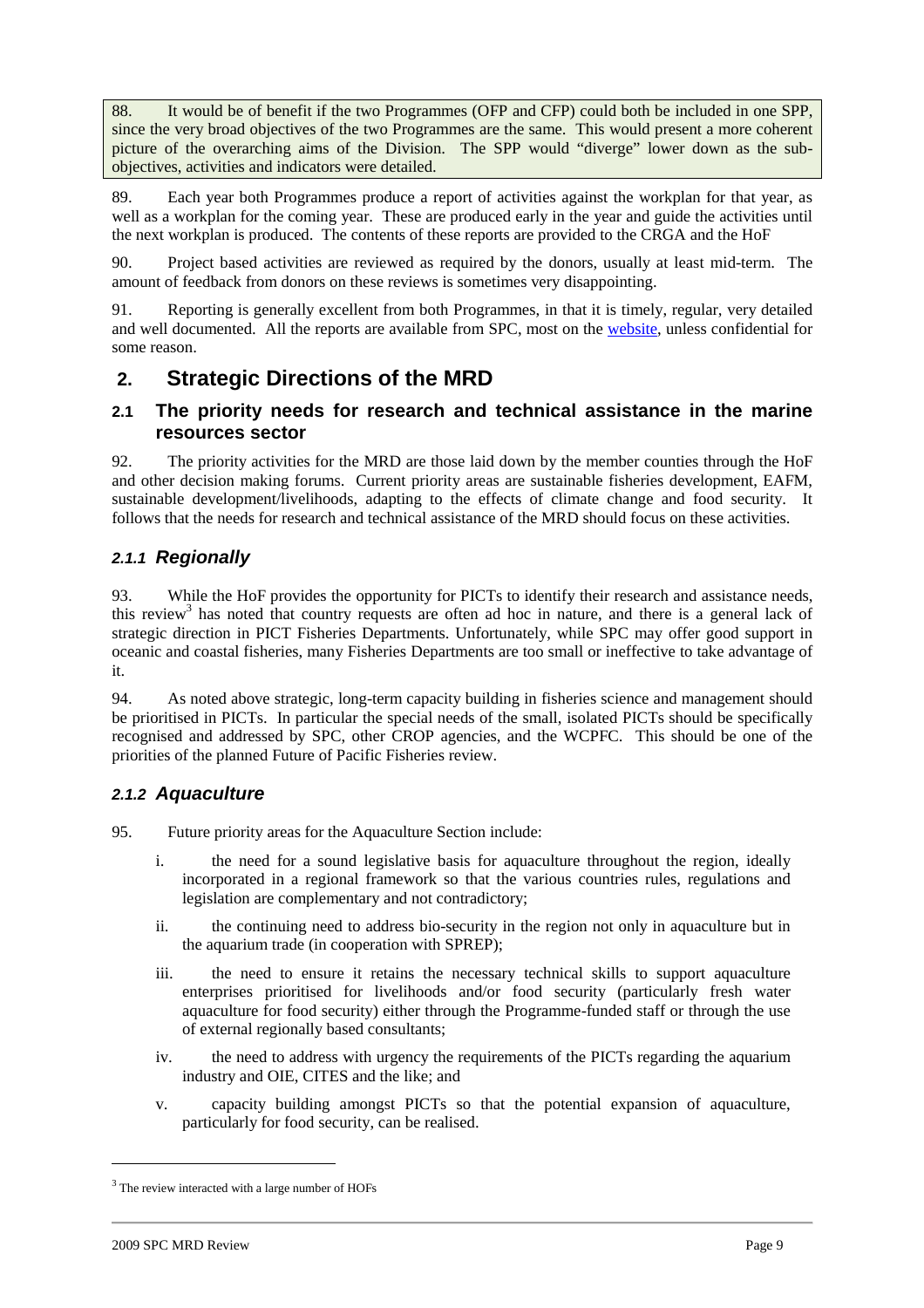### **2.1.3 Nearshore Resources**

96. The main need for Nearshore Resources Section is to maintain the ability to carry on with the programmes it has already in place. These include:

- i. assisting PICTs in FAD deployment and construction as a means to provide better access to tuna for subsistence fishers to provide food security;
- ii. building technical capacity in the PICTs in the areas of nearshore tuna fishing, the management of the nearshore resources and post harvest including value adding of the catch;
- iii. given the decision by PNA (Parties to the Nauru Agreement) to ban discarding at sea, the Section needs to assist PICTs on ways to process, store and distribute low value tuna to increase access to low cost fish for the urban poor;
- iv. assisting the private sector in PICTs through capacity building, training and information (in coordination with FFA); and
- v. assisting with legislation required, inter alia, to install FADs as part of the national infrastructure for food security, together with facilities for sharing and distributing tuna to urban and rural areas.

## **2.1.4 Reef Fisheries Section:**

97. The Reef Fisheries Section without PROCFish cannot provide much science, though this is important and there is a very real need for it. Proposed EDF 10 funded projects, if successful, will provide:

- i. assistance in developing capacity in the PICTs to use the scientific information currently collected for management purposes. Notable here is the need to address the developing problem of PICTs who are required to feed expanding populations from a reducing or static nearshore resource base. This would include methods for stock assessments of nearshore fish stocks and sedentary resources;
- ii. assistance in addressing management of resources subject to increasing demand from overseas markets;
- iii. database management and maintenance for both the PROCFish/C data and history and the in-country databases set up as a response to PROCFish/C (as well as other databases as required);
- iv. assistance with legislation and regulations covering CBM and EAFM, exports of marine products and specific resource management plans; and
- v. development of capacity in country covering CBM and EAFM.

### **2.1.5 Support Section/Information/Administration**

98. It is suggested elsewhere that a "Support Section" be established. This would include the Training Officer, Information Section, at least two new staff (Socio-economist and/or Invertebrate Biologist and IT Management), and possibly an economist as well. The administration of all the other programmes would continue to be done by the Programme Manager. The Support Section would answer to the Director MRD, through the Programme Managers of OFP and CFP.

- 99. The Support Section would provide inputs to the technical sections, including:
	- i. ensuring that information flows are maintained and improved;
	- ii. assisting with the practical side of IT and database management for CFP related activities;
	- iii. addressing the cross-cutting issues facing all programmes, such as food security, human resource development, women, youth, demographics and the like;
	- iv. providing economic analysis and input to all programmes;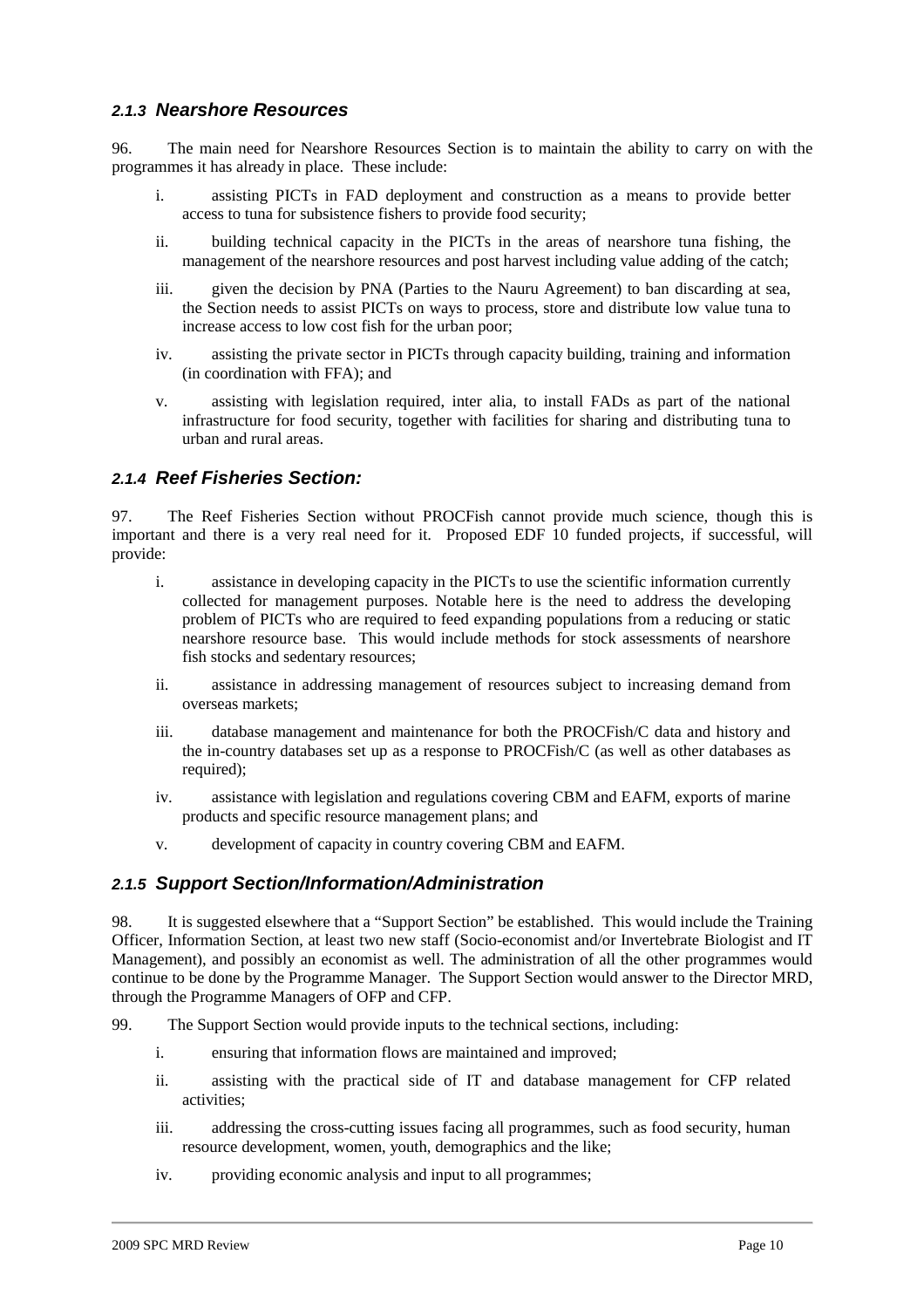- v. improving strategic planning and budget planning; and
- vi. coordinating training requirements for the whole of MRD.

100. With the rapidly changing and expanding activities of the other Sections of OFP and CFP the activities of this proposed new Section will similarly expand and require extra funding in the future. Seeking this funding will be an important priority.

101. The Support Section would be expected to grow gradually as the needs of the various sections as reorganised become clearer with time. Notwithstanding that, there are immediate needs which should be addressed as soon as funding allows.

## **2.1.6 Oceanic Fisheries Programme**

102. Large-scale oceanic fisheries are a major (and in some cases the sole) economic resource in PICTs, and play an important role in providing employment for local crew, observers, processors and related service providers.

103. OFP has an essential role in supporting the sustainable management and optimal economic use of oceanic fisheries resources by providing scientific information required for management. It is worth emphasizing here OFP's role as a science provider is in contrast to that of CFP who also engage in providing direct management advice.

104. Within this environment, future needs for research and technical assistance from OFP will include:

- i. continuing to support the sustainable management of WCPO tuna stocks through the provision of high quality scientific advice to PICTs and the WCPFC;
- ii. increasing technical capacity within PICTs in oceanic fisheries science through longterm, strategic initiatives in accord with each PICT's capacities and aspirations, and in collaboration with regional (e.g. USP) and international training institutions;
- iii. supporting increasing demand for scientific and compliance monitoring of WCPO tuna fisheries;
- iv. expanding ecosystem and bycatch research to implement EAFM in oceanic fisheries, including greater collaboration with regional environmental and conservation agencies (e.g. SPREP), and international marine research institutions; and
- v. developing new strategies to better assist smaller, less well resourced PICTs (e.g. through sub-regional groupings and enhanced collaboration with neighbouring countries to share national technical capacities and/or attachments with SPC).

105. OFP's future priorities may also be informed by relevant findings of the upcoming "Future of Fisheries" study to be completed by end 2009.

106. The reviewers also note that while small-scale, nearshore oceanic fisheries have not been widely promoted, their successful development in Samoa has assisted economic growth, food security and livelihoods in that country. Facilitating the economic development of large-scale (industrial) oceanic fisheries is a role of FFA (e.g. EC DEVFISH Project), however, the development of small-scale, nearshore fisheries, includes oceanic species, is the role of the CFP's Nearshore Fisheries Development and Training Section. Close collaboration is required between OFP and this Section on the management of shared oceanic species.

## **2.2 Comparison of current Programme priorities and SPP against review findings**

107. The review has not found significant shortcomings at the strategic level. The current SPP is suited to achieving the objectives of the MRD and SPC. The HoF has endorsed the present SPP (February 2009) and made only minor modifications to it for the next SPP period.

108. Nevertheless, there are shortcomings in that the implications of implementing some recent plans and strategies put forward, such as the Apia Policy, do not seem to be fully incorporated into the SPP. The planning process for SPP 2010-2013 should address this.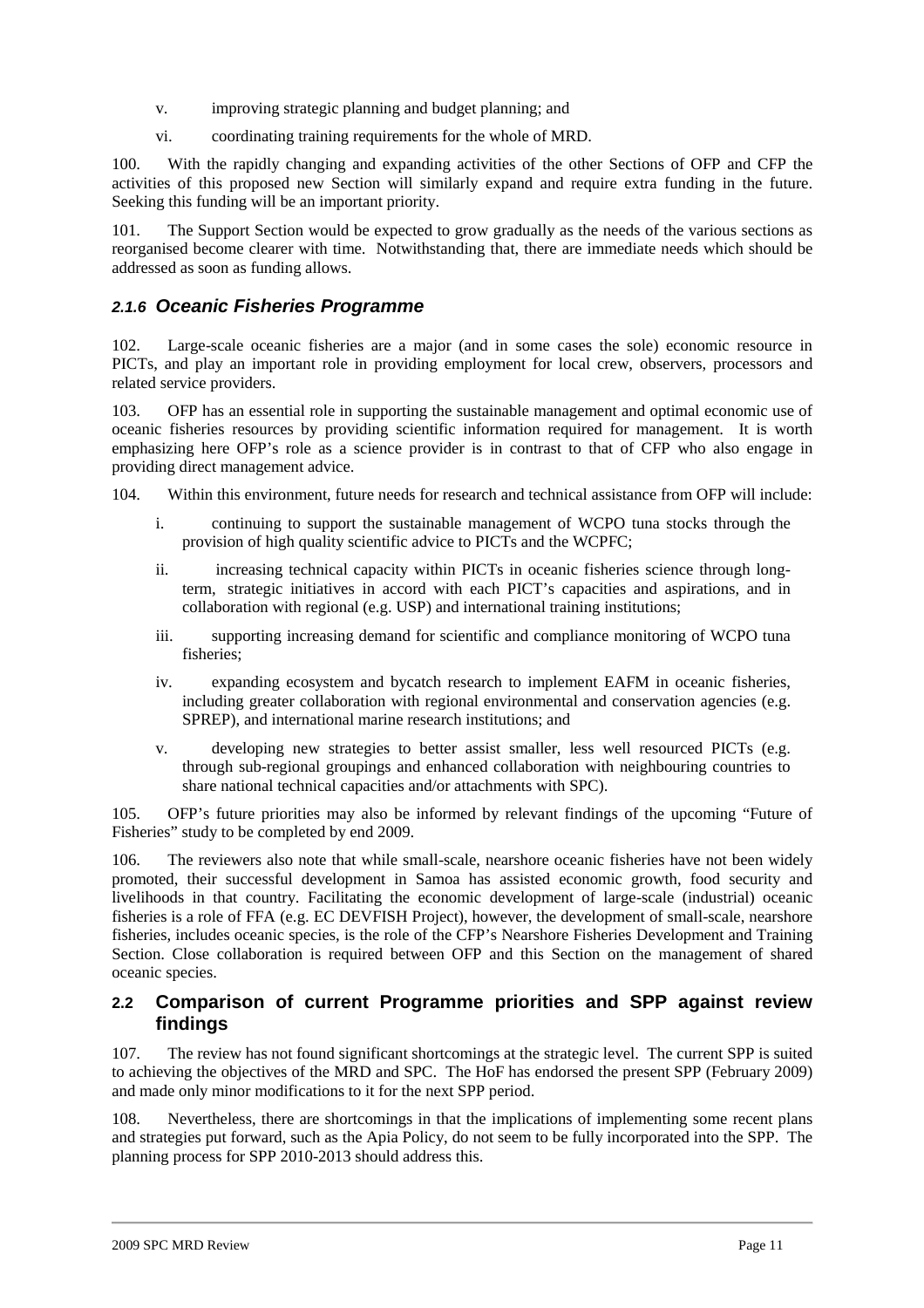109. At the operational level several shortcomings have been found and these include the failure to link the activities and outputs to the objectives (to be addressed by better planning in the 2010-2013 SPP), some inadequate project succession planning and a loss of focus in some activities.

110. The need to develop national, small-scale near-shore oceanic fisheries is highlighted above (Para 106). While OFP has taken opportunities in securing international project funding, a greater focus on oceanic species conservation and collaboration with SPREP would open up funding opportunities from the international conservation agencies.

111. With improved and more objective orientated planning over 2009 and into the future (see Section 3.1.1), an MRD staff more focused on objectives, and a longer planning horizon, the next SPP should contain the necessary adjustments.

#### **2.3 SPC leadership in the key issues and challenges facing oceanic, coastal and freshwater fisheries**

112. SPC, though the MRD, and partly through the work of the Strategic Engagement, Policy and Planning Facility, is the only organisation in the Pacific providing real leadership on some fisheries issues. The FFA and the WCPFC provide leadership in the areas of oceanic fisheries, but within its mandate, MRD is a key and prominent actor.

113. The Apia Policy is one example where SPC has led the way, bringing EAFM to the fore particularly for coastal fisheries management. Although other agencies and NGOs are active in the field, SPC has shown leadership. Similarly the Aquaculture Section has pioneered assistance with small-scale aquaculture in a crowded field. Its assistance with planning is exemplary.

114. On reef fisheries, SPC is the leading agency providing assistance with CBM initiatives including the development of appropriate legislation and regulations. The PROCFish/C project was for many years the major scientific project addressing reef ecosystems in the region, and even the Coral Triangle Project does not address the needs of the PICTs adequately given most of them are not included in the area of that project.

115. Nearshore development, working closely with FFA on some matters and in some countries, is the only programme providing comprehensive small scale fisheries development services to all the PICTs. Some countries have developed their own programmes and Japanese Agencies (JICA/OFCF) are also active in some countries.

116. OFP has provided a high level of regional leadership in key issues in oceanic fisheries (e.g. assistance with the establishment and operation of WCPFC, ecosystem-based management, effects of climate change on oceanic fisheries).

117. The SEPPF has in many ways has taken the lead in addressing the need to help the region plan the use of fish for food security and adapt to climate change. This has been done though engaging other programmes at SPC, CROP agencies and other scientific institutions in the region in an (all too rare) example of effective cross-cutting cooperation.

118. Currently there is no organisation providing significant services to PICTs in the field of freshwater fisheries, the potential of which in the case of PNG is substantial. This review recommends (see Section 2.4) that MRD at least looks at the subject in the next SPP period.

119. Overall SPC provides a leading role in all the sectors where it intervenes in the fisheries sector, and rightly so, for that is part of its function.

## **2.4 Current gaps in MRD activities**

120. There is a gap resulting from the end of the PROCFish project, without any immediate successor. Delays in EDF funding for SMACFish and SciCoFish is most unfortunate, and leaves a hole in the capability of CFP to respond to the needs of the PICTs. Using 'hired in' regional expertise, through links to regional and external institutions and also the assistance of OFP, stop gap measures can be taken to provide scientific cover as necessary.

121. There is currently little work being done on freshwater fisheries in the region. Most freshwater fisheries are small, due to the nature of the PICTs, but in Melanesia there are several large rivers and large inland water bodies, swamps and marshes. These hold out some potential for increases in fisheries production. FAO introduced several non-native species (trout, Paco, Mahseer) in the 1970s and 1980s to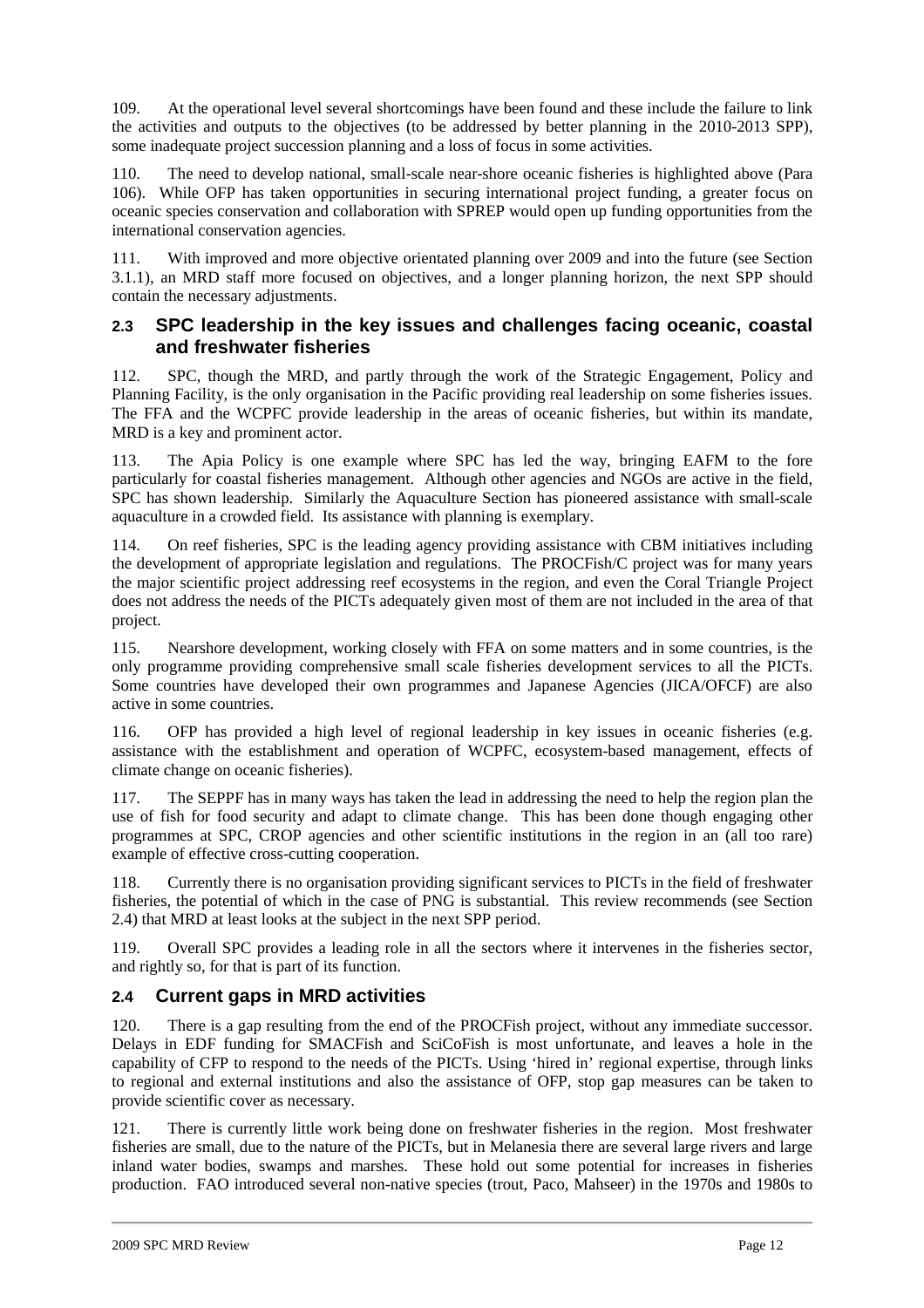PNG to try to increase production with mixed results. Similarly, the widespread introduction of Mozambique tilapia to many inland water bodies throughout the Pacific in the 1960s is perceived as having had mixed benefits.

122. Tilapia are appreciated and used by some communities and regarded negatively in others. Given that Nile tilapia are the prime candidate for development of small pond aquaculture, impact risk analysis (IRA) is needed in those countries where it is yet to be introduced (i.e. Solomon Islands) to assess whether the benefits will outweigh any effects it may have on freshwater biodiversity.

123. The MRD does not directly support the private sector and civil society (mostly NGOs) since its mandate is to work through governments. In some countries NGOs and other international organizations such as FAO and the World Fish Centre have taken on some of the role of failing administrations, or entered areas where the administration welcomes their support, particularly in CBM and aquaculture. The private sector also monitors, through associations, the activities of governments, and is generally the engine for growth in the Pacific region. Whilst it is acknowledged that the MRD must continue its current pattern of assistance through governments and administrations, there are some areas where closer formal links with both the private sector and international and domestic NGOs is desirable. The JCSPs offer an opportunity to define these links at the country level with the support and cooperation of the individual PICTs (see below Section 3.3.3.1).

## **2.5 Areas where the level of service could be reduced or phased out**

124. The reviewers do not think that the level of service should be reduced. Demand for the services of the MRD remains very high. This review recommends a series of changes to ensure that the service provided by the MRD, particularly the CFP, is adjusted to reflect the changing needs and challenges facing the member countries. Similarly the review only suggests MRD consider one possible staff reduction (one Nearshore Fisheries Development Officer), but that his activities should be continued through the use of externally recruited technical assistance or advisers to save costs. We note this reduction will be more than offset by strengthening the proposed Support Section and Reef Fisheries Section.

125. The HoF and other consultative means have indicated that the member counties are generally very happy with the service of the OFP and the CFP. The questionnaire at the HoF rated the CFP at 62% satisfaction and the OFP at 75%. Government staff, civil society and the private sector in the member countries have indicated that they are satisfied with the level of service provided by MRD.

## **2.6 Activities that must be integrated fully into the Division, notably the CRISP initiative**

126. The current CRISP initiative is completely different in myriad ways from the other activities of the MRD or even the SPC itself. It is recommended elsewhere (Section 3.1.3.8) that the current CRISP is not integrated into the CFP, but is allowed to run its course as a "hosted" organisation.

127. Any new CRISP project would have to be completely integrated from the outset into the SPC planning and funding processes, and would therefore not be a "CRISP" type programme at all.

128. The future of SOPAC remains uncertain. It has been proposed that the organisation be split up, with some parts coming to the MRD. At the time of the field work for this report (March 2009) a decision had apparently been taken to merge SOPAC with SPREP, but subsequently there has been further uncertainty. Since SOPAC is based in Fiji merging any part of it with MRD will be difficult. The Director of MRD will have to be very circumspect about accepting responsibility for any SOPAC section that does not fit well with the MRDs activities and work plan.

129. The upcoming Future of Fisheries study may well identify new components that should be incorporated into the MRD's activities, and the Director of MRD will have to respond appropriately to those recommendations when they appear.

## **2.7 MRD's approach to corporate plans to decentralise**

130. The results of the HoF questionnaire indicated a high level of support for the decentralization programme (only 17% of respondents thought it was not a good thing).

131. The Team Leader visited the regional office in Pohnpei as part of this review. It was apparent that the decentralisation process was well received locally, where the regional office was seen as having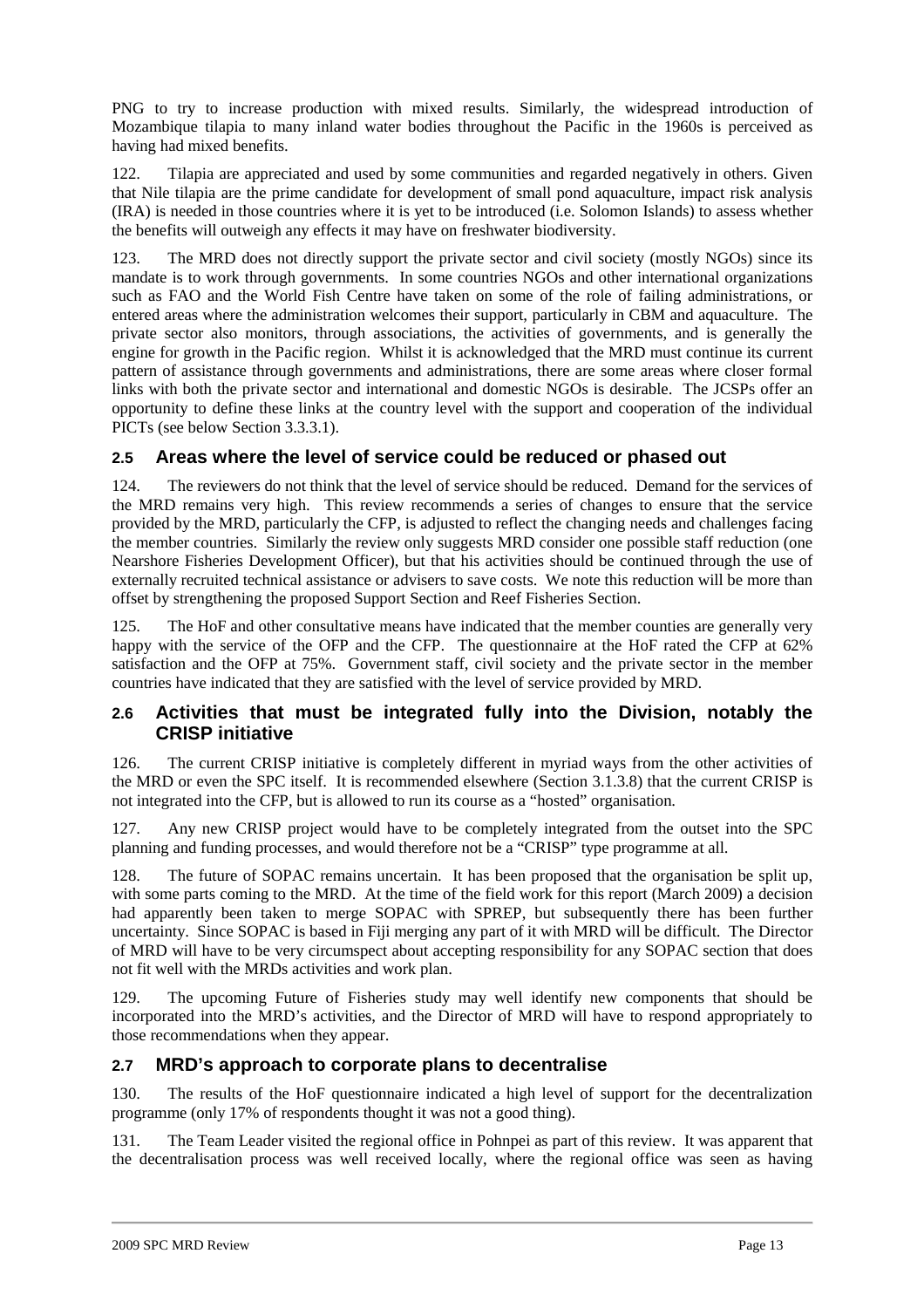improved communication from the regional office to others. Local officials were very complimentary about the office even though it had no dedicated fisheries staff.

132. In future, the regional office (and ultimately fisheries officer) should become the local hub through which all communications  $pass<sup>4</sup>$ . This will avoid duplication of effort, contradictory messages being given out, and will strengthen the regional office and its role. Unfortunately this also means the subordination of much of the practical decision making and day to day communications from the MRD Nouméa office to the regional offices. In MRD, with its history of building up direct and strong relationships between staff and key individuals in member countries, this may be very difficult for section heads and technical officers to adapt to.

133. While it is corporate policy to decentralize, the immediate placement of fisheries officers in the four existing or planned Regional Offices may be difficult for financial and logistical reasons.

134. It is a recommendation that MRD in Nouméa first deal with its priority issues (e.g. adopting the new structure, adapting to funding constraints) before beginning to emphasize the policy of decentralisation. Only once these issues have been addressed to the satisfaction of the Director of MRD and the SPC Secretariat should MRD operationalise the decentralisation policy, including placing staff in the Regional Offices. This may be 1 to 2 years away.

135. The reviewers urge caution in implementing the decentalisation policy, since failure to ensure that the systems in MRD to maintain control of activities in regions through the Regional Fisheries Officer and the regional office will be divisive if not done properly. It was evident in Pohnpei that these systems were not yet fully operational.

136. While there are no apparent benefits in decentralising any OFP Section, consideration might be given to moving some of OFP's activities. For example, observer training and coordination might be decentralized to the major oceanic fishing countries. Data entry may be delegated to observers or country fisheries departments where OFP can oversee the work. (The use of remote providers to enter data to reduce costs, whilst superficially attractive, brings up serious problems related to quality control, and it is not recommended unless the OFP can develop some suitable arrangements to ensure that errors are avoided).

## **3. Performance and service delivery**

## **3.1 Coastal Fisheries Programme**

## **3.1.1 Objectives, Outputs and Activities**

137. Against a background of a regionally-shared vision of "a healthy ocean that sustains the livelihoods and aspirations of Pacific Island communities", the goal of the Coastal Fisheries Programme as given in the Strategic Plan 2006-09 is "to significantly assist SPC members in their commitment to apply the Ecosystem Approach to coastal fisheries *and aquaculture by 2010".*

138. This goal is to be achieved by implementing the annual work plans which have a series of objectives. These are:

- i. assisting governments and administrations in the development of scientificallyinformed and socially-achievable coastal ecosystem management systems including coastal living resource components of national ocean policies;
- ii. consolidating a regional support framework for economically, socially and environmentally sustainable aquaculture planning, research and development by Pacific Island governments and private enterprises; and
- iii. assisting governments and administrations in the development and management of domestic nearshore commercial fisheries within a sustainable ecosystem context.

139. Each of these objectives is supported by a series of outputs, which are addressed by a range of activities undertaken by one or more of the Sections of the CFP. The objectives, outputs and activities for 2008 are given in the CFP Workplan Report for 2008 and Work Plan Summary for 2009, provided by

<sup>&</sup>lt;sup>4</sup> except possibly on some highly technical matters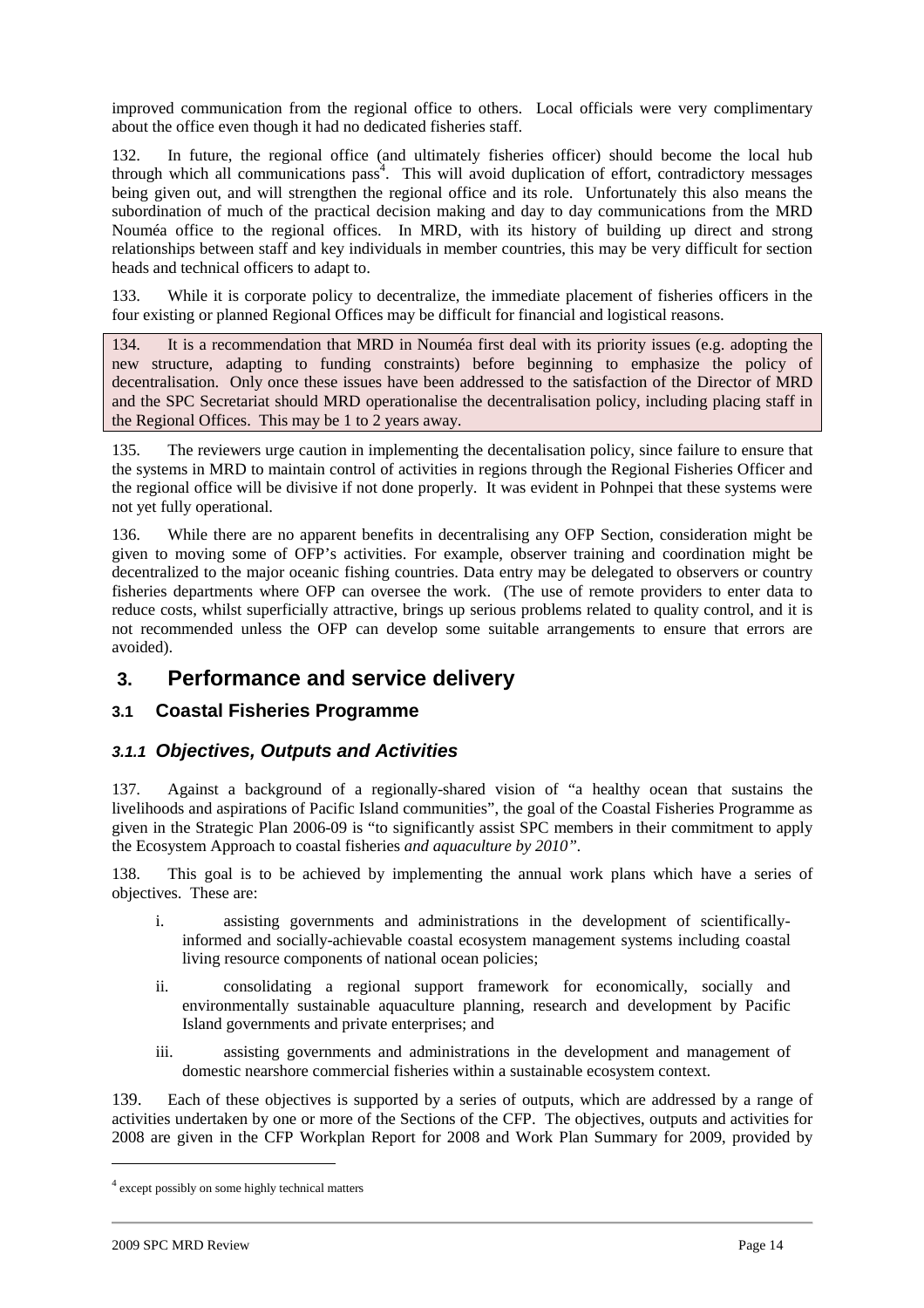MRD to the HoF. The development work of the CFP is divided into components: Reef Fisheries, Aquaculture and Nearshore Pelagic Fisheries.

### **3.1.2 Indicators and sources of verification**

140. The strategic plan gives overall indicators for each of the outputs and these are incorporated into the workplan(s). In the workplan, each of the objectives is linked to a series of activities. Each activity has an indicator, and the "assessment" (of completion/success) is based on the indicator. These are all fully enumerated.

141. A weakness of this type of assessment in the Workplan report for CFP in particular is that the indicator given is often not related to the Objective or Output, but is merely an indication of whether the activity has been carried out. Despite the plethora of workplan reports, workplans, strategic plans and project reports it is very difficult to relate many of the actual activities of the CFP on the ground to the overall objectives<sup>5</sup>. The "assessment" therefore does not show how effective the activity (competed or not) is at achieving the objective. It merely indicates whether the activity was done. In the routine Programme documentation there are few objective attempts to measure effectiveness of the activities in producing outputs that have a positive effect on the objectives as given in the Strategic Plan – i.e. has the output worked? Similarly there is no attempt anywhere to make an assessment of value for money in the MRD's Programmes. Therefore it is very difficult to measure "success" in some of the CFP's activities.

142. These weaknesses should be addressed through greater use of Objective Orientated Project Planning in future. The techniques of OOPP are well known and, when applied appropriately, lead to effective use of resources. They will also take into account cross cutting issues like health, demographics, land use, gender, youth, and other human resource concerns which currently do not feature significantly in the MRD SPPs. OOPP is viable for community based planning which makes up much of CFP's work, and could also be used to provide a measure of added value to the fisheries against the cost of the Programmes.

143. This review recommends that the MRD employs a more strongly Objective Orientated Project Planning approach to the preparation of the 2010-2013 SPP.

## **3.1.3 The effectiveness of Programmes in achieving objectives and key performance indicators**

144. A review each Section's performance in achieving objectives and meeting KPIs is provided below. Given the current weaknesses in measurement of performance against objectives highlighted (Para 140), it is a rather more subjective analysis than would be hoped, and relies a lot of feedback from interviews during the review process.

### 3.1.3.1 Aquaculture Section

145. The Aquaculture Section has three staff: an Adviser who oversees and guides the Programme, an Aquaculture Officer who concentrates on inland fisheries and an Aquaculture Officer who is projectfunded and concentrates on marine/brackish aquaculture. All of these staff have a comprehensive background in aquaculture. The professional staff are supported by one Project Assistant. The Section has been built up since its establishment in 2002 and is now one of the key Sections of the CFP.

146. The objective of the Aquaculture Section is to establish "a regional support framework for economically, socially and environmentally sustainable aquaculture planning, research and development by Pacific Island governments and private enterprises".

147. The section has three outputs:

**Output 1: A regional network of contacts to exchange ideas overviews and experience on aquaculture issues both regionally and internationally.** This output has been pursued vigorously. The SPC Aquaculture section is now very well known in the region and its web site relatively successful, and improving.Attempts to strengthen links to regional spheres of interest

 $<sup>5</sup>$  This is confirmed by the questionnaire at the HOF meeting in February 2009 where 72% of respondents said the monitoring and evaluation</sup> of the CFP has shortcomings.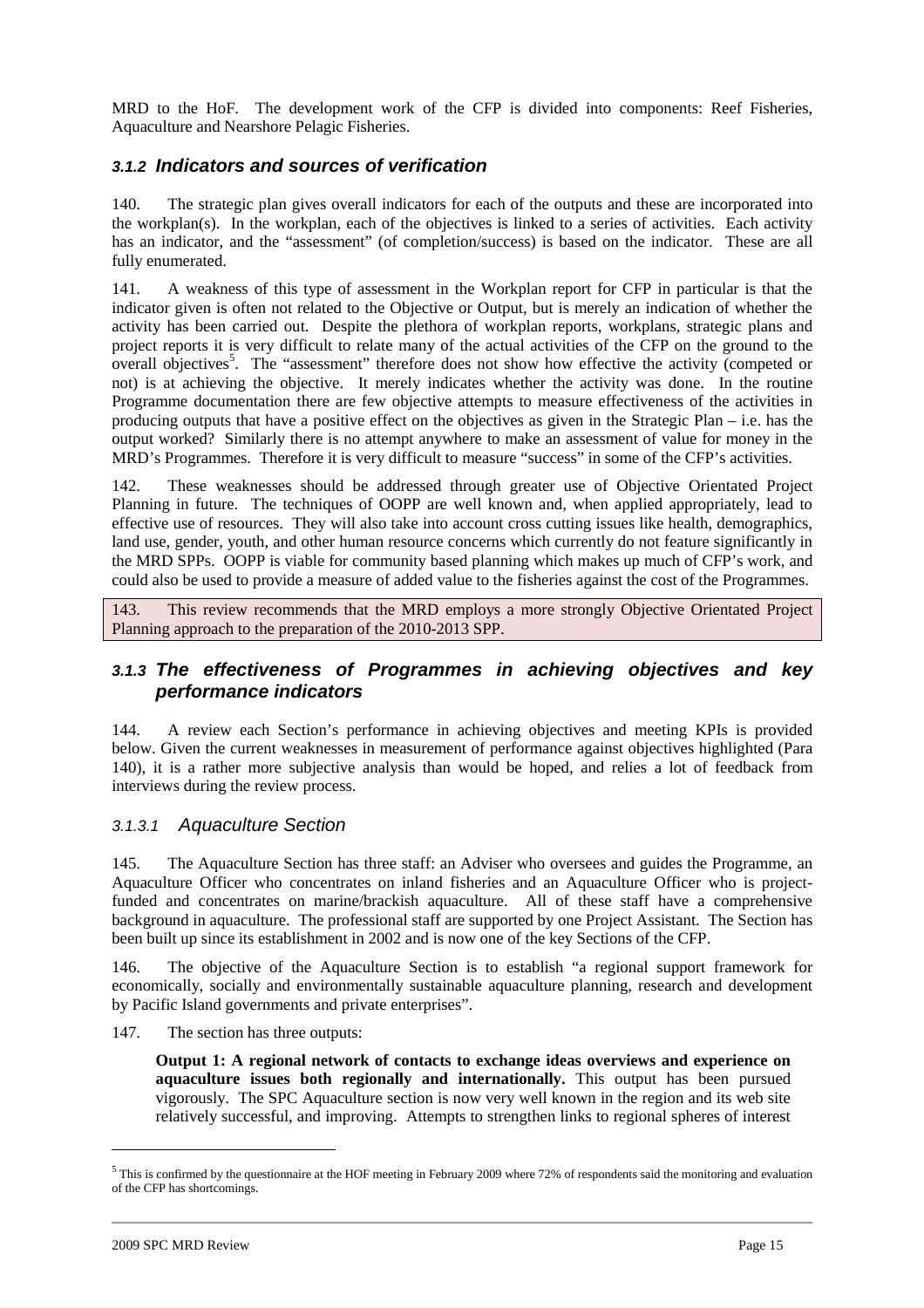have mainly been through the attendance of SPC aquaculture staff at international conferences and seminars in Asia and Australia, and through continuing to maintain SPC's involvement with ACIAR.

There is considerable concern expressed during interviews for the review that so many people attending so many meetings and conferences has serious opportunity cost  $-$  i.e. whilst the "network" objective is being pursued the benefits of doing so in this manner are not worth the costs.

It will be up to the incoming Director to ensure that in future all travel to meetings, symposia and the like by staff is fully justified against tangible benefits to the PICTs.

It is unfortunate that the web site is the main portal for information from the Aquaculture Section since many of the end users, current and potential, do not have internet access. The section could usefully interact more with the Information Section on this matter.

**Key performance indicator: Network traffic.** There is no doubt that network traffic has increased and is increasing so this output is being achieved. The main objective measure of "network traffic" is hits on the website and numbers of people travelling and attending workshops and meetings. Relating this success back to achievement of the overall objectives of the CFP is not so straightforward.

**Output 2: Establishment of environmentally and economically sustainable aquaculture enterprises by Pacific government departments and/or private sector.** The Aquaculture Section seeks to address priority needs and has produced a new Aquaculture Action Plan (2007)<sup>6</sup> which justifies these decisions. Eight SPC countries have been visited and a series of initiatives commenced. Ornamentals (aquarium fish) are a key part of this Programme. The section has also assisted in the preparation of Aquaculture Management Plans in several countries and helped create Aquaculture associations. A large variety of ad hoc assistance and advice to SPC countries continues to form much of the Programme, which is much more valuable than it appears in the documentation.

**Key performance target: Real value of regional aquaculture production doubles during the plan period.** There has been no discernable increase in the real value of regional aquaculture production as a result of the Section's work, though this may be partly due to poor collection of statistics. The target is both a blunt instrument and unrealistic. Moreover, it does not reflect the potential importance of current activities, particularly in the field of food security. This should not necessarily be perceived as a failure of the Programme, though it is indicative of the failure of the Programme to assign realistic economic value to the output of its activities.

**Output 3: A regional support service to help in assessing, managing and mitigating the potential impacts of aquaculture, including exotic introductions and quarantine.** The Aquaculture Section has been successful at making bio-security in the region an issue, through meetings, lobbying and publications, though the proposed Regional Bio-security project has not been secured. Nevertheless, many other activities relating to bio-security have been implemented and the topic has regional support from funding agencies.

Again, the value of the "other" activities is seemingly underestimated, since they form no cohesive whole and their benefits are difficult to quantify. For instance, the availability of ad hoc technical advice from MRD sections, not only the Aquaculture Section, was commented on several times during the review process as being one of the most appreciated services provided by MRD. Fisheries staff said they liked having an expert available at the end of a telephone or e-mail to assist on technical matters.

**Key performance target: Regional agreement principles for aquatic bio-security, and implementation at the national level in five countries by the end of the plan period.**  Progress has been made in obtaining general agreement but the implementation has not been achieved.

<sup>6</sup> Endorsed at FFC67, Palau October 2008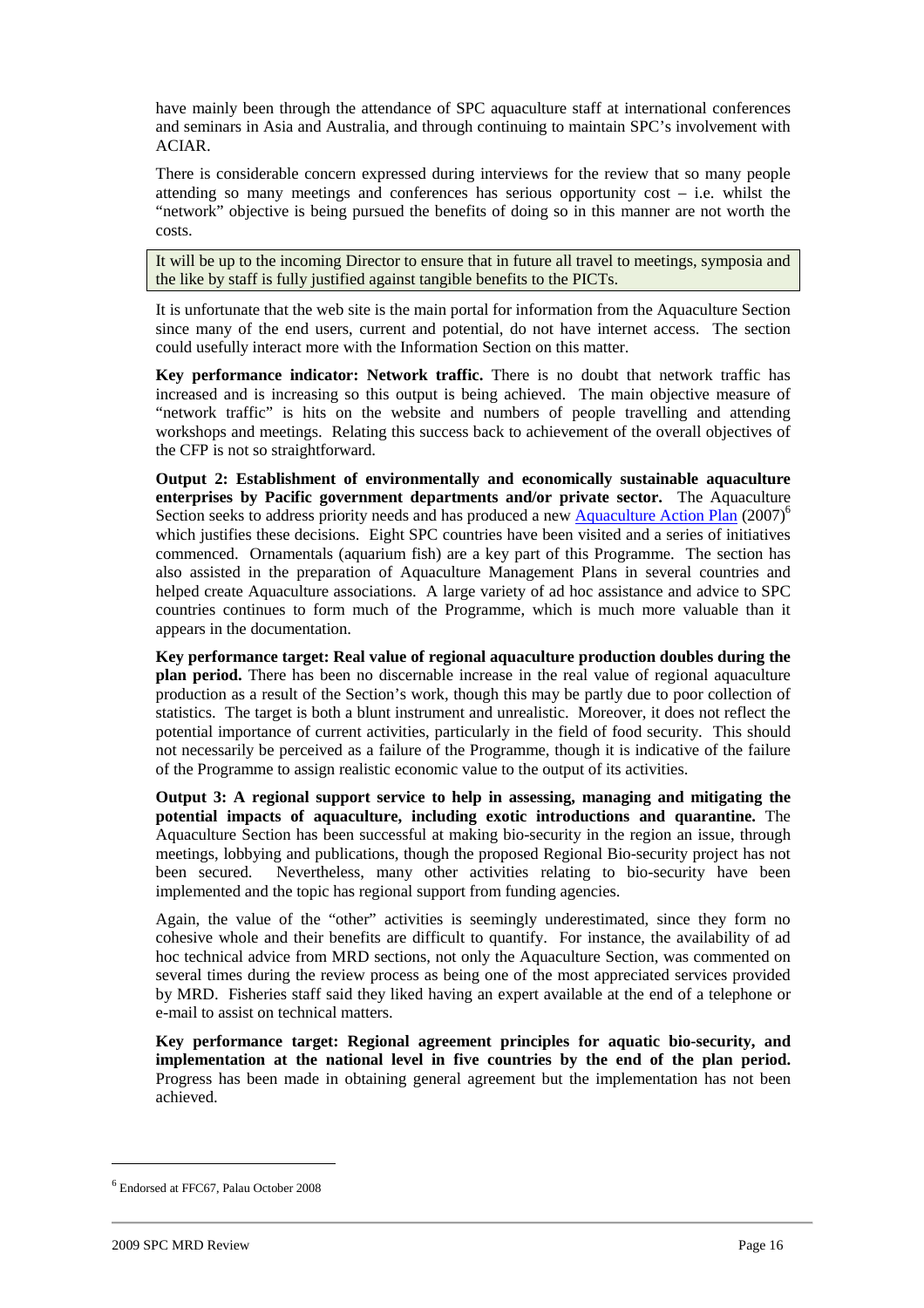148. Despite the apparent failure to hit key performance targets in two of its output areas the review finds that the Aquaculture Section is performing adequately. The staff are well known in the region and have been described as "*a good team*" during interviews with senior aquaculture staff in several countries. Particularly at the technical level they are considered very capable, very amenable to approach and responsive to requests. Notwithstanding that, it should be noted that this was not a universal opinion among those interviewed during the review.

149. A concern expressed several times during the review process was that the outputs in establishing environmentally and economically sustainable enterprises in aquaculture have not translated into any c*ommercial* successes, despite nearly 40 years of government and international organization involvement in the Pacific (including the CFP Aquaculture *S*ection's work). Ultimately commercial aquaculture operations must be underpinned by economic sustainability and the Government led model is perceived not to work. The Aquaculture Profile for Pohnpei (FSM) (2005) raises the same questions noting that "*Over the past decade there has [*sic*] been numerous small-scale government sponsored and educational projects on a wide range of marine and freshwater organisms ….none have resulted in a sustainable economic business*".

150. One of the reasons that little economic analysis has been carried out on aquaculture activities is because there is no economist available long term to the Section, or in the Division. This was identified as a constraint in the 2003 review of the  $CFP<sup>T</sup>$  (see Appendix 8). While a recommendation was made in that review we note it has not been fully acted upon (another recommendation along the same lines is made below in Para 363).

151. Gillett (2009)<sup>8</sup> comments that "... although there have been substantial amount of aquaculture *promotion efforts in the region there has been little analysis of the benefits from aquaculture which has been independent from those promotion efforts*". The reviewers concur with that assessment and recognise that commercial aquaculture must be based on sound economic principles.

152. This review recommends that the CFP seek funds to undertake an external and objective study of Pacific island aquaculture so as to identify the most rewarding strategies for the Aquaculture section to focus on in the future. This should be based on a rigorous economic evaluation, carried out by an experienced economist.

153. The study would not be a review of the Aquaculture Section per se. Rather, the intention is to better plan future activities, and address, inter alia, issues such as entry points and things to avoid, the role of subsidies in aquaculture and the role of government and the private sector.

154. The results of this evaluation should be used as a basis for realignment of the Sections' development activities with their risks and probable long term economic impact, relating the costs of the Programme with its outputs. A move towards more support for private sector-orientated projects may be necessary. The need for some kind of review been recognised by FAO in 2009.

155. Undertaking such a study will serve to focus the Section's work on those development areas where there is the best chance of economic success or some practical necessity and, importantly, it will also quieten the critics. It may well be that the Section should concentrate its efforts more in areas of aquaculture where there is a real need not being covered adequately by other agencies, such as legislation, bio-security, relationships with external agencies like the OIE, and the requirements of agreements such as CITES.

156. One of the two Aquaculture Officers is project-funded and if new funds are not found for him by the end of the year then the cadre of professional staff will be reduced to two, severely limiting the Section's ability to provide the current level of services. This would be undesirable.

157. There has been a suggestion that one of the two Aquaculture Officers move to Fiji given its position as one of the most suitable countries in the region for aquaculture. Applying this reasoning, the Director MRD may also like to consider moving the whole Aquaculture section to Fiji, after an assessment of its ramifications, though it is not a priority.

<sup>&</sup>lt;sup>7</sup> Cartwright I, Gillett R, Ledua E and G Preston (2003) A review of the Coastal Fisheries Programme. Gillett Preston and Associates and Thalassa Consulting. July 2003

<sup>&</sup>lt;sup>8</sup> Gillett R. (2009) (in Press) The Contribution of Fisheries to the Economies of Pacific Island Countries and Territories. Paper prepared for ADB, AusAID, The World Bank, the SPC and the FFA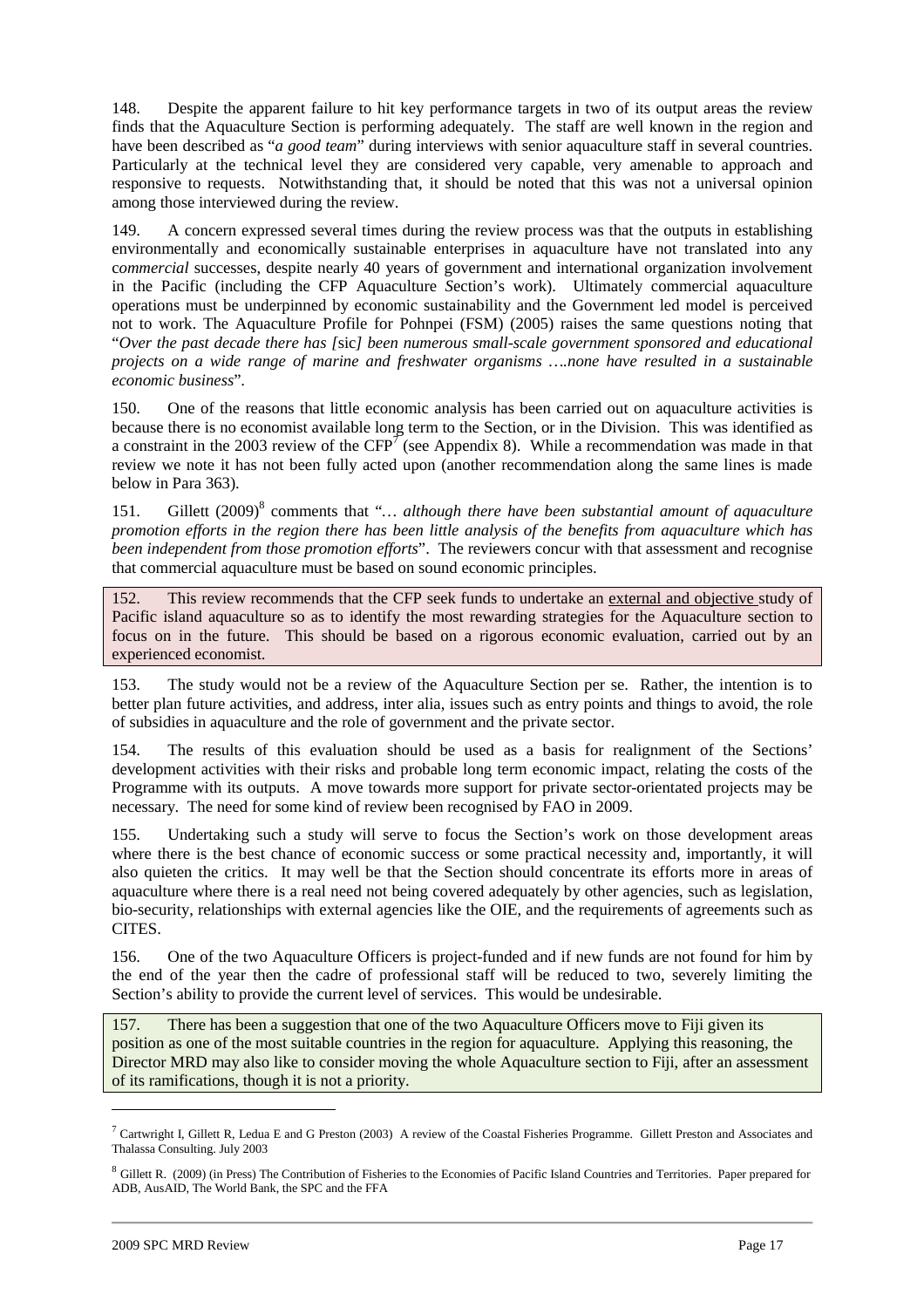158. In addition, it was suggested to the Review Team that the Aquaculture Section be incorporated into the Land Resources Division of SPC, based in Suva, however this seems premature.

159. The Aquaculture Section has adopted what it describes as a 'sub-regional approach' to many of its activities. An effort has been made to decide what project and programmes are applicable to each country. This is most appropriate and encourages the most effective use of resources. The Aquaculture Section has been more proactive in this than others in CFP, perhaps for the reason that aquaculture projects require careful targeting for physical and climatic reasons.

160. The country by country approach to implementing projects and programmes should be encouraged in CFP particularly. It reduces costs and concentrates resources on countries and areas where there is greatest likelihood of success. More recognition should be given to the fact that the "one size fits all" regional approach is frequently wasteful of resources.

161. The best way to apply the country by country approach is with the cooperation of the counties involved, so that the countries themselves shoulder some of the responsibility for the decisions. The mechanism for this lies in the Joint Country Strategy Papers (see Section 3.3.3.1), albeit the JCSP process should be tightened up and their production given a much higher priority (for technical input) than MRD does at present.

162. SPC is already emphasizing the JCSPs far more than previously and it is already beginning to show results in better planning.

### 3.1.3.2 Nearshore Fisheries Development and Training Section

163. The Nearshore Fisheries Development and Training Section has one Adviser, with three Fisheries Development Officers, one Training Officer and one support staff. Two of the fisheries development officers concentrate on providing technical advice regarding fishing techniques, one (DEVFISH-funded) concentrates on tuna fishing associations and one officer organizes training for the section and runs a database on CFP training.

164. The objective of the Nearshore Fisheries Development and Training Section is "Governments and administrations develop domestic nearshore commercial fisheries within a sustainable ecosystem context".

165. The Nearshore section has three outputs:

**Output 1: The output of economically viable Pacific Island commercial fishing enterprises matches the sustainable production capacity of the natural resource allocated.** This is being pursued by a series of activities including support to national tuna associations, HRD, stakeholder networks and work on indicators. Some of this work is done in collaboration with the DEVFISH project at FFA. A very large amount of training is undertaken at regional and in country courses and workshops (much of it in association with other Sections of the CFP).

**Key performance target: Fishery performance indicators that take into account the status of stocks and ecosystems as well as profitability and contribution to national accounts (to be developed at the start of the plan period) remain at optimum levels.**  These indicators do not seem to have been developed and applied, so it is difficult to assess the success of this output by these indicators.

**Output 2: Resource materials and case**‐**specific advice, training and mentoring on appropriate fisheries and fishing techniques.** This is achieved by providing technical advice and technical fishing technique training and experimentation on an ad-hoc basis. HoFs and officials in every country visited during the review visits considered this output to be very successful. A large amount of literature has been disseminated to back up the output, including improved bulletins and newsletter inputs. A database of all training (including that done by other sections) has been set up and some assessment of impact of training on capacity building is being done.

**Key performance indicator: Significant augmentation of the body of available and useful practical information accessible to Pacific Island fisheries authorities and fishing enterprises on sustainable fishing methods, new initiatives and the results of fishing**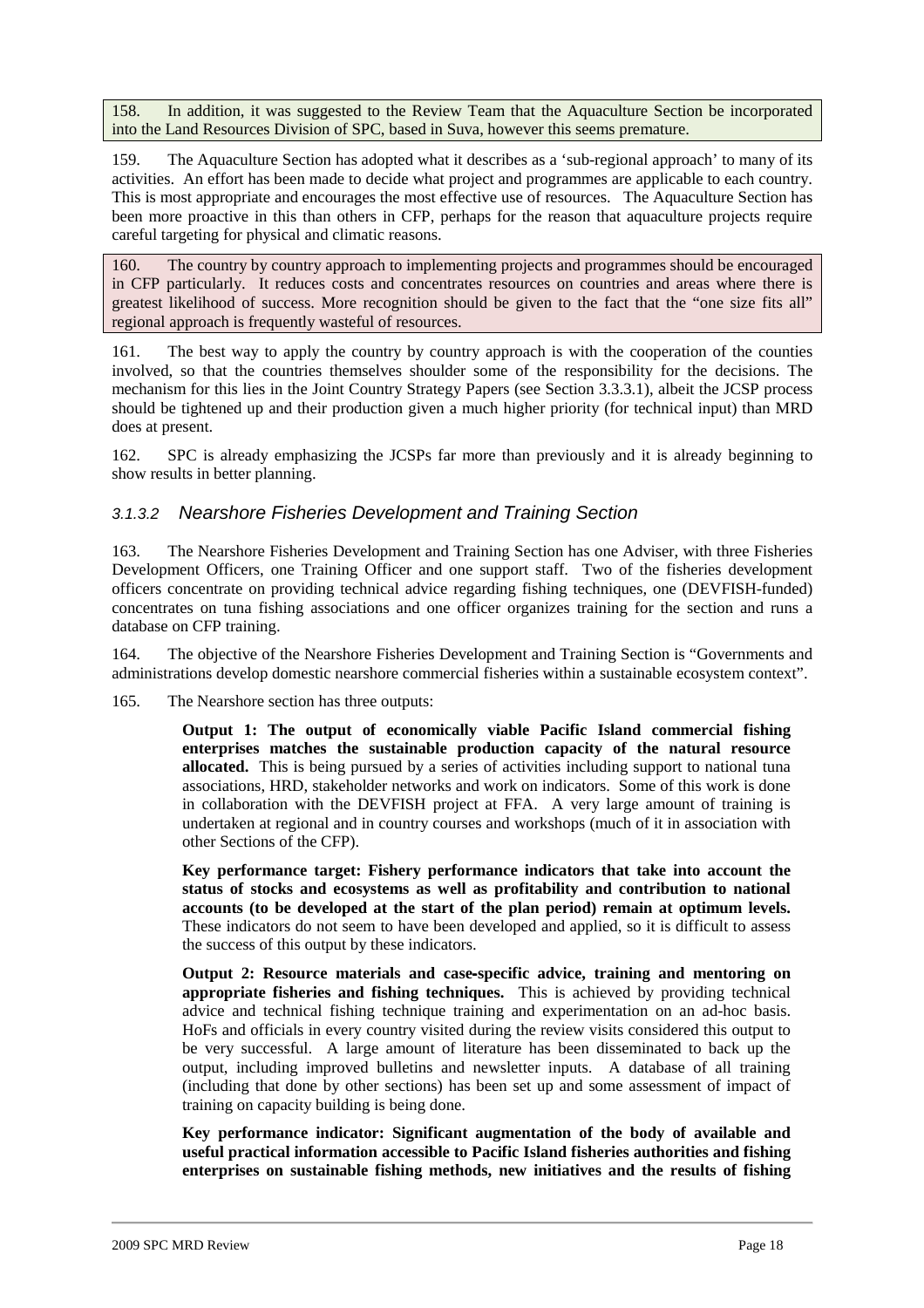**trials and experiments.** By any measure this indicator is being met. The increase in information and skills on appropriate fishing techniques and fisheries in the region has continued throughout the Programme. Assistance from other Sections including the Information Section and OFP has been invaluable.

**Output 3: Improvement in the per**‐**unit value of Pacific Island fisheries production.** While the Section no longer has specialist in-house skills in post harvest issues, the technical officers have been able to service most requests. Recent trials in fish silage have been relatively successful. Outside assistance in the form of consultancies have been used, though funding limitations have restricted widespread use of consultants.

**Key performance indicator: value of fisheries.** Although not quantified, the value of fisheries has probably increased as a result of the Section's activities. Notwithstanding that, we note that a recent collapse in longline industries throughout the Pacific has had a very negative (though unquantified) influence on the value of the fisheries into which much effort has been expended in recent years.

166. During the review process nearly all the Fisheries Officers and Heads of Fisheries interviewed commented that the Section was the most appropriate in its provision of services. The staff are known everywhere, partly because they have been in place for a long time and also because they made it their business to travel widely and get to know the government staff throughout the region. Of all the Sections of the CFP, this was the one that was most visible to the countries, and the one that was identified as being most appropriate to their needs. It was also associated most with the private sector and the information disseminated (with the help of the Information Section) was most useful.

167. The amount of work done by the Section staff in the mundane but essential provision of advice to fisheries departments and divisions throughout the region is enormous. While much of this work goes almost un-noticed and unrecorded, they provide an exceptional service in this regard.

168. The development of sustainable livelihoods will remain a core output of the CFP and this Section is instrumental in maintaining the drive towards achieving this goal. Many people interviewed during the review noted that the section is continuing with some development activities which have been going on for more than 20 years (e.g. FADs placement). This is perhaps indicative of a broader failure to develop capacity, or retain capacity, in the administrations of relevant PICTs (addressed below in Section 3.3.2).

169. The Nearshore Fisheries Development Section has three Development Officers who are based in Nouméa, as well as the Adviser, also based in Nouméa. Two of the development officers are Programmefunded and provide services that could, at least in part, be provided by expertise that is hired-in (consultants, attachments etc). The expense of keeping full time development officers in Nouméa is large, particularly when the officer spends a lot of time away from HQ in the member countries.

170. With the requirement to maintain a series of activities in important fields in which the Section has no in-house expertise (e.g. post harvest, regulatory aspects of export and certification), it seems appropriate though unfortunate, during the present funding crisis that instead of retaining one of the full time development officers in Nouméa, the funding could be more appropriately diverted to hiring in occasional specific expertise when needed.

171. The MRD should also look at more flexible arrangements for long term staff in all sections, but particularly the Nearshore Section, so as to overcome the high cost of maintaining staff in Nouméa who spend most of their time in the field. This could take the form of consultants being based at home and being retained as consultants, attachments to HQ for short term projects rather than permanent postings, or using some of the staff to be located in the Regional Offices to undertake local activities. Currently 80% of costs in MRD are related to staff.

172. One Programme-funded Fisheries Development Officer based in Nouméa should suffice to address the Section's needs. External expertise could be bought in to satisfy additional requirements as needed, and other, more flexible ways of providing staff to the Section should be explored, particularly during the present short term funding problems being experienced by the Division.

173. With the large and increasing number of areas that the MRD, and Nearshore section in particular, is currently addressing, the importance of obtaining value for money from each staff position is becoming ever more important. For Nearshore Section exports, post harvest issues, business skills, economics and the change of strategy towards climate change and food security all have to be covered, as well as new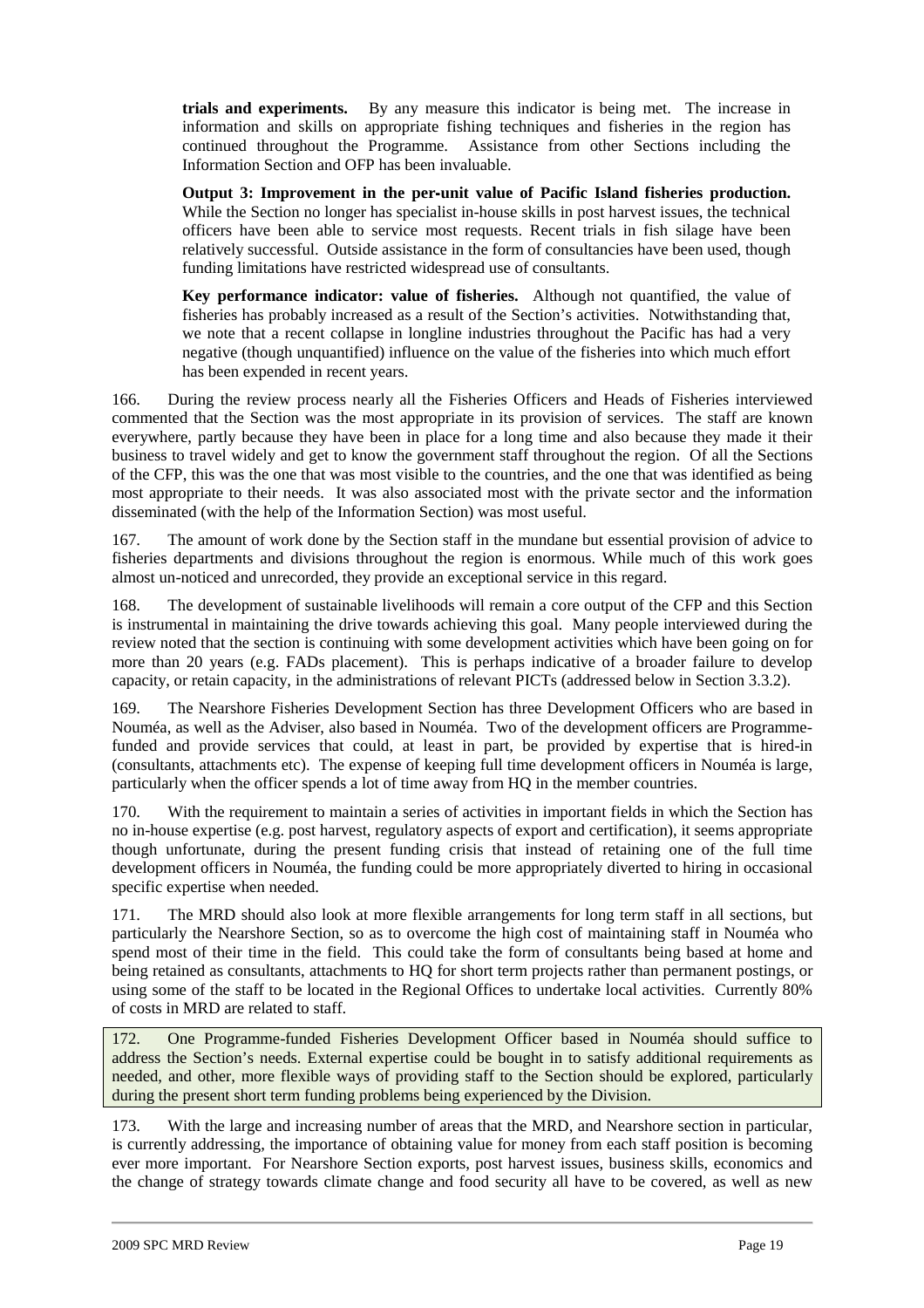initiatives in sport fishing and inland fresh water fisheries. Extra funding will have to be sought in the future to cover these expanding commitments.

174. The Training Officer currently works in the Nearshore Development and Training Section. Although it is not considered by the Section Adviser that he should do otherwise, this review concurs with the view, expressed by several SPC staff, that the MRD should have one Training Officer, who is responsible for administering, organizing and coordinating all training in the MRD (rather than being responsible solely for the training within the Nearshore Development and Training Section).

175. It is recommended that the Training Officer currently in the Nearshore Fisheries and Training Section be transferred to the proposed Support Section and take on the administrative and co-ordination responsibilities for training for all the Sections of MRD.

176. The role of the training officer once established in the Support Section would become much broader, since the post would cover liaison with other CROP agencies such as USP, and other training institutions throughout the Pacific particularly on development of courses for long term capacity building in the Region for both OFP and CFP. It is not intended that the Training Officer should actually do the training for all the Sections.

177. The Section has performed very well, and its staff are to be congratulated. We note that without it, the CFP would be perceived to be relatively ineffectual by many PICTs.

### 3.1.3.3 Reef fisheries

178. Until recently, the Reef Fisheries Section was the largest in the CFP. Most of the staff were working on the EU Funded PROCFish/C and CoFish project, which is now winding down and has only a residual staff. All staff are expected to finish before October 2009 (a closer view of PROCFish/C is given in Section 3.1.3.5).

179. Apart from the remaining PROCFish/CoFish staff, the Section has one Senior Reef Fisheries Scientist. This adviser concentrates on the live fish trade, aquarium fish and ciguatera fish poisoning.

180. The objective of the Reef Fisheries Section is "assisting governments and administrations in the development of scientifically informed and socially achievable coastal ecosystem systems, including coastal living resource components of national ocean policies."

181. The Reef Fisheries Section has three outputs. Most of these were addressed at least in part by the activities of the PROCFish/C Programme.

**Output 1: Assessments of the status of national coastal living marine resource user groups, impacts on resources, existing impact management systems, and the current status of resources themselves.** The survey work under PROCFish/C has been completed (2008) in all countries and at all sites. Most of the reports have been prepared and distributed, though mostly later than expected and some will not be delivered until mid 2009. A vast number of posters, bulletins, and manuals have been produced though some anticipated materials have not been produced. A move into providing information on CD and on the CFP website has been initiated (with mixed success).

**Key performance targets: Twenty one national coastal fishery ecosystem governance baseline assessments produced over the plan period using the best available knowledge.** This task is essentially complete. The assessments have been produced but not all distributed yet. We note however that delivery has generally been slow and the PROCFish/C project has received considerable criticism from many quarters.

**Output 2: Assistance to members in developing or adapting cross-sectoral consultation processes to produce a scientifically and social realistic national vision, or island visions, of the desired state and balance of usage of their coastal marine areas.** Progress against this output hasn't been as complete as envisaged. In 2008 two interventions were made on specific reef fisheries in Yap and Palau. Some cooperation with CROP agencies has occurred.

**Key performance target: 14 national Ocean Policy social consultations supported over the course of the plan period.** This target has not been fully achieved. There appears to have been very little CROP-wide multi agency involvement.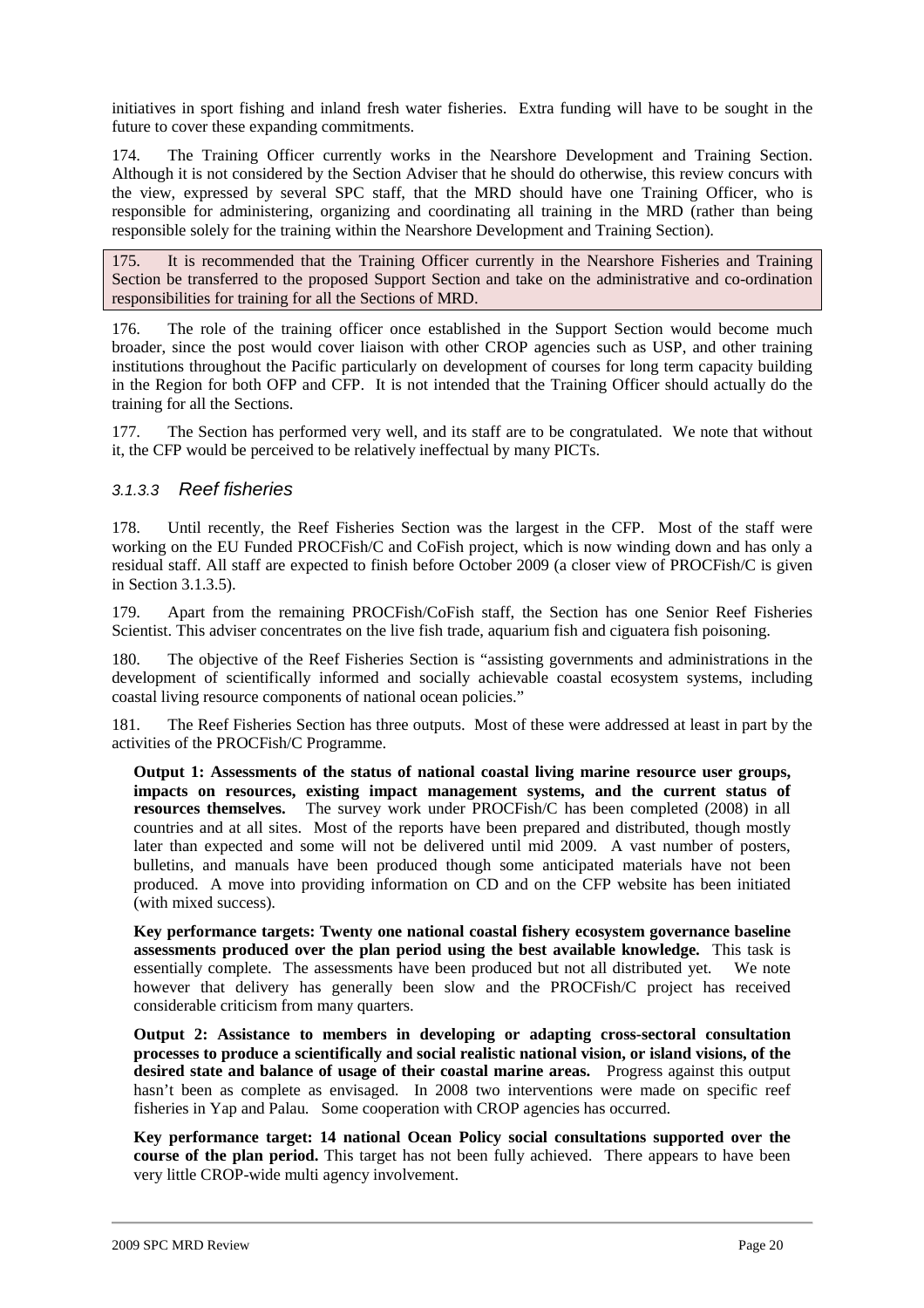**Output 3: Practical assistance to members as necessary, in designing and implementing adaptive frameworks for the application of the ecosystem approach to coastal fisheries and aquaculture.** This is largely covered by the Fisheries Management Section of CFP. Inputs are also received from the Senior Reef Fisheries Scientist on ciguatera and the live reef fish trade, and from PROCFish/C on survey methodologies and the results of PROCFish/C work. Generally the management section has been very slow to show results and progress has been modest.

**Key performance target: Every Pacific Community Island member has EAF policies, plans, or legislation in place by 2010.** This is not planned to be complete until two years after the 2006-8 SPP finishes. There has been some progress, particularly on legislation in conjunction with FFA.

182. It is important here to differentiate the work of the EU-funded PROCFish/CoFish project and the inputs to Reef Fisheries from the Management Section, Information Section and the Senior Fisheries Scientist (Live Reef Fisheries). The Fisheries Management Section delivers some of the activities under the reef fisheries component, particularly those related to community based management and the incorporation of EAFM. Likewise, the Information Section delivers on some components in the production and distribution of manuals, address books and the like.

183. It would be appropriate if the current close linkages between the Fisheries Management Section and the Reef Fisheries Section were more formalized. This could be done by incorporating the two into one Section.

184. That the Fisheries Management Section be merged with the Reef Fish Section into a single broader Section (called, for example, the "Coastal Fisheries Science and Management Section").

185. Given the little activity in the Reef Fisheries section due to the completion of the PROCFish/C and CoFish projects, there are few vested interests to be protected and the structure could be changed comparatively easily. The question of who would lead this section will be left for the Director MRD to decide during the routine staff reviews.

## 3.1.3.4 Senior Fisheries Scientist (Live Reef Fisheries)

186. The Senior Fisheries Scientist (Live Reef Fisheries) is funded by the McArthur Foundation and AusAID. The scope of his work covers live fish which includes live reef fisheries and aquarium fish. Since some live reef fish are subject to ciguatera fish poisoning this topic is also included in his activities.

187. The live fish programme is important in that live fish can be a significant income earner for rural peoples whilst at the same time presenting a very great threat to biodiversity and sustainability.

188. Hand collected aquarium fish from the wild have great potential to be a valuable income earner for rural people, and there are several good examples regionally, such as in the Solomon Islands.

189. During the country visits by the review team the feedback on the performance of the Senior Fisheries Scientist (Live Reef Fisheries) was good, though the PROCFish/C took up most of the discussion on reef fisheries.

190. The objectives to be achieved, and the inputs listed in the SPP, are all being pursued by the Senior Fisheries Scientist (Live Reef Fisheries), albeit slowly due to a perennial shortage of funds. The activities and objectives are closely related, as are the indicators of success. The Senior Fisheries Scientist (Live Reef Fisheries) is aware that his inability to respond quickly to requests is a major inconvenience for PICTs.

191. The Senior Reef Scientist (Live Reef Fisheries) has managed to develop the work of the Section in a particularly well structured way, undertaking scientific research, setting up data bases and producing management tools based on the science which can be applied by the managers in the field. There are several examples of this which have been well documented in the reports produced by the Section.

192. Acknowledging the lack of capacity in PICTs to continue monitoring reef fisheries, the Section has responded well by undertaking in-country training on survey methods, usually followed by hands-on training of fisheries officers on data processing, data analysis and report writing. Integrating the survey results into management plans and regulations has also been done on short term attachments.

193. The work of the Senior Fisheries Scientist (Live Reef Fisheries) is an important part of the services delivered by CFP. Now that PROCFish/CoFish is winding down, the Senior Fisheries Scientist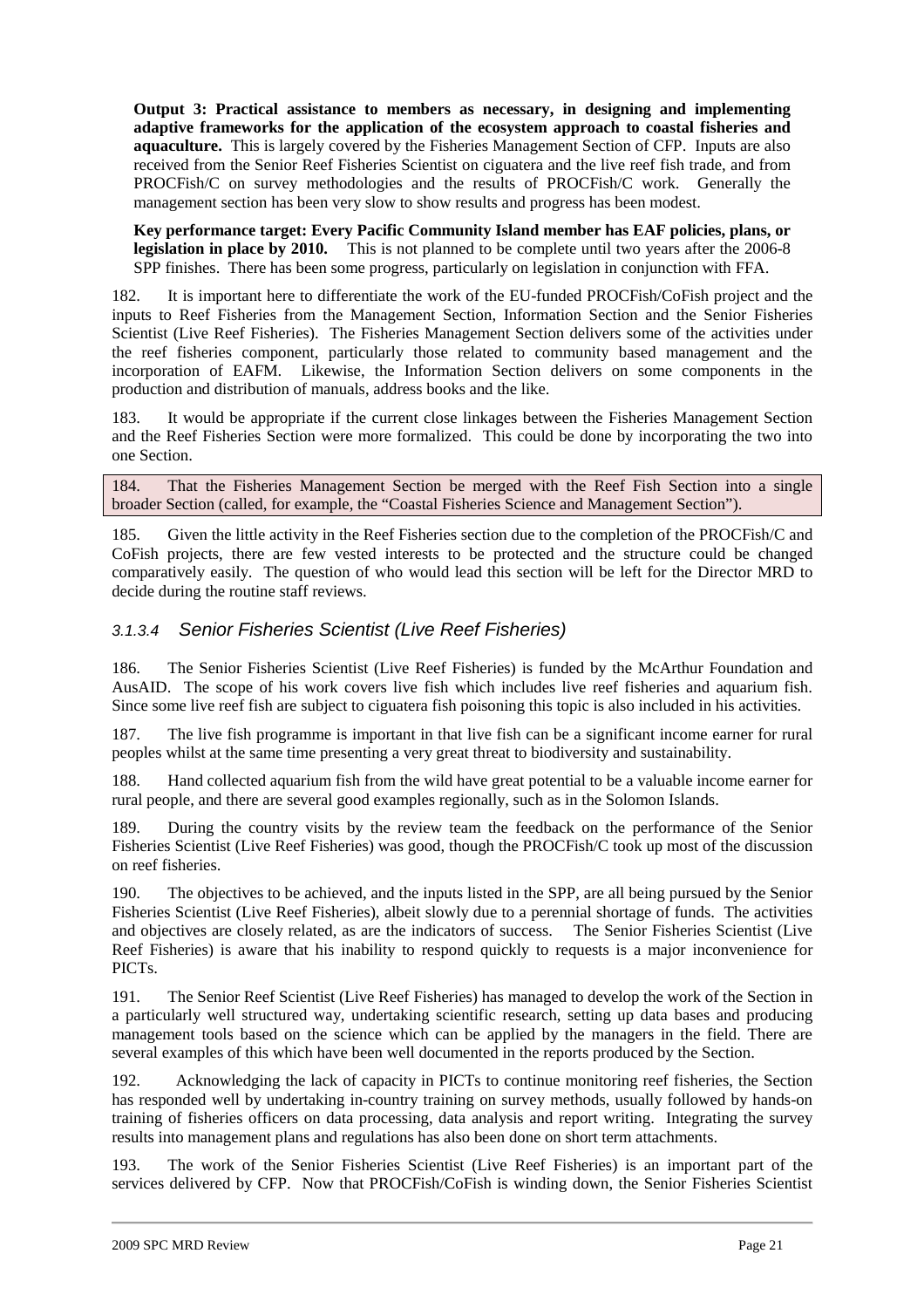(Live Reef Fisheries) sits rather uncomfortably alone as the only remaining fisheries scientist in the CFP. This is most unfortunate since good science, leading to the development of appropriate management tools such as that undertaken by the Senior Fisheries Scientist, is critical to underpinning the work of both the Nearshore Fisheries Development and Fisheries Management Sections of CFP.

## 3.1.3.5 The PROCFish/C Project

194. It is not intended here to review the PROCFish/C project fully which was done (mid-term) in 2006 by a team from  $MRAG^9$ .

195. The PROCFish/C (and CoFish under EDF 9, for  $\epsilon$ 2 millon P-ACP only) was originally a five year project, funded by the EU under EDF 8 with further funding from the OCT "envelope" which allowed the project to include the OCT territories of the Pacific. It began in 2002 and was supposed to be completed by early 2007 although was extended for another two years (at no extra cost) to allow it to complete the anticipated works. ProcFISH/C was completed at end February 2009 and CoFish continues until December 2009. Two staff are still employed under the project although the last staff member is expected to leave in August 2009.

196. PROCFish was intended to implement a comprehensive multi-country comparative assessment of the Pacific Islands reef fisheries, which would provide a baseline for future monitoring and encourage effective fisheries management. The project also intended to research appropriate fishery status indicators and reference points, for use in applying the precautionary approach to fishery management plans.

197. The MRAG report made a series of recommendations on future activities. These included the provision of a dedicated manager of the project, a no cost extension, a series of adjustments to the scientific activities of the project and a host of comments and suggestions on how to make the large amounts of data being collected and collated relevant to the fisheries management needs of the countries and communities where PROCFish/C had been active. It also drafted a new logical framework.

198. Unfortunately for CFP, the production of the country reports, identified in the mid-term review as essential to the perceived success of the PROCFish/C, has been late or delayed. Throughout the interviews for this review the failure to produce the reports has been held up by government officers and NGOs (particularly) as being a major failure of the project, and this has tarnished the reputation of the CFP and the MRD. This shortcoming was noted in the GPA/Thalassa Review of the CFP in  $2003^{10}$  (see Appendix 8) and was the subject of a recommendation. Additionally, not enough emphasis in the design of the project was placed on the production of practical tools to assist fisheries managers in managing stocks of reef fish and invertebrates. This was also noted in the mid-term review and in interviews during the current review. One tool - a toolbox for management of sea cucumbers - was produced with the assistance of ACIAR and distributed widely, however much more was expected.

199. Another output of the project was intended to be the development and promotion of indicators for monitoring the status of reef fisheries. Despite this, even where techniques or databases for management have been derived from the PROCFish/C work, they have not yet been communicated to all the countries and fisheries managers. Likewise, the production of standard protocols for surveys, both for fish and invertebrates, and for socio-economics has not been as successful as hoped, since some countries are still using their own, developed by other bodies (as in FSM).

200. Similarly, databases that have been set up for the retention and updating of data were not generally in use in the countries visited, partly because no data was being collected in some of them. Kiribati was still inputting visual survey data into an Excel spreadsheet. In the Cook Islands however the level of satisfaction was very high, together with praise for the level and quality of support for maintaining the databases (from the remaining Reef Fisheries Information Manager).

201. In the Cook Islands - the one country visited during the review where they felt that they had managed to influence PROCFish activities sufficiently to be appropriate to their needs - the feedback was far more complimentary than elsewhere. One individual called the PROCFish/C project "*fantastic*" and

<sup>&</sup>lt;sup>9</sup> MRAG (2006) PROCFish: Pacific ACP and French OCT Regional Oceanic and Coastal Fisheries Development Programme Coastal Component 2002-2005 Mid Term Evaluation<br><sup>10</sup> Cartwright I, Gillett R, Ledua E and G Preston (2003) A review of the Coastal Fisheries Programme. Gillett Preston and Associates and

Thalassa Consulting. July 2003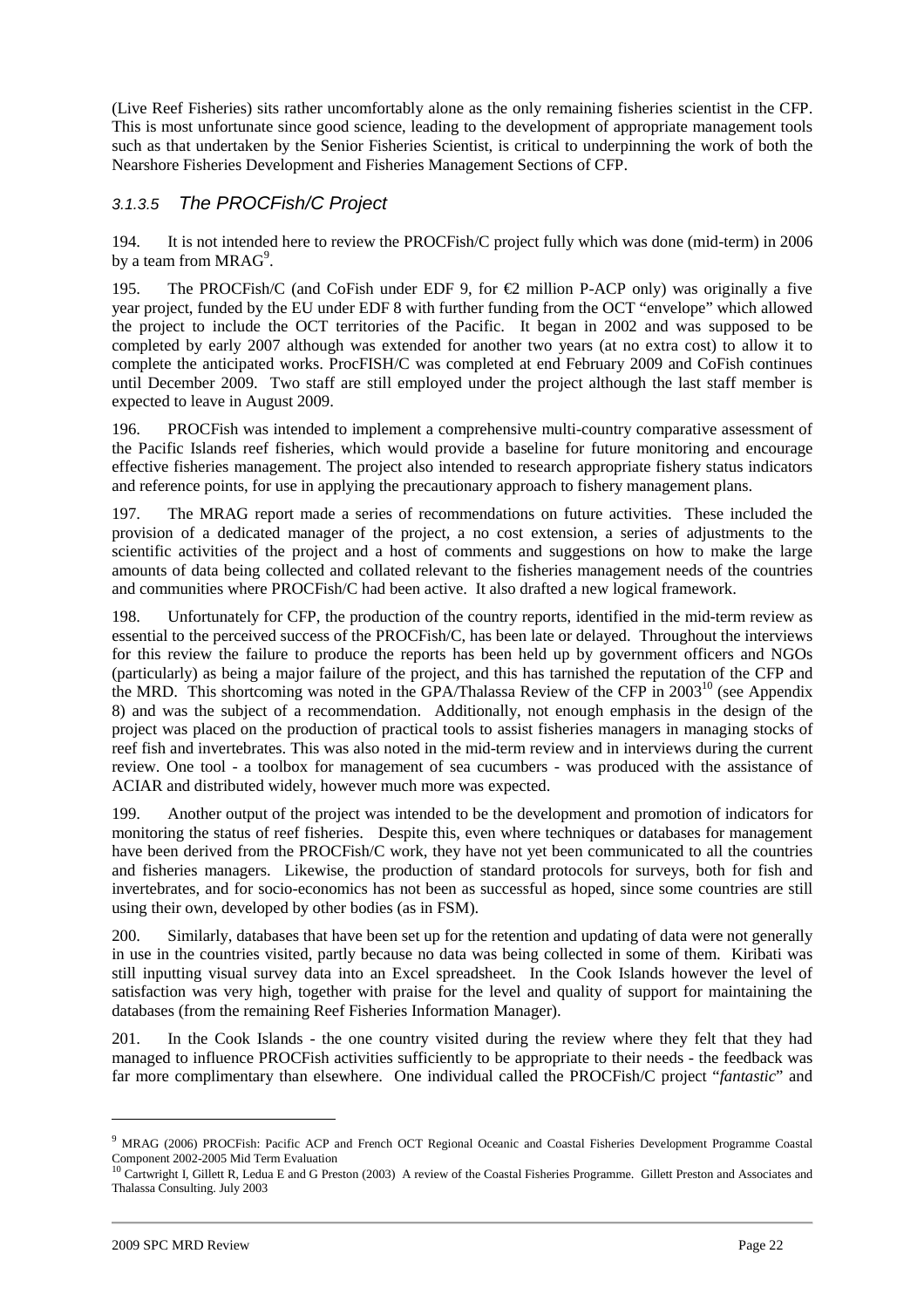another (otherwise not particularly favorably inclined to the project) acknowledged that the socioeconomics components had been "*very good*".

202. It seems that PROCFish/C was a project where there was a fine line between perceived failure and perceived success, and for the most part that line was not crossed into perceived success.

203. There is a great danger that if funding cannot be found to retain at least one professional position (database/information management), and preferably two positions (either an invertebrate biologist or a community/socio-economics as well) post-project the project history, including the databases, will gradually degrade. If that occurs it will be very difficult to recover, despite the ACP EDF 10 projects (notably SCICoFish) currently being proposed which will eventuate in late 2010 or early 2011.

204. It is thus recommended that the MRD seek to retain two scientific positions (and one support position) to maintain the initiative and history of the PROCFish project. In seeking funding, MRD should highlight the importance to the CFP of maintaining continuity in the provision of coastal fisheries management and scientific services, which will otherwise be adversely affected by the delay in implementing the two planned EDF funded scientific projects.

205. This should not be thought of as just a continuation of the PROCFish project. The positions should be re-recruited with very tight terms of reference, laying down measurable outputs and indicators of success. These should be related to the use and utility of the data collected by PROCFish for country resource managers at both government and community level.

206. The positions would eventually become part of the core functions of the MRD and support all the Programmes being undertaken by CFP (Para 361).

207. We note the Project Manager is aware of the problem and is actively seeking funding, however his success may be influenced by funding contractions associated with the global economic downturn.

208. We also note that the PROCFish/C project has also impacted negatively on the management of the whole of the CFP. The decision to make the CFP Programme Manager the manager of PROCFish in 2007 was unfortunate since he has spent most of his time over the last two years managing the PROCFish project and little time on the rest of CFP Programme.

### 3.1.3.6 Fisheries Management Section

209. The Fisheries Management section of CFP does not appear in the Work Plan with separate objectives. Rather, its activities are included in the Reef Fisheries Section and come under Output 1.3 *Practical Assistance to members, as necessary, in designing and implementing adaptive frameworks for the application of the Ecosystem Approach to coastal fisheries and aquaculture.*

210. The section has two staff: an Adviser and one Officer. They concentrate on strategy and fisheries management.

211. The strategy for PICTs has been addressed through the production of the Apia Policy. The production of the plan is in itself an achievement for the Section. The plan includes a series of strategic actions to "translate the international instruments and guidelines referred to below into harmonized policy directions that can be incorporated in national plans, national legislation, national economic development strategies, fisheries sector plans, environmental management plans etc for implementation at a local or national level".

212. During the review the response to the Apia Policy from the countries was somewhat muted, though at the HoF it was commented on favourably several times. Other interviewees during the review were generally aware of the Policy, though those in more junior positions in departments and divisions generally had little awareness or knowledge of it.

213. The Fisheries Management Section has, over the last few years, responded to a series of country requests for management plans and regulations. This review has found at the HoF and through interviews in the six countries visited that the need for many of these plans and regulations was extant, and probably more so than the number of requests that the Section has received. The Section is therefore addressing the expressed needs of the countries.

214. While plans and workshops addressing EAFM, regulations and legislation were generally acknowledged during the review as being important, the lack of capacity in the divisions and departments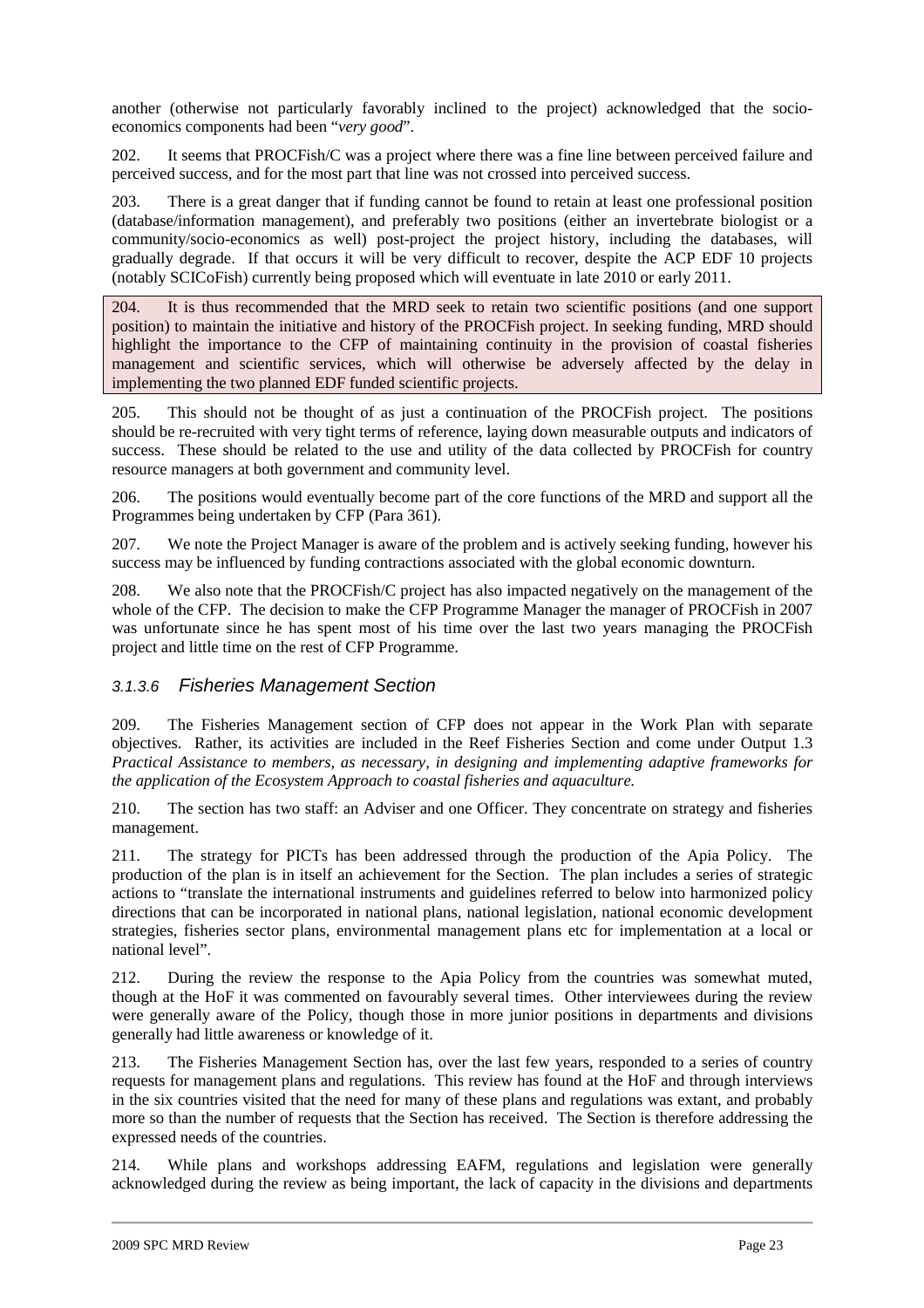in the PICTs to actually enforce or act on them was commented on widely, both by fisheries managers and some of the SPC staff themselves. It is widely recognized, particularly at higher levels of management, that the capacity of many of the PICTs is insufficient and this kind of work is of limited use at this time. Another point made several times during interviews for the review was that the Management Plans must have a basis in science, and that PROCFish had failed to deliver the science (see above Section 3.1.3.5). There is a misconception in the PICTs here on what PROCFish and CoFish were to deliver, and although countries wanted specific scientific advice for management purposes, and best efforts were made to do this where possible, it was not the specific aim of the project.

215. The other major thrust in the Fisheries Management Section is the encouragement of Community Based Fisheries Management (CBFM, or CBM). A relatively large number of workshops have been held, and assistance given to several countries. The CBM initiatives from the CFP Fisheries Management Section did raise some adverse comment during country visits, mainly because it is thought that the Section promotes a CBM model based on the Samoan experience. This highlights a more general issue that there does not appear to be much follow up to ensure that the Section's activities in CBM are actually having a desirable and measurable effect. This is a wider issue for CFP and the issue of monitoring and evaluation of the CFP's Programmes is addressed above (Section 3.1.2).

216. Overall the Fisheries Management Section is performing adequately though the reviewers have reservations as to the effectiveness of some of the programmes being pursued in achieving objectives, particularly CBM.

## 3.1.3.7 Fisheries Information Section

217. The Fisheries Information Section of the CFP is a service provider to the other Sections. It produces a series of publications, some on a regular basis, such as bulletins on specific topics, the fisheries newsletters and the fisheries address book. Posters, leaflets, and manuals are also produced.

218. The Section deals directly with Governments, not with NGOs or the private sector. The ability of Government Departments and Divisions to disseminate the information provided to them by the Information Section amongst their own staff, the private sector and civil society (NGOs) is in many cases very weak. In some areas very little, apart from the odd poster, appears to seep down to the fishing communities and fishermen's groups (the ultimate beneficiaries of the CFP's work).

219. About 30% of the Section's work is responding to specific countries requests for publications. Few of the PICTs have capacity to prepare and publish information (leaflets, instructions manuals etc) and the Section does this when asked. These publications are much appreciated by the countries.

220. To overcome shortcomings in distribution, the Information Section has made great efforts to diversify the ways in which it provides information. CDs are produced on many individual topics in collaboration with individual Sections of CFP. These are distributed widely, as is the Fisheries Library CD which is reissued in updated form every year with the assistance of all the other CFP Sections.

221. The internet has also changed the way the Section presents its information. The internet is seen as an additional tool for distribution and dissemination of information and has been adopted by the Section. The SPC fisheries website is very comprehensive and includes a digital library including nearly all general publications. Each of the Sections has their own space, though some Sections do not update their web space with the regularity that would be expected from such an important potential data resource. Generally the web site is good, though it needs work to make it more user friendly. The Section also uses e-mail as much as possible, particularly for special interest groups.

222. Unfortunately many of the people who want the information from the MRD cannot access the internet. Additionally much of the information that is available is not suitable for distribution by internet, such as fish posters, safety posters, AIDS awareness materials, waterproof manuals, fish and survey identification flip charts and the like. This demonstrates the way in which the internet, the obvious choice for distributing large amounts of data to disparate clients, does not provide a substitute for the traditional methods of distribution and cannot replace the need for direct mailings.

223. The Regional Maritime Programme (RMP) in Fiji has experienced the same problem. They have found that e-mail is ineffective and the internet similarly. RMP has gone back to posting hard copies, despite the cost, since this is more effective (though RMP has only 650 copies of their updates to mail 4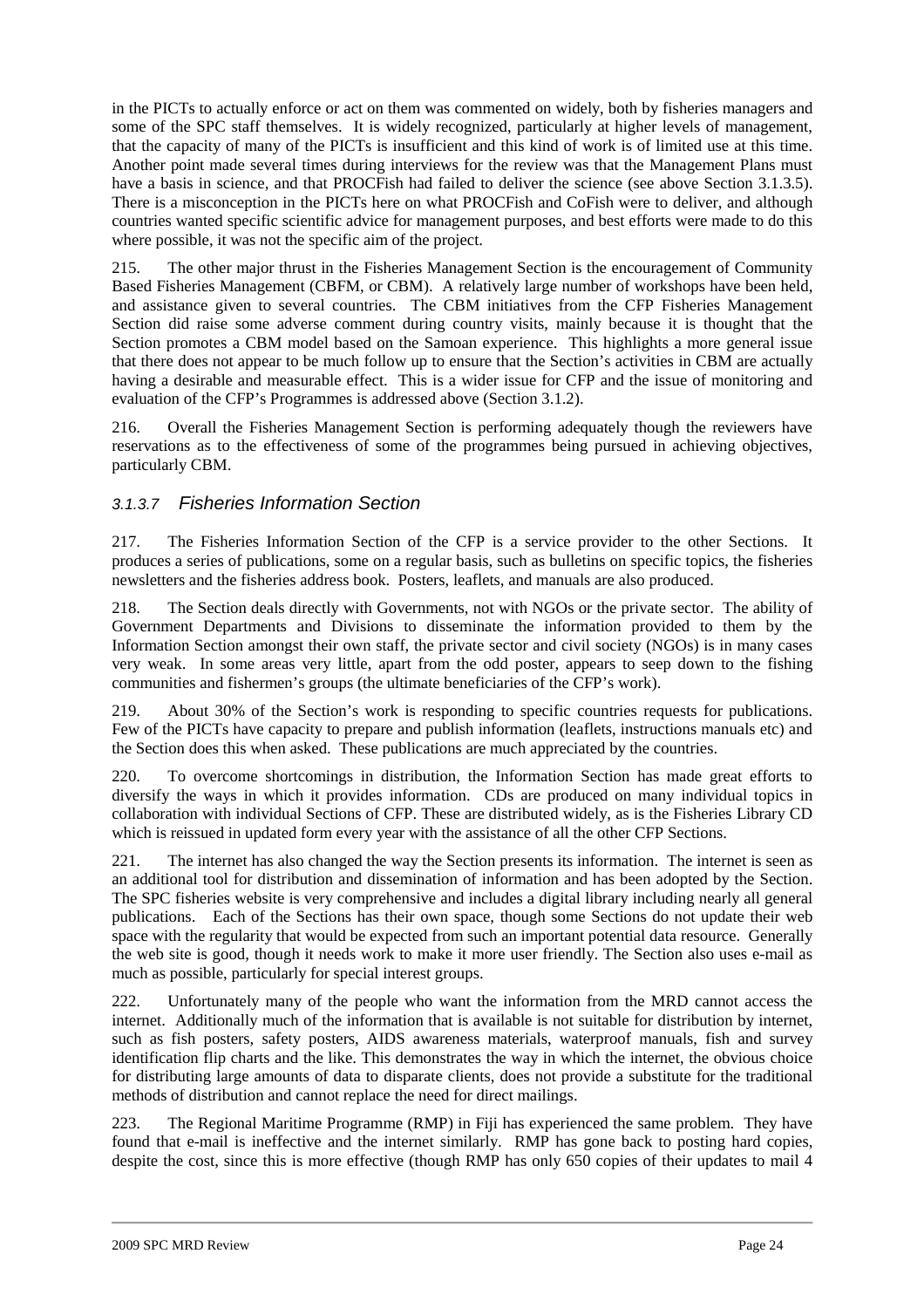times every year). It was not possible to confirm whether this change was thought to be an improvement by the RMP's clients, though the RMP management considered it more effective.

224. That, when funds permit, the CFP Information Section undertake a brief study (in a suitable country) to assess their success in distributing materials and information to its intended audience. There may be lessons to be learned from the RMP.

225. We understand a similar study, carried out some years ago, recommended continuing with the hard copy distribution. The Information Section has substantially continued to do this with the Newsletter, Bulletins and SPC Fisheries Address book, although we note this approach remains expensive.

226. This observation echoes in part a recommendation in the GPA/Thalassa CFP Review of 2003 (see Appendix 8), though this was aimed more at assessing the effectiveness of SPC publications per se, rather than distribution problems.

227. The Information Section is about to lose one of its longest standing staff members, the Adviser, due to short term funding problems. This will reduce the senior technical staff by 50% and total number of staff by 25%. It would be advantageous if the post can be refilled as soon as possible, and when the section is merged into the Support Section as suggested above, this level of staffing is maintained.

228. Generally the Information Section is highly regarded. There is a constant demand for their outputs, which in addition to their information value, offer something for fisheries managers to give to the communities and individuals amongst whom they work. The other sections of MRD also depend on it.

229. The results of the questionnaire at the HoF meeting in February 2009 showed that manuals were widely used and 83% of the respondents thought the publications produced by CFP were either "Good" or "Excellent".

230. It has been noted that little news on the activities of the MRD appear in the local press in the PICTs. This is in contrast to the FFA, who has a very active and successful publicity machine. The MRD has no press/communications officer and the necessary publicity skills do not currently exist amongst the Information Section's staff (information and publicity require different expertise). This could be addressed by either in-service training for some of the Information Section staff or recruitment of new staff specifically for this purpose.

231. The SPC may consider addressing this lack of publicity of its activities through the Regional Offices when they become established.

232. As noted above, the review considers that the Information Section should become part of the enlarged "Support Section" to underpin the work of the other Sections in a reorganisation of the CFP.

## 3.1.3.8 Coral Reef Initiative for the South Pacific (CRISP)

233. The CRISP project has recently (2008) been attached to CFP. It is headed by a coordinator, who is recruiting a support staff member. It has recently been reviewed and the results of this review are  $a$ vailable $11$ .

234. There has been some debate about its relationship with the CFP, since its funding sources are different, its activities not integrated at all with the CFP programmes and its objectives certainly very different. The whole Programme ethos is different.

235. There is no doubt that CRISP will not integrate well with CFP. If it is pushed into a forced marriage there would have to be significant changes, and serious and undesirable upheavals to both CRISP and CFP will eventuate. It would also divert management resources away from more important activities.

236. It is a recommendation that MRD continues to accommodate CRISP, but does not try to fully integrate its activities into its own.

237. CRISP funding continues for two years and it is unclear if there will be funding available for a new CRISP project in the future. If funding for a new CRISP project becomes available, the project should, from its inception, adopt the planning, administrative and financial systems, objectives, discipline, work practices and ethos of the SPC, with no exceptions.

<sup>11</sup> Clua E. (2008) CRISP Mid Term Report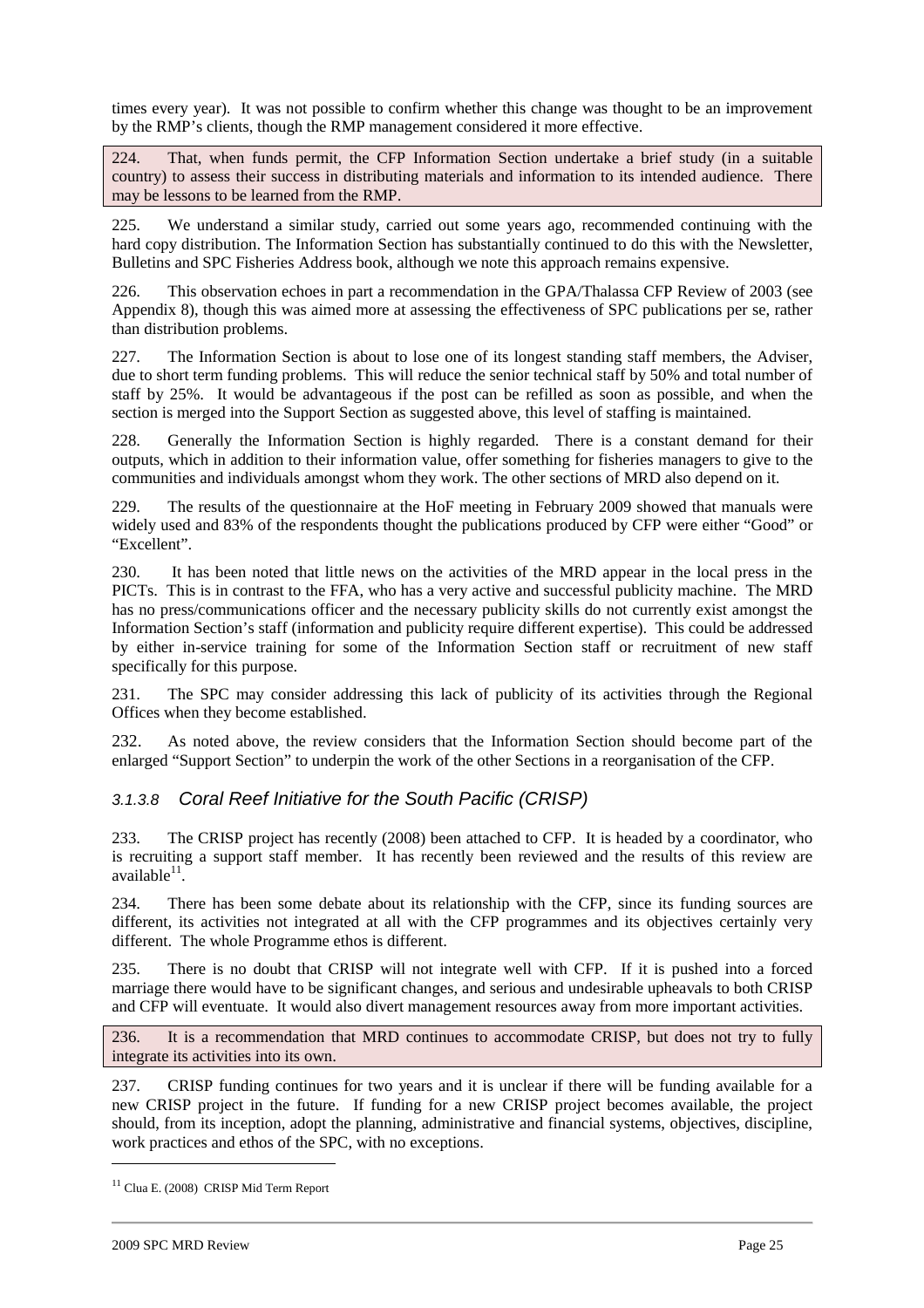## **3.2 Oceanic Fisheries Programme**

238. As OFP has been favourably reviewed twice in the past year, and as the TOR requested a greater focus on CFP, OFP structure and functions are only briefly described in this Review.

## **3.2.1 Objectives, Outputs and Activities**

239. OFP has a leading role in oceanic fisheries science and management nationally, regionally and internationally (through WCPFC). It has internationally recognised credibility in this area.

240. The goals and objectives, and detailed outputs and activities of OFP are well described in OFP Annual Report 2008 and Work Plan 2009 and summarised in Section 3.2.3 below. The OFP Strategic Plan 2006-09 focuses on three objectives (abridged): scientific information/advice for fisheries managers on status of tuna; scientific data for managers on fisheries targeting tunas; and improved understanding of pelagic ecosystems.

241. These objectives are addressed by OFP's three related sections: Stock Assessment and Modeling; Statistics and Monitoring; and Ecosystem Monitoring and Assessment. Total staff comprise 24 professional and 13 support staff. External consultants are also contracted where necessary. One position is core SPC-funded (i.e. from member contributions); 12 are Programme-funded (i.e. from Australia, France and New Zealand); and 24 are funded through external projects (WCPFC, GEF, EC, PTTP and FFA). OFP's annual budget in 2008 was CFP Units 5.155 million (ca AUD 8 million).

242. The relatively large, specialist professional staff provides a comprehensive technical capacity to OFP, enabling it to meet the challenging demands of its mandate. OFP demonstrates a high level of integration of activities, and effective Programme and project coordination. Its extensive, multidisciplinary capacity is achieved through external project funding and technical collaboration.

### **3.2.2 Indicators and sources of verification**

243. Performance assessment criteria are defined in SPC's 'results-based' SPPs. The OFP Strategic Plan (2006-2009) identifies KPIs and sources of verification (SPC 2006). However, as with CFP above, these are not well applied in the Annual Report 2008 and Work Plan 2009, making quantitative assessment of performance of outputs and activities difficult. While some indicators are quantitative (e.g. 'number' of workshops, reports, scientific papers), many are qualitative and often vague (e.g. 'input' into meetings, 'improved' understanding). 'Achievements' in each output are listed but indicators are not assessed. In addition, issues and problems which might not be captured by the KPIs were not addressed. For example, while presentations to HoF identified significant problems (e.g. recent loss of key senior staff, new demanding work streams, a serious funding shortfall [22%] and 'donor fatigue'), these were not discussed in the Annual Report. Clearly OFP needs to put some energy into the development of meaningful indicators, and it may even be necessary to seek external expertise to develop them.

244. The OFP will also need to, like the CFP, adopt a more objectively orientated planning approach in the future (see Para 143 above).

## **3.2.3 The effectiveness of Programmes in achieving objectives and key performance indicators**

245. The following section summarises each Section's structure and functions, major activities and achievements, assessment of performance, and key needs and issues.

#### 3.2.3.1 Stock Assessment and Modelling

**Objective 1:** Regional and national fisheries management authorities have access to highquality scientific information and advice on the status of and fishery impacts on stocks targeted or otherwise impacted by regional oceanic fisheries.

**Outputs:** 1. Regional stock assessments: 2. National tuna status reports; 3. Enhanced capacity of PICTs to interpret stock assessment information and advice.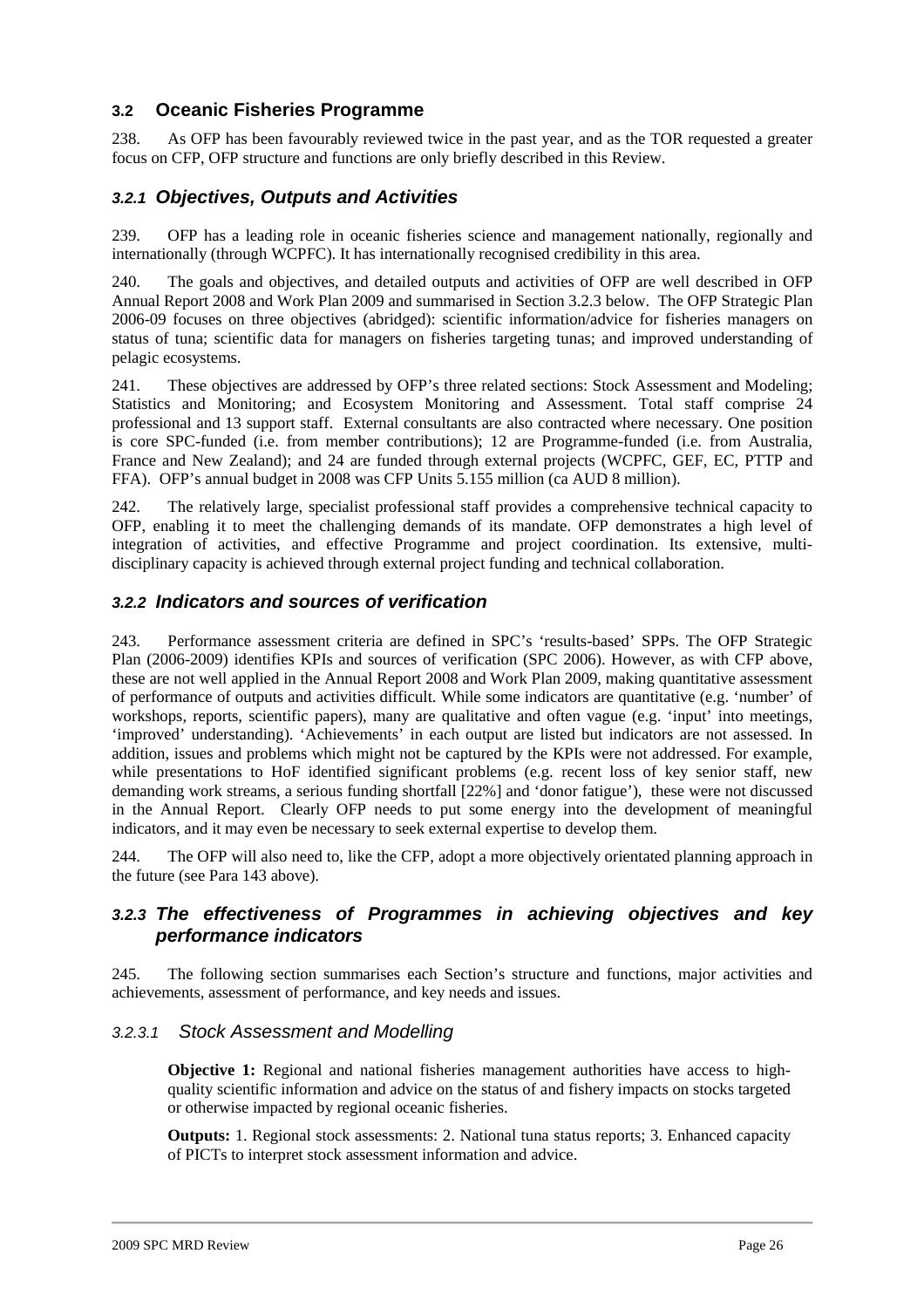**Assessment:** The activities of the Stock Assessment and Modelling Section have been highly rated based on high quality scientific advice/reports seen during the process of the review. The work has been accepted by WCPFC, who were interviewed during the visit to Pohnpei and there have also been generally favourable external reviews of the WCPFC science input and PIOFM. Additionally the HoF meeting in 2009 was very complimentary about the Stock Assessment and Modelling Section of OFP.

**Key needs and issues:** There is an urgent need to increase the capacity in OFP to meet the growing demands of WCPFC and PICTs for more accurate and timely stock assessments. To achieve this, long term funding needs to be secure. To assist funding efforts, the OFP should address the issues of cost recovery particularly from the WCPFC.

Greater external scientific peer review is also required to ensure the veracity of the reports and conclusions produced by the OFP (see Para 252 below).

In common with the CFP, there is a need for much greater national capacity in oceanic fisheries science, fisheries management and monitoring in most PICT Fisheries Departments.

#### 3.2.3.2 Statistics and Monitoring

**Objective 2:** Regional and national fisheries management authorities have access to accurate and comprehensive scientific data on fisheries targeting the region's resources of tuna, billfish and other oceanic species

**Outputs:** The Section generates the regional fishery management data for the fisheries management activities of the WCPFC as well as data for the national fishery monitoring and data management of the PICTs. It also enhances the capacity of PICTs to monitor, manage and use data.

**Assessment:** The Section is highly rated based on the WCPFC science review, as well as interviews at the WCPFC in Pohnpei for this review. The numbers and quality of training and workshops also received very favourable reviews, including in the HoF questionnaire. Favourable comment was also received in interviews in the countries visited during the review.

**Key needs and issues:** There is a need for a greater involvement of PICTs in all aspects of monitoring. Some of the Fisheries Departments and Divisions personnel interviewed during this review felt remote from the activities of the OFP, and there was comment similarly at the HoF.

With increasing demands and limited training capability at SPC/FFA the high demand for observers and port sampling cannot be satisfied. This requires consideration of alternative approaches to meet demand including shorter courses with an increased number of participants and/or devolution of training.

There is also a necessity for catch monitoring training programmes in compliance (as opposed to more detailed scientific data collection).

The development of these programmes should be coordinated closely with FFA, and informed in particular by the outcomes of the Regional Monitoring, Control and Surveillance Strategy currently under development. The need to devolve training to countries which have appropriate resources and institutions is becoming more apparent over time.

With the increase in the size of the observer and port sampling programmes there is a problem entering all the data in to the databases at OFP. More data entry resources within OFP are urgently required, located in either Nouméa or if possible in a less expensive location. It has also been suggested that the observers enter more data directly themselves, perhaps using electronic recorders for some data, and this is also worth exploring.

#### 3.2.3.3 Ecosystem Monitoring and Assessment

**Objective 3**: Improved understanding of pelagic ecosystems in the western and central Pacific Ocean, with a focus on the western tropical Pacific.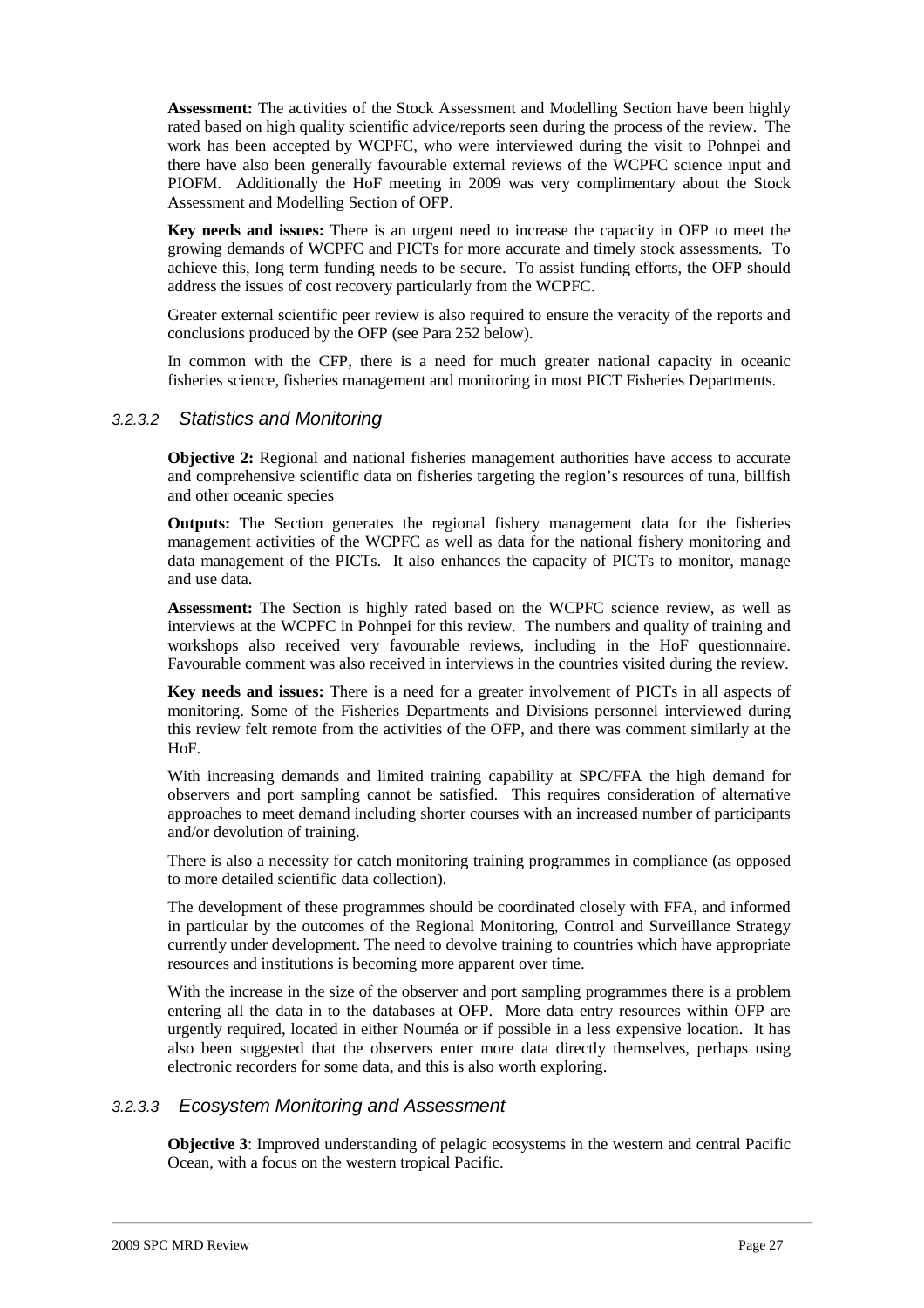**Outputs:** The Section has concentrated on the understanding of trophic relationships and the effect of fishing on the overall ecosystem. An understanding of the dynamics of the interaction between predators and prey is important to understanding the variability in fisheries and efforts to model this have been an important part of the Section's activities. The outputs of these two activities are the production of data and reports to assist with managing the fisheries. The Section has made headway on adopting the EAFM and provided advice to PICTs as required under the SPP. The ongoing tuna tagging programme is an important activity to provide the data necessary to advise the PICTs and the development of models to address specific fisheries management questions.

**Assessment**: The Section has made satisfactory progress. OFP has demonstrated an appropriate use of innovative modern scientific approaches to the objective and the activity has been favourably evaluated by the PIOFM Mid-term Review. HoF in 2009 indicated a high level of satisfaction, recorded in interviews and during the feedback sessions.

**Key needs and issues**: The major threat to the activity is weak longer-term financial viability, due to the insecure nature of project funding. It is unfortunate that 'Ecosystem' science is not perceived to be directly related to fisheries management and may be regarded as lower priority if funding declines in the future (despite the fact that EAFM is a primary objective of the MRD).

There is certainly a need to 'operationalise' ecosystem-based fishing approaches and some collaborative research/management has taken place with CROP agencies such as SPREP, on conservation of threatened oceanic biodiversity (i.e. some sharks, turtles, some cetaceans etc).

The current close degree of coordination and collaboration with other institutions undertaking research on Pacific ecosystems (there are several in the USA, Japan, Australia, and New Zealand) must be maintained and similarly continuing strong collaboration would be advantageous with regional Universities, (both USP and others in Australia, NZ and elsewhere on the Pacific Rim). As with all associations of this kind they are a two way relationship and it is to be expected that the partner organisations should also make efforts to maintain and strengthen links.

### 3.2.3.4 Overall effectiveness

246. The documentation examined (Annual Reports and Work Plans, Strategic Plan, and a selection of Technical Reports, scientific papers, brochures and web site (Appendix 5) were generally of a high quality. Although most material was technical, they were generally well explained (at a semi-technical level) for non-specialists in the PICTs. Graphics (particularly coloured regional maps and models with overlays showing fisheries type/landings/trends etc) very effectively convey a vast amount of information and well illustrate trends for non-specialists. The OFP website was generally well structured but requires some updating, and might be further developed as a resource for Pacific teachers, students and interested nonspecialists. The  $2008$  Annual Report<sup>12</sup> was comprehensive, with an 18 page summary table of outputs, performance indicators and/or sources of verification and achievements. 'Achievements' listed are very comprehensive (e.g. numbers of technical reports and scientific publications, briefings and advice to WCPFC, workshops and trainees, cruises, fish tagged and analysed). Oral presentations by team leaders to HoF were of a high standard and the Annual Report was accepted by HoF.

247. While above-mentioned deficiencies in performance assessment prevent a ready assessment of progress, it is evident that OFP has been effective in achieving its objectives.

248. While this Review does not focus on technical and scientific outputs, it is evident from the peerreviewed scientific papers and a cross-section of technical reports examined that scientific quality is high. OFP scientific staff not only fulfill their increasing commitments to SPC, but maintain their science professionalism and credibility through reviewed science publications.

249. Independent experts consulted in the present Review all rated OFP's overall performance highly. For example, a leading consultant commented that *'SPC/OFP performance over the last few years rates* 

<sup>&</sup>lt;sup>12</sup> SPC MRD (2009) Oceanic Fisheries Programme. Annual Report 2008 and Work Plan 2009 Working Paper 3. 6th SPC Heads of Fisheries Meeting 9-13 Feb 2009 Noumea New Caledonia.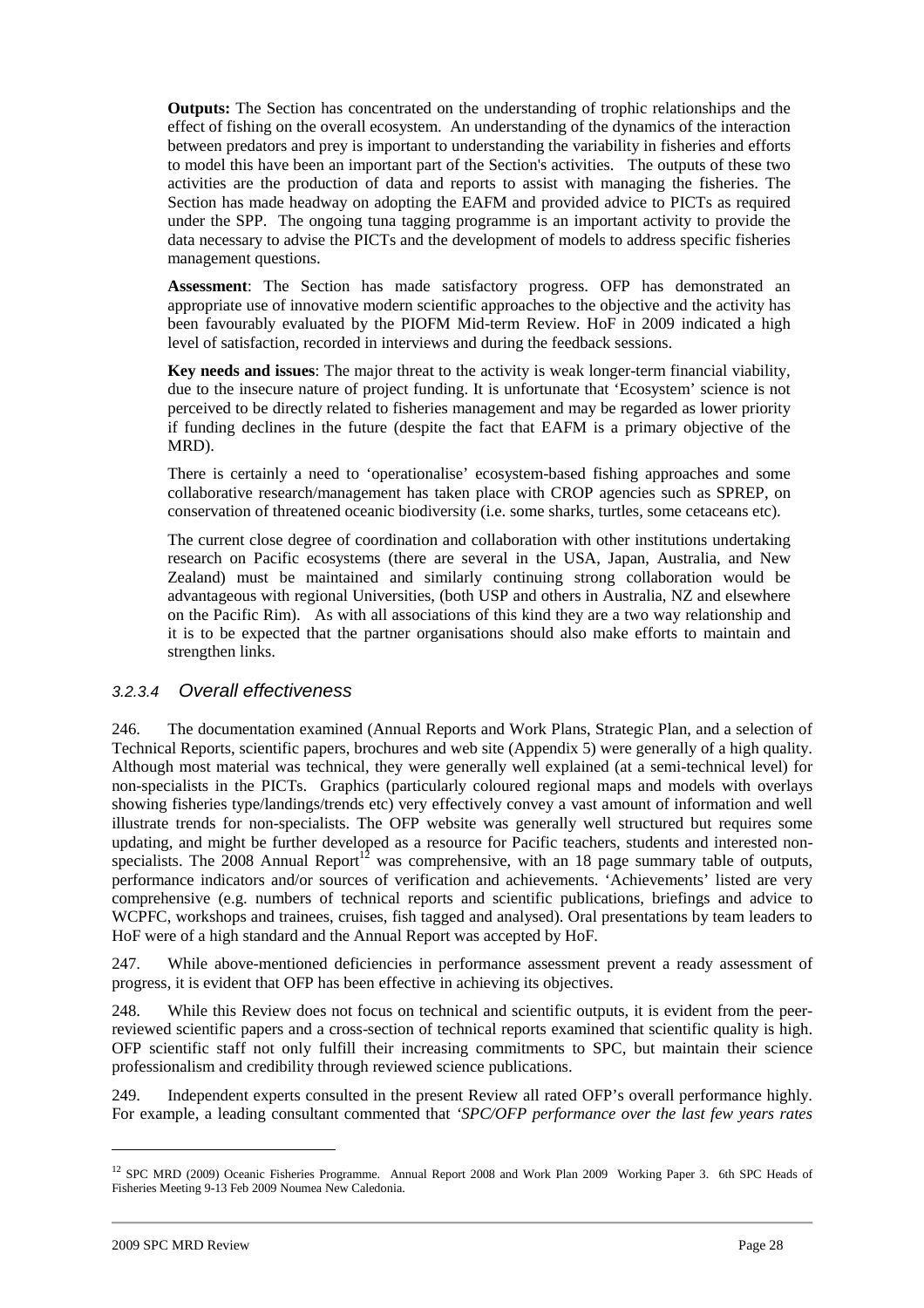*very highly in terms of the technical quality of the work and the spirit in which they have worked with Island countries. FFA Members would have been very seriously disadvantaged in the early years of the Commission's work without the support of SPC/OFP. In four important areas, they have been very effective: target species stock assessment, non-target species assessments, monitoring and ecosystem modeling*.'

250. OFP has also been favourably reviewed in the Mid-Term Review of the GEF-funded Pacific Islands Oceanic Fisheries Management Programme (PIOFM) (Zann and Vuki 2008)<sup>13</sup> and an independent review by MRAG  $(2008)^{14}$  of the WCPFC's science structure and functions. Additionally a peer review meeting of scientists from other WCPFC nations has been held for the last two years to review the models and assessments in details.

251. The MRAG (2008) report recommended greater external scientific peer review of OFP advice and technical reports be undertaken. Peer review could be extended to OFP's other advice and technical reports to PICTs, such as the National Tuna Fishery Status Reports, a number of which are produced every year.

252. It is recommended that OFP's scientific advice and technical reports be subject to greater external scientific peer review.

253. The OFP should be able to contract these kinds of review to a suitable institution. It is noted also that the WCPFC already externally review the reports and information provided to them by the OFP.

254. This review has noted a less than ideal awareness amongst PICT fisheries managers and decision makers about the use and limitations of fisheries models and statistics. While this is being addressed through the regular stock assessment workshops, the limitations need to be more widely known amongst decision makers, and the OFP might consider it appropriate to examine further avenues to do this.

255. In conclusion, it is fair to say that OFP is a world-leader in oceanic fisheries science. The comments made above should be seen in the light of this.

#### **3.3 MRD overall**

### **3.3.1 MRD's effectiveness in helping SPC member states**

256. The speed at which the identified fisheries challenges of the SPC member countries have changed over the last 10 years has been dramatic. The MRD SPP acknowledges these changes, particularly in relation to the advent of EAFM. The whole complexion of PICTs needs has moved away from producing more fish as a response to nearly all problems to sustainable fisheries management. Moreover, these needs are now seen in light of a range of overarching objectives including, among others, achieving food security and addressing climate change in a rapidly changing physical, economic and social environment.

257. The production of the Apia Policy document has been a first step in responding to these challenges.

258. The MRD generally has done a very good job of rising to the challenges of the PICTs' fisheries needs, and allocating its resources appropriately to achieve the objectives set for it by the HoF and through the SPP.

259. There have been some inefficiencies and a hands-off approach to management over the last few years has allowed some of the CFP Sections to lose focus (nothing that the new Director of MRD cannot rectify swiftly).

260. On the other hand, OFP has generally been very focused in its management role in the past decade, and effective in helping member states meet the challenges of increasing oceanic fisheries, particularly through its lead role in the WCPFC.

261. There is a need to change delivery techniques and approaches to enable MRD to adequately respond to future challenges with limited resources. This will require an objectively orientated SPP. CFP will require the development of a different mindset and skills profile for the core staff, concentrating on

<sup>&</sup>lt;sup>13</sup> Zann, L. and Vuki V. (2008) Pacific Islands Oceanic Fisheries Management Project. MID TERM EVALUATION. Report to UNDP, Suva, Fiji.<br><sup>14</sup> MRAG (2008) Independent Review of the Commission's Transitional Science Structure and Functions. Western and Central Pacific

Fisheries Commission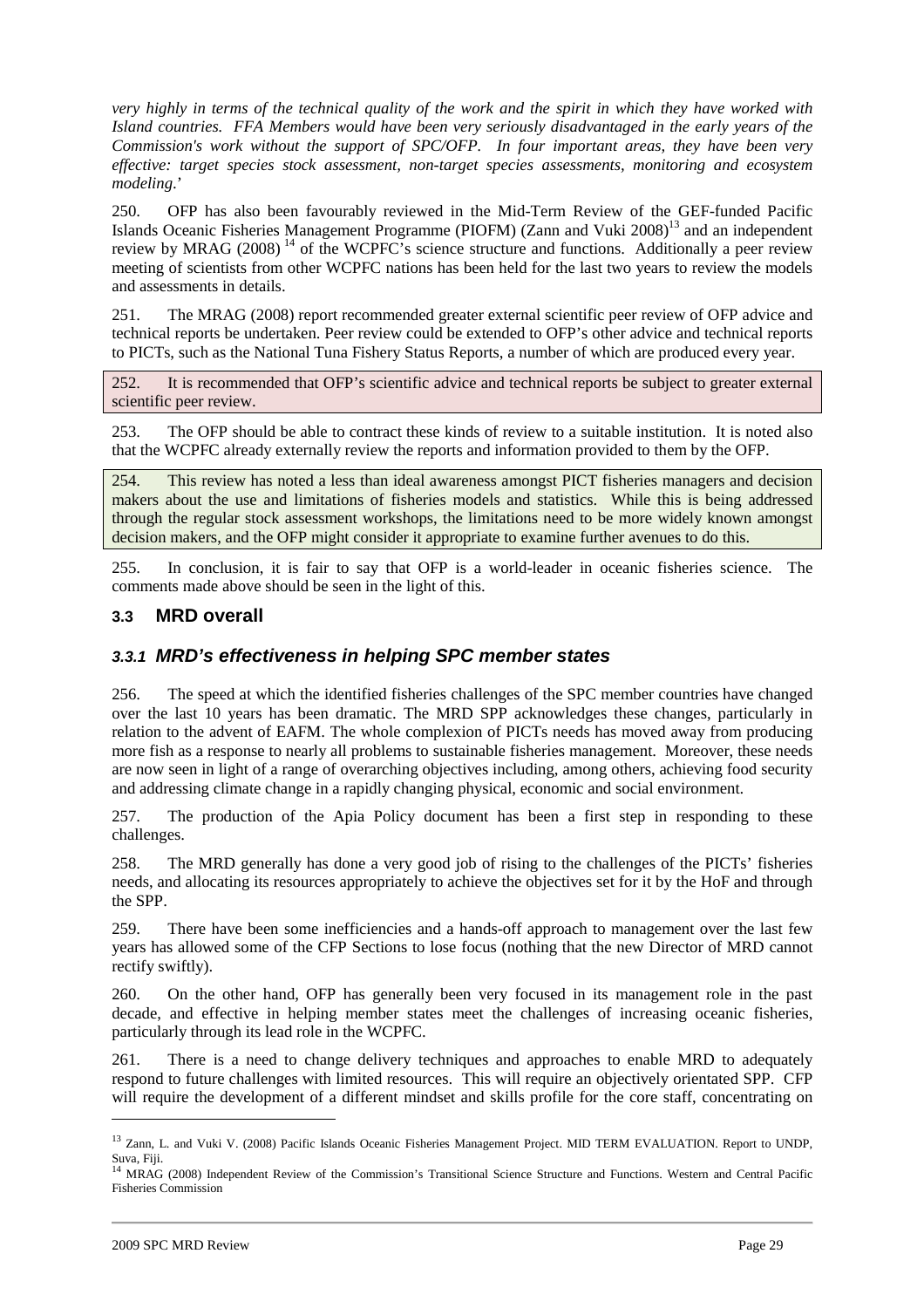sustainable coastal fisheries management and sustainable livelihoods, but all founded on a secure economic basis. In a period of declining external funding, OFP will be required to focus on core activities, and seek cost recovery for its services.

262. During the review process the RMP in Fiji was noted to have a very comprehensive database which contained "*all the information about everything*", as it was described by the current RMP Director. This guides its Programmes and records all of its activities. It is an extremely useful tool for the RMP in all sorts of ways. Currently the database is only available to the RMP staff.

263. The incoming director of MRD may consider it appropriate to look at RMP's database system and assess whether the MRD should adopt something similar. We note however that current funding constraints may preclude any immediate adoption of such a system.

264. Overall the MRD needs to become more focused on its objectives, reduce waste, and become even more responsive to changing needs. This is covered later in this report (see Section 4 below).

### 3.3.1.1 The extent that the objectives of the Programmes respond to the expressed needs of the PICTs

265. The expressed needs of PICTs are constantly evolving, the latest manifestation of which is the Apia Policy. Forum decisions and declarations have also greatly changed the complexion of the "expressed needs" in that they are generally absorbed into the results of the HoF meetings. To date, the objectives of the Programme appear to have been adequately updated to reflect the changing needs of the PICTs. The current SPP is flexible, partly because many of the activities undertaken are loosely defined. The CFP has also modified its approach (though not in the current SPP) in response to requests for different types of assistance from members. The preparation of the 2010-2013 SPP will provide an opportunity for the MRD to modify its objectives to be more in line with the current expressed needs.

266. As well as reflecting current needs, it is essential that the next SPP is flexible enough to respond to any changes. Whilst global climate change and food security are currently receiving great emphasis, the situation may alter and new priorities may emerge. Thus, the possible need to update activities under the new SPP to best reflect the needs of the PICTs must be borne in mind during its preparation.

267. The results to the questionnaire provided to HoF meeting participants in February 2009 indicated that the activities of the CFP were only partially responsive to the needs of members (63% responded "somewhat"), with only 15% agreeing that they were. Twenty one percent thought that they were not. While on its face, this indicates that countries believe their needs are not being satisfactorily served, we note that face to face interviews during the review did not at all back up the questionnaire response, particularly with respect to requests for information or advice on specific issues. We also note the issue of responsiveness was not bought up during the recent HoF meeting. It does not seem therefore that much could be gained by initiating a new level of decision making or extra HoF meetings to address this issue unless there if better evidence of dissatisfaction.

268. Similarly, the same questionnaire asked whether the CFP's programmes were responding well to the challenges of global climate change, food security and EAFM. The responses indicated that with climate change and food security there was a lower perception of success, though with EAFM the perception was favourable (see Appendix 6). This may be due to the relative novelty of climate change and food security as part of MRD's activities.

269. There has not been enough targeted monitoring and evaluation of the activities of the CFP to make a full, objective assessment about whether activities have successfully responded to changing needs. Nevertheless, the review did not find any indicators that the CFP was seriously failing in this regard. Internal monitoring and evaluation is covered in Section 3.1.2 of this report.

270. SPC member states also rate OFP's effectiveness relatively highly, and responsive to their needs. For example, in the HoF questionnaire, 44% of respondents 'agreed' and 50% 'somewhat agreed' that OFP is adequately responsive to their country needs. Forty two percent 'agreed' and 47% 'somewhat' agreed that their input at HoF would influence the OFP implementation. Notwithstanding that, only 44% agreed that OFP's monitoring and evaluation was adequate. This is surprising given the current review (and other reviews) have rated it highly, although the result may reflect a lack of technical knowledge or other issues such as discontent on a lack of involvement of states and delays in feedback on landings data.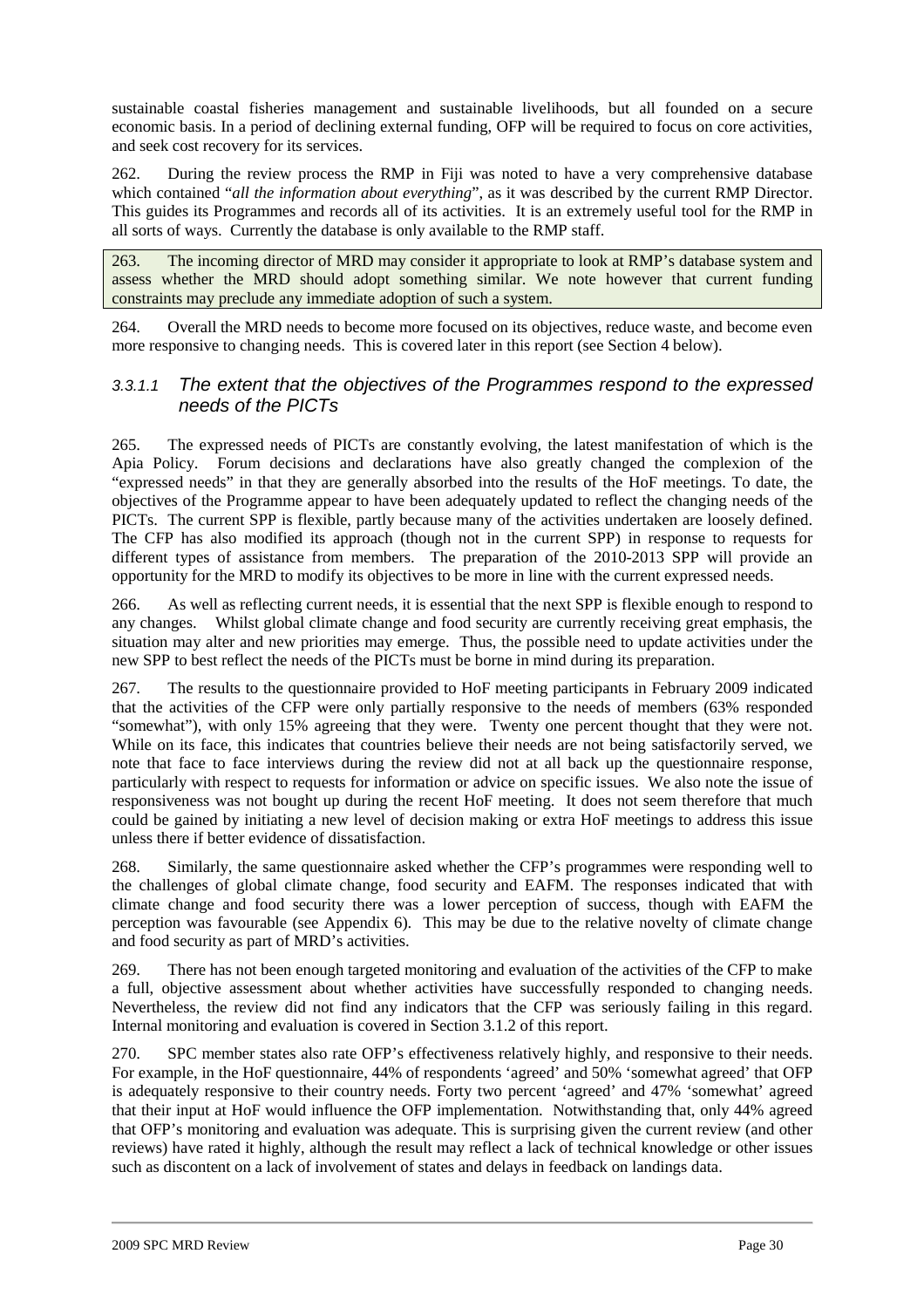### 3.3.1.2 Are MRD activities adequately co-ordinated with other technical partner agencies?

271. Officially there are many formal, co-ordinated activities between MRD and other agencies. These include the CROP agencies (SPREP, FFA and USP are CROP agencies), FAO, IRD, ACIAR, WCPFC, NACA, Worldfish, various NGOs (e.g. TNC and WWF) and others. MOUs are in place with FFA, SPREP and others and an annual service agreement exists with WCPFC. Joint projects are also proposed with FFA and SPREP under EDF 10.

272. OFP has very effective coordination with the FFA and the WCPFC. The cooperation between CFP and FFA is also effective.

273. Although SPC and other CROP agencies meet regularly under the umbrella of the Forum Secretariat, these high level meetings have little direct effect on the activities of the MRD. As a result it can be said with confidence that the formal cooperation and coordination between these agencies is not as good as is desirable. It was noticeable that employees of two institutions who were interviewed during the review (from SPREP and USP) accepted that links could be improved, and that in recent years they had deteriorated, though the exact reasons were not identified. They did however acknowledge very good informal links between individuals: "*we currently enjoy a valuable and collegial working relationship*" was how one SPREP employee put it.

274. The weakening of formal links is mitigated somewhat by the character and resourcefulness of the MRD staff in making and retaining good relations with relevant partner agencies and, importantly, individuals in partner agencies. This means there are actually good relations with most partner agencies, though in many cases they are not formalized. An example is the relationship between ACIAR and the Aquaculture Section, where the Section Adviser has made great efforts to enhance the relationship and the ACIAR Programme Manager. This is also partly due to the drive of the ACIAR Programme Manager, who also maintains a close relationship with some other Sections of MRD, such as the Senior Reef Scientist in the Reef Section.

275. A drawback in this approach is that individual relationships can and do break down occasionally. Individuals may leave organizations, and if not maintained, the relationships may thaw. Formal relationships, without the personal touch, then have to be relied on. The fact that some of the staff in partner agencies have at some time worked for SPC is an advantage.

276. OFP coordinates effectively with the other CROP agencies which have observer status at HoF. It has a very close working relationship, and special MoU, with FFA. This collaboration was forced because of an initial, unproductive competition resulting from overlapping mandates. As the scientific services provider, OFP has an intimate working relationship with WCPFC. However, there is a perception that OFP may serve 'too many masters', and there are potential conflicts of interest among SPC, WCPFC, FFA, PICT national fisheries agencies, and foreign fishing nations regarding advice and confidential fisheries data. Despite this, an expert in this area interviewed during the review considered that '*SPC/OFP succeeded very effectively in reconciling these roles, retaining the confidence of the PICs while serving the Commission well enough to apparently retain the confidence of other Commission Members including the Asian states*.'

277. It is recommended that the issue of potential conflicts of interest amongst SPC/WCPFC/FFA/PICT national fisheries agencies is considered by SPC senior management, and if necessary, be addressed by a small reference group representing all interests.

278. Collaboration with SPREP and USP is more limited. Greater collaboration with SPREP is desirable in ecosystem monitoring and assessment given SPREP is responsible for oceanic biodiversity conservation and has a major focus on cetaceans and turtles which are affected by tuna fisheries. Collaboration would also expand OFP's external funding base to conservation donors and major global programmes such as the GEF Coral Triangle Initiative. Interestingly, some of the CROP agencies who might benefit directly from better links with OFP have failed to take advantage of the opportunity.

279. Capacity-building in PICT fisheries science and management is a continuing priority (see Section 3.3.2 below), and greater collaboration is required with USP, though once again this is a two way process and USP have not been very responsive to date. While there has been little collaboration with SOPAC in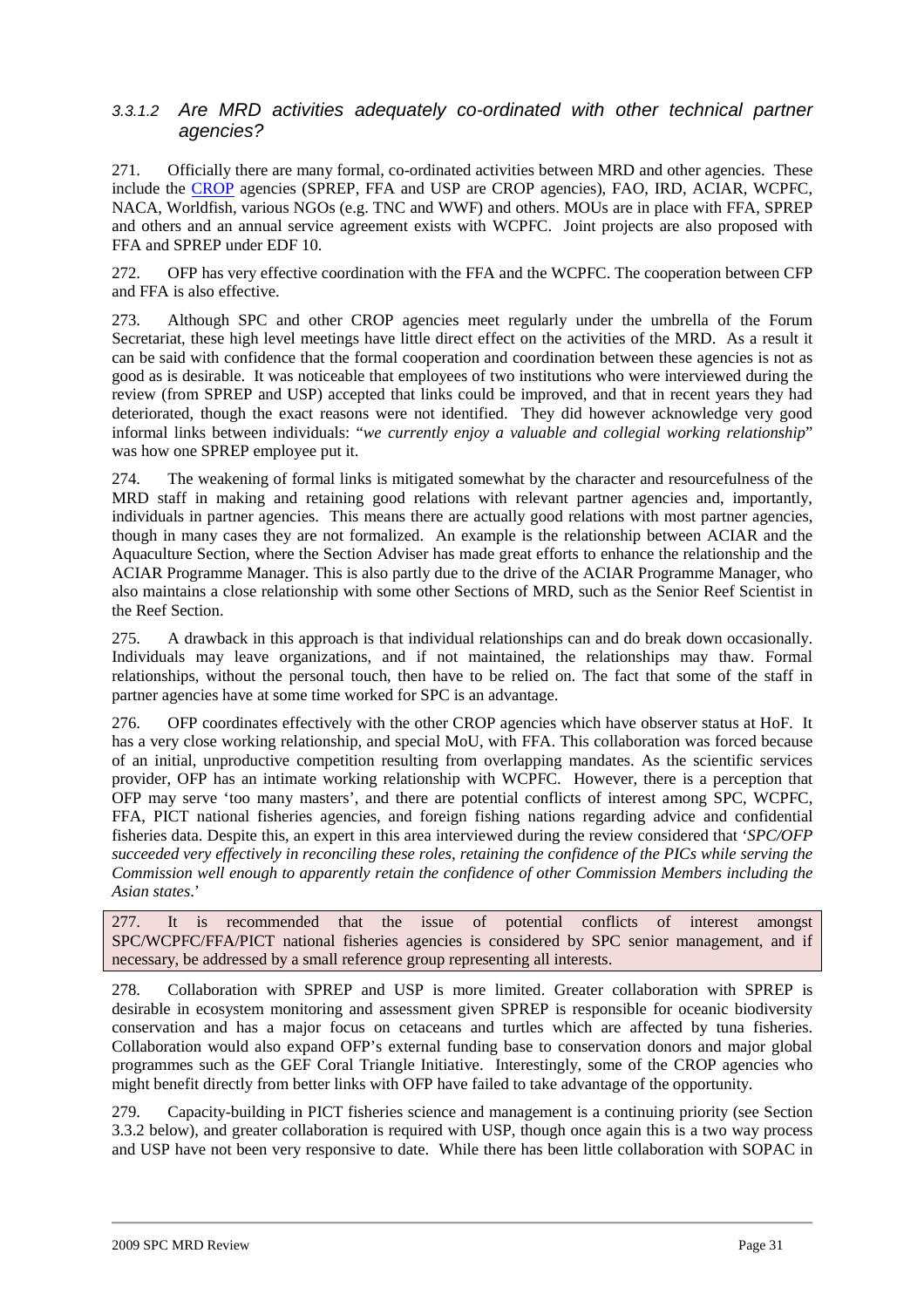the past, some components of SOPAC proposed to be with  $SPREP<sup>15</sup>$  (e.g. physical oceanography) may be of great advantage to OFP.

280. Developing and strengthening the formal cooperative links will lead to better coordination of activities and less duplication of work in the future. Nevertheless, it requires drive and determination from all the partner agencies and the individuals within them to ensure that these links have an effect. The reviewers readily accept that weaknesses in collaboration are not necessarily the fault of MRD and SPC and that potential partner institutions also have a responsibility to try to foster better links.

281. We note that none of the above is particularly original. One of SPC's current employees produced a report in 2007<sup>16</sup> that outlines how CROP agencies could work together more effectively to assist PICTs better manage their fisheries resources. What's required now is institutional action.

#### 3.3.1.3 Has MRD made efficient use of resources?

282. By and large MRD has used its resources well. It is difficult to see how the objectives could be pursued in significantly different ways.

283. Nevertheless, there are several areas of concern for CFP  $(i - iv)$  are covered elsewhere in this report):

- i. the tendency of some staff, often with member country representatives, to attend conferences, seminars, training sessions and symposia in exotic locations when the benefits to the PICTs of them doing so are nebulous (see Para 96);
- ii. the failure to measure the success of programmes in economic terms (see Para 141);
- iii. continuing to support activities in PICTs where the institutional capacity to absorb and benefit from the activity is so low as to render the activity ineffective (see Para 304);
- iv. continuing to apply a regional "one size fits all" approach in projects and programmes where it is not appropriate, as in PROCFish/C (see Para 159); and
- v. the expense of maintaining the HQ hub and all the Sections in Nouméa for both OFP and CFP (although not a problem that MRD can address directly).

284. The incoming Director of MRD can address these issues during the course of his routine management of the Division, and through the application of better planning techniques (see Para 92) and JCSPs (Section 3.3.3.1.)

285. OFP, on the other hand, has made very efficient use of core funding. It has built a multidisciplinary programme of international excellence using Programme and external funding. Its close collaboration with FFA has removed overlap and competition, promoted effective oceanic fisheries management, and greatly expanded its funding base.

286. As noted above (Para 273), it is essential that current cooperation with other CROP agencies, notably SPREP and USP, must be maintained and strengthened to address the challenges of the future.

## **3.3.2 HRD and the approaches used by the MRD to develop national capacity**

287. MRD supports countries that have a lack of capacity by providing the technical and management skills they lack. MRD tries to build capacity through regional bodies and programmes, and MRD directly provides assistance to improve capacity in fisheries administrations.

288. The CFP has addressed capacity building in a variety of ways:

- i. formal training (e.g. the "Nelson Course" for fisheries officers, held annually for many years, with a practical module in a PICT training institution);
- ii. cooperation with the USP (e.g. in designing a course to replace the Nelson Course);

 $15$  if the results of the current review are accepted, and in this there is some doubt

<sup>&</sup>lt;sup>16</sup> Bell J (2007) Planning the Use of Fish in the Pacific for Food, Livelihoods and Revenue, A Report to the Manager, Regional Institutional Framework.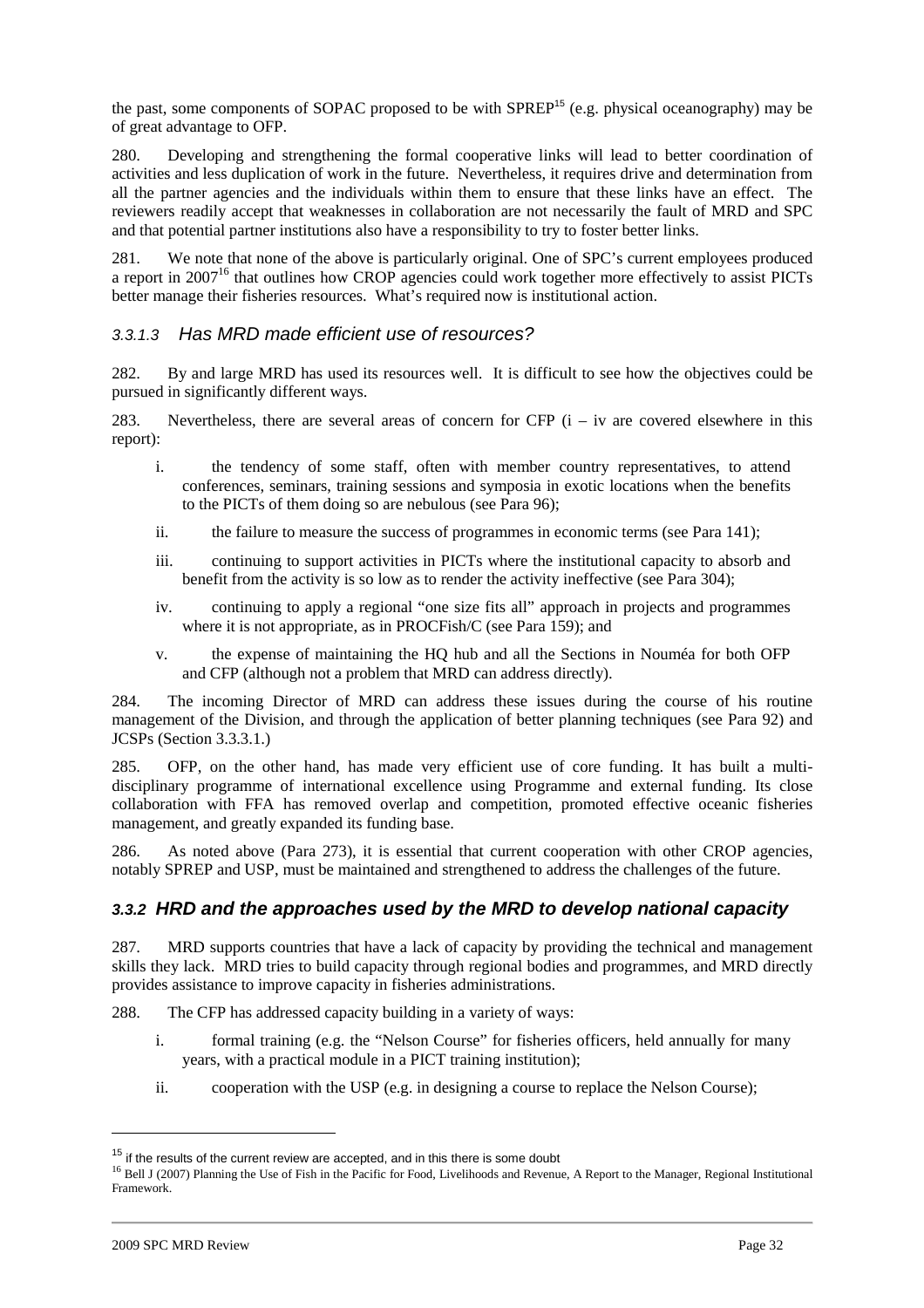- iii. in country "on the job" training by core staff (e.g. by master fishermen in fishing techniques and fish handling);
- iv. in country "on the job" training by hired in specialists and experts (e.g. in HACCP and post harvest);
- v. attachments by individuals to CFP in Nouméa;
- vi. attachments to appropriate institutions outside of the recipient's country;
- vii. regional workshops and short courses where PICT members are invited to send trainees;
- viii. formal short training courses either in the region or in SE Asia (such as in aquaculture hatchery techniques); and
- ix. funding for attendance at seminars, conferences and symposia for PICT fisheries staff.

289. Of these initiatives, the attachments/internships of PICT staff to CFP in Nouméa have perhaps not been used enough, and could usefully be expanded. This would also provide a way for CFP to enhance its ability to provide services whilst at the same time giving valuable experience to the intern.

290. OFP mainly uses short-term, training workshops for capacity development within PICT Fisheries Departments (e.g. Stock Assessment and Modeling Section collaborative workshop on stock assessment in 2008).

291. The Statistics and Monitoring Section undertake a major training Programme with FFA in observer and port sampling. While this has been highly regarded, concern has been expressed about increasing demand given OFP's resources are limited. This will greatly increase in the near future (e.g. 300-400 observers will be required for 100% purse seine observer coverage by 2010, and more for 5% coverage on other vessels by 2012). This has highlighted the need for separate (and simpler) courses in compliance monitoring, which may be further influenced by the outcomes of the Regional Monitoring, Control and Surveillance Strategy for Pacific oceanic fisheries currently under development through FFA. While there has been some devolution of training to countries (e.g. PNG), the smaller countries will continue to require special support.

292. Apart from the short term training workshops mentioned above the OFP, like the CFP, also uses other capacity building methods such as:-

- i. attachments of PICT staff to OFP in Nouméa;
- ii. support to PICT staff attending meetings;
- iii. through presentations to the FFA science working group prior to its regular meetings;
- iv. on the job training of PICT staff by OFP visiting specialists;
- v. attendance at seminars and meetings relevant to PICT staff.

293. Given the limited SPC/FFA resources to meet current training demand, alternative approaches being developed by OFP to meeting regional needs are supported. Notwithstanding, OFP should ensure that standards are maintained in externally serviced courses.

294. Building national technical capacity, particularly in oceanic fisheries science and stock assessment, is more problematic. Enhancing the capacity of PICTs is a priority of the Vava'u declaration and some of the more developed PICTs have expressed the desire to have at least some level of in-house capacity in oceanic fisheries science. The problem is complex however, involving the general level of education in PICTs, social and cultural values attached to education and the failure of PICT administrations to place enough emphasis on capacity building. It is also worth noting that few jobs for full stock assessment scientists exist within the region, and these by their nature, exist within regional institutions. Rather, what appears to be required amongst PICTs is an increased capacity to interpret stock assessments and other oceanic fisheries science products, as well increasing technical capacity to translate scientific outcomes into management responses.

295. The lack of technical capacity amongst PICTs has been a source of contention and in private discussions some HoFs considered OFP as 'European-dominated'. The reviewers completely accept assurances that appointments to OFP are based solely on merit and any biases reflect lack of qualified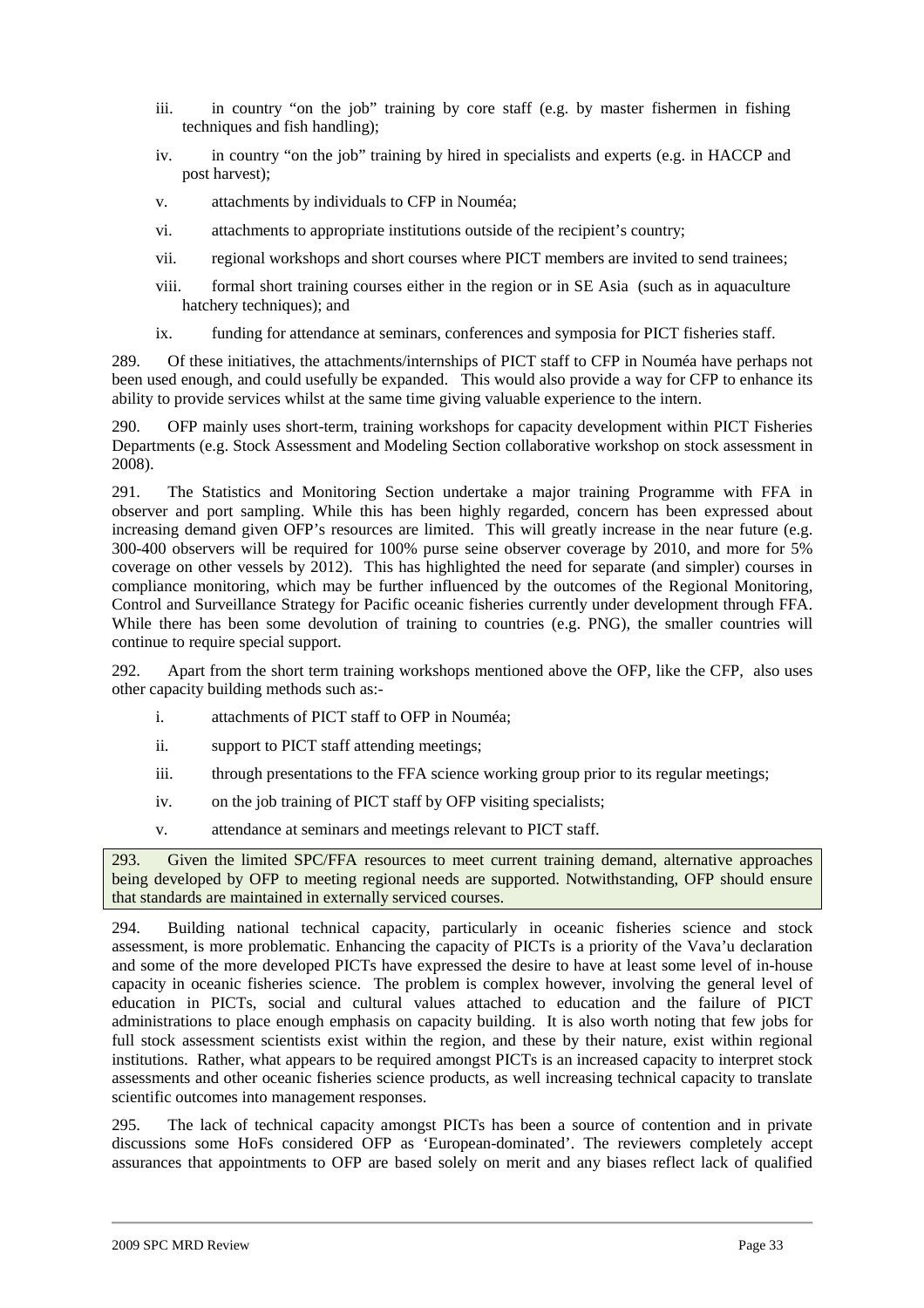applicants in these technical areas. The problem is a much wider one and reflects a serious lack of appropriate technical capacity in the region and indeed worldwide.

296. Although many PICTs may lack the technical expertise for oceanic fisheries modeling and stock assessment for the foreseeable future, OFP might consider the development of introductory/intermediate skills in these areas. For example, it might develop simpler, more 'user friendly' models for country use by commercial fishers, HOFs, politicians and decision makers and teachers (under supervision) as well as undertake suitable training programmes and offer work attachments. USP might also be assisted in developing its introductory courses in oceanic fisheries science. PICTs should send appropriate students to universities which specialise in modeling and stock assessment and students should be encouraged to undertake relevant higher research in this area. None of these offer a complete solution, though, as an example, simple models often offer useful introductions to the complex subjects.

297. Unfortunately, despite many years of following these varying approaches the capacity of many of the fisheries departments/divisions with which MRD works remains quite low. This manifests itself in three ways:

- i. poor governance (in that the fisheries department or division is dysfunctional and cannot deliver relevant services or regulations);
- ii. technologically (in that the people to do the job are undertrained, and unqualified, or do not exist and); and
- iii. administratively (in that senior fisheries staff do not have the relevant skills to administer the day to day activities of their departments).

298. Lack of capacity was very apparent during country visits and not only affects fisheries departments and divisions but also whole administrations and governments. Interviewees were candid in their admission that capacity limited their ability to manage fisheries (such as CBM see above Para 214) as well as retain skills (e.g. FAD design and placement) in their cadre of staff. The HoF questionnaire indicated that 57% considered that their administrations were not adequately resourced to absorb the assistance offered by CFP.

299. The nature of the MRD's capacity building interventions reflects the very diverse needs of the different member countries and territories. It is currently not within MRD's mandate to develop efficient fisheries administrations in all the PICTs (e.g. by developing a staff training and development plan for each of the failing or inadequate fisheries administrations, and then implementing it).

300. The CFP could begin a programme of governance improvement in fisheries within the PICTs, beginning with the production of annual reports, setting targets and monitoring and evaluation of projects and programmes. While we note that such an approach may lead to negative interactions with some member countries, improving governance is worthy of consideration as a CFP activity in the future when funds permit.

301. A possible model for capacity building exists in the SPC. The LRD has had quite a good experience with funding staff positions in national agriculture departments through projects. The incoming Director of MRD may consider establishing a similar scheme by including it in upcoming projects where appropriate.

302. The scheme should be project funded with a definable "end point", clearly defined lines of responsibility and also include agreed procedures for the absorption of the individual into the country's administration at the end of the term.

303. The present balance between development programmes and the capacity to absorb benefits amongst PICTs is not satisfactory. In future, greater use should be made of JCSPs in better matching development interventions to national capacity.

304. It is a recommendation of this review that the MRD, through the JCSPs, assess the capacity of the country fisheries departments and divisions to absorb and benefit from its services. Should the capacity of the division or department be lacking, MRD should modify the implementation schedule and scope of involvement to reflect the capabilities of the recipient country.

305. It is recognised that this will be difficult to implement, and there will no doubt some resistance from countries that feel that they have been excluded from some MRD activities. However once capacity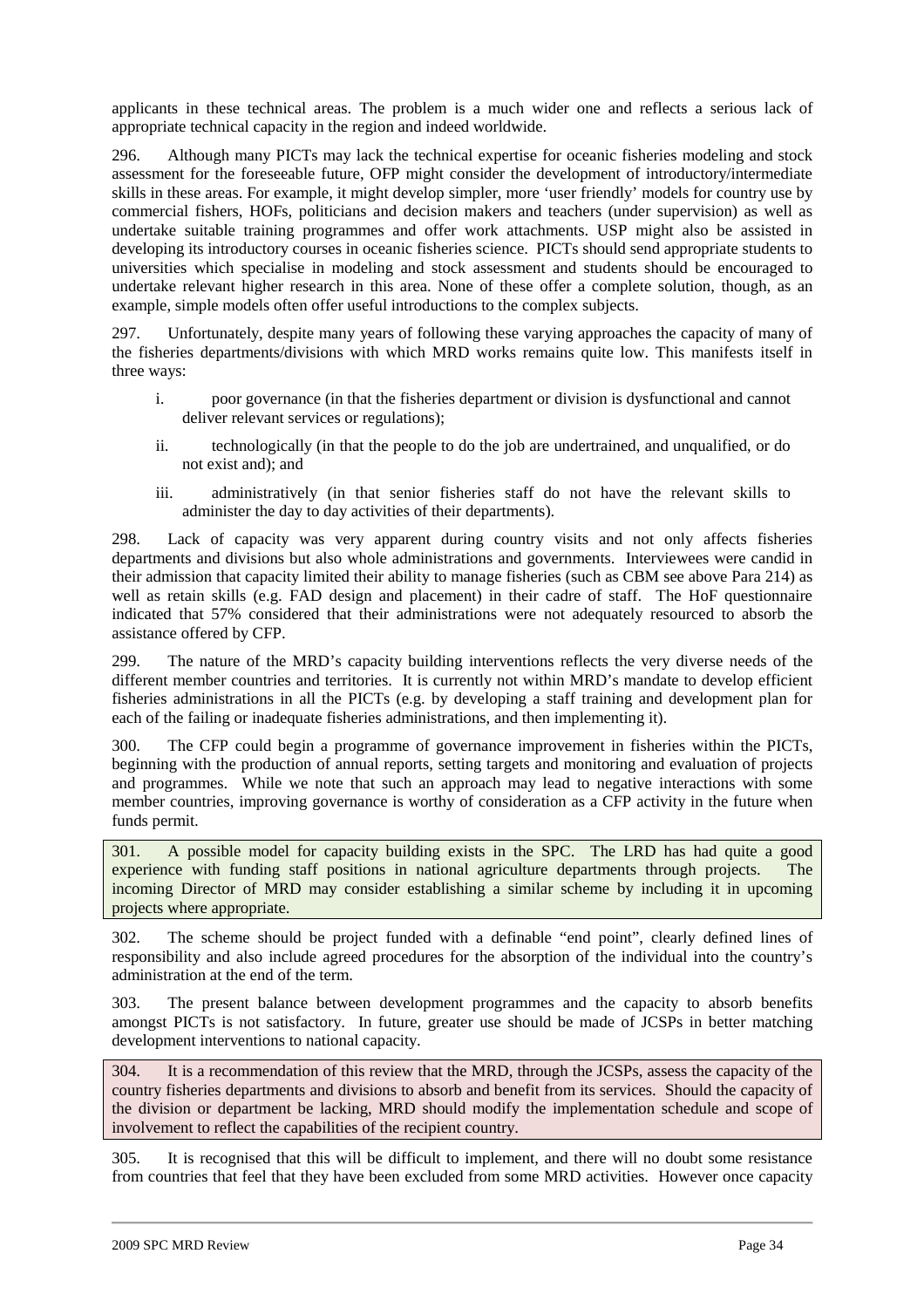problems have been identified as important in the JCSP then it will be far easier to solve them, and these solutions can be incorporated into the JCSP for the appropriate PICT. It will be important to ensure that no country feels that it is being discriminated against.

306. Capacity issues exercised the minds of the 2003 reviewers who recommended the CFP undertake a capacity needs analysis (see Para 307 below). Ultimately, the responsibility for addressing capacity issues rests with the SPC members, however prioritization should also be given to this issue in the proposed 'Future of Fisheries' study.

307. Long-term capacity building in oceanic fisheries in PICTs was a major priority of the Vava'u Declaration. This will require a strategic approach by SPC, FFA and USP as well as long-term commitments in human and financial resources by each country and development agencies.

308. The wider issues regarding capacity problems in PICTs may be an appropriate area for a regional study by an international organisation such as ADB. This is something that SPC may wish to follow up.

309. It is recommended that the SPC, in coordination with other CROP agencies, assess ways of better developing capacity in PICTs. For oceanic fisheries, this would involve methods of building of regional capacity in oceanic fisheries science and management, particularly the use and interpretation of the results of stock assessments. For coastal fisheries this would involve enhancing capacity in management and technical issues, as well as administrative matters and good governance. (Note: This is a recommendation for SPC, not MRD directly.)

310. In the short term it will be necessary for MRD to work with PICTs to develop national strategies and priorities (through the JCSPs, see Para 318 below).

## **3.3.3 The extent to which the MRD plans for, and achieves, sustainable outcomes**

311. Sustainable outcomes, including implementation of the Sustainable Approach to Fisheries Management and the EAFM, are the primary objective of the MRD.

312. In relation to Programme activities, sustainability depends on the target group's ability to ensure the benefits of the activities undertaken continue after the project, programme or activity is completed. Whilst MRD does try to aim for sustainability of outcomes, there are indications this goal is not being achieved. Much of this is due to capacity constraints (see Section 3.3.2 above), although some failures are because "sustainability" has not been properly assessed and planned for by MRD or the recipient PICT before implementation.

313. In the future, the necessity to ensure sustainability of outcomes will be even more critical. For this to occur the recipients, administrations, individuals and communities will need to claim a much greater degree of ownership over the MRD's initiatives. Currently SPC is perceived to be the main driver and owner of many programmes, and loyalty to them is limited. Only with a true sense of ownership will recipients make the effort to carry on after the inputs from MRD have finished.

314. The results of the HoF questionnaire showed that 82% of respondents felt an adequate sense of ownership of the CFP and 88% the OFP. Whilst they were generally satisfied with the level of influence they had in the direction of both Programmes' activities, it is noticeable that they also expressed some disquiet as to the influence they had on the implementation of the Programmes with less than 40% thinking that anything they said at the HoF would make any difference (see Appendix 6). Given the HoF's status as the major forum for change of the MRD's activities, this is concerning.

315. Further down the administrative trees, and in the communities visited by this review, a sense of ownership was also found to be lacking. One interviewee from Fiji commented that "….*outsiders come in and do research and go away. Next lot turn up. Communities treat the next lot very suspiciously*". Similarly a group discussion with several government officers in Fiji revealed that nobody knew what SPC's role was in fisheries. These comments and others are hardly a ringing endorsement of ownership for MRD's work.

316. The question of ownership of the Programmes and projects of MRD, which is the key to sustainable outcomes, will be addressed by the use of more objective orientated project planning during the process of producing the 2010-2013 SPP. Objective orientated project planning will involve the PICTs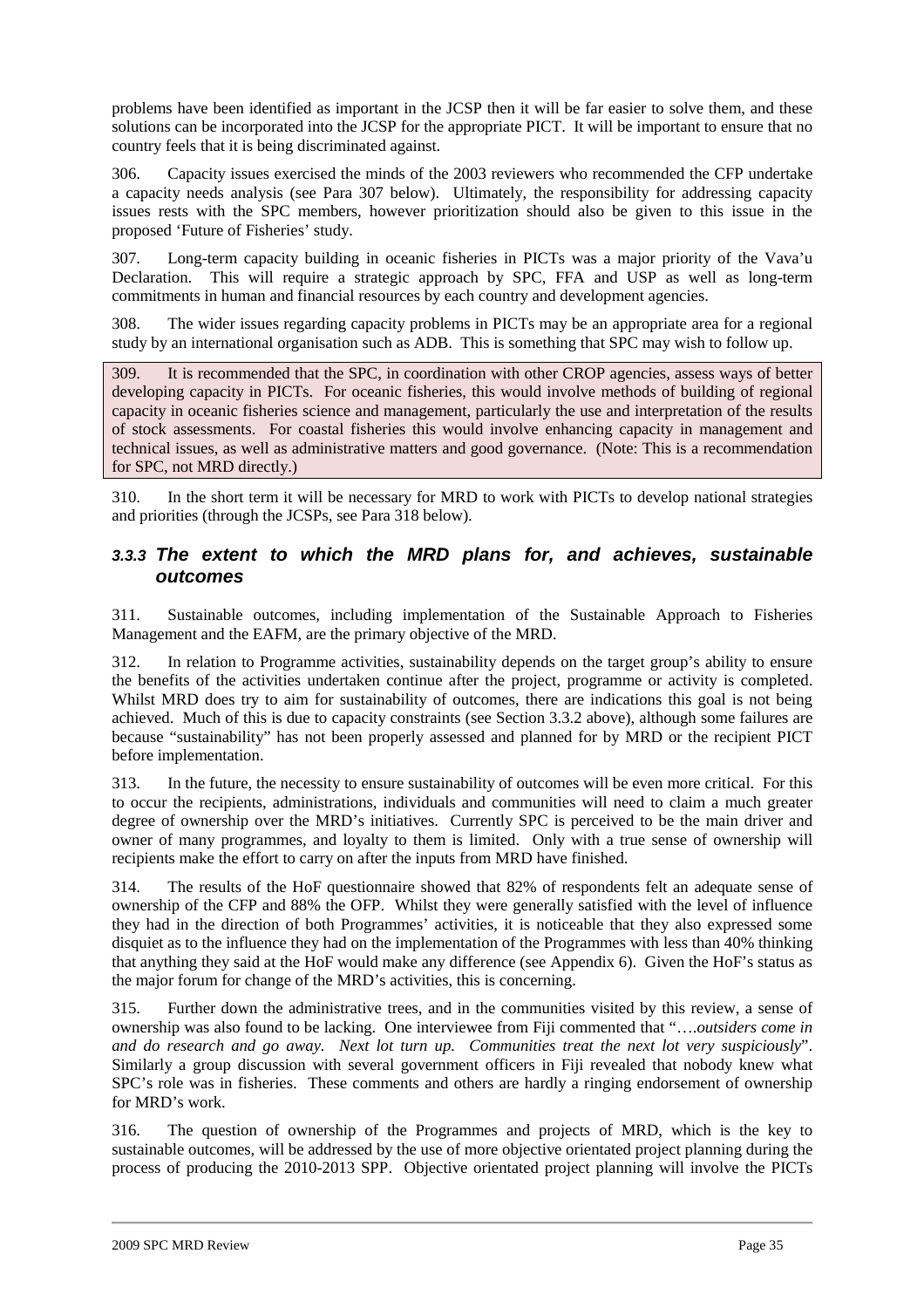and other stakeholders more in the development of the Programmes of the MRD and so there should be a greater feeling of ownership. At the same time the Regional Offices should put an enhanced SPC/MRD permanent presence into the regions and eventually the Fisheries Officers placed in the Regional Offices will contribute to better communications. Similarly, an enhanced publicity capability in the Information Section will provide more media. Once again there is an opportunity to use JCSPs to involve the PICTs more in planning for the interventions in their own country and thus create a sense of ownership.

317. This review notes that it is important to create a better sense of ownership by the member countries for MRD's activities, and that the tools exist in the planning process, the JCSPs, Regional Offices and in the Information Section to make sure it happens.

### 3.3.3.1 Integration of SPC Joint Country Strategies, gender and environmental issues

318. **Joint country strategies (JCS)** are an important recent innovation by SPC. JCS Papers (JCSPs) are developed with national Foreign Affairs Departments rather than Fisheries Departments, and provide wider government and community inputs.

319. The JCSPs are being promoted in this review and elsewhere as a key element in the focusing of the SPC's activities in the PICTs. Each country is meant to have a JCSP agreed, and then reviewed every four years. MRD has an input into the JCSP by sending a staff member to accompany the team undertaking the preparation of the JCSP or its review.

320. In MRD, though they have had an input to preparing them, JCSPs are at best used to confirm current and already planned actions in the SPP. They have not been used as a tool to focus more closely MRD's initiatives in each country/territory, though this is now being addressed with the assistance of the SEPPF. All the countries are different, including different capacities both practically and administratively. The JCSPs offer a very good opportunity to focus specifically on the needs and capacity to absorb of each PICT, away from the usual all encompassing forums of the HoF and other international meetings.

321. It is thus a recommendation that Joint Country Strategy Papers are used far more actively by the MRD to guide interventions in individual countries.

322. When JCSPs are prepared or come up for revision a great deal of effort should be put into making sure that the MRD's activities, in particular CFP's, are appropriate and relevant to needs of the member country. In particular the JCSPs can be used to:

- i. offer an opportunity for CFP to define the relationship of the private sector and civil society with the services that it can offer to each country. For instance the lack of involvement of the private sector tuna industry (the fishers and processors) and wider community in oceanic fisheries management has been a noted omission in the past;
- ii. better match interventions with country capacity to absorb;
- iii. define the level of need for supporting capacity, from both OFP and CFP, in those countries without adequate developed capacity;
- iv. allow more emphasis to be made on the countries to take on responsibilities to compliment the work of the MRD (such as developing and retaining capacity) and for ensuring that MRD interventions are relevant to the country needs
- v. define a more integrated approach to its interventions by using available in-country resources, combined with the resources of other SPC Divisions and Sections, and directing these better at beneficiaries;
- vi. confirm a sub-regional approach to implementing projects and Programmes, where appropriate; and
- vii. lengthen the planning horizon, enabling MRD to better plan budgets (see Section 4.3) and attract donor funding for identified interventions.

323. The SEPPF has already prioritised the preparation of the JCSPs and in 2009 has been very proactive in their preparation and revision, more so than in previous years.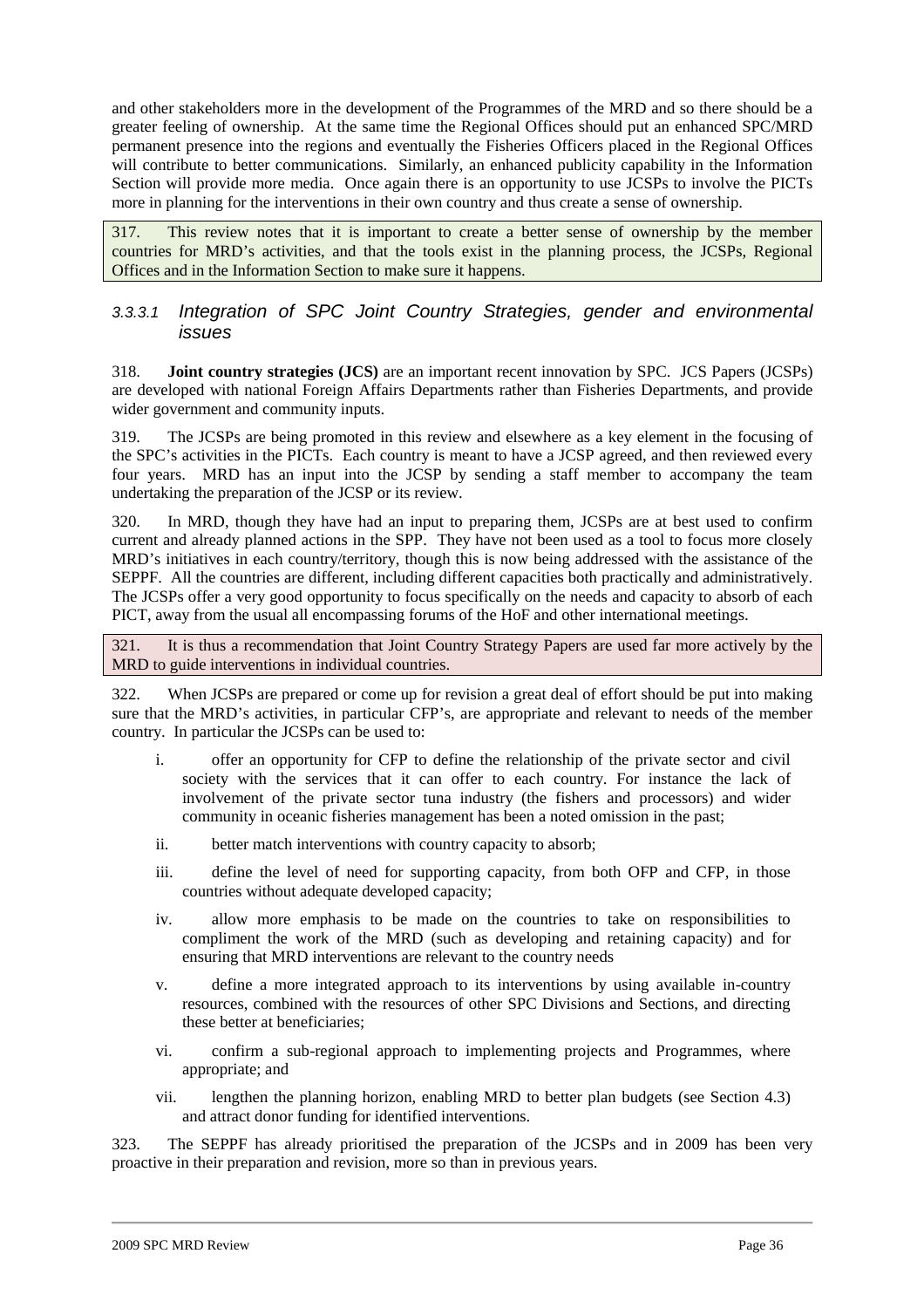324. **Gender.** The words "women" or "gender" do not appear in the 2006-2009 CFP Strategic Plan, which is indicative of general neglect of this important area. During 2008 only two "women's" activities were reported as undertaken in the CFP report to the HoF: two routine "Women in Fisheries Bulletins" were produced and a study report on role of women in the tuna industry published. We note however that this ignores the PROCFish project which, as part of its socio-economic activities, has carried out considerable work on gender in fisheries in the Pacific. Notwithstanding that, gender activities of the MRD are not particularly well developed.

325. There is no MRD Gender Adviser. Both OFP and CFP are predominantly staffed by men, except for the support staff who are predominantly female. In OFP, 21 of the 24 senior professional positions are occupied by males, though in truth it appears that for some reason oceanic fish stock assessment attracts more men than women as a career. While the assurance by management that all appointments in scientific and technical areas were based on merit alone is completely accepted, this indicates the wider need for a gender orientated approach to capacity-building in fisheries science in PICTs.

326. There is very little interaction with the Social Resources Division of SPC despite being on the same campus (see Section 4.2 below). HRD, including gender issues (men and women), youth and a strategic approach to social issues does need to be a constituent part of the psyche of the MRD. That said, recent efforts in 2009 by both HRD and MRD have gone some way to improving communication and cooperation.

327. The objectively orientated project planning approach which has been recommended above (Para 143) will overcome these shortcomings, since better planning will identify socio economic considerations and gender issues much earlier and they can then be included in the 2010-2013 SPP and work programmes.

328. **Environmental issues** are central to all the activities of the MRD. The current thrust is through the use of the EAFM. EAFM is a means to implement sustainable development concepts into fisheries by addressing both human and ecological well-being. The important observation is that the EAFM is a means to an end, and not an end in itself. There is much confusion regarding EAFM, but once its concepts are understood EAFM can be incorporated into all the activities of MRD. This has to be done at the planning stage and once again, will occur as objective orientated planning is adopted. The need for collaboration with SPREP on oceanic biodiversity conservation has been identified earlier (see Para 110).

## **3.3.4 MRD and the SPC Corporate Plan and Pacific Plan Objectives**

329. The main objectives of the SPC Corporate Plan are (1) increased focus on member priorities, (2) strategic engagement at national, regional and international levels and (3) strategic positioning of the organisation. There is no doubt that the MRD is contributing (and will continue to contribute to) these objectives through its Programmes.

330. There is no conflict between MRD's activities and the Corporate Plan. Indeed the Corporate Plan guides the MRD (see Section 1.3 above) and in part provides MRD's mandate.

331. The same can be said of the Pacific Plan though, as a Forum initiative, it and the other Forum derived instruments require the HoF or other bodies to accept or endorse them separately since not all SPC members are Forum members.

## **4. Programme Management and Capacity**

## **4.1 MRD programme management capacity in relation to its current SPP**

332. In general the SPPs provide a very good basis for management of the MRD's Programmes. Despite that, in recent years MRD management capacity has been limited by two major weaknesses which have had a negative impact on achievement of objectives in some Sections of the CFP.

i. The first was that the previous Director of MRD (to 2008) adopted a hands off approach to management and permitted all the Sections in CFP to develop programmes in a less than integrated way. We note however that the CFP is a relatively recent bringing together of different projects and a co-ordinated management approach may have been very difficult to implement immediately.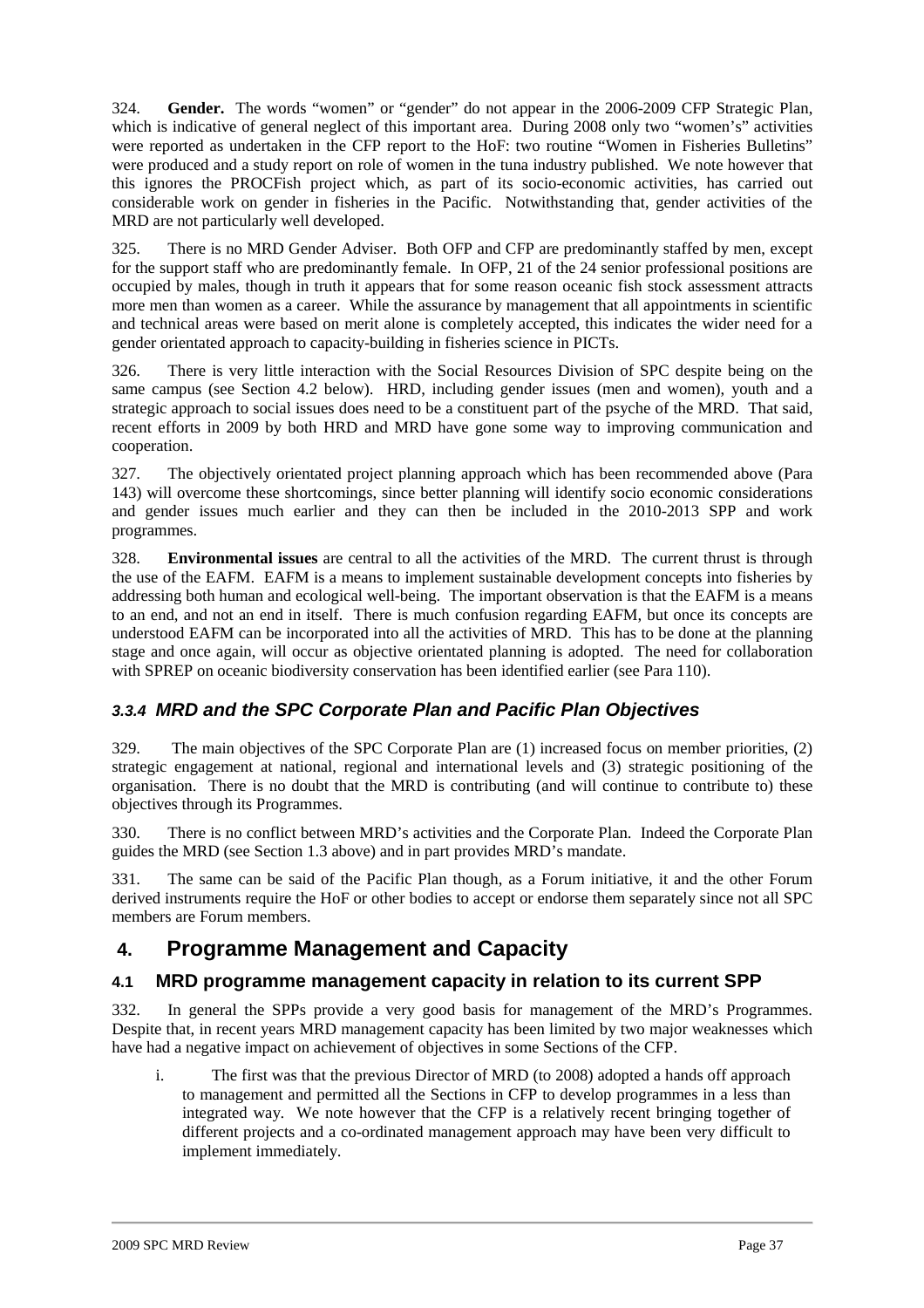ii. The second was that for the last two years the CFP Manager was diverted from his CFP management obligations by his appointment to lead the PROCFish project.

333. The management structure of CFP is hierarchical (see Appendix 7) and the two senior posts (Director and Programme Manager, CFP) provide the direction and leadership to the Programme. For some time these two posts were not performing as intended and it was inevitable that the CFP lost some direction. Despite this the CFP, though the efforts of its Section heads, has generally managed to maintain enough cohesiveness to address the current SPP. Satisfaction from PICTs has remained generally very high, despite noticeable shortcomings that could have been rectified with early management interventions and better planning which have been commented on above.

334. In response to this loss of direction it is necessary that all projects and programmes of the CFP should now focus much more closely on objectives. To do this the CFP should reorganize the way that it carries out its day to day activities and its basic structure. All Sections should be subordinate to the outputs needed to achieve the objectives, and the objectives must form part of the ethos and day to day working life of the CFP.

335. By contrast, OFP management capability is of high quality and the OFP Sections and outputs remain well coordinated. The OFP Programme Manager has remained very focused on objectives, and kept a tight rein on his Sections and staff. This may reflect a longer history and the Programme developing from a single original project.

336. OFP and CFP have coinciding objectives and many cross cutting activities. With the change of strategy in recent years, and the importance of food security and global climate change the MRD must become objective and outcome orientated, not programme and project orientated as now, so as to be able to respond adequately to these new challenges.

337. It is a recommendation that the MRD adopt a structure that is far more objective-orientated. A suitable model may be the SPC Land Resources Division, based in Suva. In this model, the Sections are all subordinate and service the objectives of the LRD. With modifications this model should prove suitable for MRD.

338. The LRD model is outlined in its Strategic Plan 2009-2012. This is a flatter organizational structure than a standard hierarchical one, and is based around seven thematic areas, with support from three support sections. It also places great emphasis on communication with, and ownership of the programmes by, the stakeholders. By contrast, MRD is a smaller organisation and will only have one support section, and possibly four thematic areas.

339. The LRD Director informed the review that it took four years to get this model accepted and working, however the Division now functions more effectively both internally and in coordination with external agencies.

340. Due to changes in objectives and the way of doing work in the Division, the skills mix needed to deliver services to the PICTs is also changing. Far more emphasis must be placed on management of resources, economics and support to country fisheries departments and divisions in the in-country management of resources. The present staff of CFP are (and have been for many years) excellent at providing technological answers to technological questions or shortcomings. The CFP is, however, charged by various binding decisions by governing bodies to address the larger issues of the day, and for this a tightly focused, but well rounded (skills wise) cadre of staff is required who can address cross cutting issues and the challenges of the future.

341. It is a recommendation that CFP alter the skills composition of its staff to meet the changing needs of PICTs. All staff TORs should be updated, and effort made through the existing process of triennial staff reviews and other processes to ensure persons with appropriate skills are appointed to each position.

342. All that is required is that the existing process of triennial evaluation and re-recruitment is applied rigorously. In the past there has been a tendency to assume that the incumbent is the best fitted to the post, and the TORs have remained the same or similar. This may not be the case in the future and will require review post by post by the Director MRD.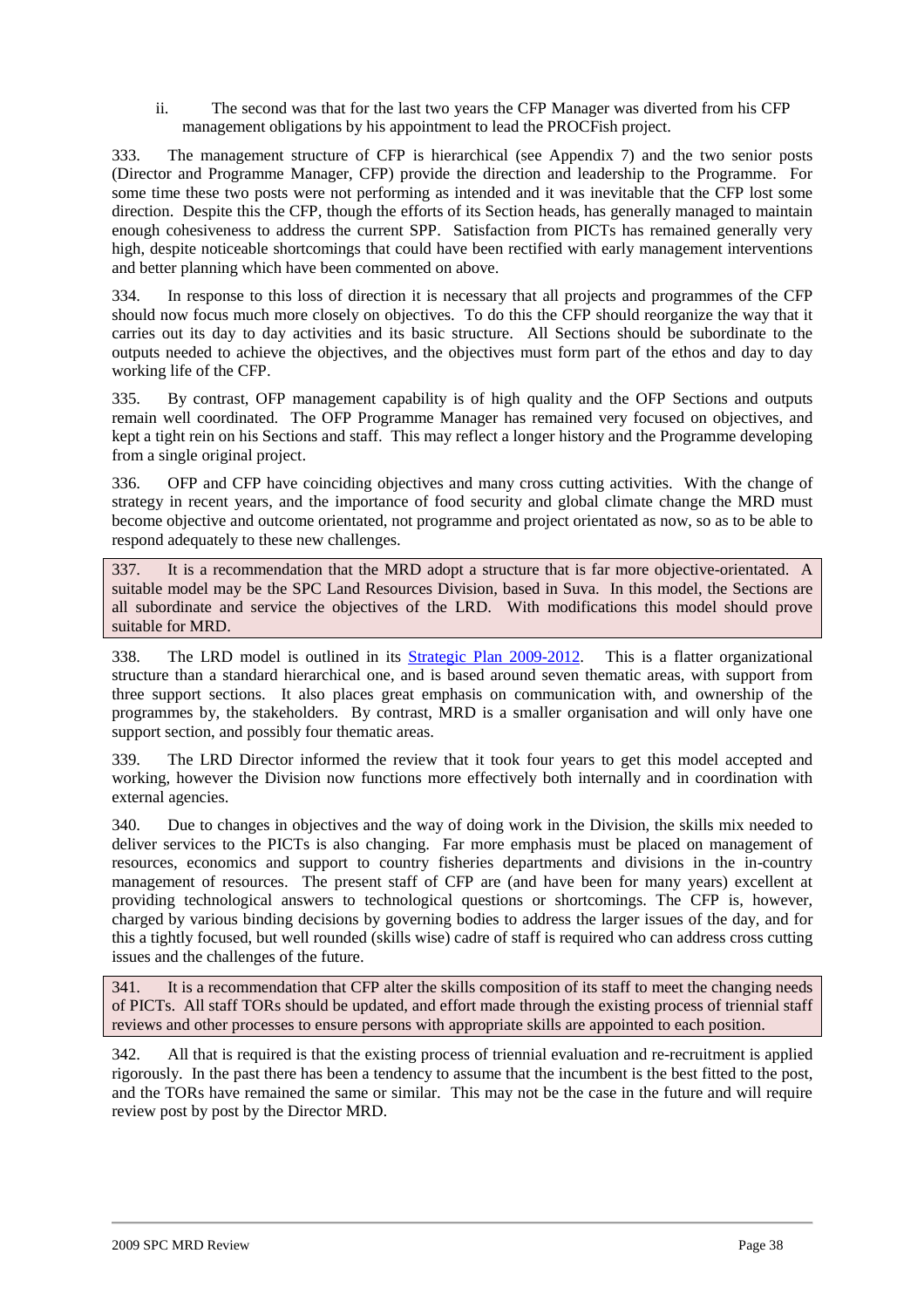### **4.2 Crosscutting activities and strategies to better integrate with other SPC Programmes**

343. While there are many crosscutting activities of the MRD, internal cooperation, particularly amongst the CFP, has not been optimal. It does not take much analysis to identify some of the reasons:

- i. in the CFP some of the Section Advisers do not relate interpersonally. Cooperation between Sections on cross cutting issues is almost impossible where some Section heads actively disparage their colleagues in other Sections;
- ii. Sections have been allowed to compartmentalise and "protect their own patch". For example, PROCFish/C has closely and un-necessarily guarded its data, citing country confidentiality; and
- iii. a lack of guidance from management has allowed the Sections to design and implement their own Programmes, without adequate reference to the overall objectives and without trying to integrate their projects and programmes with those of the other Sections. Some have become very un-focussed on the larger objectives, whilst becoming over-focussed on narrow objectives.

344. These shortcomings can be overcome with the adoption of a more integrated planning approach and by altering the skills composition of the Section (see Para 341 above).

345. During the review it was revealed that SPC Sections within a few seconds walking distance of each other at the Nouméa HQ rarely support each other's activities. Some of the support sections of SPC, such as Human Resources and Demographics, should have inputs into most if not all of CFP's projects and programmes. Possible explanations for the lack of internal engagement include:

- i. many of the SPC's activities are organized as projects. Where no funding or allowance has been made for cross cutting activities with other Sections or Programmes within the SPC, it is unlikely that they will occur. Cross cutting activities often cost money and have to be included in the project when it is being designed;
- ii. CFP is perceived to be staffed overwhelmingly by male 'fish killing types' who are not sensitive to gender issues;
- iii. suspicion of other Sections and programmes amongst the staff that "their" success might be undermined or wrongly attributed to others in other divisions; and
- iv. Sections and Divisions based in Fiji are seen as far away. LRD for instance, should be immensely valuable in sustainable fisheries development initiatives, particularly aquaculture for food security.

346. Surprisingly, OFP too has also not made adequate use of resources within SPC (e.g. Statistics and Demography, Public Health, and Human Development). Likewise, OFP's internationally recognised capacity in fisheries science and monitoring has not been utilised fully by CFP (see Section 3). OFP's successful integrated multi-disciplinary science and management approaches can be utilised by CFP, particularly the Nearshore Section.

347. This review recommends that communication, coordination and collaboration within MRD and SPC generally should be improved. MRD through the new Director will address CFP and OFP issues, however SPC management will need to address the larger corporate imperative of cross cutting cooperation between Divisions and their Sections through their regular executive meetings.

#### **4.3 The potential of the MRD to attract external financial and technical support**

348. The SPC generally seems well supported by its core and programme donors: Australia, France and New Zealand. A historical overview of funding, and more detailed comments on funding are provided in the CRGA Overview report for  $2008^{17}$  and in a paper on the future direction and funding implications for

 $17$  SPC (2008) Overview reports. Marine Resources Division. Agenda Item 2.3 at the  $38<sup>th</sup>$  Meeting of the CRGA Noumea 2008 Paper SPC/CRGA 38(08)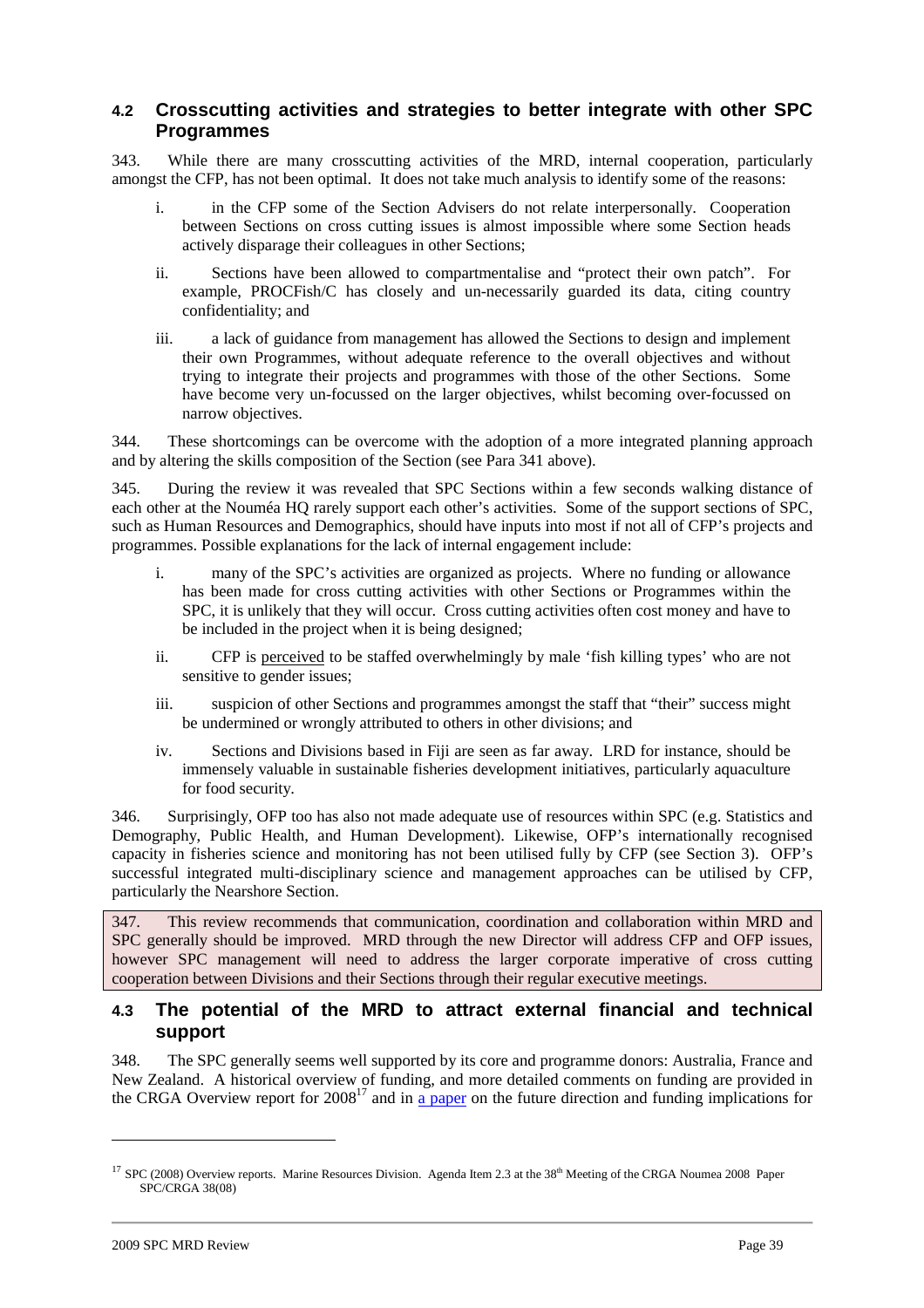CFP prepared in  $2008^{18}$ . The latter of these shows the origin of funding for each staff member in CFP core, programme or project - and suggests new posts. It also highlights the expanding requirements for funding for CFP activities in the near future.

349. The recent (2008) ANZ Triennial Review of support to the Pacific Regional Organisations confirms SPC's "*overall good organisational health in terms of its efficient use of available resources".*  The ANZ review does note however that in regional organisations "*strategic planning and programming is at times not prioritised or aligned, agreed multi-year programs not costed, and budgets are disconnected*".

350. Core and Programme funding seems to be generally secure for MRD, though exchange rates have reduced the amounts available by more than 25% in recent months. This has had a serious effect on the MRD, though as the table in the Director's Overview<sup>19</sup> shows, much of the work of the MRD, and OFP particularly, is through projects where funding levels are assured for the length of the project and often in more robust currencies. The EU has also been consistent in its provision of funding for large scientific projects.

351. OFP has been very successful in attracting external funding in the past and opportunities for further funding from biodiversity conservation sources have been suggested here. OFP has also been successful in attracting technical support through collaboration (e.g. with FFA, University of Hawaii and French agencies), and this could be extended to relevant marine research agencies in Australia, New Zealand, US and Japan for an 'ocean scale' approach. However, the negative side of this is an overly high reliance on outside 'soft' funding and technical support. This is a very serious threat to OFP's mid- to long-term financial viability, particularly as the global economic recession takes effect.

352. OFP is 'subsiding' much of the work undertaken for WCPFC and FFA. (For example, of the US\$650,000 research budget for WCPFC in 2008, \$388,000 was contributed by SPC as a direct subsidy.) It is necessary to formalise arrangements with these agencies, with full cost recovery where possible.

353. Secure funding for fisheries science and management is a wider issue. While it is universally accepted that good scientific information is essential for sustainable fisheries, the funding allocated is invariably trivial. For example, the science budget for WCPFC in 2008 was US\$650,000 compared to US\$4 billion annual landings (i.e. less than 0.02%!) A detailed economic analysis of the cost/benefits of oceanic fisheries science and monitoring would be useful to place realistic dollar valuations on OFP's advice. For example, under an appropriate 'user-pays' approach, resource users and beneficiaries (e.g. fishing nations and consumers, associated service industries, PICT recipients of fishing licence fees) should be charged a realistic fee or rental. Such an approach would also change funding arrangements with developed fishing nations from 'donor' to 'client', with a 'fee-for-service' to the science and management providers.

354. A natural resources economics study of Pacific fisheries, values and benefits (e.g. financial, food security, livelihoods) to fishing nations and PICTs is currently underway (Gillett  $2009^{20}$ ). This study will provide some guidance on the cost and benefits of science and management and may be incorporated by MRD into many of its planning activities to ensure that appropriate funding is sought for much of its work.

355. Project funding underpins much of the work of the MRD and will do so into the foreseeable future. MRD must continue to attract project funding to enable it to provide the necessary level of support to PICTs. The funding requirements of the Apia Policy, the Aquaculture Action Plan and the Regional Bio-security project, as well as responses to food security and climate change, will be significant if they are to be properly implemented.

356. The MRD Director, Programme Managers and Section Advisers have cultivated many personal links to individuals in the donor community. This has enabled the MRD to fund many projects over recent years in a flexible and responsive way, and is particularly the case for ad-hoc requests from countries that cannot be satisfied by core or Programme funds. Regrettably, project funding in CFP seems to be somewhat under planned, with little post project succession planning and rather an ad-hoc approach generally. Part of the reason for this is that the SPP period is only four years. A much longer planning

<sup>18</sup> SPC (2008)(Draft) Future of coastal fisheries over the next 10-12 years.

<sup>19</sup> SPC MRD (2009) Director's Overview of the SPC Marine Resources Division February 2009

<sup>&</sup>lt;sup>20</sup> Gillett R. (2009) (In Press) The Contribution of Fisheries to the Economies of Pacific Island Countries and Territories. Paper prepared for ADB, AusAID, The World Bank, the SPC and the FFA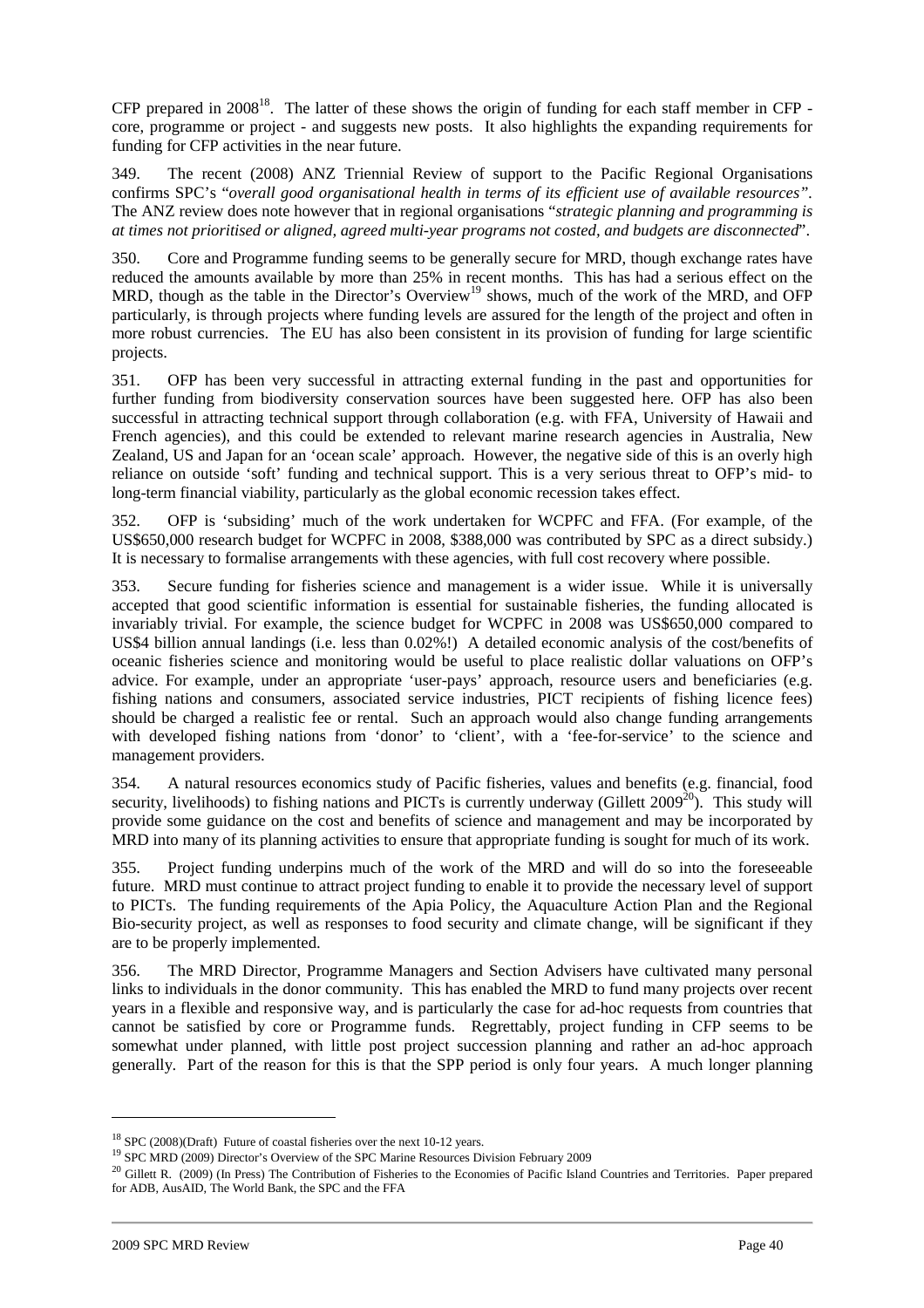horizon should be adopted to enable MRD to predict needs further ahead. The upcoming Future of Fisheries Study will be useful in this regard.

357. A longer planning horizon should be adopted for the MRD. This will assist funding agencies' planning, as well as helping ensure that future funding is secured for essential project activities that will eventuate from the adoption of the Apia Policy, the Aquaculture Management Plan and the Regional Biosecurity Project. Twenty year and 10 year outline plans could be prepared and consolidated regularly in the current three year SPPs.

358. A realignment of the support functions within the CFP is also necessary. There is considerable duplication of work in the CFP, with many Sections doing work that should be done by support services. This review noted that relatively senior advisers and officers often end up doing rather mundane things.

359. Similarly there are cross cutting issues between OFP and CFP, and particularly within the CFP, which need to be addressed. The capability of OFP in fisheries stock assessment and monitoring, the model of its successful integrated multi-disciplinary approaches and its general modus operandi, should be utilised to assist in redeveloping and revitalising CFP. Data management support to PICTs and socioeconomics have been particularly highlighted above, while the lack of an economist in the CFP has had very negative effects.

360. To rectify these shortcomings, we believe there is merit in establishing a formal Support Section within the MRD. This section should include the training section, currently under Nearshore Development, to look after all the training of all the sections of the Division, a socio-economist addressing cross cutting issues such as gender HRD and characteristics of resource utilisation, possibly an invertebrate biologist to develop tools and management plans for coastal resources and an IT expert to assist both Sections and countries on their coastal resource data management and IT needs (Para 204). The existing Information Section, with its staff compliment restored, would form the core of the support section and provide publication and information support to all the sections, as well as covering publicity.

361. It is a recommendation that in establishing a new structure to allow the Division to become more objective orientated, a formal Support Section be established to provide a range of services to the technical sections of the MRD.

362. This Support Section would feed all the technical sections and, where appropriate, deal directly with PICTs. Ultimately all members of the Support Section should be core or Programme funded. It is important that the value of developing these support functions is recognised, given the increasing demand for the services of the OFP and the CFP in light of increased demands from the new strategic directions on climate change, food security and the EAFM. Extra funding will be required as the programmes develop in the future.

363. It is a recommendation of this review that an economist is available to all sections of the CFP to ensure its projects and programmes receive appropriate economic oversight (see Para 99). This could be achieved in a number of ways including by recruiting an economist to sit in the proposed Support Section, ensuring that one of the senior staff (possibly the Programme Manager) has a background in economics or by hiring in short term expertise as required.

364. There is considerable expertise in fisheries in the SPC member countries, and regionally on the Pacific Rim. MRD uses external consultants wherever it does not have in-house expertise, for instance in areas such as post harvest, CBM and legislation.

365. The RMP in Fiji has developed 'pools' of regional expertise from which it uses individuals as required. Individuals within the pools are kept up to date with relevant training. The reviewers considered the appropriateness of this system for the CFP, however do not believe it is suitable mainly due to a lack of professional certified bodies. Notwithstanding that, it may be possible for MRD to shortlist or pre-qualify consultants based on their experience and qualifications to simplify selection and recruitment, and to create a readily available pool of regional expertise. When funding and personnel resources permit, the Director of MRD may consider setting up a simple database to do this.

366. It may be possible also to increase the use of attachments to MRD to cover short term staff needs, and also to provide experience and training to regionally based specialists.

367. The review has been unable to justify significantly reducing Programme staff numbers anywhere and indeed a new Support Section has been proposed. Aligning the permanent staff skills and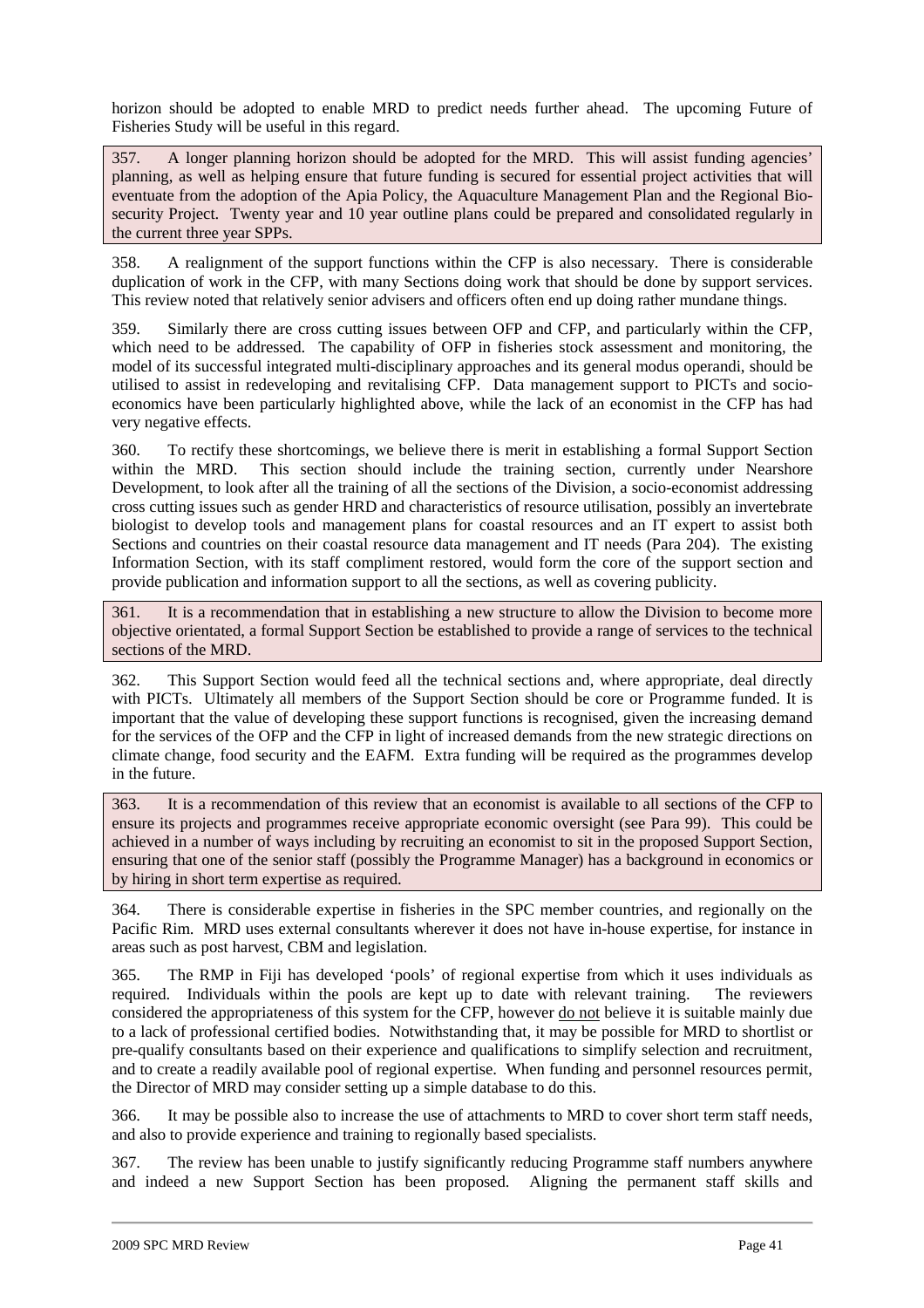qualifications to the needs of the CFP will be an ongoing management activity through the routine triennial reviews of staff positions. Senior CFP staff have commented that they are already stretched and it will be impossible, with fewer Programme staff, to maintain services, particularly in the very important provision of advice on an ad-hoc basis.

368. To maintain a reasonable service to the PICTs in the long term, each Section of the CFP should be staffed with no fewer than one adviser and one officer as professional Programme funded staff. Generally, other professional staff in the development sections would be project funded. The reviewers understand current funding problems preclude doing this immediately.

369. This observation is reflected in the suggested future structure for CFP to be found in Appendix 7. The Support Section would by necessity have more than two programme funded staff.

370. It cannot be emphasised enough that although there have been recent cuts in staff due to short term funding difficulties the demand on the MRD to support PICTs is increasing all the time. The recent cuts have limited MRD's ability to respond to the PICT's requests. In the future, new strategies covering climate change and food security are to be implemented and it is important that funding be expanded to cover these initiatives as they develop.

371. The reviewers have been asked to suggest another name for the MRD.

372. **F**isheries **R**esources **D**ivision **(FRD)** covers the activities and fits well with the other divisional names in SPC. **S**mall **S**cale **F**isheries and **A**quaculture **D**ivision (**SSFAD**) has also been suggested but the reviewers prefer **F**isheries, **A**quaculture and **M**arine **E**cosystems Division **(FAME)** which covers the expanding role of the MRD and also has a beguiling appeal.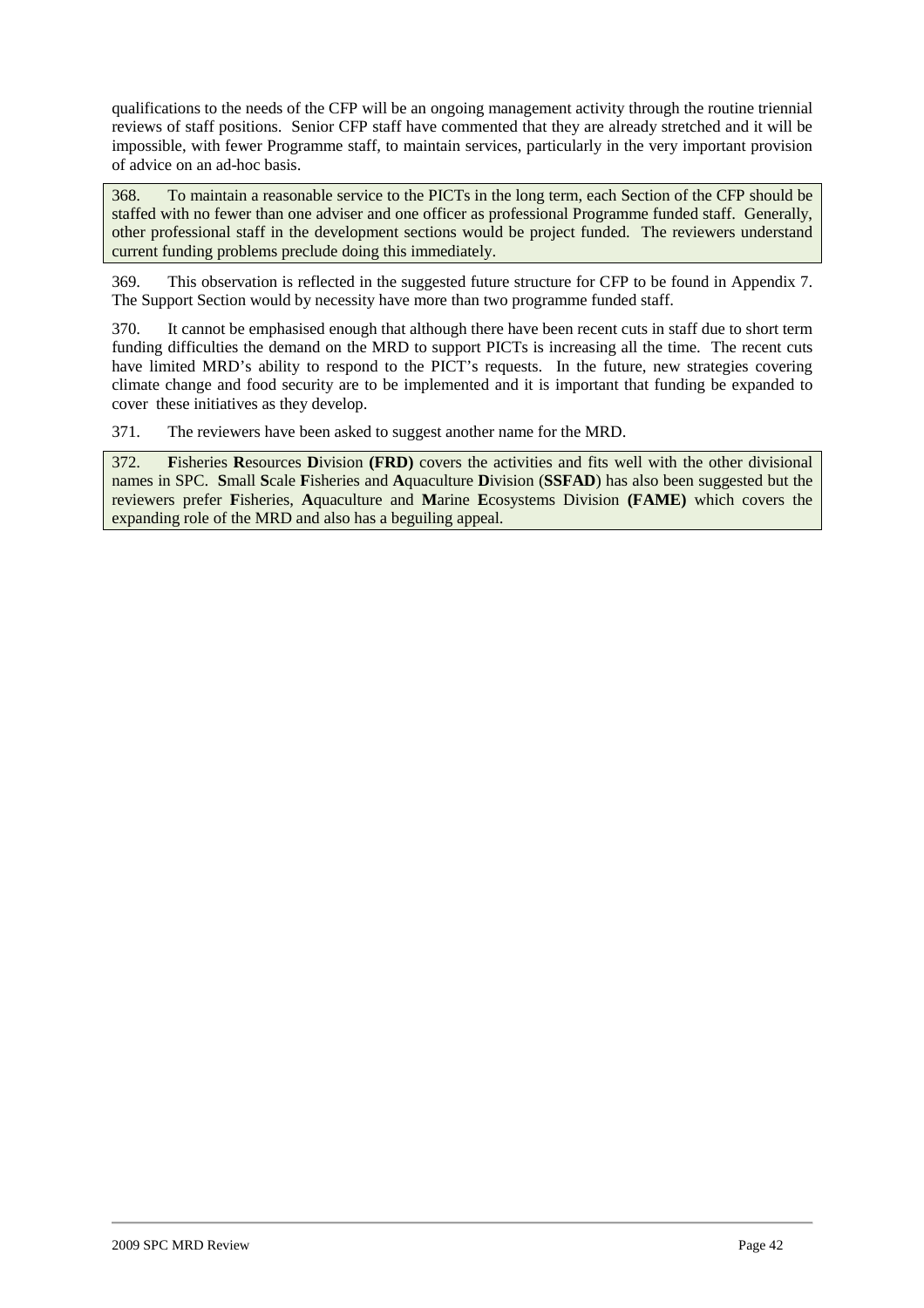# **5. Appendices**

| Appendix 1 | Terms of Reference                                                         |  |  |  |  |  |
|------------|----------------------------------------------------------------------------|--|--|--|--|--|
| Appendix 2 | Methodology                                                                |  |  |  |  |  |
| Appendix 3 | Mission chronology and brief field notes                                   |  |  |  |  |  |
| Appendix 4 | List of people contacted                                                   |  |  |  |  |  |
| Appendix 5 | Significant documents consulted                                            |  |  |  |  |  |
| Appendix 6 | Heads of Fisheries Questionnaire, February 2009                            |  |  |  |  |  |
| Appendix 7 | Organograms: CFP now and a proposed future model for MRD                   |  |  |  |  |  |
| Appendix 8 | Executive Summary of the 2003 Review of the Coastal Fisheries<br>Programme |  |  |  |  |  |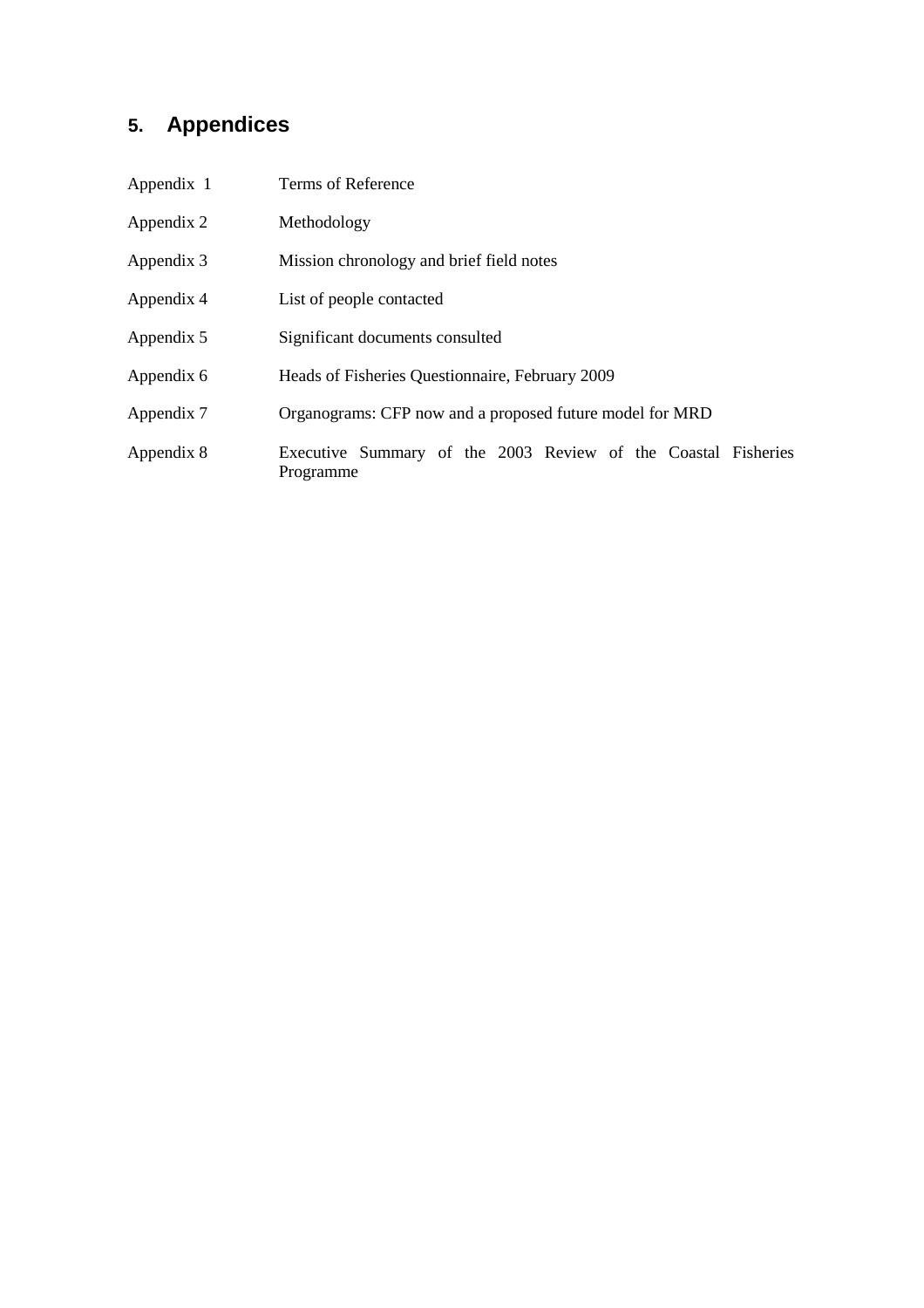## **Appendix 1: Terms of Reference**

#### **Project Title: Marine Resources Division – 2009 review of the oceanic and coastal fisheries programmes.**

#### **1. Purpose**

The purpose of the project is to assess the performance of MRD Oceanic and Coastal Fisheries Programme and, where needed, to assist to:

- Develop more effective programmes, and Strategic Programme Plans (SPP), to meet the needs and aspiration of Pacific Island Countries and Territories (PICTs) in relation to their fisheries resources; and

- To revise its operational management framework to implement these programmes and SPP through best practise delivery of services to PICTs

The Review may recommend changes to the current SPP and/or the current MRD Programme structure.

#### **2. Rationale**

The review of the Oceanic and Coastal Fisheries Programmes (OFP, CFP) has been scheduled during first quarter of 2009 as part of the Secretariat's programme of reviews. These reviews reflect SPC's corporate commitment to an "emphasis on results and accountability", to provide, "excellence of service", and "a commitment to transparency of operations' to improve the well-being of Pacific Island people (SPC Corporate Plan 2007 - 2012).

The Review will be managed by SPC's Strategic Engagement Policy and Planning Facility (SEPPF) and the draft completed for the consideration of SPC's Executive Team and key stakeholders by mid-March 2009.

The Marine Resources Division (MRD) also includes the Regional Maritime Programme, which will not be included in the Review.

The OFP and CFP have expanded their activities over recent years. The number of staff grew from 39 in 1998 to 59 by the end of 2008, with an operating budget of 933,280,000 CFP (approximately USD 9.3 million).

MRD currently covers a wide range of oceanic and coastal fisheries development activities

(a) Oceanic Fisheries — comprising Port Sampling and Observer Training; Biology and Ecology, Stock Assessment and Modelling, and Statistics and Monitoring; and

(b) Coastal Fisheries — comprising Nearshore Fisheries Development and Training, Coastal Fisheries Science and Stock Assessment, Fisheries Information, Fisheries Management, and Aquaculture .

In November 2005, a new four-year OFP and CFP SPP was endorsed by CRGA and is currently being implemented. SPC is commissioning this review of the Oceanic and Coastal Fisheries Programmes to obtain an external assessment of their programme plans and their operational frameworks to guide their activities over the next 5 years.

#### **3. Objectives of the Review**

The main objectives of the Review are to:

(a) gauge the efficiency and effectiveness of the OFP and CFP over the past 4 years in relation to performance and service delivery;

(b) review and critique the current priorities, objectives and outputs as reflected in the SPP 2006-2009 according to the challenges and needs across fisheries and aquaculture sectors, and development partner requirements;

(c) as a result of (b) above, recommend changes to the current OFP and CFP SPPs 2006 – 2009 as appropriate to ensure that SPC provides excellent technical services to assist PICTs maximise the sustainable contributions of fisheries and aquaculture to economic growth, food security and livelihoods; and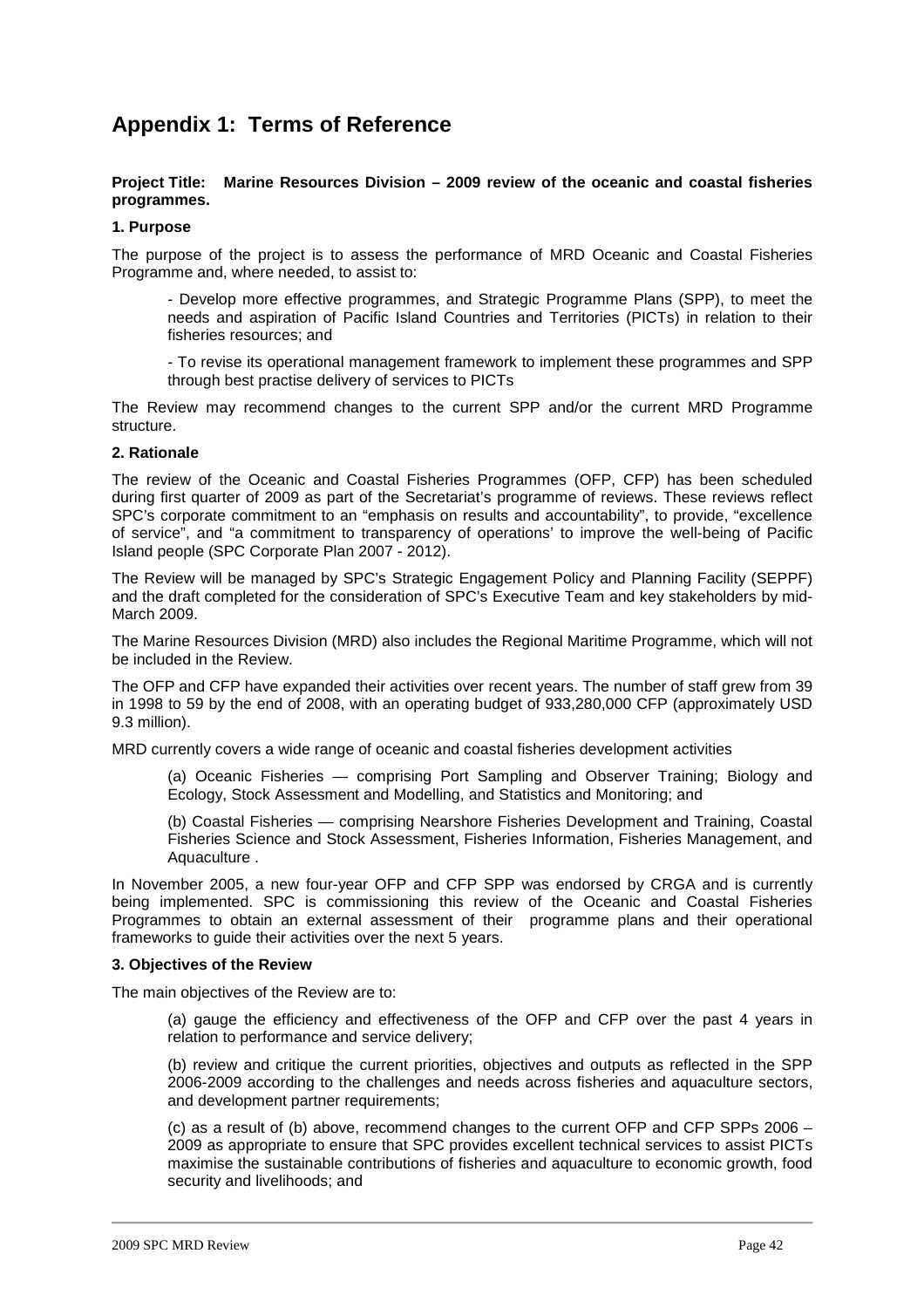(d) assess and recommend changes to the MRD functions, management, staffing, methods of service delivery and structure in relation to its capacity to achieve (revised) SPP outputs.

#### **4. Scope of Services**

The scope of services is intended to include recommendations to help guide future strategic directions for MRD and improve MRD's internal organisation and management, including the appropriate positioning of MRD within SPC's overall structure and its collaborative partnerships with PICTs, development partners, and other organisations active in the marine resources field. In this regard, the Review team will address the following aspects of the MRD's role, purpose and work programme:

#### **(a) Performance and Service Delivery**

1. Review MRD's performance and assess to what extent it has succeeded in meeting its objectives and key performance indicators. Review the outputs and outcomes of programme activities and the extent to which it has succeeded in achieving its objectives.

2. Analyse the extent to which the MRD has helped PICTs meet the identified fisheries challenges of SPC member states with the resources available. Address to what extent the objectives of the programme responds to the expressed needs of the PICTs? Have changing country needs been adequately reflected in the programme activities? To what extent are the MRD activities adequately coordinated, including with other technical partner agencies, such as FFA and the Western and Central Pacific Tuna Commission and delivered in relation to country constraints, noting any obstacles to programme delivery? Has MRD made efficient use of resources?

3. With specific regard to human resource development, review the approaches used by the MRD to develop national capacity to implement programmes and deliver outcomes in SPC member states.

4. Note the extent to which the MRD plans for, and achieves sustainable outcomes, how it integrates SPC Joint Country Strategies, gender and environmental issues into its work programme and how its work contributes to the SPC Corporate Plan and Pacific Plan objectives.

#### **(b) Strategic Directions of the CFP and OFP MRD**

5. Summarise the priority needs for research and technical assistance in the fisheries sector, both at the regional and country levels, to maximise the benefits of fisheries and aquaculture for economic growth, food security and livelihoods, from the viewpoint of countries, donors and technical partner agency viewpoints.

6. Compare current programme priorities and SPP against the Review findings and suggest any appropriate adjustments at the strategic or operational levels. In particular:

- examine and comment on the current leadership SPC provides in the key issues and challenges facing oceanic, coastal and freshwater fisheries, and aquaculture and recommend any changes required:
- highlight any current gaps in MRD activities that could provide opportunities for new SPC initiatives based on regional needs, emerging priorities (such as food security), and technological challenges, including partnerships with other fisheries agencies;
- Identify areas where the level of service could be reduced or  $p$  phased out  $-$  taking into account the involvement of other organisations in the sector at the regional and national levels;
- Identify any activities that may need to be integrated into the programme, notably the CRISP initiative, and make recommendations on how this should be implemented; and
- In view of SPC corporate plans to decentralise, recommend how MRD should address this.

#### **(c) Programme Management and Capacity**

7. Review MRD programme management capacity in relation to its current SPP and strategic objectives and country needs. Recommend any changes to the MRD management structure in relation to addressing improvements in cross-cutting functions at the administrative and operational levels.

8. Examine the crosscutting activities and recommend strategies to better integrate with other SPC programmes (such as Statistics and Demography) with the MRD and vice versa.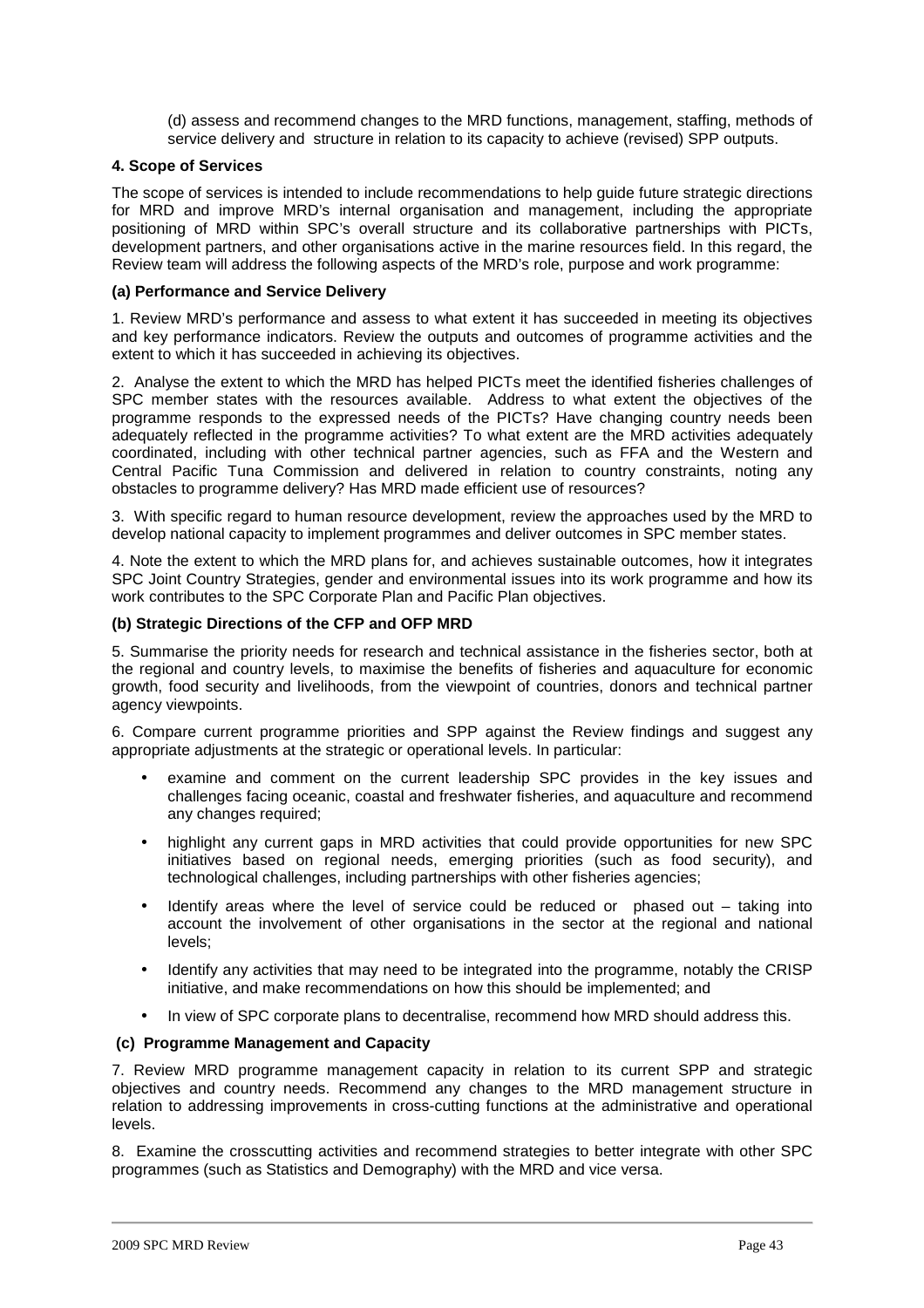9. Assess the potential of the MRD to attract external financial and technical support to develop activities to respond to country needs.

10. Recommend any changes to MRD management structure in relation to implementing new initiatives to meet the needs and aspirations of the region, and to address improvements in crosscutting functions at the administrative and operational levels.

#### **5. Methodology**

It is intended that the Review will be carried out using a number of evaluation techniques and be as participatory as possible. This approach will include the involvement and participation of MRD staff, as well as relevant internal and external stakeholders wherever practical during the Review. A Heads of Fisheries meeting, to be held in early February in Noumea, will provide an opportunity for the consultants to obtain the views of senior officials from all member countries individually, as well as discussing priorities during a workshop session. Furthermore, a Reference Group of eminent fisheries specialists from the Pacific region and MRD donor representatives will be consulted during the Review.

The Review will be based on a thorough assessment of the various MRD background documents provided, interviews with fisheries staff in a number of Pacific Island countries involved with national and regional programmes, as well as a comprehensive analysis of the impact of SPC MRD outcomes in PICTS. Consultations with officials from the Cook Islands, Fiji Islands, the Federated States of Micronesia, Kiribati, New Caledonia, Papua New Guinea and the Solomon Islands as part of the Review, to seek the views, comments, needs and expectations of PICT's fisheries officials and communities, as well as to note the profile and impact of MRD activities from external stakeholders and MRD service delivery clients. Questionnaires and other means of obtaining similar information will be used to obtain feedback from stakeholders in those PICTs where field visits do not take place.

It is intended to hold a meeting of Reference Group members in Noumea to comment on the Review's first draft following a presentation by the Review team leader. Feedback from the Reference Group members will assist the Review team to finalise the Review findings and recommendations.

#### **6. Timing and Scheduling**

The indicative Review timetable is as follows:

February Finalise TOR. Select Reference Group members. Engage consultants. Establish Reference Group communications. Prepare for field work. Mobilise consultants. Implement field work.

March First draft completed. Reference Group virtual meeting. Final draft completed.

April Review completed and printed. Executive Summary and recommendations translated and printed.

#### **7. Expertise required**

A team of two specialist fisheries consultants will conduct the Review, with logistical assistance from SPC SEPP Facility and MRD staff. The team leader, Mr Robert Lindley and Dr Leon Zann will carry out the review.

#### **8. Reporting Requirements**

The principal output of the MRD Review will be a comprehensive report in MS Word addressing the abovementioned terms of reference (TOR) and the scope of services. It will include recommendations based upon well-argued and substantiated review findings and experience. In February the Review team will produce a draft report and present preliminary findings and recommendations to a Review Reference Group meeting in Noumea.

The final report will include an Executive Summary of no more than six pages (including a list of the recommendations with their priority level), the main body of no more than 35 pages and any essential annexes. Recommendations are expected to focus on, and be limited to, the main issues. The report will also include a list of abbreviations and acronyms used in the report and, attached as annexes, a list of persons consulted during the Review, a description of Review methodology and short field visit reports.

The structure of the report will closely follow the TOR for the Review. It must be clear from the report how the consultants have addressed each TOR.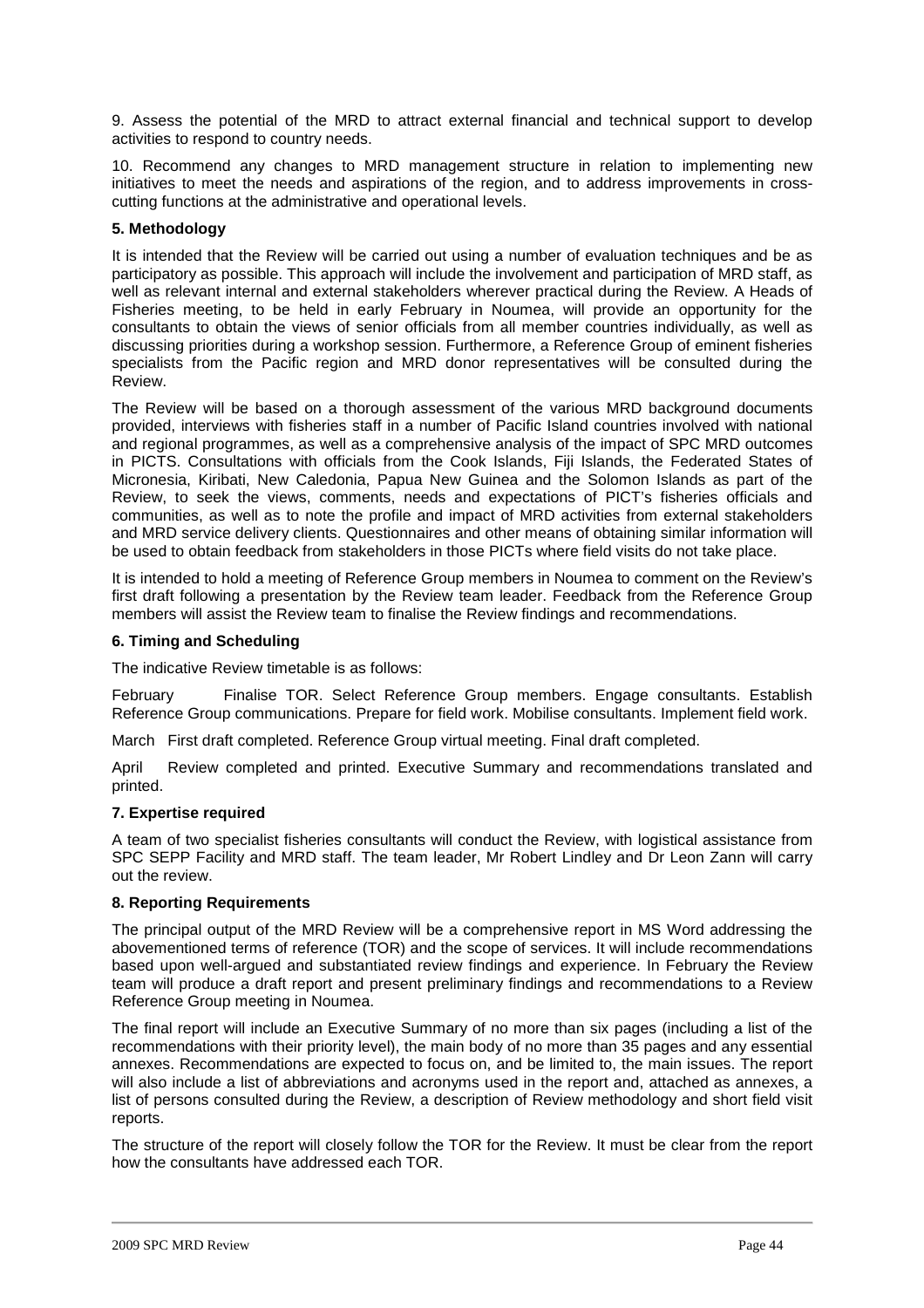## **Appendix 2: Methodology**

This review was undertaken using a mixture of the following techniques:

- 1. a confidential 'tick box' survey at the Heads of Fisheries (HoF) meeting in Nouméa, 9-13 February 2009, covering perceptions of the MRD Programmes and their outputs and relevance (results given in Appendix 6);
- 2. face to face interviews at the HoF meeting;
- 3. structured interviews following a paper template at HoF;
- 4. unstructured interviews with relevant public and private sector individuals and single topic interviews with SPC staff;
- 5. contact by e-mail and telephone with relevant people who could not be interviewed face to face either because of time constraints or their non availability during visits;
- 6. interviews in six PICTs (Fiji, Kiribati, Pohnpei, Solomon Islands, Papua New Guinea and Cook Islands) with the public and private sector, coupled with NGOs. All interviews were conducted on the basis of confidentiality. At all interviews confidential notes were taken and these incorporated daily in "Field notes" which were provided to the other team member so that the results of every interview was known to both members of the team. These notes remain confidential to the team since some of the content is very sensitive;
- 7. literature searches (including information available from the SPC website and electronically from the record of the proceedings of the Heads of Fisheries Meeting); and
- 8. a comparison of the findings of the review to the recommendations and results of two previous reviews of the CFP by Gillett Preston and Associates and Thalassa Consulting in 2003 and of the Capture Section in 1999 by Tony Lewis.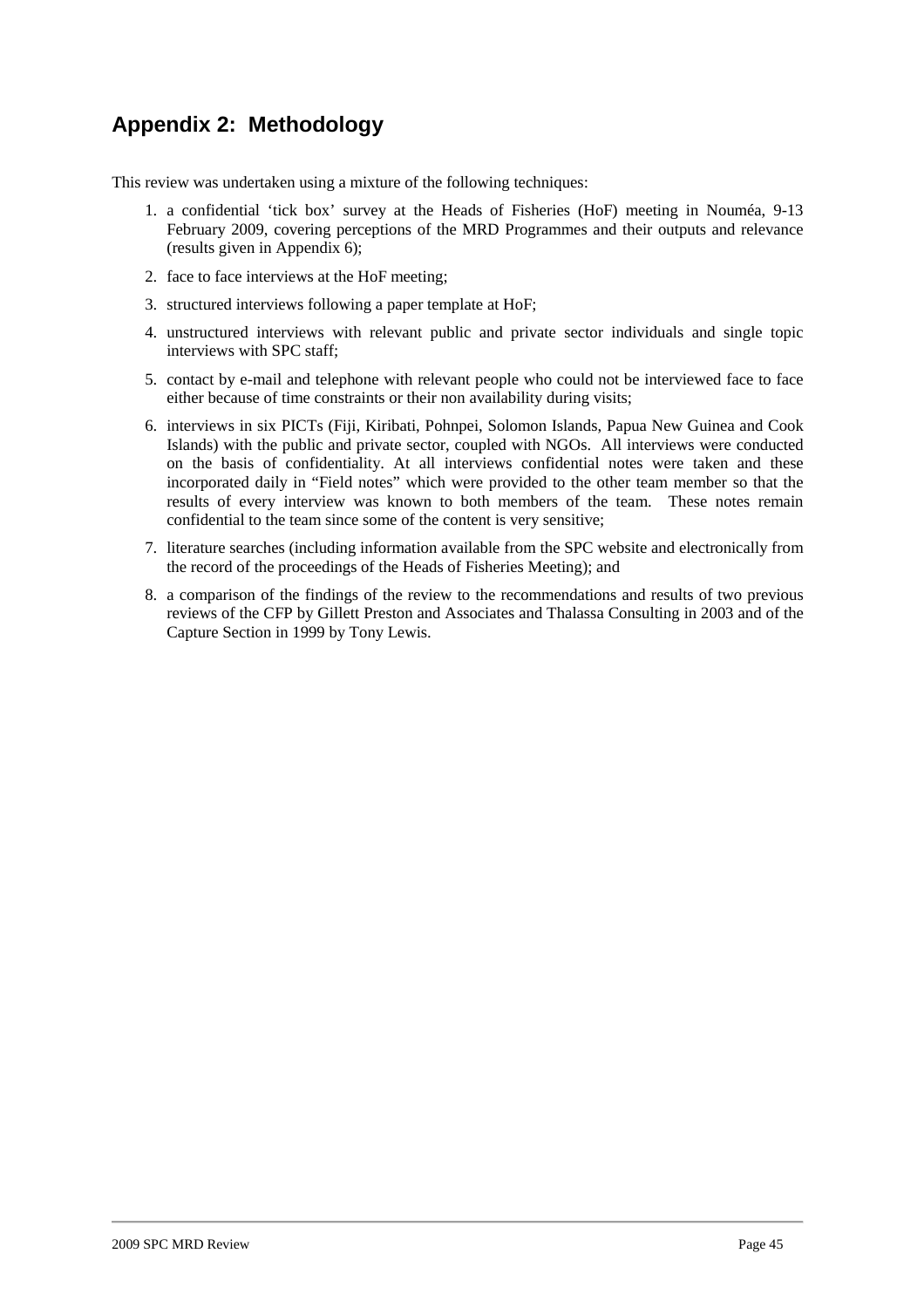# **Appendix 3: Mission chronology and brief field notes**

| <b>Activities</b><br><b>Date</b>       |                                                                                                                                                                                                                                                                                                                                                                                                                                                                                                                                     |  |  |  |  |
|----------------------------------------|-------------------------------------------------------------------------------------------------------------------------------------------------------------------------------------------------------------------------------------------------------------------------------------------------------------------------------------------------------------------------------------------------------------------------------------------------------------------------------------------------------------------------------------|--|--|--|--|
| $7th$ Feb, 2009                        | Lindley departs UK                                                                                                                                                                                                                                                                                                                                                                                                                                                                                                                  |  |  |  |  |
| $8th$ Feb                              | Zann departs Australia                                                                                                                                                                                                                                                                                                                                                                                                                                                                                                              |  |  |  |  |
| <b>Noumea</b>                          |                                                                                                                                                                                                                                                                                                                                                                                                                                                                                                                                     |  |  |  |  |
| $9th$ Feb                              | SPC. RHL and LZ meet with the Strategic Engagement, Policy and Planning<br>Facility. Brief overviews of MRD and priorities for the review. Later meet with<br>Deputy Director SPC for another pre-review briefing on priorities. Afternoon meet<br>with staff of Nearshore Fisheries Development and Training Section. Several weak<br>points in delivery of services discussed.                                                                                                                                                    |  |  |  |  |
| $10^{th}$ -12 <sup>th</sup> Feb        | HoF meeting. Presentations by all section of MRD. Roundtable on priorities.<br>Workshops on SPP. Considerable documentation received. Face to face meetings<br>with HoF restricted to periods between sessions and pre-and post, since both MRD<br>staff and HoF involved in meeting. Tick box questionnaire developed and circulated.<br>Meetings with Director General and heads of various service providers (Statistics,<br>HRD) and Health Division. Also with CFP and OFP staff and Regional Organisation<br>representatives. |  |  |  |  |
| $13th$ Feb                             | HoF concludes. Opportunity to catch up with several individuals who had not had<br>opportunity to interview over previous three days.                                                                                                                                                                                                                                                                                                                                                                                               |  |  |  |  |
| $14^{th} - 15^{th}$ Feb                | Weekend. Informal meetings with senior CFP staff and some regional consultants.<br>LZ returns home.                                                                                                                                                                                                                                                                                                                                                                                                                                 |  |  |  |  |
| $16^{th}$ -17 <sup>th</sup> Feb        | Meetings with SPC staff: OFP, CFP, Strategic Planning Facility, Deputy Director<br>SPC.                                                                                                                                                                                                                                                                                                                                                                                                                                             |  |  |  |  |
| $18th$ Feb                             | Travel to Fiji (Suva)                                                                                                                                                                                                                                                                                                                                                                                                                                                                                                               |  |  |  |  |
| Fiji                                   |                                                                                                                                                                                                                                                                                                                                                                                                                                                                                                                                     |  |  |  |  |
| $19th$ Feb                             | Visit Fisheries HQ in Suva. Telephone interviews with USP staff and various<br>NGO <sub>s</sub> .                                                                                                                                                                                                                                                                                                                                                                                                                                   |  |  |  |  |
| $20th$ Feb                             | Fisheries Department, Lami. Land Resources Division of SPC, discussion on output<br>orientated planning and structures of Division. RMP for discussion on databases,<br>utilising local pools of skilled expertise, and information dissemination. Round up<br>meeting with Director General SPC.                                                                                                                                                                                                                                   |  |  |  |  |
| $21^{\text{st}}$ -22 <sup>nd</sup> Feb | Weekend, write up.                                                                                                                                                                                                                                                                                                                                                                                                                                                                                                                  |  |  |  |  |
| $23^{\text{rd}}$ Feb                   | Contacts with tuna sector by telephone and meeting at ADB regional office.                                                                                                                                                                                                                                                                                                                                                                                                                                                          |  |  |  |  |
| $24th$ Feb                             | Travel to Kiribati                                                                                                                                                                                                                                                                                                                                                                                                                                                                                                                  |  |  |  |  |
| <b>Kiribati</b>                        |                                                                                                                                                                                                                                                                                                                                                                                                                                                                                                                                     |  |  |  |  |
| $24th$ Feb                             | Meetings with Fisheries Division (Tanaea) staff. Extension, aquaculture and reef<br>fisheries staff.                                                                                                                                                                                                                                                                                                                                                                                                                                |  |  |  |  |
| $25th$ Feb                             | Start again at Tanaea then to Betio Fishermen's Cooperative Society and Kiribati<br>Afternoon all in HQ at Bairiki interviewing<br>Adoption Project.<br>the<br>Licensing/Observer staff.                                                                                                                                                                                                                                                                                                                                            |  |  |  |  |
| $26th$ Feb                             | Return to Fiji. Telephone follow up from Nadi to some previous contacts after return<br>from Kiribati.                                                                                                                                                                                                                                                                                                                                                                                                                              |  |  |  |  |
| $27^{th}$ Feb $-2^{nd}$<br>Mar         | Travel Fiji - Pohnpei                                                                                                                                                                                                                                                                                                                                                                                                                                                                                                               |  |  |  |  |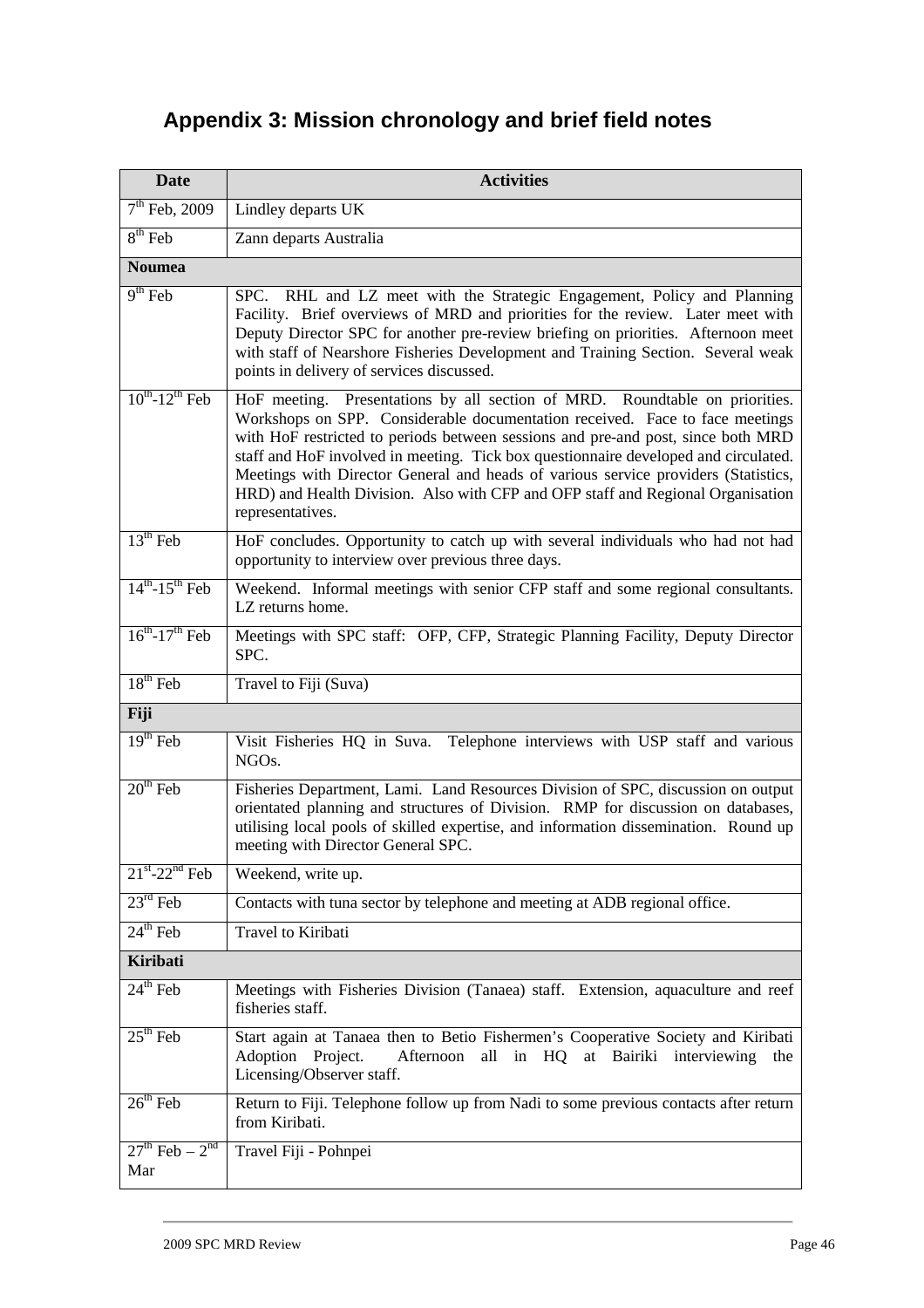| Pohnpei             |                                                                                                                                                                                                                                                                                                                        |
|---------------------|------------------------------------------------------------------------------------------------------------------------------------------------------------------------------------------------------------------------------------------------------------------------------------------------------------------------|
| $2nd$ Mar           | Morning spent at NORMA. Licensing and Federal fisheries staff. PM briefly visited<br>WCPFC.                                                                                                                                                                                                                            |
| $3rd$ Mar           | SPC Regional Office to discuss the effectiveness of the diversification programme<br>then visited the WCPFC for formal meetings. In afternoon returned to Palikir for<br>further discussions with Federal Fisheries staff and advisers to NORMA                                                                        |
| $4^{th}$ Mar        | Pohnpei State Fisheries (arranged meeting though did not show) and then returned<br>again to NORMA in Palikir to meet with Natural Resources Department staff.                                                                                                                                                         |
| $5^{\text{th}}$ Mar | Met chief Conservation Society of Pohnpei and also staff of Pohnpei State Fisheries<br>and Aquaculture. Afternoon and overnight spent travelling to PNG                                                                                                                                                                |
| <b>PNG</b>          |                                                                                                                                                                                                                                                                                                                        |
| $6th$ Mar           | NFA. Met Acting Principal of NFC. Courtesy visit to MD. Discussions with staff<br>on projects, coastal fisheries, licensing and data management.                                                                                                                                                                       |
| $7th - 8th$ Mar     | Weekend. Met private sector informally                                                                                                                                                                                                                                                                                 |
| $9th$ Mar           | NFA. Met some project staff. Coral Triangle Conference in Pt Moresby so many<br>NFA staff unable to meet. Met Staff of SEASMART live aquarium fish programme<br>(sponsored by NFA). PM to airport. Overnight travel via Australia.                                                                                     |
| $10^{th}$ Mar       | <b>Travel to Honiara</b>                                                                                                                                                                                                                                                                                               |
| Honiara             |                                                                                                                                                                                                                                                                                                                        |
| $11^{th}$ Mar       | Met Under Secretary (Diake), Aquaculture staff and SPC Aquaculture Officer.<br>Research section staff interviewed but Senior Fisheries Officer unavailable. Visited<br>Aquarium fish exporter. Also met SIMROS team leader and SIMROS review team.<br>In afternoon visited FFA and had discussions with various staff. |
| $12^{th}$ Mar       | Met Fisheries Officer Coastal and TNC. Depart afternoon.                                                                                                                                                                                                                                                               |
| $13^{th}$ Mar       | <b>Travel to Cook Islands</b>                                                                                                                                                                                                                                                                                          |
| $14^{th}$ Mar       | All day except late afternoon in MMR. Met Secretary, coastal and licensing and data<br>officers. CIMROS project visited.                                                                                                                                                                                               |
| $15th$ Mar          | Saturday. Visited pearl farmer and retailer.                                                                                                                                                                                                                                                                           |
| $16^{th}$ Mar       | Write up and travel to NZ (arrive $17th$ Mar), Australia and on to UK (arrive $18th$ Mar)                                                                                                                                                                                                                              |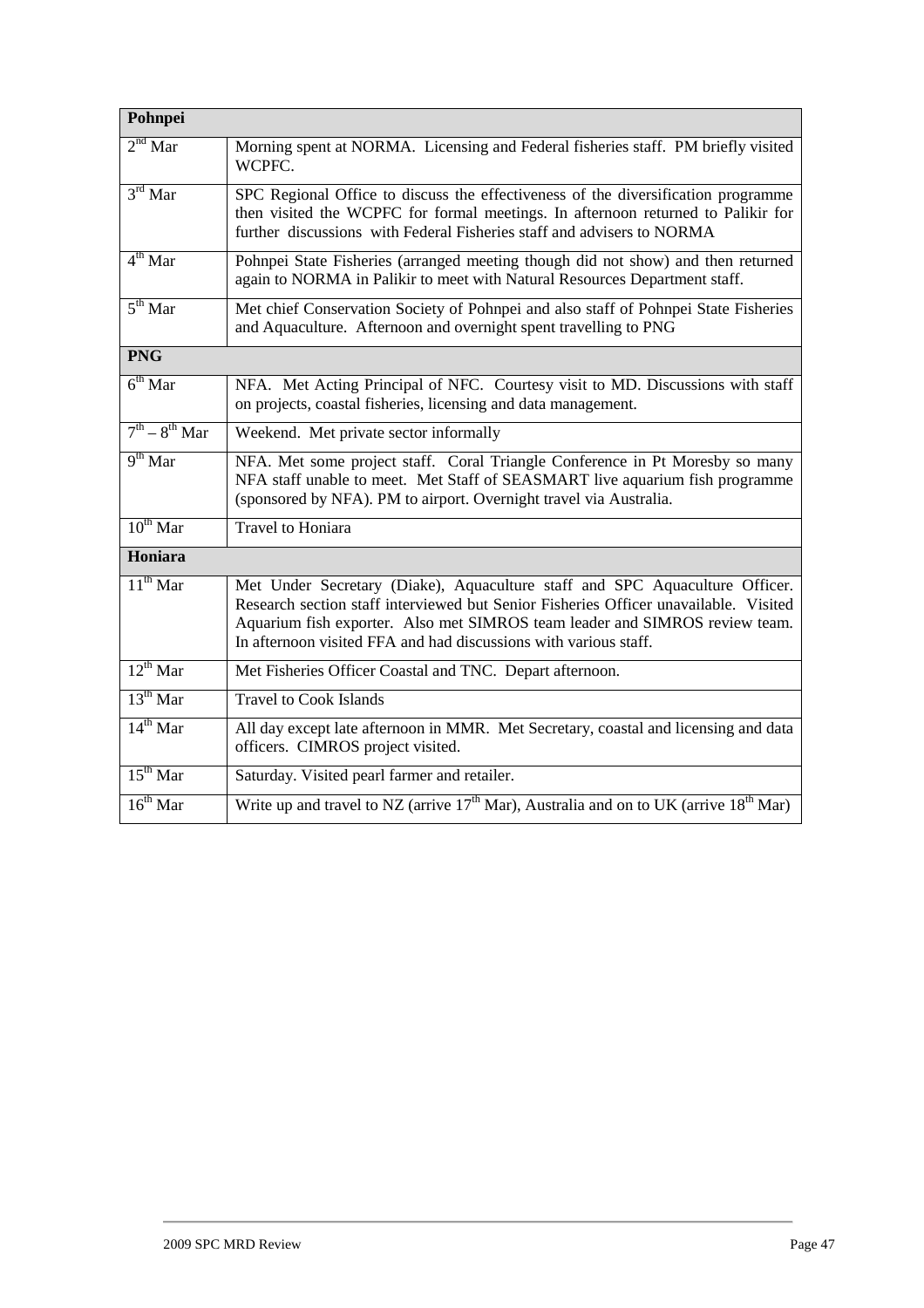| HoF participants and SPC staff                                         |                                                      |                         |  |  |  |  |  |
|------------------------------------------------------------------------|------------------------------------------------------|-------------------------|--|--|--|--|--|
| (A full list of participants at the HoF meeting is available from SPC) |                                                      |                         |  |  |  |  |  |
| <b>Name</b>                                                            | <b>Position</b>                                      | Location/Org            |  |  |  |  |  |
| <b>Barney Smith</b>                                                    | Fisheries Research Programme manager ACIAR           | Australia               |  |  |  |  |  |
| Kim Friedman                                                           | Dept Environment. Western Australia                  | Australia               |  |  |  |  |  |
| Koroa Raumea                                                           | Director, Inshore Fisheries and Aquaculture          | Cook Islands            |  |  |  |  |  |
| Sanaila Naqali                                                         | Director Dept of Fisheries                           | Fiji                    |  |  |  |  |  |
| Teriba Tabe                                                            | Acting Senior Technical Officer                      | Forum Secretariat       |  |  |  |  |  |
| Arsene Stein                                                           | <b>Lagoon Resources</b>                              | French Polynesia        |  |  |  |  |  |
| Kintoba Tearo                                                          | Director Fisheries                                   | Kirbati                 |  |  |  |  |  |
| Ribinataake Awair                                                      | <b>Permanent Secretary</b>                           | Kiribati                |  |  |  |  |  |
| Charleston Deiye,                                                      | CEO Nauru Fisheries and Marine Resources Authority   | Nauru                   |  |  |  |  |  |
| <b>Tim Adams</b>                                                       | <b>Adviser to Nauru FMRA</b>                         | Nauru                   |  |  |  |  |  |
| Stephan Bohnen                                                         | Deputy Consul-General. Australian Consulate-General  | Noumea                  |  |  |  |  |  |
| Ray Mafnas                                                             | Fish and Wildlife                                    | <b>NMI</b>              |  |  |  |  |  |
| Leban Gisawa                                                           | Fisheries manager - Inshore                          | <b>PNG</b>              |  |  |  |  |  |
| Sylvster Pokajam                                                       | MD, National Fisheries Authority                     | <b>PNG</b>              |  |  |  |  |  |
| Chris Ramofafia                                                        | <b>Permanaent Secretary</b>                          | Solomon Islands         |  |  |  |  |  |
| Edwin Oreihaka                                                         | <b>Fisheries DG</b>                                  | Solomon Islands         |  |  |  |  |  |
| Arthur Jorari                                                          | Demographer. Stats Division                          | <b>SPC</b>              |  |  |  |  |  |
| <b>Betty Manieva</b>                                                   | Financial Accountant                                 | <b>SPC</b>              |  |  |  |  |  |
| David Gowty                                                            | Planning Adviser                                     | <b>SPC</b>              |  |  |  |  |  |
| Dominiique                                                             |                                                      |                         |  |  |  |  |  |
| Hautbergue                                                             | Deputy Resident Manager AFD                          | <b>SPC</b>              |  |  |  |  |  |
| Jimmie Rodgers                                                         | Director General                                     | <b>SPC</b>              |  |  |  |  |  |
| Leslie Waker                                                           | Corporate Services.                                  | $\overline{\text{SPC}}$ |  |  |  |  |  |
| Linda Peterson                                                         | <b>HRD Programme Manager</b>                         | <b>SPC</b>              |  |  |  |  |  |
| <b>Richard Mann</b>                                                    | <b>Deputy Director General</b>                       | <b>SPC</b>              |  |  |  |  |  |
| Thierry Jubleau                                                        | Public Health Programme Manager                      | <b>SPC</b>              |  |  |  |  |  |
| Antoine Teitelbaum                                                     | Aquaculture Officer                                  | <b>SPC CFP</b>          |  |  |  |  |  |
| <b>Aymeric Desurmont</b>                                               | <b>Fisheries Information Officer</b>                 | <b>SPC CFP</b>          |  |  |  |  |  |
| Jean<br>Paul                                                           |                                                      |                         |  |  |  |  |  |
| Gaudechoux                                                             | <b>Fisheries Information Adviser</b>                 | <b>SPC CFP</b>          |  |  |  |  |  |
| Jonathan Manieva                                                       | <b>Fisheries Development Officer</b>                 | <b>SPC CFP</b>          |  |  |  |  |  |
| L Chapman.                                                             | Coastal Fisheries Programme Manager. MRD             | <b>SPC CFP</b>          |  |  |  |  |  |
| Michel Blanc                                                           | Nearshore Fisheries Development and Training Adviser | <b>SPC CFP</b>          |  |  |  |  |  |
| Pen Ponia                                                              | <b>Aquaculture Adviser</b>                           | <b>SPC CFP</b>          |  |  |  |  |  |
| Teriihauroa Luciani                                                    | <b>Fisheries Training Adviser</b>                    | <b>SPC CFP</b>          |  |  |  |  |  |
| Tim Pickering                                                          | Aquaculture Officer                                  | <b>SPC CFP</b>          |  |  |  |  |  |
| Ueta Fa'asili                                                          | <b>Coastal Fisheries Management Adviser</b>          | <b>SPC CFP</b>          |  |  |  |  |  |
|                                                                        | Senior Fisheries Scientist.                          | <b>SPC CPF</b>          |  |  |  |  |  |
| Being Yee-Ting<br>Eric Clua                                            | <b>CRISP Coordinator MRD</b>                         |                         |  |  |  |  |  |
|                                                                        |                                                      | <b>SPC CRISP</b>        |  |  |  |  |  |
| <b>Franck Magron</b>                                                   | PROCFish data base manager.                          | <b>SPC CFP</b>          |  |  |  |  |  |
| <b>Mike Batty</b>                                                      | Director MRD                                         | <b>SPC CFP</b>          |  |  |  |  |  |
| John Hampton                                                           | Oceanic Fisheries Programme Manager                  | <b>SPC OFP</b>          |  |  |  |  |  |
| Peter Sharples                                                         | Port sampling and Observer Supervisor                | <b>SPC OFP</b>          |  |  |  |  |  |
| Peter Williams                                                         | <b>Fisheries Database Supervisor</b>                 | <b>SPC OFC</b>          |  |  |  |  |  |
| <b>Shelton Harley</b>                                                  | Principal Fisheries Scientist                        | <b>SPC OFP</b>          |  |  |  |  |  |
| <b>Simon Nicol</b>                                                     | Principal Fisheries Scientist                        | <b>SPC OFP</b>          |  |  |  |  |  |
| Jeffrey Kinch                                                          | Deputy CEP                                           | <b>SPREP</b>            |  |  |  |  |  |
| Graham Nimoho                                                          | Principal Development Officer                        | Vanuatu                 |  |  |  |  |  |
| Jason Raubani                                                          | <b>Acting PFO</b>                                    | Vanuatu                 |  |  |  |  |  |
|                                                                        |                                                      |                         |  |  |  |  |  |

# **Appendix 4: Persons contacted**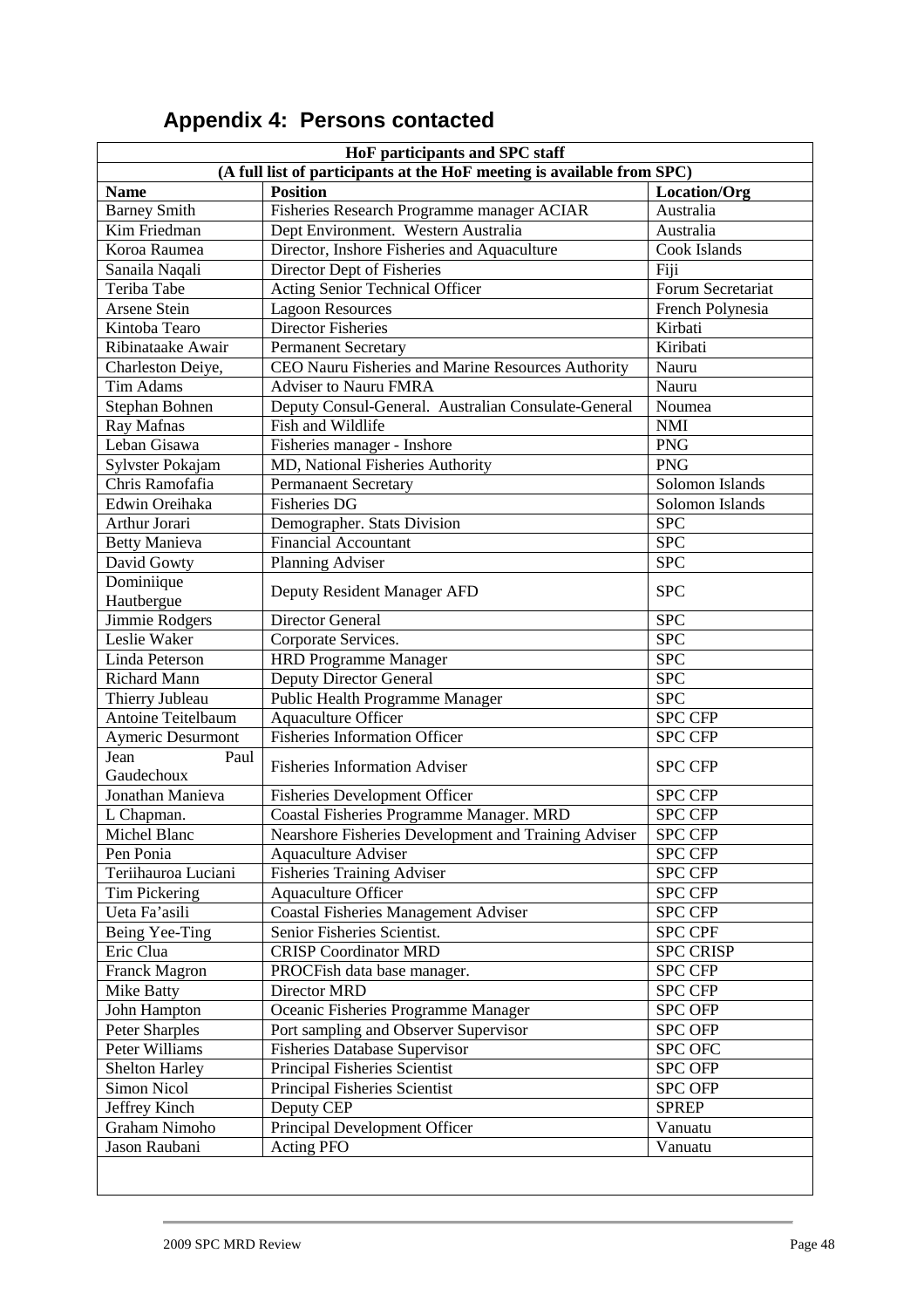| <b>Country visits</b>        |                                                                    |                                                              |  |  |  |  |
|------------------------------|--------------------------------------------------------------------|--------------------------------------------------------------|--|--|--|--|
|                              | Fiji                                                               |                                                              |  |  |  |  |
| <b>Bob Gillett</b>           | Independent consultant                                             |                                                              |  |  |  |  |
| <b>Grahame Southwick</b>     | MD. Fiji Fish Marketing Group Limited                              |                                                              |  |  |  |  |
| Thomas<br>Gloerfelt-<br>Tarp | Head of Project Administration Unit                                | ADB Fiji                                                     |  |  |  |  |
| Loraini Sivu                 | Conservaton International                                          | CI(NGO)                                                      |  |  |  |  |
| <b>Anand Prasad</b>          | Shrimp Project Officer                                             | Fiji Fisheries                                               |  |  |  |  |
| Apisai Sesewa                | SFO Northern (Capture/ Extension section)                          | Fiji Fisheries                                               |  |  |  |  |
| <b>Gerald Billings</b>       | Senior Research Officer Aquaculture                                | Fiji Fisheries                                               |  |  |  |  |
| J Maceva                     | <b>Training Officer</b>                                            | Fiji Fisheries                                               |  |  |  |  |
| Jone Amoe                    | Data Manager                                                       | Fiji Fisheries                                               |  |  |  |  |
| Maciu Lagibalavu             | Principal Fisheries Officer (Aquaculture)                          | Fiji Fisheries                                               |  |  |  |  |
| Shalendra Singh              | <b>Stats and Information Officer (Coastal)</b>                     | Fiji Fisheries                                               |  |  |  |  |
| Etika Pupeni                 | PCDF programme                                                     | FSP (NGO)                                                    |  |  |  |  |
| Aleki Sisifa                 | Director Land Resources Division                                   | <b>SPC</b> Fiji                                              |  |  |  |  |
| Capt P Hogan                 | Head Maritime Programme                                            | <b>SPC</b> Fiji                                              |  |  |  |  |
| Avnita Goundar               | Maritime Information Officer                                       | <b>SPC RMP</b>                                               |  |  |  |  |
| Captain John Hogan           | Maritime Programme Manager                                         | <b>SPC RMP</b>                                               |  |  |  |  |
| Shareen TaiYab               | <b>Maritime Information Assistant</b>                              | <b>SPC RMP</b>                                               |  |  |  |  |
| <b>Bill Albersberg</b>       | Lecturer. Instute of Applied Sciences                              | <b>USP</b>                                                   |  |  |  |  |
| Ed Lovell                    | Lecturer. Divsion of Marine Studies                                | <b>USP</b>                                                   |  |  |  |  |
| Satalaka Petaia              | Lecturer. Division of Marine Studies                               | <b>USP</b>                                                   |  |  |  |  |
|                              | Kiribati                                                           |                                                              |  |  |  |  |
| Kautuna Kaitara              | Coordinator Kiribati Adaption Programme II                         | <b>Bairiki</b>                                               |  |  |  |  |
| <b>Derrick Pendle</b>        | Marine Products Ltd                                                | <b>Betio</b>                                                 |  |  |  |  |
| Kiaiai Tebruea               | Chair, Betio Fisheremens Cooperative Society                       | <b>Betio</b>                                                 |  |  |  |  |
| Tekena Teitiba               | GM, Betio Fisheremens Cooperative Society                          | <b>Betio</b>                                                 |  |  |  |  |
| Aketa Taanga                 | Senior Fisheries Officer (Licensing)                               | Kiribati Fisheries                                           |  |  |  |  |
| Iobi Arabua                  | Fisheries Assistant (Invertebrate and Finfish Culture              | Kiribati Fisheries                                           |  |  |  |  |
| Kairaoi Ientumoa             | Extension Officer.                                                 | Kiribati Fisheries                                           |  |  |  |  |
| Kamori Ueantabo              | Masterfisherman                                                    | Kiribati Fisheries                                           |  |  |  |  |
| Kaon Tiamere                 | <b>Licensing Section</b>                                           | Kiribati Fisheries                                           |  |  |  |  |
| Karibanang Tamuera           | Senior Fisheries Officer (Invertebrate and Finfish<br>Culture)     | Kiribati Fisheries                                           |  |  |  |  |
| Peter Iotin                  | <b>Fisheries Enginner</b>                                          | Kiribati Fisheries                                           |  |  |  |  |
| Tamuera Tebao                | Licensing/Observer section                                         | Kiribati Fisheries                                           |  |  |  |  |
| <b>Taremon Korere</b>        | Licensing/Observer section                                         | Kiribati Fisheries                                           |  |  |  |  |
| Tekirua Ringa                | Observerprogramme                                                  | Kiribati Fisheries                                           |  |  |  |  |
| Toaea Beiateuea              | Fisheries Assistant (Fisheries Dive Instructor - Research<br>Unit) | Kiribati Fisheries                                           |  |  |  |  |
| Tuake Teema                  | Fisheries Assistant (Research unit)                                | Kiribati Fisheries                                           |  |  |  |  |
|                              | <b>FSM Pohnpei</b>                                                 |                                                              |  |  |  |  |
| <b>James Movik</b>           | Pacific Island Tuna Industry Association (PITIA)                   |                                                              |  |  |  |  |
| Patterson K. Shed            | <b>Executive Director</b>                                          | Conservation Society<br>of Pohnpei                           |  |  |  |  |
| Stan Gajda                   | <b>Adams Brothers</b>                                              |                                                              |  |  |  |  |
| <b>Bernard Thoulag</b>       | <b>Executive Director</b>                                          | <b>NORMA</b>                                                 |  |  |  |  |
| Alfred Lebehn Jr             | <b>IT</b>                                                          | <b>NORMA</b>                                                 |  |  |  |  |
|                              |                                                                    | Resource                                                     |  |  |  |  |
| <b>Marion Henry</b>          | <b>Assistant Secretary</b>                                         | Management<br>and<br><b>Development Division</b>             |  |  |  |  |
| Valentin Martin              | Deputy Assistant Secretary                                         | Resource<br>Management<br>and<br><b>Development Division</b> |  |  |  |  |
| Aliti Vunisea                | <b>HRD Regional SPC Office</b>                                     | <b>SPC</b>                                                   |  |  |  |  |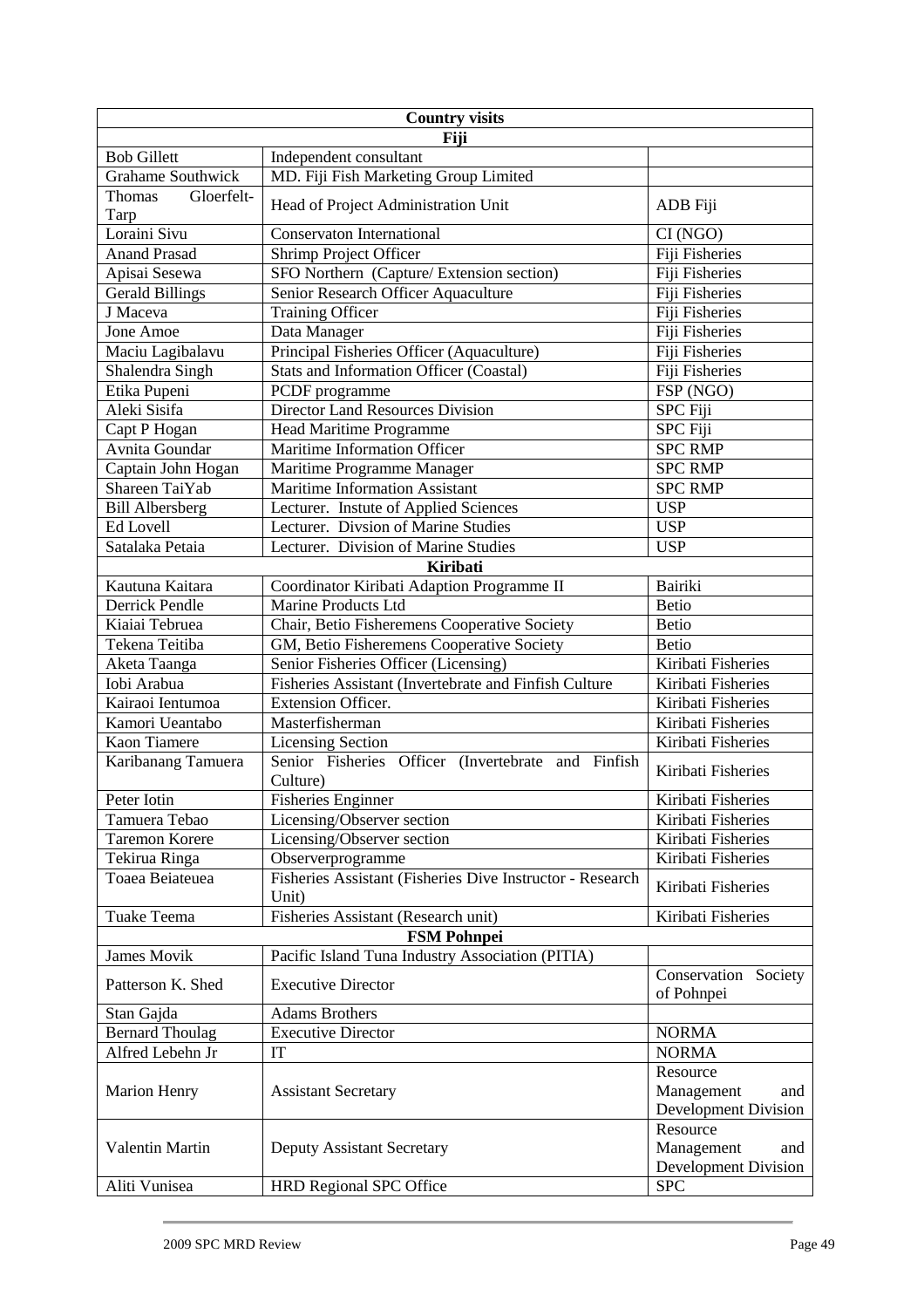| <b>Albert Carlos</b>    | <b>VMS</b>                                         | <b>WCPFC</b>          |
|-------------------------|----------------------------------------------------|-----------------------|
| <b>Andy Richards</b>    | <b>Compliance Manager</b>                          | <b>WCPFC</b>          |
| Dr SungKwon Soh         | <b>Science Manager</b>                             | <b>WCPFC</b>          |
| Karl Staisch            | Regional Observer Programme Coordinator            | <b>WCPFC</b>          |
| Donald David            | Director, Office of Fisheries and Aquaculture      | Pohnpei Fisheries     |
|                         | <b>Papua New Guinea</b>                            |                       |
| David Vosseler          | <b>SEASMART</b> Project                            | <b>NFA</b>            |
| Donna Isi               | Data registry Officer, Licensing                   | <b>NFA</b>            |
| <b>Ernest Abel</b>      | <b>Executive Manager, Projects</b>                 | <b>NFA</b>            |
| Kema Mailu              | <b>SEASMART</b> Project                            | <b>NFA</b>            |
| Oliver Temo             | Field Coordinator, Projects                        | <b>NFA</b>            |
| Philip Polon.           | Manager Information and Data, Licensing            | <b>NFA</b>            |
| <b>Hugh Walton</b>      | Acting Principal National Fisheries College        | NFC, Kavieng          |
| Maurice Brownjohn       | The Net Shop                                       | <b>POM</b>            |
| Norman Barnabas         | <b>DEVAID Consultant</b>                           | <b>POM</b>            |
| <b>Peter Cusack</b>     | <b>IFC</b>                                         | <b>POM</b>            |
|                         | <b>Solomon Islands</b>                             |                       |
| Adrian Wickham          | NFD/Trimarine                                      |                       |
| <b>Geoff Mitchell</b>   | Prawn farmer and consultant                        |                       |
| <b>Rory Stewart</b>     | Shipping agent                                     |                       |
| Simon Tiller            | <b>SIMROS Project</b>                              |                       |
| Len Rodwell             | Director Fisheries Development                     | <b>FFA</b>            |
| <b>Robert Stone</b>     | <b>Fisheries Development Officer</b>               | <b>FFA</b>            |
| <b>Alex Carlos</b>      | Senior Fisheries Officer (Coastal)                 | Fisheries             |
| Alex Maloti             | Senior Fisheries Officer (Aquaculture)             | Fisheries             |
| James Teri              | Fisheries Officer (Aquauclture)                    | Fisheries             |
| Paul Tua                | <b>Assistant Research Officer</b>                  | Fisheries             |
| <b>Sylvester Diake</b>  | <b>Under Secretary</b>                             | Fisheries             |
| Gideon Tiroba           | Manager of EU Seaweed Project                      | Honiara               |
| Veitch, Willie          | Manager, Aquarium Arts                             | Ranadi, Honiara       |
| Peter Ramohia           | Marine Conservation Officer                        | <b>TNC</b>            |
| Rudi Susura             | Field Co-ordinator                                 | <b>TNC</b>            |
|                         | <b>Cook Islands</b>                                |                       |
| <b>Geoff Mavromatis</b> | Team Leader                                        | <b>CIMROS</b>         |
| Dorothy Solomon         | Senior Fisheries Officer                           | <b>MMR</b>            |
| Ian Bertram             | Sec Marine Resources                               | $\operatorname{MMR}$  |
| <b>Ngere George</b>     | <b>Inshore Fisheries</b>                           | <b>MMR</b>            |
| Pamela Maru             | Data Manager                                       | <b>MMR</b>            |
| George Ellis            | CEO, Cook Islands Pearl Authority                  | Rarotonga             |
| Nga Karapongu           | Pearl farmer and retailer (farm on Manihiki Atoll) | Rarotonga             |
|                         | <b>Others</b>                                      |                       |
| Ian Cartwright          | Consultant                                         | Australia             |
| Les Clarke              | Consultant                                         | Australia             |
| Tony Lewis              | Consultant                                         | Australia/ Solomon Is |
| <b>Garry Preston</b>    | Consultant                                         | <b>Brussels</b>       |
| Peter Le                | Tuna fisherman (ex Fiji)                           | Honolulu USA          |
| Sue Teai                | Conservation International (SPREP)                 | Samoa                 |
|                         |                                                    |                       |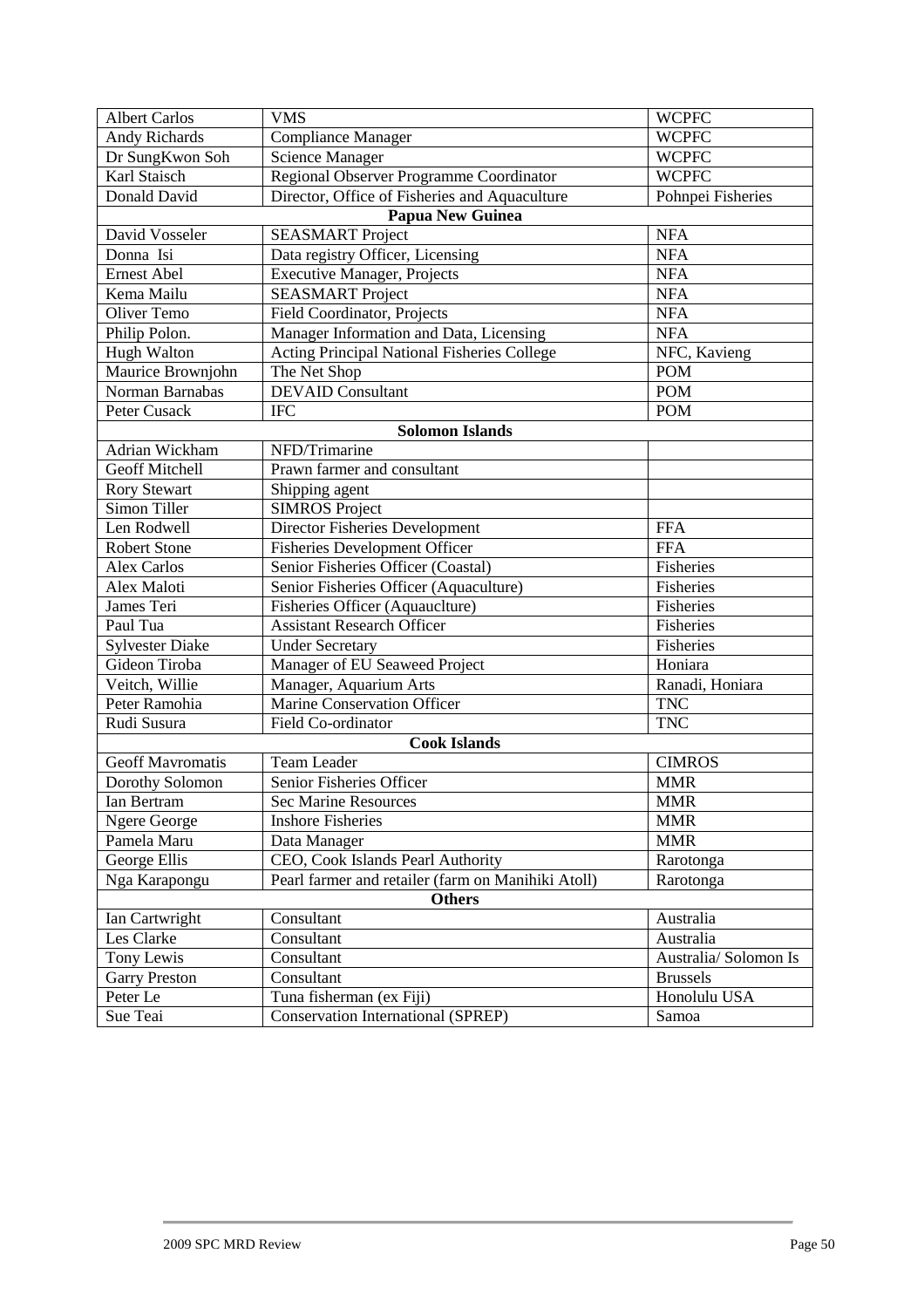## **Appendix 5: Significant Documents Consulted**

There is a considerable body of up to date documentation on the MRD, its programmes and their objectives, activities and outputs. It is assumed that the intended audience is reasonably well acquainted with the MRD's reports to the HoF meetings and to the CRGA, as well as regional reports such as the Pacific Plan and Annual Forum Meeting declarations. Nearly all of this is available on the SPC, Forum Secretariat or other CROP agency web sites.

- Allsopp M, Johnston P and D Santillo. (2008) *Challenging the Aquaculture Industry on Sustainability*. Greenpeace Research Laboratories, University of Exeter, UK.
- AusAID (2007) *Valuing Pacific Fish. A Framework for Fisheries-Related Development Assistance in the Pacific*. CoA.
- Bell JD, Kronen M, et al (2009) Planning the use of fish for food security in the Pacific. *Marine Policy* 33 (2009) 64-76
- Bell. J (2007) *Planning the Use of Fish in the Pacific for Food, Livelihoods and Revenue*, A Report to the Manager, Regional Institutional Framework.
- Cartwright I, (2002) *SPC/Nelson Fisheries Officers Course Review.* Thalassa Consulting
- Cartwright I, Gillett R, Ledua E and G Preston (2003) *A review of the Coastal Fisheries Programme*. Gillett Preston and Associates and Thalassa Consulting. July 2003
- Clark, L. (2007) Final report. *Annual review Pacific Islands Oceanic Fisheries Management Project*. Report prepared for FFA. Ray Research.
- Clua E. (2008) *CRISP Mid Term Report*
- DEVFISH (Undated) *The Economic Benefits of a Domestic Tuna Purse Seine Fishing and Processing Industry.* (Based on work undertaken by P Philipson for DEVFISH
- FAO (1996) *Precautionary approach to capture fisheries and species introductions.* FAO Technical Guidelines for Responsible Fisheries. No 2. 54p
- FAO (2003) *The ecosystem approach to fisheries.* FAO Technical Guidelines for Responsible Fisheries. No 4 Supplement 2. 112p
- FFA (2005) *Overview of the Pacific Islands Oceanic Fisheries*
- FFA (2008). Meetings of OFM Project Regional Steering Committee. 2005-2007. FFA/ PIOFM. Steering Committee. FFA Website.
- FFA (Oct 2005- Mar 2008). Pacific Islands Oceanic Fisheries Management Project . Consolidated Quarterly Narratives. Reports to UNDP.
- Fletcher, W.J. (2007). *A Guide to Implementing an Ecosystem Approach to Fisheries Management (EAFM) within the Western and Central Pacific Region.* Forum Fisheries Agency, Honiara, Solomon Islands.
- Forum Secretariat (2006) *The Pacific Plan for Strengthening Regional Cooperation and Integration*. (2006 version, a revision of the original endorsed at the Pacific Islands Forum in October 2005)
- Forum Secretariat (2007) Forum Communiqué. 38th Pacific Islands Forum. Nukuálofa, Tonga 16-17 Oct 2007. [Includes the "Vava'u" Declaration on Pacific Fisheries Resources]
- Forum Secretariat (2008) Forum Communiqué. 39th Pacific Islands Forum. Alofi, Niue 19-20 August 2008. *[Includes the "Nuie" Declaration on Climate Change]*
- Friedman K., Purcell S., Bell J and Hair C. (2008) *Sea cucumber fisheries: a manager's toolbox*. ACIAR Monograph No 135, 32pp

2009 SPC MRD Review Page 51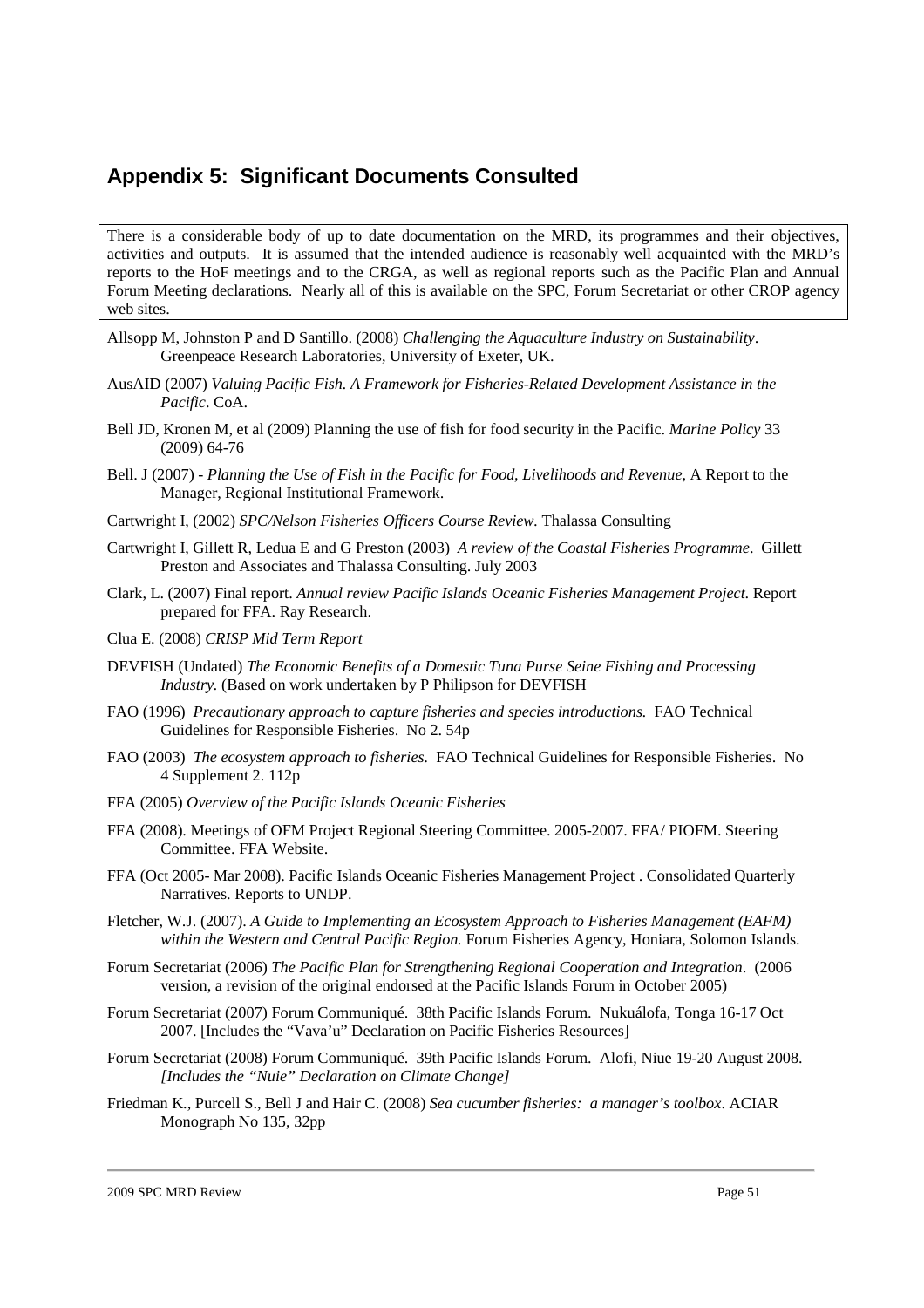- GEF International Waters (2006) Annual Project Performance Results. Pacific Islands Oceanic Fisheries Management Project. Att. OFM Risk and Issues Matrix.
- GEF International Waters (2007) Annual Project Performance Results. Pacific Islands Oceanic Fisheries Management Project.
- Gillett R and G. Van Santen (2008) *Optimising Fisheries Benefits in the Pacific Islands: Major Issues and Constraints.* World Bank
- Gillett R, et al (2008) *Tuna for Tomorrow?: some science behind an important fishery in the Pacific Islands.* Asian Development Bank
- Gillett R. (2009) (In Press) *The Contribution of Fisheries to the Economies of Pacific Island Countries and Territories.* Paper prepared for ADB, AusAID, The World Bank, the SPC and the FFA
- Hewitt P. and J. Constantine (2008) *Joint Triennial Review Australian and New Zealand approaches to supporting Pacific Regional Organisations.* Final Report
- Jones. M and Shallard, B (2008) *Western And Central Pacific Fisheries Commission: Final Report on Causes of Data Gaps.* FINNZ
- Lindley, R. H. (2006) *Report of the Pacific Regional Fisheries and Marine Culture SMEs Diagnostic.* 10th August – 29th September 2006. Contract No. 4.11.1/2006 CDE file No. PAC/ 0605 /01/Fl. Produced for the Centre for the Development of Enterprise, Brussels.
- Management Project (PIMS 2992). RSC1/WP.1
- MRAG (2006) *PROCFish: Pacific ACP and French OCT Regional Oceanic and Coastal Fisheries Development Programme Coastal Component 2002-2005 Mid Term Evaluation*
- MRAG (2008) *Independent Review of the Commission's Transitional Science Structure and Functions*. Western and Central Pacific Fisheries Commission
- Smith P.T. (Ed) (2007) *Aquaculture in Papua New Guinea: status of freshwater fish farming.* ACIAR Monograph No 125, 124pp.
- SPC (1999) Capture Section internal review and recommendations.
- SPC (2002) *Council of Regional Organisations in the Pacific: working together*. A handbook produced by the SPC Publications Section.
- SPC (2007) *Annual Report*
- SPC (2007) *Corporate Plan (2007-2012)*
- SPC (2008) Pacific Islands Regional Coastal Fisheries Management Policy and Strategic Actions (Apia Policy) (2008-2013)
- SPC (2008) Overview reports. Marine Resources Division. Agenda Item 2.3 at the  $38<sup>th</sup>$  Meeting of the Committee of Representatives of Governments and Administrations Noumea 2008 Paper SPC/CRGA 38(08)
- SPC (2008) Progressive Organisation Reforms. Agenda Item 5.3 at the 38<sup>th</sup> Meeting of the Committee of Representatives of Governments and Administrations Noumea 2008 Paper SPC/CRGA 38(08)
- SPC (2008) SPC Corporate Services Strategic Plan. "Strategic Positioning of the Organisation" Agenda Item 5.2 at the 38<sup>th</sup> Meeting of the Committee of Representatives of Governments and Administrations Noumea 2008 Paper SPC/CRGA 38(08)
- SPC (2008) (Draft) Future of coastal fisheries over the next 10-12 years.
- SPC (2009) Staff List
- SPC (2009) *Land Resources Division Strategic Plan 2009-2012*

2009 SPC MRD Review Page 52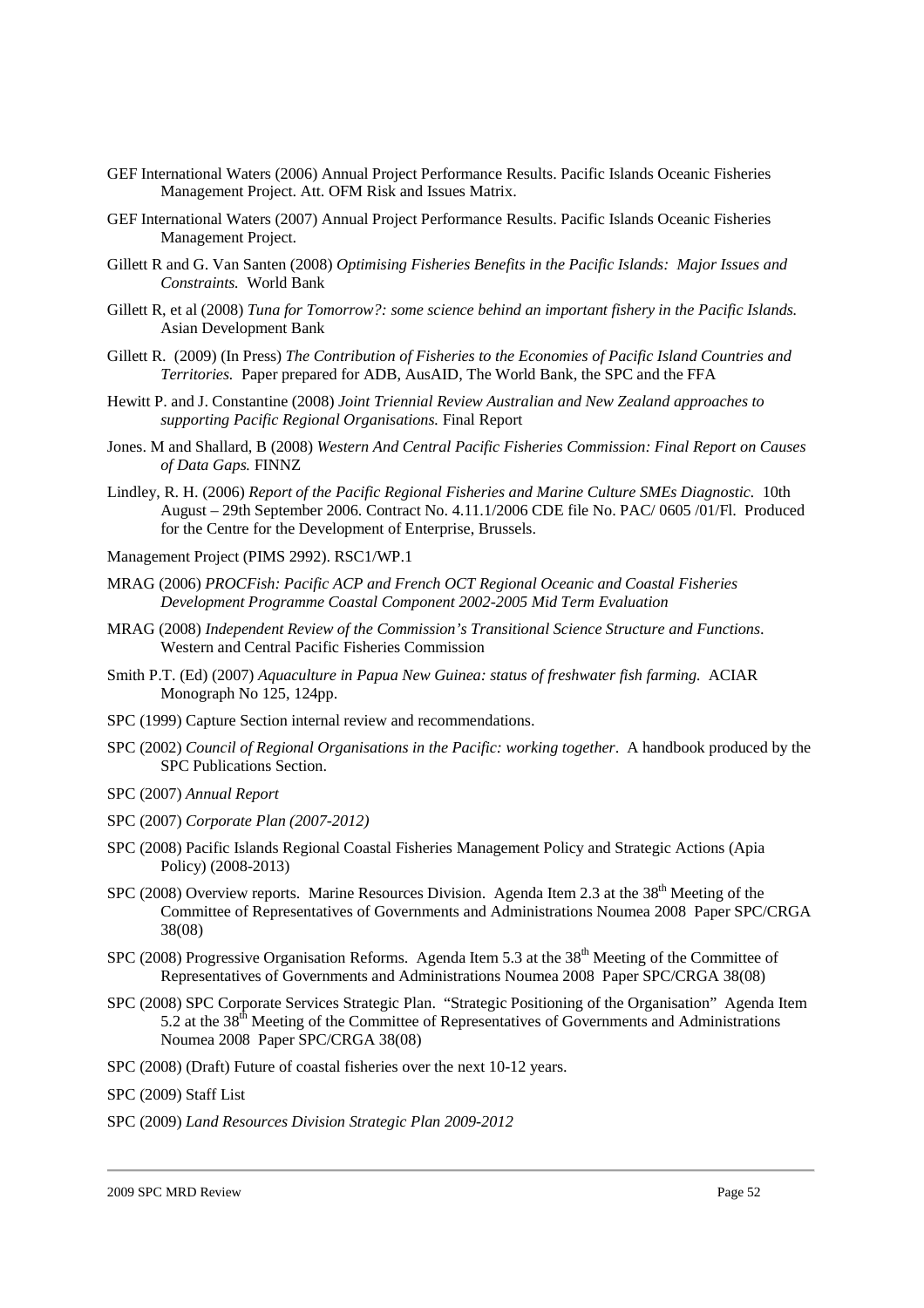- WCPFC (2008). Consultancy Report. *Causes of Data Gaps*. 5<sup>th</sup> Regular Session Busan, Republic of Korea 8-12 December 2008 WCPFC5-2008/IP05 8th November 2008 Prepared by the Secretariat
- Zann, L. and Vuki V. (2008) *Pacific Islands Oceanic Fisheries Management Project. Mid-Term Evaluation.* Report to UNDP, Suva, Fiji.

#### **Heads of Fisheries Meeting, 9-13 February 2009: Documentation and information papers**

- Marine Studies and Aquaculture Training at the University of the South Pacific. Information Paper 6. 6th SPC Heads of Fisheries Meeting 9-13 Feb 2009 Noumea New Caledonia.
- Sub Regional Office for the Pacific Islands (SAP) Information Paper 8. 6th SPC Heads of Fisheries Meeting 9-13 Feb 2009 Noumea New Caledonia.
- Kalenchits M (2009) Pacific Islands Marine Resourcdes Information System Information session for the 6th SPC Heads of Fisheries meeting February 2009. Information Paper 7. 6th SPC Heads of Fisheries Meeting 9-13 Feb 2009 Noumea New Caledonia.
- SPC MRD (2006) Oceanic Fisheries Programme Strategic Plan 2006-2009.
- SPC MRD (2009) HoF6 Meeting Outcomes. Note covering the outcomes of the 2009 Heads of Fisheries meeting. Noumea (9-13 Feb 2009)
- SPC MRD (2009) Outcomes of the Heads of Fisheries Meeting #5 April 2006. Information Paper 2. 6th SPC Heads of Fisheries Meeting 9-13 Feb 2009 Noumea New Caledonia.
- SPC MRD (2009) TORs for the review of the Oceanic and Coastal Fisheries Programmes. Information Paper 3. 6th SPC Heads of Fisheries Meeting 9-13 Feb 2009 Noumea New Caledonia.
- Aquaculture Outputs Against Strategic Plan 2006-08 Background Paper No 6. 6th SPC Heads of Fisheries Meeting 9-13 Feb 2009 Noumea New Caledonia.
- SPC MRD (2009) Aquatic Biosecurity and Trade. Working Paper 6. 6th SPC Heads of Fisheries Meeting 9- 13 Feb 2009 Noumea New Caledonia.
- SPC MRD (2009) Coastal Fisheries Programme. Workplan Report for 2008 and Work Plan Summary for 2009. Working Paper 2. 6th SPC Heads of Fisheries Meeting 9-13 Feb 2009 Noumea New Caledonia.
- SPC MRD (2009) Current Status and Future Direction of Tuna Fisheries observer programmes in Pacific Island Member countries and Territories. Working Paper 10. 6th SPC Heads of Fisheries Meeting 9-13 Feb 2009 Noumea New Caledonia.
- SPC MRD (2009-) Current Status and Future Direction of Tuna Fishery Observer Programmes
- SPC MRD (2009) Directors Overview of the SPC Marine Resources Division February 2009 Working Paper 1. 6th SPC Heads of Fisheries Meeting 9-13 Feb 2009 Noumea New Caledonia.
- SPC MRD (2009) Fish for Food Security in the Pacific. Working Paper 5. 6th SPC Heads of Fisheries Meeting 9-13 Feb 2009 Noumea New Caledonia.
- SPC MRD (2009) Implementing the Ecosystem Approach to Fisheries Management. Working Paper 7. 6th SPC Heads of Fisheries Meeting 9-13 Feb 2009 Noumea New Caledonia.
- SPC MRD (2009) Increased demands for tuna fisheries data management in Pacific Island member countries. Working Paper 8. 6th SPC Heads of Fisheries Meeting 9-13 Feb 2009 Noumea New Caledonia.
- SPC MRD (2009-) Increasing understanding of regional tuna stock assessments and their implications at the national level. HoF Working Paper 9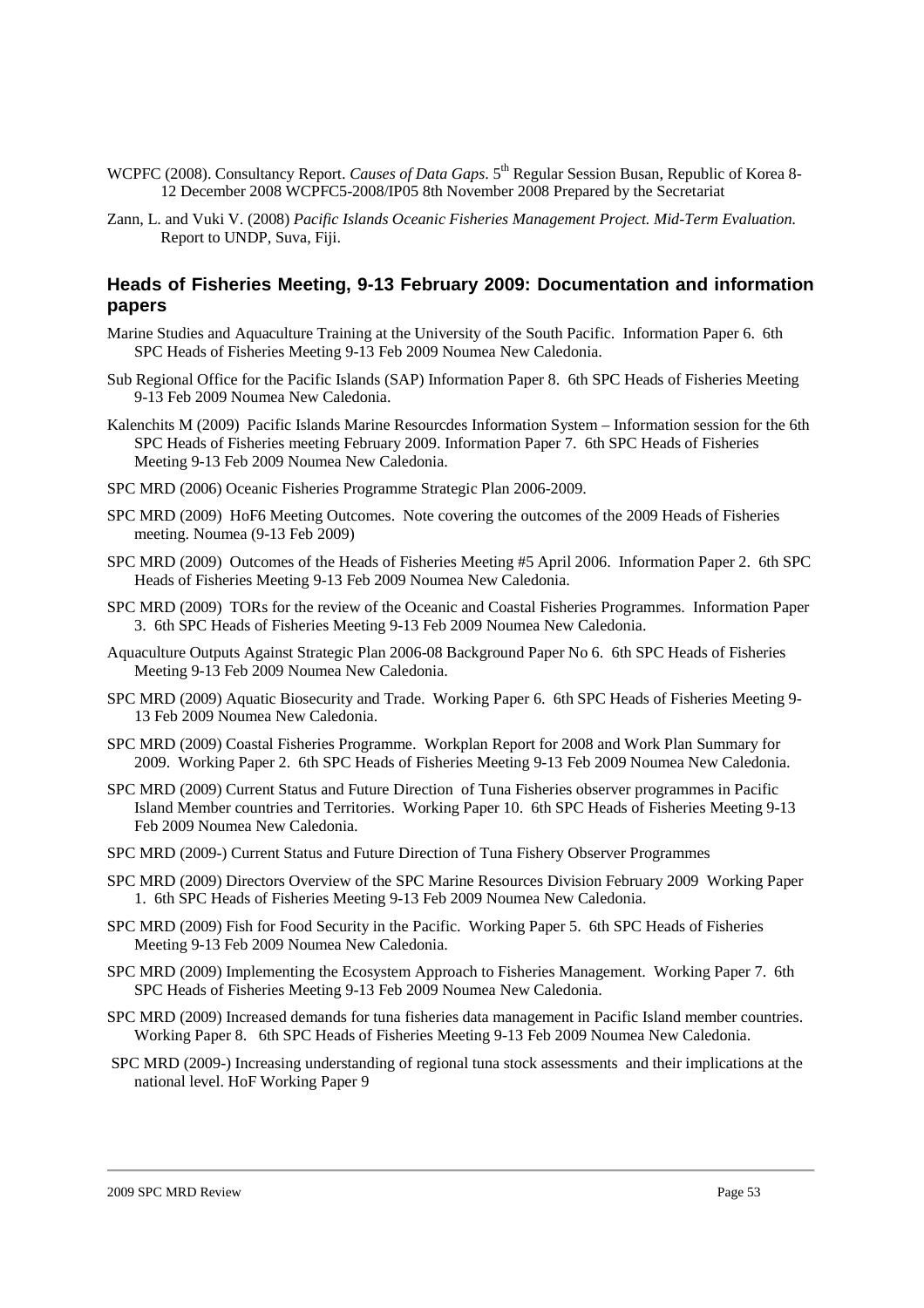- SPC MRD (2009) Increasing understanding of regional tuna stock assessments and their implications at the national level. Working Paper 9. 6th SPC Heads of Fisheries Meeting 9-13 Feb 2009 Noumea New Caledonia.
- SPC MRD (2009) Oceanic Fisheries Programme. Annual Report 2008 and Work Plan 2009 Working Paper 3. 6th SPC Heads of Fisheries Meeting 9-13 Feb 2009 Noumea New Caledonia.
- SPC MRD (2009) SPC Guidelines for Strategic Programme Plans. Information Paper 5. 6th SPC Heads of Fisheries Meeting 9-13 Feb 2009 Noumea New Caledonia.
- SPC MRD (2009) Terms of Reference for the joint FFA/SPC study "Forecasting the future of Pacific Island Fisheries". Information Paper 4. 6th SPC Heads of Fisheries Meeting 9-13 Feb 2009 Noumea New Caledonia.
- SPC MRD (2009) The Impact of climate change on Pacific Fisheries. Working Paper 4. 6th SPC Heads of Fisheries Meeting 9-13 Feb 2009 Noumea New Caledonia.

SPC MRD (2009-) WCPFC AND SPC-OFP: A key partnership. HoF Background Paper 5

SPC MRD (2009-) WCPFC AND SPC-OFP: A key partnership. HoF Background Paper 5

SPC MRD (2009-)The impact of climate change on Pacific fisheries. HoF Working Paper 4

SPC SPC (2009-) Increased demands for tuna fisheries data management in Pacific Island member countries. HoF Working Paper 8

### **Selected SPC OFP Technical Reports and Internet Articles Examined**

- The UNDP/GEF project: Food web study of the western and central Pacific Ocean tuna ecosystem.
- Annual Report 2007 and Work Plan 2008
- Food Web Study of The Western And Central Pacific Ocean Tuna Ecosystem.
- Conventional Tuna Tagging Experiments
- Stock Assessment and Modelling
- Regional stock assessment (South Pacific albacore tuna, Bigeye tuna, Skipjack tuna, Yellowfin tuna)
- Climate and tuna fisheries: Spatial variability, Vertical distribution, Recruitment and population abundance. Long-term climate change.
- Sepodym a Spatial Environmental Population Dynamic Model
- Modelling the Nutrient Phytoplankton Zooplankton Food Web
- Food Web Study of the Western and Central Pacific Ocean Tuna Ecosystem
- Physical ocean model
- Preliminary estimates of annual catches for billfish species taken in commercial and recreational fisheries of the western and central Pacific Ocean. (Williams, P. and Whitelow, A.) 2000. BBRG-3
- An update of by-catch issues in the western and central Pacific Ocean tuna fisheries (P. Williams 1996)
- Stock assessment of albacore tuna in the South Pacific Ocean. Stock assessment of bigeye tuna in the western and central Pacific Ocean. Stock assessment of yellowfin tuna in the western and central Pacific. Stock assessment of skipjack tuna in the western and central Pacific Ocean (J. Hampton, 2002)
- The Western and Central Pacific tuna fishery: 2006 overview and status of stocks (Langley, A., Williams, P. and Hampton, J. 2006)
- Stock assessment of albacore tuna in the South Pacific Ocean. Stock assessment of bigeye tuna in the western and central Pacific Ocean. Stock assessment of yellowfin tuna in the western and central Pacific. Stock assessment of skipjack tuna in the western and central Pacific Ocean (J. Hampton, 2002)
- The Western and Central Pacific tuna fishery: 2006 overview and status of stocks (Langley, A., Williams, P. and Hampton, J. 2006)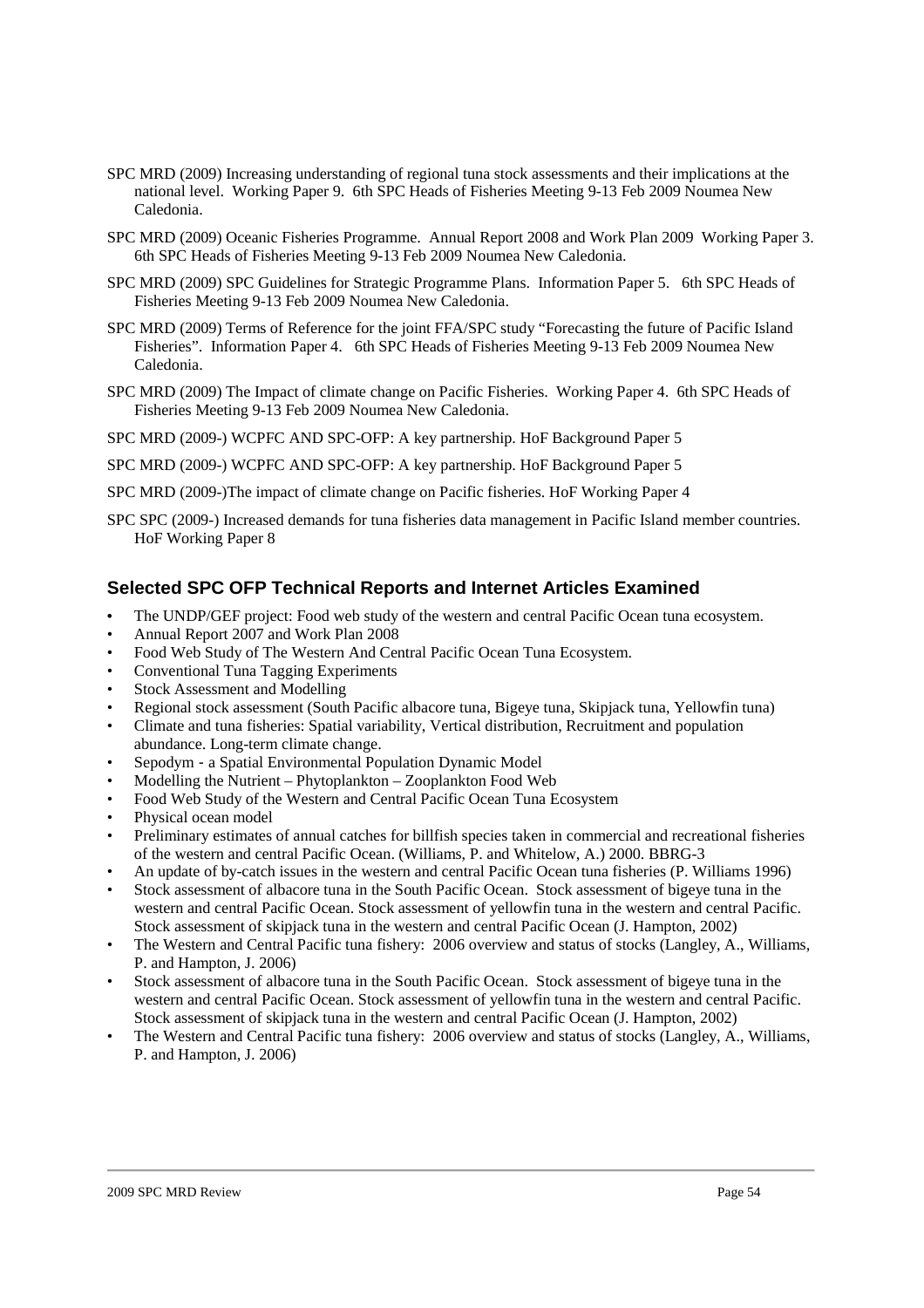## **Appendix 6: Heads of Fisheries Meeting questionnaire, February 2009**

| <b>Purpose</b>              | Question                                                                              | <b>Number</b><br><b>Responses</b> |         |           |     | Sector if relevant                     |  | <b>Conclusion</b> |
|-----------------------------|---------------------------------------------------------------------------------------|-----------------------------------|---------|-----------|-----|----------------------------------------|--|-------------------|
| Flexibility of decision     | Does the current decision making process allow you enough                             | 17                                | Coastal | Yes       | 35% | Participants satisfied with level of   |  |                   |
| making process              | say in the SPCs' Coastal and Oceanic Fisheries programme                              |                                   |         | Partly    | 53% | involvement in decision making         |  |                   |
|                             | activities?                                                                           |                                   |         | No.       | 12% |                                        |  |                   |
|                             |                                                                                       | 17                                | Oceanic | Yes       | 47% |                                        |  |                   |
|                             |                                                                                       |                                   |         | Partly    | 41% |                                        |  |                   |
|                             |                                                                                       |                                   |         | <b>No</b> | 12% |                                        |  |                   |
| <b>Effectiveness of HoF</b> | Do you think that what you say in this HoF meeting will have                          | 19                                | Coastal | Yes       | 37% | This should be improved since this is  |  |                   |
| meeting in changing         | any influence on the way the current SPC Coastal and                                  |                                   |         | Somewhat  | 53% | the decision making forum              |  |                   |
| programmes                  | Oceanic programmes are implemented?                                                   |                                   |         | <b>No</b> | 11% |                                        |  |                   |
|                             |                                                                                       | 19                                | Oceanic | Yes       | 42% |                                        |  |                   |
|                             |                                                                                       |                                   |         | Somewhat  | 47% |                                        |  |                   |
|                             |                                                                                       |                                   |         | <b>No</b> | 16% |                                        |  |                   |
| Involvement of Private      | Do you think the private sector should be allowed to                                  | 19                                | Coastal | Yes       | 42% | Indicates some reluctance to allow     |  |                   |
| Sector                      | participate in the planning of SPC Coastal and Oceanic                                |                                   |         | Partly    | 32% | the private sector to drive the        |  |                   |
|                             | Fisheries programme Activities?                                                       |                                   |         | <b>No</b> | 26% | process. More private sector           |  |                   |
|                             |                                                                                       | 19                                | Oceanic | Yes       | 32% | involvement than present is            |  |                   |
|                             |                                                                                       |                                   |         | Partly    | 26% | desirable                              |  |                   |
|                             |                                                                                       |                                   |         | <b>No</b> | 42% |                                        |  |                   |
| Perceived effectiveness     | Is the monitoring and evaluation of the SPC Coastal and                               | 18                                | Coastal | Yes       | 28% | M and E is perceived to be             |  |                   |
| of M and E                  | Oceanic Fisheries Programme adequate?                                                 |                                   |         | <b>No</b> | 72% | inadequate                             |  |                   |
|                             |                                                                                       | 16                                | Oceanic | Yes       | 44% |                                        |  |                   |
|                             |                                                                                       |                                   |         | <b>No</b> | 56% |                                        |  |                   |
| Relevance of                | Do you think the SPC Coastal and Oceanic Fisheries                                    | 19                                | Coastal | Yes       | 16% | Programmes are generally               |  |                   |
| programmes to country       | programme is adequately responsive to the needs of your                               |                                   |         | Somewhat  | 63% | responsive to country needs            |  |                   |
| needs                       | country?                                                                              |                                   |         | <b>No</b> | 21% |                                        |  |                   |
|                             |                                                                                       | 18                                | Oceanic | Yes       | 44% |                                        |  |                   |
|                             |                                                                                       |                                   |         | Somewhat  | 50% |                                        |  |                   |
|                             |                                                                                       |                                   |         | No.       | 6%  |                                        |  |                   |
| Effectiveness of the        | Fisheries programme is successful in responding to the                                | 19                                | Coastal | Yes       | 11% | The programmes are not perceived       |  |                   |
| programmes in               | challenges of global climate change?                                                  |                                   |         | Somewhat  | 58% | to be responding well to externalities |  |                   |
| responding to changing      |                                                                                       |                                   |         | <b>No</b> | 32% |                                        |  |                   |
| external conditions.        |                                                                                       | 17                                | Oceanic | Yes       | 35% |                                        |  |                   |
| Flexibility of programmes   |                                                                                       |                                   |         | Somewhat  | 53% |                                        |  |                   |
|                             |                                                                                       |                                   |         | <b>No</b> | 24% |                                        |  |                   |
|                             | Fisheries programme is successful in responding to the<br>challenge of food security? | 18                                | Coastal | Yes       | 22% |                                        |  |                   |
|                             |                                                                                       |                                   |         | Somewhat  | 56% |                                        |  |                   |
|                             |                                                                                       |                                   |         | No.       | 22% |                                        |  |                   |
|                             |                                                                                       | 18                                | Oceanic | Yes       | 22% |                                        |  |                   |
|                             |                                                                                       |                                   |         | Somewhat  | 61% |                                        |  |                   |
|                             |                                                                                       |                                   |         | <b>No</b> | 17% |                                        |  |                   |
|                             | Has the concept of the Ecosystem Approach to Fisheries                                | 19                                | Coastal | Yes       | 37% |                                        |  |                   |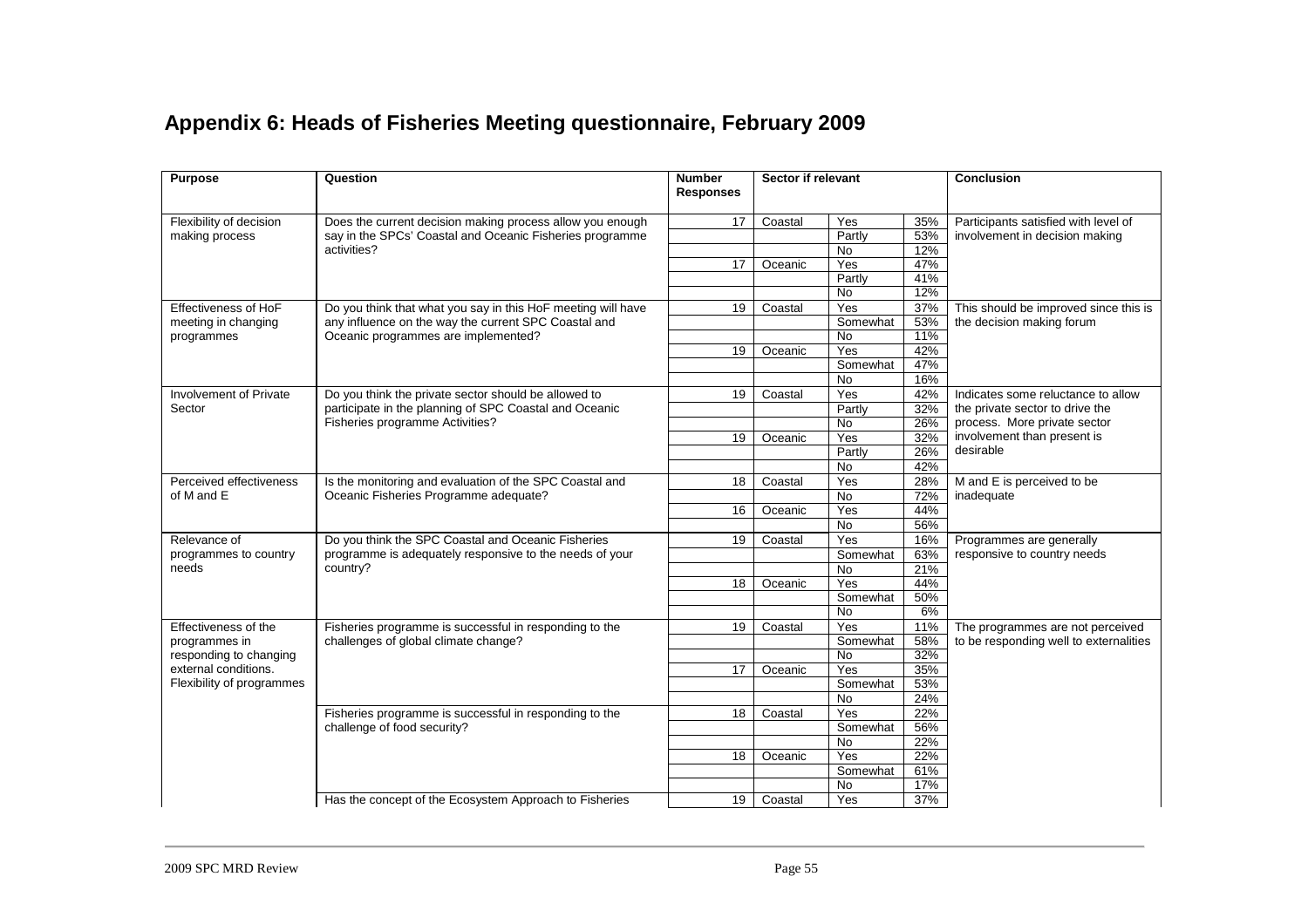| Expected to show which<br>programmes are<br>considered most<br>expendible | Management been adequately incorporated into the SPC<br>Coastal and Oceanic Fisheries programme activities?<br>If the SPC Coastal and Oceanic Fisheries programme suffers<br>budget cuts, which section or activity should be abandoned or<br>reduced? | None.<br>Aquaculture<br>CRISP<br>Oceanic Fisheries x2<br>Pelagic ecosystems                                                                   | 17 | Oceanic<br>None. Use synergies to reduce costs<br>Stick to core programmes<br>Merge oceanic fisheries with FFA<br>Community based management x 2<br>Uncertain/no response x 5 | Somewhat<br>No<br>Yes<br>Somewhat<br>No<br>None. All should be reduced equally x 2 | 47%<br>16%<br>41%<br>47%<br>12%        |                                                                                                                            |
|---------------------------------------------------------------------------|--------------------------------------------------------------------------------------------------------------------------------------------------------------------------------------------------------------------------------------------------------|-----------------------------------------------------------------------------------------------------------------------------------------------|----|-------------------------------------------------------------------------------------------------------------------------------------------------------------------------------|------------------------------------------------------------------------------------|----------------------------------------|----------------------------------------------------------------------------------------------------------------------------|
| Information on<br>programmes                                              | Generally do you feel that you are kept adequately informed<br>about the programme activities?                                                                                                                                                         | 18<br>18                                                                                                                                      |    | Coastal<br>Oceanic                                                                                                                                                            | Yes<br>About<br>Right<br>No<br>Yes<br>About<br>Right<br>No                         | 28%<br>22%<br>50%<br>17%<br>39%<br>44% | Room for improvement. Probably<br>could be addressed electronically.                                                       |
| <b>Fisheries Departments</b><br>capability to absorb<br>assistance        | Is your fisheries department/division adequately resourced to<br>take advantage of SPCs assistance?                                                                                                                                                    | 17                                                                                                                                            |    |                                                                                                                                                                               | Yes<br>Somewhat<br><b>No</b>                                                       | 47%<br>24%<br>29%                      | More than half not fully capable.<br>Serious constraint to success of<br>programmes                                        |
| Ownership of<br>programmes                                                | Do you feel that you "own" the SPC Coastal and Oceanic<br>Fisheries programme?                                                                                                                                                                         | 17<br>16                                                                                                                                      |    | Coastal<br>Oceanic                                                                                                                                                            | Yes<br><b>No</b><br>Yes<br>No                                                      | 21%<br>82%<br>13%<br>88%               | Very low sense of ownership                                                                                                |
| Comment on<br>decentralisation                                            | Is the decentralisation programme a good thing?                                                                                                                                                                                                        | 18                                                                                                                                            |    |                                                                                                                                                                               | Yes<br>About<br>Right<br>No                                                        | 61%<br>22%<br>17%                      | Decentralisation generally<br>supported. One unsolicited<br>comment: "move the whole<br>organisation to somewhere cheaper" |
| Any programmes<br>obviously missing                                       | What extra activities should be included in the coastal<br>programme? 8 Answers                                                                                                                                                                        | More on live reef fish<br>Gear technology (Nets)<br>More on fish poisoning<br>Law enforcement                                                 |    | Infrastructure development<br>Non tuna fisheries assessment<br>Post harvest and value adding                                                                                  | Climate change influence on coastal stocks                                         |                                        |                                                                                                                            |
|                                                                           | What extra activities should be included in the oceanic<br>programme? 4 Answers                                                                                                                                                                        | Modelling for assessing maximum benefit derived<br>Commercial/economic stats database<br>Decentralisation to countries with adequate capacity |    |                                                                                                                                                                               |                                                                                    |                                        |                                                                                                                            |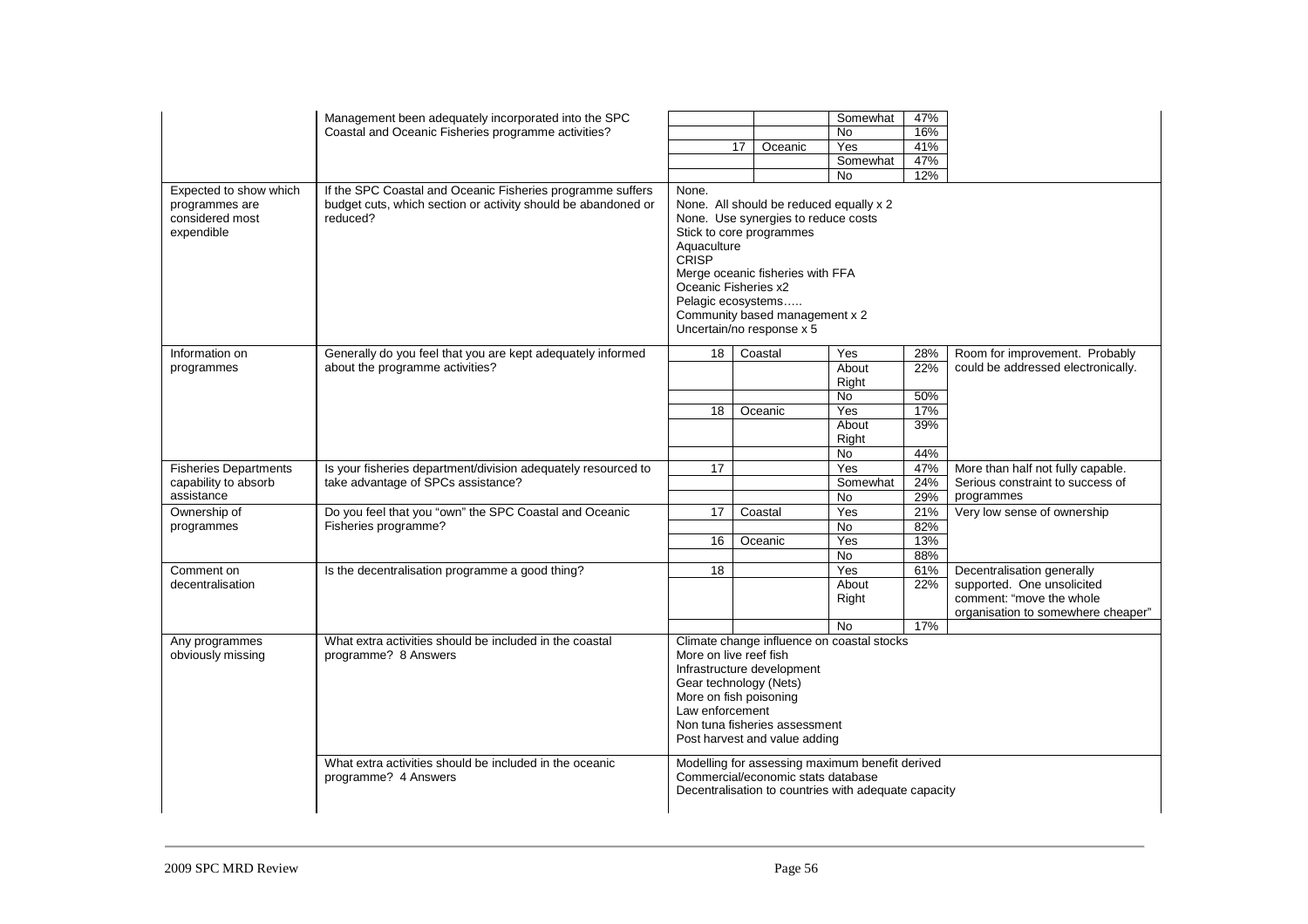|                            |                                                                                 | Law enforcement |          |                    |              |                                                    |
|----------------------------|---------------------------------------------------------------------------------|-----------------|----------|--------------------|--------------|----------------------------------------------------|
| Effectiveness of           | Do you think results and benefits from the SPC Coastal                          | 19              | Coastal  | Yes                | 16%          | Considerable work to do to get the                 |
| programmes on private      | Programme filter down adequately to the private sector                          |                 |          | Somewhat           | 53%          | private sector to benefit from the                 |
| sector                     |                                                                                 |                 |          | No                 | 32%          | fisheries programmes. The private                  |
|                            |                                                                                 | 19              | Oceanic  | Yes                | 21%          | sector is the end user of many of the              |
|                            |                                                                                 |                 |          | Somewhat           | 47%          | programmes.                                        |
|                            |                                                                                 |                 |          | No.                | 32%          |                                                    |
| Depth of penetration of    | In your day to day work do you use the manuals, reports or                      | 17              | Coastal  | Yes                | 47%          | Manuals are used extensively by                    |
| publications into day to   | learning materials produced or provided by the SPC Coastal                      |                 |          | Sometimes          | 35%          | <b>HoF</b>                                         |
| day work                   | and Oceanic Fisheries programmes                                                |                 |          | <b>No</b>          | 18%          |                                                    |
|                            |                                                                                 | 15              | Oceanic  | Yes                | 47%          |                                                    |
|                            |                                                                                 |                 |          | Sometimes          | 33%          |                                                    |
|                            |                                                                                 |                 |          | No.                | 20%          |                                                    |
| Quality of publications    | Degree of satisfaction with the manuals, reports or learning                    | 17              | Coastal  | Excellent          | 18%          | High degree of satisfaction with                   |
|                            | materials produced or provided by the SPC Coastal and                           |                 |          | Good               | 65%          | publications etc                                   |
|                            | Oceanic Fisheries programmes                                                    |                 |          | Average            | 18%          |                                                    |
|                            |                                                                                 |                 |          | Nothing            | 0%           |                                                    |
|                            |                                                                                 |                 |          | special            |              |                                                    |
|                            |                                                                                 |                 |          | Poor               | $0\%$<br>24% |                                                    |
|                            |                                                                                 | 17              | Oceanic  | Excellent          | 71%          |                                                    |
|                            |                                                                                 |                 |          | Good               | 6%           |                                                    |
|                            |                                                                                 |                 |          | Average            | 0%           |                                                    |
|                            |                                                                                 |                 |          | Nothing<br>special |              |                                                    |
|                            |                                                                                 |                 |          | Poor               | $0\%$        |                                                    |
| Penetration of training to | Have you received any training under SPC Coastal and                            | 19              |          | Yes                | 68%          | More than two thirds of HoF have                   |
| <b>HoF</b>                 | Oceanic Fisheries programmes do in any topic in the last 5                      |                 |          | No                 | 32%          | been trained by SPC                                |
|                            | years                                                                           |                 |          |                    |              |                                                    |
| Appropriatness of training | If Yes - was the training appropriate to your position and<br>responsibilities? | 13              | Coastal  | Yes                | 62%          | Programmes do deliver very<br>appropriate training |
|                            |                                                                                 |                 |          | Somewhat           | 23%          |                                                    |
|                            |                                                                                 |                 |          | No                 | 0%           |                                                    |
|                            |                                                                                 | 10              | Oceanic  | Yes                | 100<br>%     |                                                    |
|                            |                                                                                 |                 |          | Somewhat           | 0%           |                                                    |
|                            |                                                                                 |                 |          | No                 | 0%           |                                                    |
|                            | Generally do you think that the training programmes provided                    | 14              | Coastal  | Yes                | 43%          | Most training responds to needs                    |
|                            | by the SPC Coastal and Oceanic Fisheries programmes are                         |                 |          | Somewhat           | 57%          |                                                    |
|                            | appropriate to the needs of the staff in your organisation?                     |                 |          | No                 | $0\%$        |                                                    |
|                            |                                                                                 | 13              | Oceanic  | Yes                | 69%          |                                                    |
|                            |                                                                                 |                 |          | Somewhat           | 31%          |                                                    |
|                            |                                                                                 |                 |          | No                 | 0%           |                                                    |
| Observers                  | Is observer training adequate?                                                  | 14              | Observer | Yes                | 36%          | Should be addressed                                |
|                            |                                                                                 |                 |          | Somewhat           | 43%          |                                                    |
|                            |                                                                                 |                 |          | <b>No</b>          | 21%          |                                                    |
|                            | Is port sampling training adequate?                                             | 14 <sup>1</sup> | Observer | Yes                | 36%          | Should be addressed                                |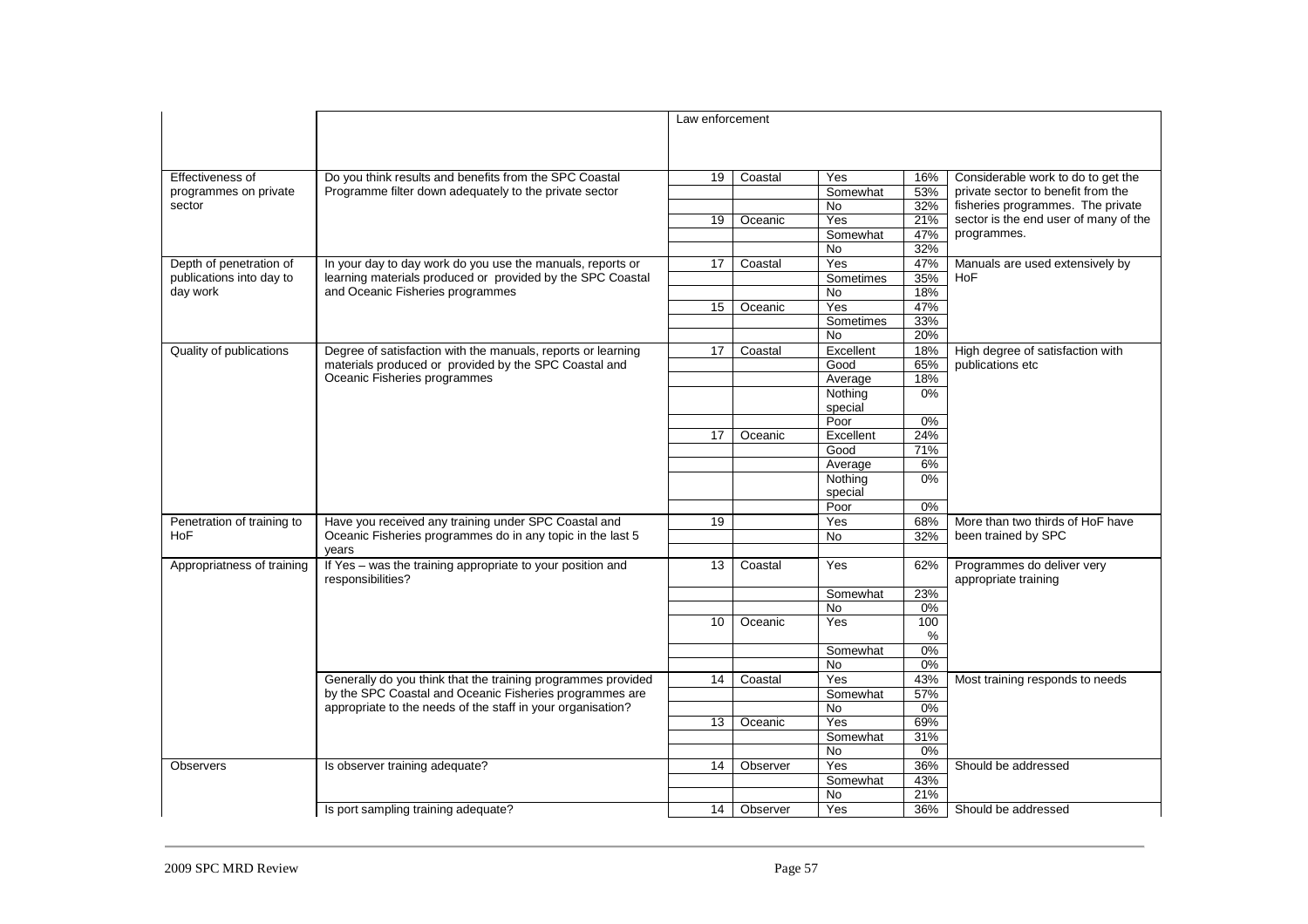|                  |                                                                                                   |    |          | Somewhat     | 43% |                      |
|------------------|---------------------------------------------------------------------------------------------------|----|----------|--------------|-----|----------------------|
|                  |                                                                                                   |    |          | No           | 21% |                      |
|                  | Is database training adequate                                                                     | 14 | Observer | Yes          | 43% | Fair result          |
|                  |                                                                                                   |    |          | Somewhat     | 50% |                      |
|                  |                                                                                                   |    |          | No           | 7%  |                      |
|                  | Are catch, landings and other data reported back to you in a<br>timely and understandable manner? | 14 | Observer | Yes          | 36% | Should be addressed  |
|                  |                                                                                                   |    |          | Somewhat     | 43% |                      |
|                  |                                                                                                   |    |          | No           | 21% |                      |
| Do they like it? | Overall impression                                                                                |    | Coastal  | %            | 62% | Generally supportive |
|                  |                                                                                                   |    |          | satisfaction |     |                      |
|                  |                                                                                                   |    |          | Range        | 10  |                      |
|                  |                                                                                                   |    |          |              | to  |                      |
|                  |                                                                                                   |    |          |              | 90% |                      |
|                  |                                                                                                   |    | Oceanic  | %            | 75% |                      |
|                  |                                                                                                   |    |          | satisfaction |     |                      |
|                  |                                                                                                   |    |          | Range        | 40  |                      |
|                  |                                                                                                   |    |          |              | to  |                      |
|                  |                                                                                                   |    |          |              | 100 |                      |
|                  |                                                                                                   |    |          |              | %   |                      |
|                  |                                                                                                   |    |          |              |     |                      |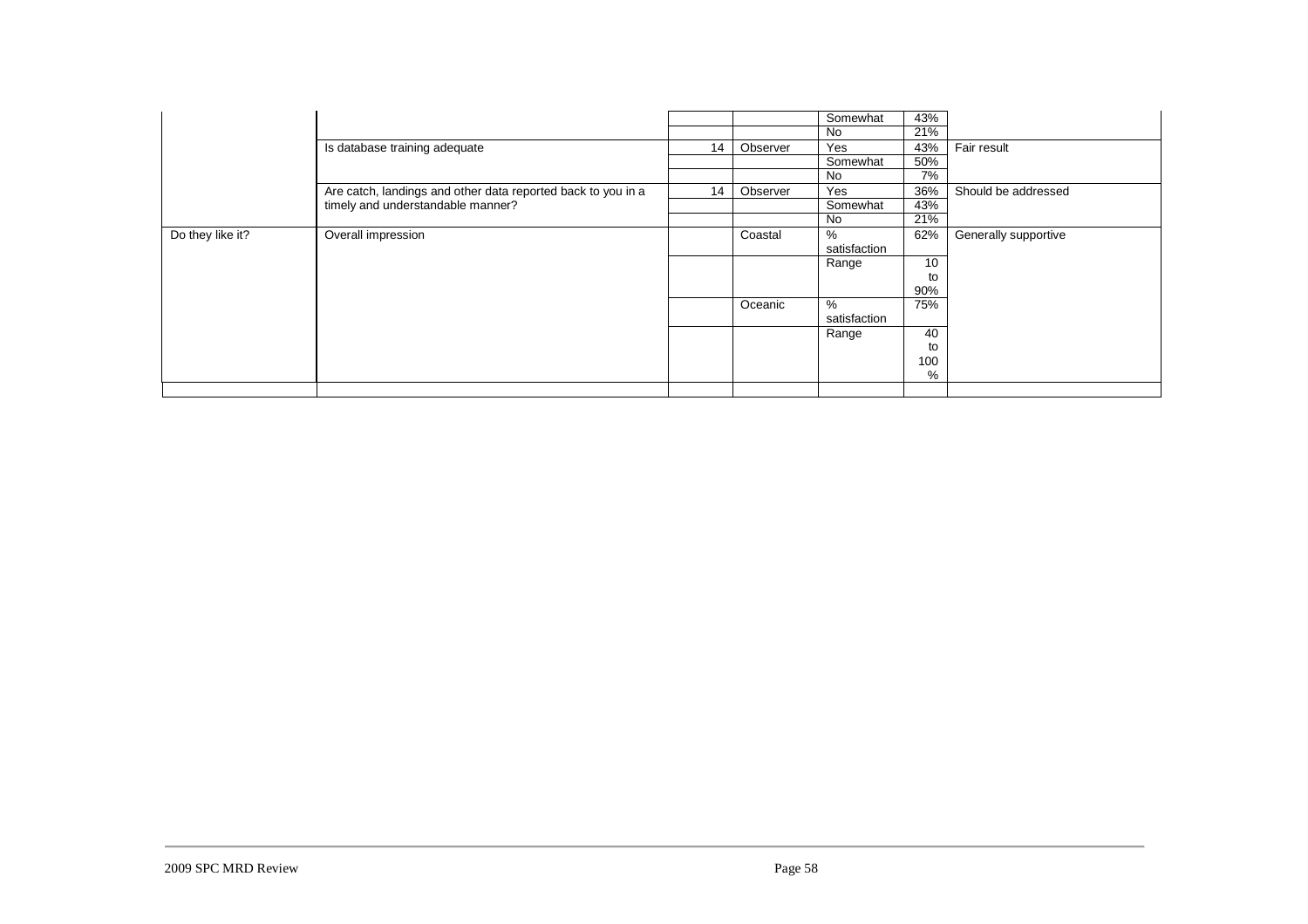## **Appendix 7: Organograms**

**Current Structure of CFP** 

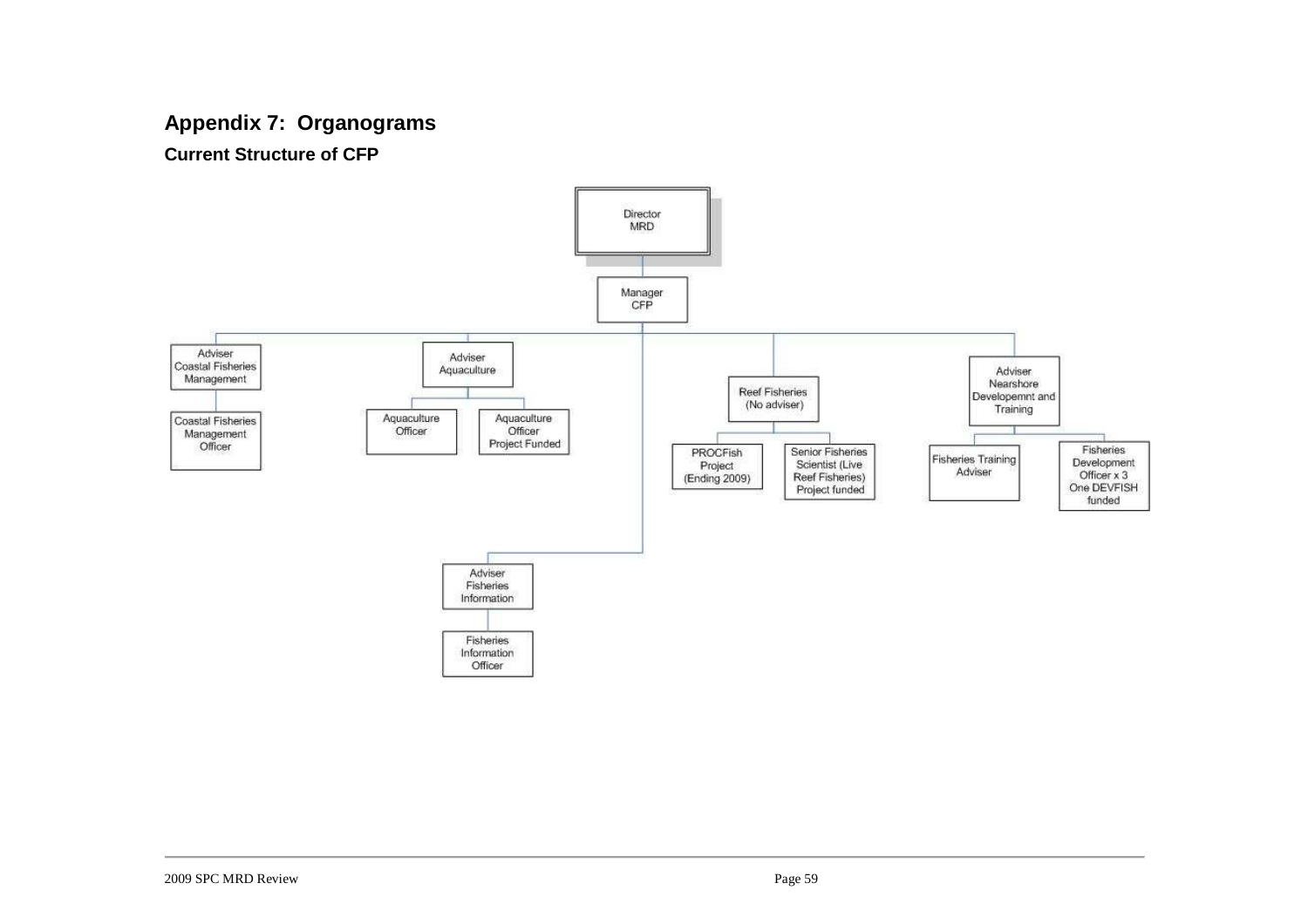## **A proposed future structure of MRD**

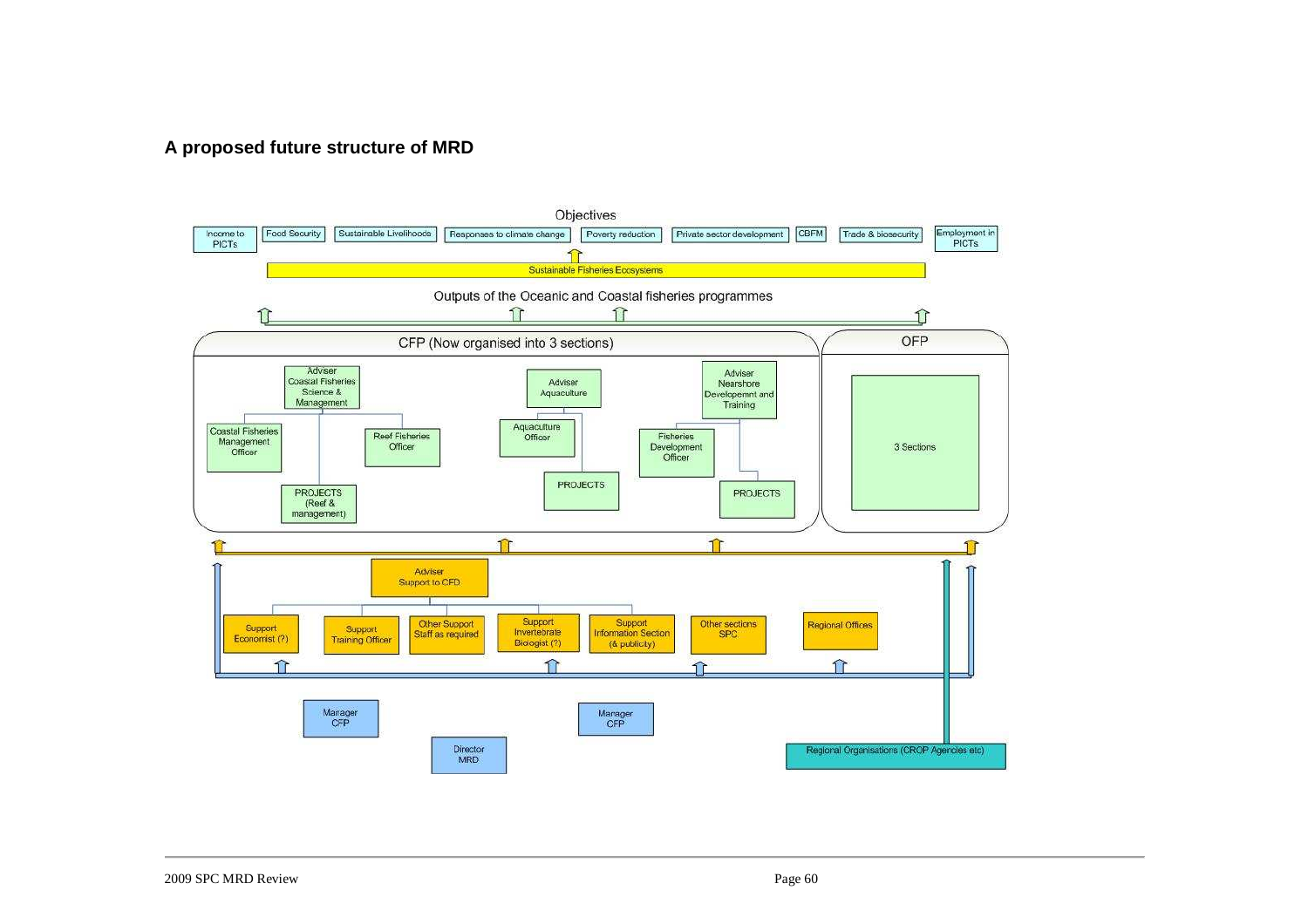## **Appendix 8: Executive Summary of the 2003 Review of the Coastal Fisheries Programme**

#### **The Review**

Work on the review by the four consultants took place between late May and early July 2003. SPC headquarters in Noumea was visited and most of the CFP staff present were interviewed. The Review Team then visited New Caledonia, Vanuatu, Fiji, Tonga, Samoa, and Papua New Guinea and meetings were held with fisheries stakeholders. Discussions by telephone were undertaken with individuals in ten other SPC countries. Altogether, CFP issues were discussed with 101 SPC staff, fisheries officials, commercial operators, villagers, NGOs, national environment departments, regional organizations, donors, and other stakeholders.

#### **Categories of Recommendations**

This report contains three levels of advice: (1) suggestions and comments in the text, (2) highlighted recommendations at the end of most sections of the report, and (3) especially important recommendations or recommendations that represent a convergence of ideas from seParate areas drawn together. This third category of major recommendations is presented here in the Executive Summary.

#### **General Conclusion**

The Coastal Fisheries Programme is generally effective in its mission to optimise the value of small-scale fisheries and aquatic resource use in Pacific Island waters. All six sections of the CFP appear to be making good progress towards meeting their established objectives.

#### **Other Important Findings**

In many countries of the region the fisheries management capacity of government fisheries agencies is low while the need for these skills is large and likely to grow. A "burning need" therefore is for more assistance related to increasing the capacity to manage fisheries.

Another important assistance need is in the area of economic analysis. An important part of the CFP work is giving advice on fisheries development, aquaculture development, and enterprise development, but the lack of economic analytical capability negatively affects the impact of CFP efforts.

One of the strongest messages to come from the extensive consultations undertaken in this review was that CFP's links and communications with countries have weakened in recent years, and many of the important fishery stakeholders are only vaguely aware of the range of CFP services available to them.

**Major Recommendation #1** The CFP should focus more attention on providing fisheries management assistance, including building capacity, providing advice on national strategies, mentoring, and producing technical information understandable to the level at which most management interventions are formulated and implemented. To support this increased focus, the CFP should also ensure that:

1) The output of PROCFISH includes practical management information.

2) The Coastal Fisheries Management Section acquires high-level expertise in the wide range of coastal management subjects.

3) The Fisheries Development Officers Section channel more of their efforts into managementoriented activities.

**Major Recommendation #2** The CFP should have the capability to undertake economic assessments as part of its core services. The Programme should undertake analysis of fisheries development and aquaculture as a service to countries, as well as to filter out requests for involvement in projects that have very limited chance of viability.

**Major Recommendation #3** For various reasons, CFP's links and communications with countries have weakened. The CFP needs to focus considerably more attention on establishing closer links with fisheries stakeholders and make them aware of what assistance is available.